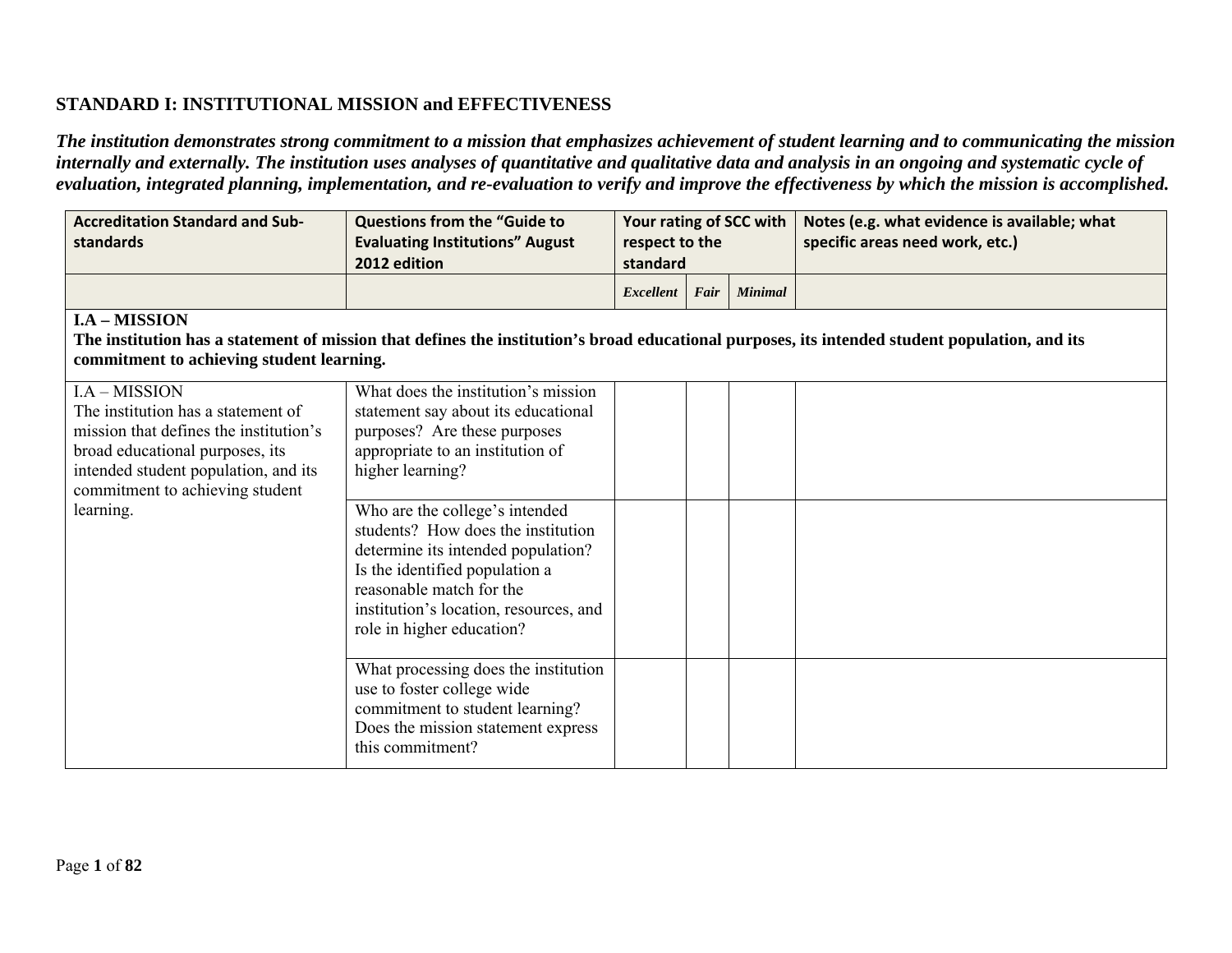| <b>Accreditation Standard and Sub-</b><br>standards                                                                                                                                  | <b>Questions from the "Guide to</b><br><b>Evaluating Institutions" August</b><br>2012 edition                                                                                                                  | Your rating of SCC with<br>respect to the<br>standard |      |                | Notes (e.g. what evidence is available; what<br>specific areas need work, etc.) |
|--------------------------------------------------------------------------------------------------------------------------------------------------------------------------------------|----------------------------------------------------------------------------------------------------------------------------------------------------------------------------------------------------------------|-------------------------------------------------------|------|----------------|---------------------------------------------------------------------------------|
|                                                                                                                                                                                      |                                                                                                                                                                                                                | <b>Excellent</b>                                      | Fair | <b>Minimal</b> |                                                                                 |
| I.A.1<br>The institution establishes student<br>learning programs and services<br>aligned with its purposes, its<br>character, and its student population.                           | Have discussions been held among<br>key constituents regarding the<br>relevance of the mission statement<br>to student learning?                                                                               |                                                       |      |                |                                                                                 |
|                                                                                                                                                                                      | What statements about student<br>learning are included in the mission<br>statement? How do these<br>statements make explicit the<br>purposes of the institution?                                               |                                                       |      |                |                                                                                 |
|                                                                                                                                                                                      | How does the institution know it is<br>addressing the needs of its student<br>population?                                                                                                                      |                                                       |      |                |                                                                                 |
|                                                                                                                                                                                      | What assessments of institutional<br>effectiveness are undertaken?                                                                                                                                             |                                                       |      |                |                                                                                 |
| I.A.2<br>The mission statement is approved by<br>the governing board and published.                                                                                                  | When was the current mission<br>statement approved by the board?                                                                                                                                               |                                                       |      |                |                                                                                 |
| I.A.3<br>Using the institution's governance and<br>decision-making processes, the<br>institution reviews its mission<br>statement on a regular basis and<br>revises it as necessary. | How effective is the institution's<br>process for periodic review of the<br>mission statement? Does the<br>process allow for incorporating the<br>interests of the institutions'<br>stakeholders?              |                                                       |      |                |                                                                                 |
|                                                                                                                                                                                      | How does the institution know that<br>the way the mission statement is<br>developed, approved, and<br>communicated to all stakeholders is<br>effective? What circumstances<br>prompt changes to the statement? |                                                       |      |                |                                                                                 |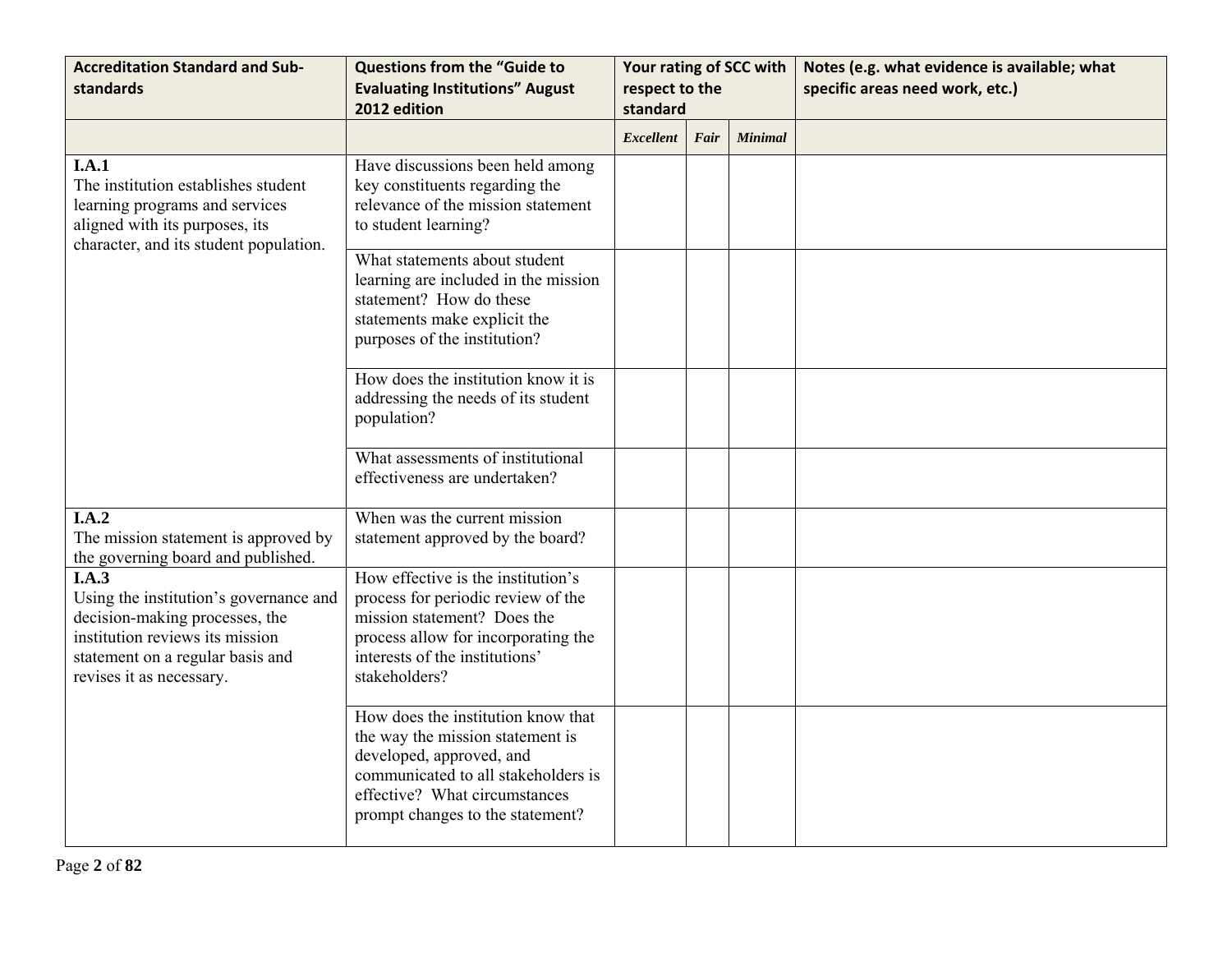| <b>Accreditation Standard and Sub-</b><br>standards                                                    | <b>Questions from the "Guide to</b><br><b>Evaluating Institutions" August</b><br>2012 edition                                                                                 | Your rating of SCC with<br>respect to the<br>standard |      |                | Notes (e.g. what evidence is available; what<br>specific areas need work, etc.) |
|--------------------------------------------------------------------------------------------------------|-------------------------------------------------------------------------------------------------------------------------------------------------------------------------------|-------------------------------------------------------|------|----------------|---------------------------------------------------------------------------------|
|                                                                                                        |                                                                                                                                                                               | Excellent                                             | Fair | <b>Minimal</b> |                                                                                 |
| I.A.4<br>The institution's mission is central to<br>the institutional planning and decision<br>making. | How effectively does the mission<br>statement prompt planning and<br>decision making? To what extent is<br>the mission statement central to the<br>choices the college makes? |                                                       |      |                |                                                                                 |

| <b>Accreditation Standard and Sub-</b><br>standards | <b>Questions from the "Guide to</b><br><b>Evaluating Institutions" August</b><br>2012 edition | respect to the<br>standard |  |  | Your rating of SCC with $\vert$ Notes (e.g. what evidence is available; what<br>specific areas need work, etc.) |
|-----------------------------------------------------|-----------------------------------------------------------------------------------------------|----------------------------|--|--|-----------------------------------------------------------------------------------------------------------------|
|                                                     |                                                                                               | Excellent   Fair   Minimal |  |  |                                                                                                                 |

#### **I.B – IMPROVING INSTITUTIONAL EFFECTIVENESS**

**The institution demonstrates a conscious effort to produce and support student learning, measures that learning, assesses how well learning is occurring, and makes changes to improve student learning. The institution also organizes its key processes and allocates its resources to effectively support student learning. The institution demonstrates its effectiveness by providing 1) evidence of the achievement of student learning outcomes and 2) evidence of institution and program performance. The institution uses ongoing and systematic evaluation and planning to refine its key processes and improve student learning.** 

| I.B.1<br>The institution maintains an ongoing,<br>collegial, self-reflective dialogue<br>about the continuous improvement of<br>student learning and institutional<br>processes. | How has the college structured its<br>dialogue? How well does the<br>college embrace and understand the<br>purpose of the dialogue?    |  |  |
|----------------------------------------------------------------------------------------------------------------------------------------------------------------------------------|----------------------------------------------------------------------------------------------------------------------------------------|--|--|
|                                                                                                                                                                                  | When, how, and about what<br>subjects has the college engaged in<br>dialogue? What impact has the<br>dialogue had on student learning? |  |  |
|                                                                                                                                                                                  | Does the dialogue lead to a<br>collective understanding of the<br>meaning of evidence, data, and                                       |  |  |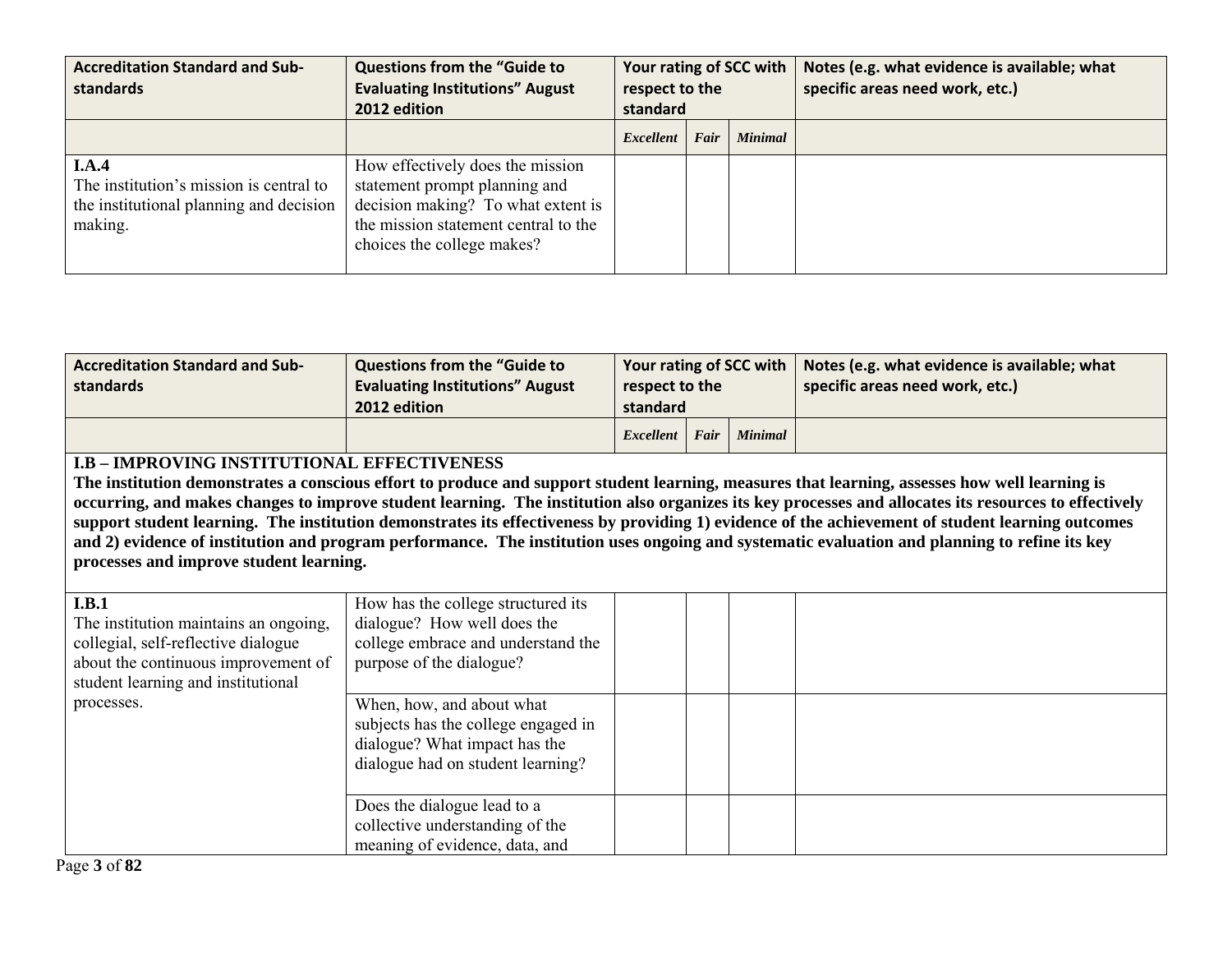| <b>Accreditation Standard and Sub-</b><br>standards                                                                                                                                                                                                                                                                                      | <b>Questions from the "Guide to</b><br><b>Evaluating Institutions" August</b><br>2012 edition                                                                                  | Your rating of SCC with<br>respect to the<br>standard |      |                | Notes (e.g. what evidence is available; what<br>specific areas need work, etc.) |
|------------------------------------------------------------------------------------------------------------------------------------------------------------------------------------------------------------------------------------------------------------------------------------------------------------------------------------------|--------------------------------------------------------------------------------------------------------------------------------------------------------------------------------|-------------------------------------------------------|------|----------------|---------------------------------------------------------------------------------|
|                                                                                                                                                                                                                                                                                                                                          |                                                                                                                                                                                | <b>Excellent</b>                                      | Fair | <b>Minimal</b> |                                                                                 |
| I.B.2                                                                                                                                                                                                                                                                                                                                    | research used in evaluation of<br>student learning?<br>What criteria does the college use to                                                                                   |                                                       |      |                |                                                                                 |
| The institution sets goals to improve<br>its effectiveness consistent with its                                                                                                                                                                                                                                                           | determine its priorities (set goals)?                                                                                                                                          |                                                       |      |                |                                                                                 |
| stated purposes. The institution<br>articulates its goals and states the<br>objectives derived from them in<br>measurable terms so that the degree to<br>which they are achieved can be<br>determined and widely discussed.<br>The institutional members understand<br>these goals and work collaboratively<br>toward their achievement. | Is there broad-based understanding<br>of the goals and the processes to<br>implement them? Is there<br>institutional commitment to achieve<br>identified goals?                |                                                       |      |                |                                                                                 |
|                                                                                                                                                                                                                                                                                                                                          | How well does the college<br>implement its goals?                                                                                                                              |                                                       |      |                |                                                                                 |
|                                                                                                                                                                                                                                                                                                                                          | Are goals articulated so that the<br>institution can later determine the<br>degree to which they have been<br>met?                                                             |                                                       |      |                |                                                                                 |
|                                                                                                                                                                                                                                                                                                                                          | To what extent does the college<br>achieve its goals?                                                                                                                          |                                                       |      |                |                                                                                 |
|                                                                                                                                                                                                                                                                                                                                          | What evidence is used to<br>demonstrate progress toward<br>achieving college goals?                                                                                            |                                                       |      |                |                                                                                 |
| I.B.3<br>The institution assesses progress<br>toward achieving its stated goals and<br>makes decisions regarding the                                                                                                                                                                                                                     | To what extent does the institution<br>understand and participate in<br>ongoing and integrated planning?                                                                       |                                                       |      |                |                                                                                 |
| improvement of institutional<br>effectiveness in an ongoing and<br>systematic cycle of evaluation,<br>integrated planning, resource<br>allocation, implementation, and re-                                                                                                                                                               | Does the college have a planning<br>process in place? Is it cyclical, i.e.,<br>does it incorporate systematic<br>evaluation of programs and<br>services, improvement planning, |                                                       |      |                |                                                                                 |

Page **4** of **82**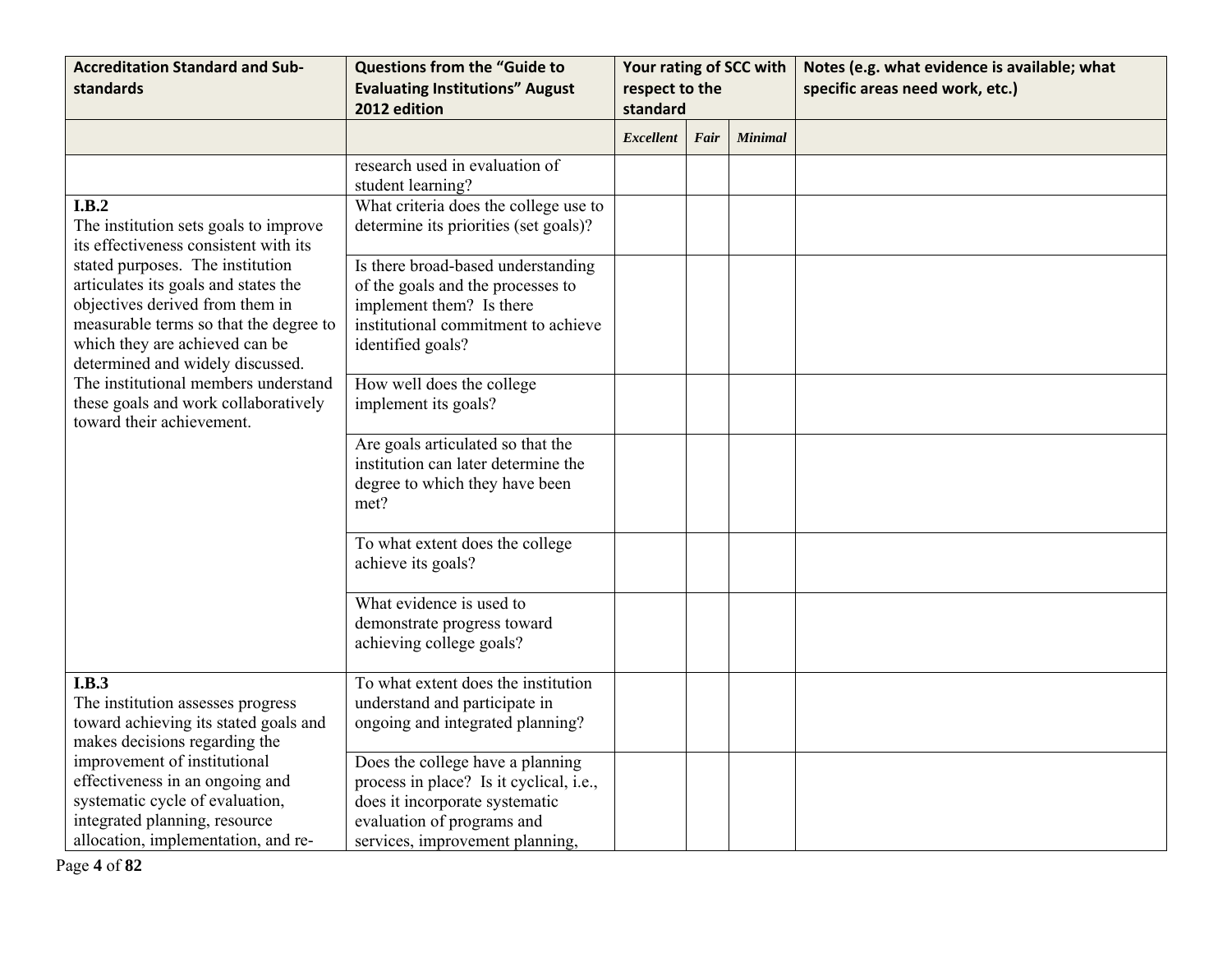| <b>Accreditation Standard and Sub-</b><br>standards                                                             | <b>Questions from the "Guide to</b><br><b>Evaluating Institutions" August</b><br>2012 edition                                                                                                  | Your rating of SCC with<br>respect to the<br>standard |      |                | Notes (e.g. what evidence is available; what<br>specific areas need work, etc.) |
|-----------------------------------------------------------------------------------------------------------------|------------------------------------------------------------------------------------------------------------------------------------------------------------------------------------------------|-------------------------------------------------------|------|----------------|---------------------------------------------------------------------------------|
|                                                                                                                 |                                                                                                                                                                                                | <b>Excellent</b>                                      | Fair | <b>Minimal</b> |                                                                                 |
| evaluation. Evaluation is based on<br>analyses of both quantitative and<br>qualitative data.                    | implementation, and re-evaluation?<br>How does college budgeting of<br>resources follow planning? How is<br>planning integrated?<br>To what extent are institutional data                      |                                                       |      |                |                                                                                 |
|                                                                                                                 | and evidence available and used for<br>planning? Are data analyzed and<br>interpreted for easy understanding<br>by the college community?                                                      |                                                       |      |                |                                                                                 |
| I.B.4<br>The institution provides evidence that<br>the planning process is broad-based,                         | What mechanisms exist for<br>participation in college planning?                                                                                                                                |                                                       |      |                |                                                                                 |
| offers opportunities for input by<br>appropriate constituencies, allocates<br>necessary resources, and leads to | How is broad involvement<br>guaranteed?                                                                                                                                                        |                                                       |      |                |                                                                                 |
| improvement of institutional<br>effectiveness.                                                                  | To what extent does the college<br>allocate resources to fulfill its<br>plans?                                                                                                                 |                                                       |      |                |                                                                                 |
|                                                                                                                 | When resources to fulfill plans are<br>not available, does the college<br>identify and follow strategies to<br>increase its capacity, i.e., seek<br>alternate means for securing<br>resources? |                                                       |      |                |                                                                                 |
|                                                                                                                 | What changes have occurred as a<br>result of implemented plans?                                                                                                                                |                                                       |      |                |                                                                                 |
| I.B.5<br>The institution uses documented<br>assessment results to communicate                                   | What assessment data does the<br>college collect?                                                                                                                                              |                                                       |      |                |                                                                                 |
| matters of quality assurance to<br>appropriate constituencies.                                                  | By what means does the college<br>make public its data and analyses                                                                                                                            |                                                       |      |                |                                                                                 |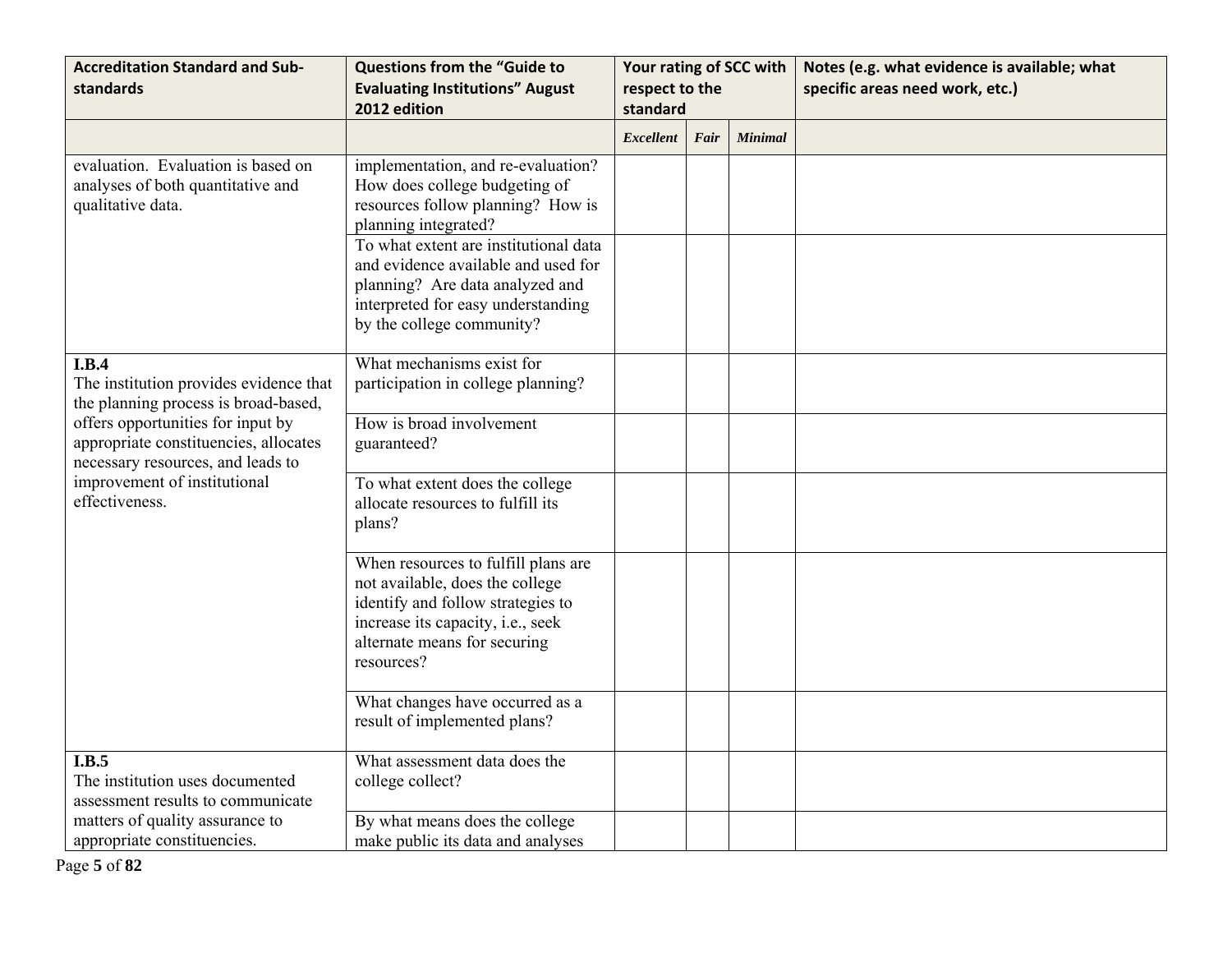| <b>Accreditation Standard and Sub-</b><br>standards                                                                                                                                                     | <b>Questions from the "Guide to</b><br><b>Evaluating Institutions" August</b><br>2012 edition                                                                                            | Your rating of SCC with<br>respect to the<br>standard |      |                | Notes (e.g. what evidence is available; what<br>specific areas need work, etc.) |
|---------------------------------------------------------------------------------------------------------------------------------------------------------------------------------------------------------|------------------------------------------------------------------------------------------------------------------------------------------------------------------------------------------|-------------------------------------------------------|------|----------------|---------------------------------------------------------------------------------|
|                                                                                                                                                                                                         |                                                                                                                                                                                          | <b>Excellent</b>                                      | Fair | <b>Minimal</b> |                                                                                 |
|                                                                                                                                                                                                         | internally and externally?                                                                                                                                                               |                                                       |      |                |                                                                                 |
|                                                                                                                                                                                                         | How does the college assess<br>whether it is effectively<br>communication information about<br>institutional quality to the public?                                                      |                                                       |      |                |                                                                                 |
| <b>I.B.6</b><br>The institution assures the<br>effectiveness of its ongoing planning<br>and resource allocation processes by<br>systematically reviewing and<br>modifying, as appropriate, all parts of | What processes does the institution<br>use to assess the effectiveness of tits<br>cycle of evaluation, integrated<br>planning, resource allocation<br>implementation, and re-evaluation? |                                                       |      |                |                                                                                 |
| the cycle, including institutional and<br>other research efforts.                                                                                                                                       | How effective is the college<br>planning process for fostering<br>improvement?                                                                                                           |                                                       |      |                |                                                                                 |
| I.B.7<br>The institution assesses its evaluation<br>mechanisms through a systematic<br>review of their effectiveness in<br>improving instructional programs,                                            | What mechanisms does the<br>institution use to gather evidence<br>about the effectiveness of programs<br>and services?                                                                   |                                                       |      |                |                                                                                 |
| student support services, and library<br>and other learning support services.                                                                                                                           | How effectively do evaluation<br>processes and results contribute to<br>improvement in programs and<br>services?                                                                         |                                                       |      |                |                                                                                 |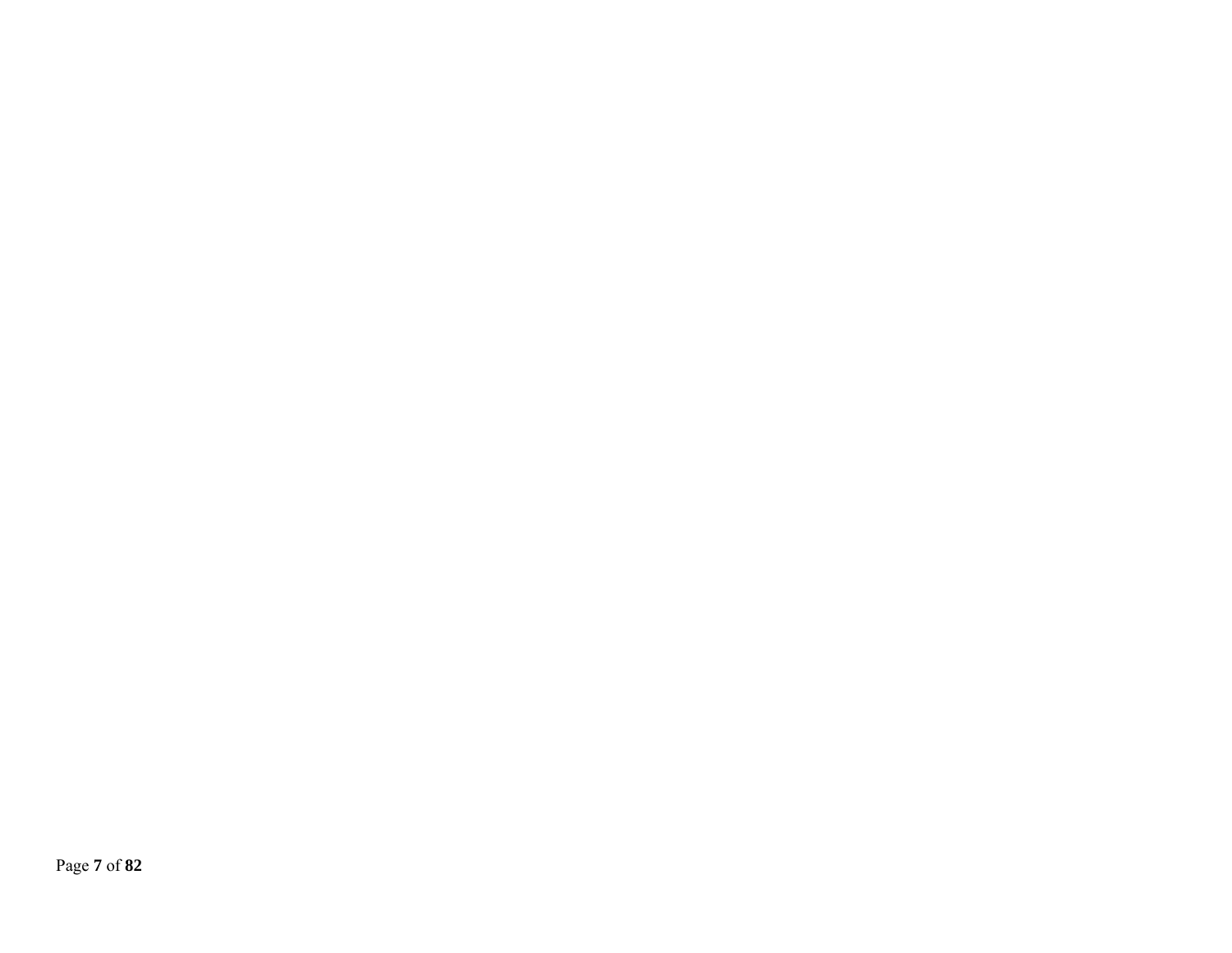## **STANDARD II: STUDENT LEARNING PROGRAMS and SERVICES**

*The institution offers high-quality instructional programs, student support services, and library and learning support services that facilitate and demonstrate the achievement of stated student learning outcomes. The institution provides and environment that supports learning, enhances student understanding and appreciation of diversity, and encourages personal and civic responsibility as well as intellectual, aesthetic, and personal development for all its students.* 

| <b>Accreditation Standard and Sub-</b><br>standards                     | <b>Questions from the "Guide to</b><br><b>Evaluating Institutions" August 2012</b><br>edition                                                    | Your rating of SCC with<br>respect to the standard |      |                | Notes (e.g. what evidence is available; what<br>specific areas need work, etc.)                                                                              |  |  |  |  |
|-------------------------------------------------------------------------|--------------------------------------------------------------------------------------------------------------------------------------------------|----------------------------------------------------|------|----------------|--------------------------------------------------------------------------------------------------------------------------------------------------------------|--|--|--|--|
|                                                                         |                                                                                                                                                  | <b>Excellent</b>                                   | Fair | <b>Minimal</b> |                                                                                                                                                              |  |  |  |  |
| <b>II.A - INSTRUCTIONAL PROGRAMS</b>                                    |                                                                                                                                                  |                                                    |      |                |                                                                                                                                                              |  |  |  |  |
|                                                                         |                                                                                                                                                  |                                                    |      |                | The institution offers high-quality instructional programs in recognized and emerging fields of study that culminate in identified student outcomes leading  |  |  |  |  |
|                                                                         |                                                                                                                                                  |                                                    |      |                | to degrees, certificates, employment, or transfer to other higher education institutions or programs consistent with its mission. Instructional programs are |  |  |  |  |
|                                                                         | systematically assessed in order to assure currency, improve teaching and learning strategies, and achieve stated student learning outcomes. The |                                                    |      |                |                                                                                                                                                              |  |  |  |  |
|                                                                         | provisions of this standard are broadly applicable to all instructional activities offered in the name of the institution.                       |                                                    |      |                |                                                                                                                                                              |  |  |  |  |
| <b>II.A.1</b>                                                           | How does the institution ensure that all                                                                                                         |                                                    |      |                |                                                                                                                                                              |  |  |  |  |
| The institution demonstrates that all                                   | institutional offerings align with the<br>stated mission of the institution?                                                                     |                                                    |      |                |                                                                                                                                                              |  |  |  |  |
| instructional programs, regardless of<br>location or means of delivery, |                                                                                                                                                  |                                                    |      |                |                                                                                                                                                              |  |  |  |  |
| address and meet the mission of the                                     | How does the institution ensure that its                                                                                                         |                                                    |      |                |                                                                                                                                                              |  |  |  |  |
| institution and uphold its integrity.                                   | programs and services are high quality                                                                                                           |                                                    |      |                |                                                                                                                                                              |  |  |  |  |
|                                                                         | and appropriate to an institution of                                                                                                             |                                                    |      |                |                                                                                                                                                              |  |  |  |  |
|                                                                         | higher education?                                                                                                                                |                                                    |      |                |                                                                                                                                                              |  |  |  |  |
|                                                                         |                                                                                                                                                  |                                                    |      |                |                                                                                                                                                              |  |  |  |  |
|                                                                         | How does the institution choose the                                                                                                              |                                                    |      |                |                                                                                                                                                              |  |  |  |  |
|                                                                         | fields of study in which it offers                                                                                                               |                                                    |      |                |                                                                                                                                                              |  |  |  |  |
|                                                                         | programs? What are the student                                                                                                                   |                                                    |      |                |                                                                                                                                                              |  |  |  |  |
|                                                                         | achievement outcomes of the                                                                                                                      |                                                    |      |                |                                                                                                                                                              |  |  |  |  |
|                                                                         | institution's programs, i.e., to what                                                                                                            |                                                    |      |                |                                                                                                                                                              |  |  |  |  |
|                                                                         | extent do students progress through and                                                                                                          |                                                    |      |                |                                                                                                                                                              |  |  |  |  |
|                                                                         | complete degrees and certificates, gain                                                                                                          |                                                    |      |                |                                                                                                                                                              |  |  |  |  |
|                                                                         | employment, or transfer to four-year                                                                                                             |                                                    |      |                |                                                                                                                                                              |  |  |  |  |
|                                                                         | institutions? By what means are                                                                                                                  |                                                    |      |                |                                                                                                                                                              |  |  |  |  |
|                                                                         | programs assessed for currency, teaching                                                                                                         |                                                    |      |                |                                                                                                                                                              |  |  |  |  |
|                                                                         | and learning strategies, and student<br>learning outcomes?                                                                                       |                                                    |      |                |                                                                                                                                                              |  |  |  |  |
|                                                                         |                                                                                                                                                  |                                                    |      |                |                                                                                                                                                              |  |  |  |  |
|                                                                         | How does the institution ensure that its                                                                                                         |                                                    |      |                |                                                                                                                                                              |  |  |  |  |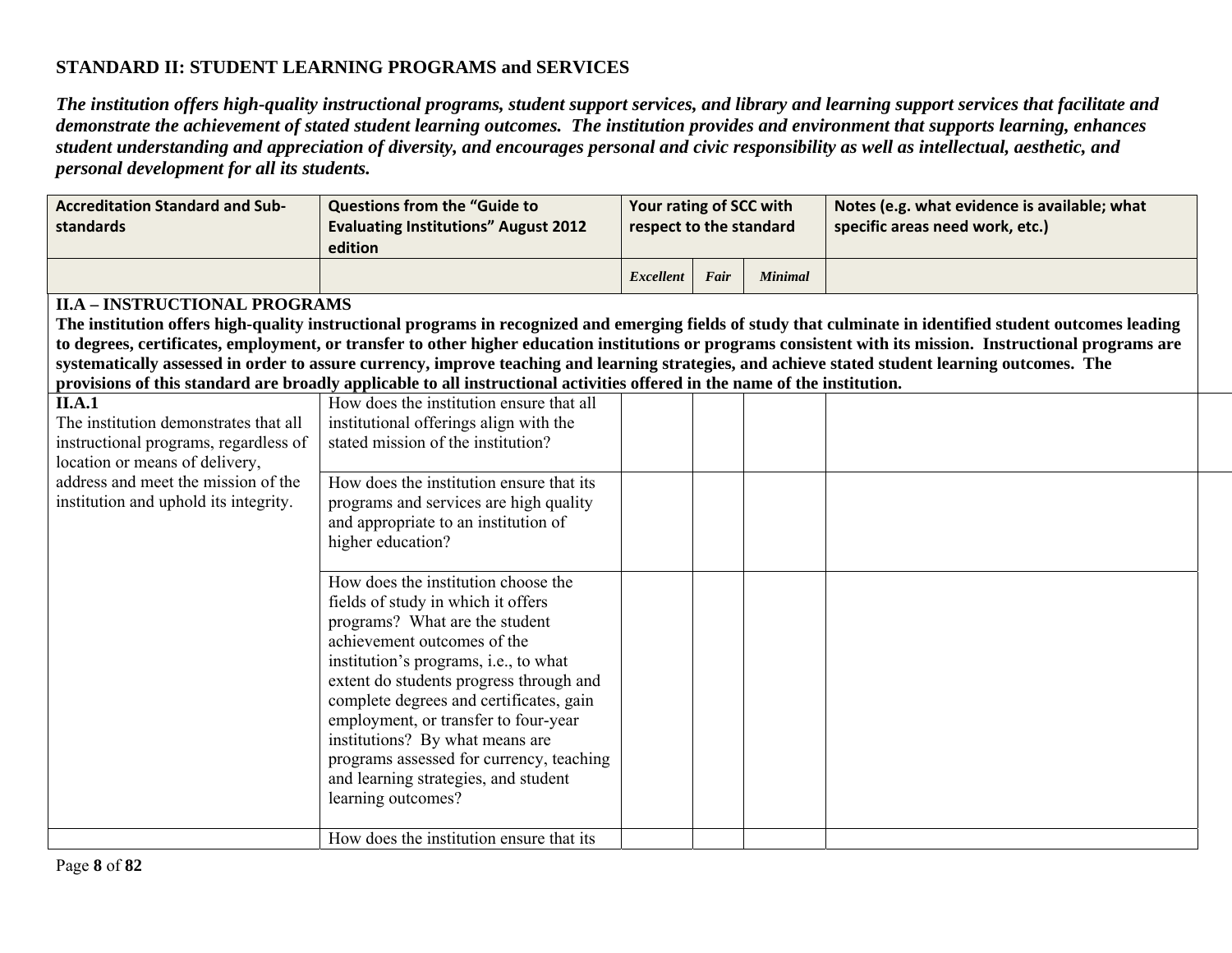| <b>Accreditation Standard and Sub-</b><br>standards                                                                                                               | <b>Questions from the "Guide to</b><br><b>Evaluating Institutions" August 2012</b><br>edition                                                                          | Your rating of SCC with<br>respect to the standard |      |                | Notes (e.g. what evidence is available; what<br>specific areas need work, etc.) |
|-------------------------------------------------------------------------------------------------------------------------------------------------------------------|------------------------------------------------------------------------------------------------------------------------------------------------------------------------|----------------------------------------------------|------|----------------|---------------------------------------------------------------------------------|
|                                                                                                                                                                   |                                                                                                                                                                        | <b>Excellent</b>                                   | Fair | <b>Minimal</b> |                                                                                 |
|                                                                                                                                                                   | programs and curricula are current?                                                                                                                                    |                                                    |      |                |                                                                                 |
| II.A.I.a<br>The institution identifies and seeks<br>to meet the varied educational needs<br>of its students through programs<br>consistent with their educational | What research is conducted to inform the<br>college of student learning needs? What<br>means does the institution use to assess<br>students' educational preparedness? |                                                    |      |                |                                                                                 |
| preparation and the diversity,<br>demographics, and economy of its<br>communities. The institution relies                                                         | How is this information incorporated<br>into program planning?                                                                                                         |                                                    |      |                |                                                                                 |
| upon research and analysis to<br>identify student learning needs and<br>to assess progress toward achieving<br>stated learning outcomes.                          | What kind of research is being conducted<br>to determine if students are achieving<br>stated learning outcomes?                                                        |                                                    |      |                |                                                                                 |
| II.A.I.b<br>The institution utilizes delivery<br>systems and modes of instruction<br>compatible with the objectives of the                                        | How does the institution determine that<br>delivery of instruction supports the<br>objectives and content of its courses?                                              |                                                    |      |                |                                                                                 |
| curriculum and appropriate to the<br>current and future needs of its<br>students.                                                                                 | How are delivery methods evaluated for<br>their effectiveness in meeting student<br>needs?                                                                             |                                                    |      |                |                                                                                 |
|                                                                                                                                                                   | What dialogue is taking place about<br>delivery systems and modes of<br>instruction?                                                                                   |                                                    |      |                |                                                                                 |
|                                                                                                                                                                   | How effectively are delivery systems and<br>modes of instruction facilitating student<br>learning?                                                                     |                                                    |      |                |                                                                                 |
| II.A.2<br>The institution assures the quality<br>and improvement of all instructional<br>courses and programs offered in the                                      | By what criteria and processes does the<br>institution decide to offer developmental,<br>pre-collegiate, continuing and                                                |                                                    |      |                |                                                                                 |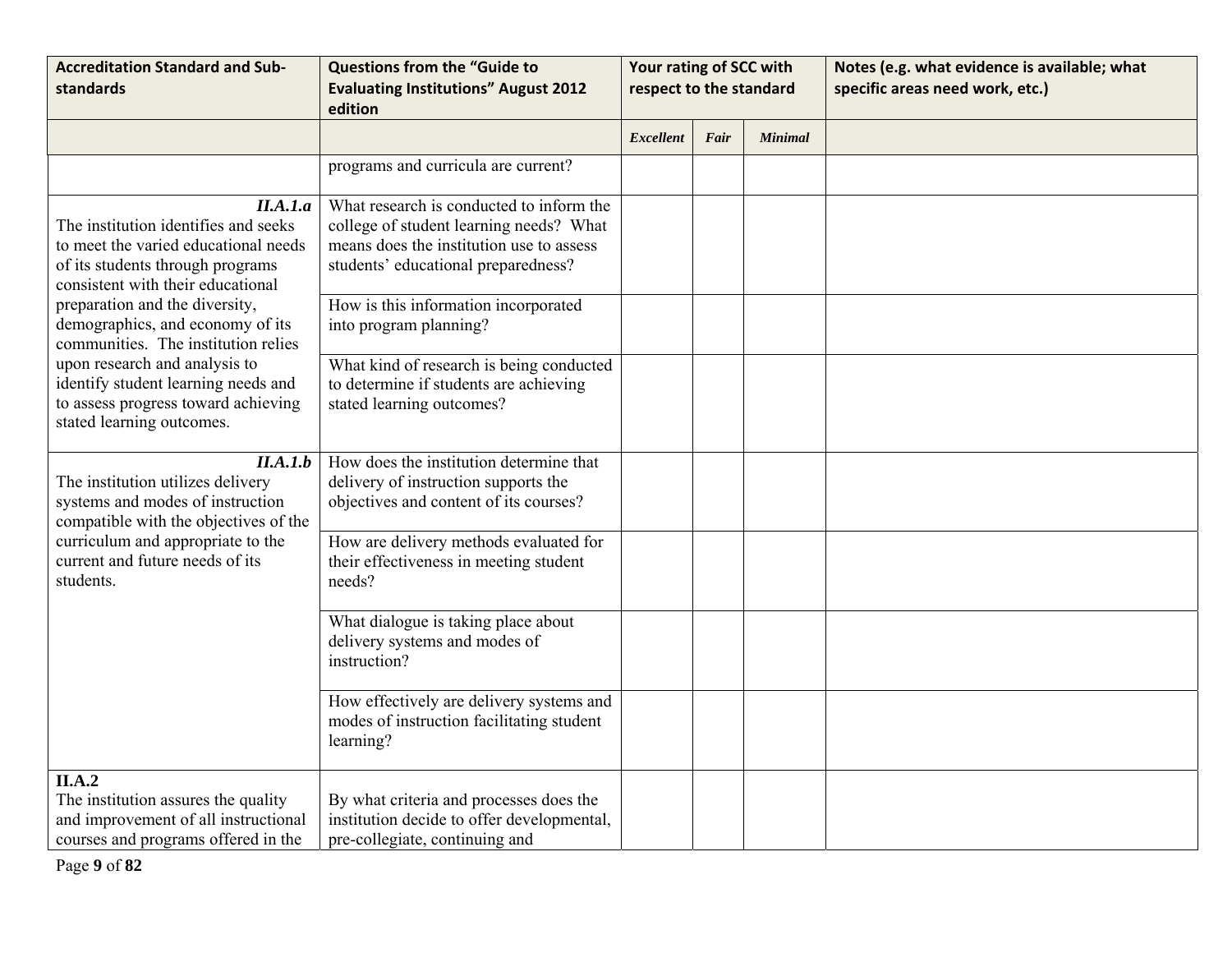| <b>Accreditation Standard and Sub-</b><br>standards                                                                                                                                                                                                                                                                               | <b>Questions from the "Guide to</b><br><b>Evaluating Institutions" August 2012</b><br>edition                                                                                                                            | Your rating of SCC with<br>respect to the standard |      |                | Notes (e.g. what evidence is available; what<br>specific areas need work, etc.) |
|-----------------------------------------------------------------------------------------------------------------------------------------------------------------------------------------------------------------------------------------------------------------------------------------------------------------------------------|--------------------------------------------------------------------------------------------------------------------------------------------------------------------------------------------------------------------------|----------------------------------------------------|------|----------------|---------------------------------------------------------------------------------|
|                                                                                                                                                                                                                                                                                                                                   |                                                                                                                                                                                                                          | <b>Excellent</b>                                   | Fair | <b>Minimal</b> |                                                                                 |
| name of the institution, including<br>collegiate, developmental, and pre-<br>collegiate courses and programs,<br>continuing and community                                                                                                                                                                                         | community education, study abroad,<br>short-term training, international student,<br>or contract education programs?                                                                                                     |                                                    |      |                |                                                                                 |
| education, study abroad, short-term<br>training courses and programs,<br>programs for international students,<br>and contract or other special<br>programs, regardless of type of<br>credit awarded, delivery mode, or<br>location.                                                                                               | Which of these (or other) categories of<br>courses and programs does the institution<br>offer?                                                                                                                           |                                                    |      |                |                                                                                 |
|                                                                                                                                                                                                                                                                                                                                   | By what means does the institution<br>ensure that all of its instructional courses<br>and programs are of high quality? Are<br>they all of high quality?                                                                 |                                                    |      |                |                                                                                 |
|                                                                                                                                                                                                                                                                                                                                   | What is the process for establishing and<br>evaluating each type of course and<br>program? How does the college<br>determine the appropriate credit type,<br>delivery mode, and location of its<br>courses and programs? |                                                    |      |                |                                                                                 |
| II.A.2.a<br>The institution uses established<br>procedures to design, identify<br>learning outcomes for, approve,<br>administer, deliver, and evaluate<br>courses and programs. The<br>institution recognizes the central role<br>of its faculty for establishing 1uality<br>and improving instructional courses<br>and programs. | What established policies and<br>institutional processes guide the<br>development and evaluation of courses,<br>programs, certificates, and degrees?<br>What is the role of faculty?                                     |                                                    |      |                |                                                                                 |
|                                                                                                                                                                                                                                                                                                                                   | Do these procedures lead to assessment<br>of quality and improvement? Who is<br>responsible for identifying appropriate<br>student learning outcome/assessments?                                                         |                                                    |      |                |                                                                                 |
|                                                                                                                                                                                                                                                                                                                                   | Are student learning outcomes and<br>assessment established for each course,<br>program, certificate, and degree?                                                                                                        |                                                    |      |                |                                                                                 |
|                                                                                                                                                                                                                                                                                                                                   | What processes exist to approve and                                                                                                                                                                                      |                                                    |      |                |                                                                                 |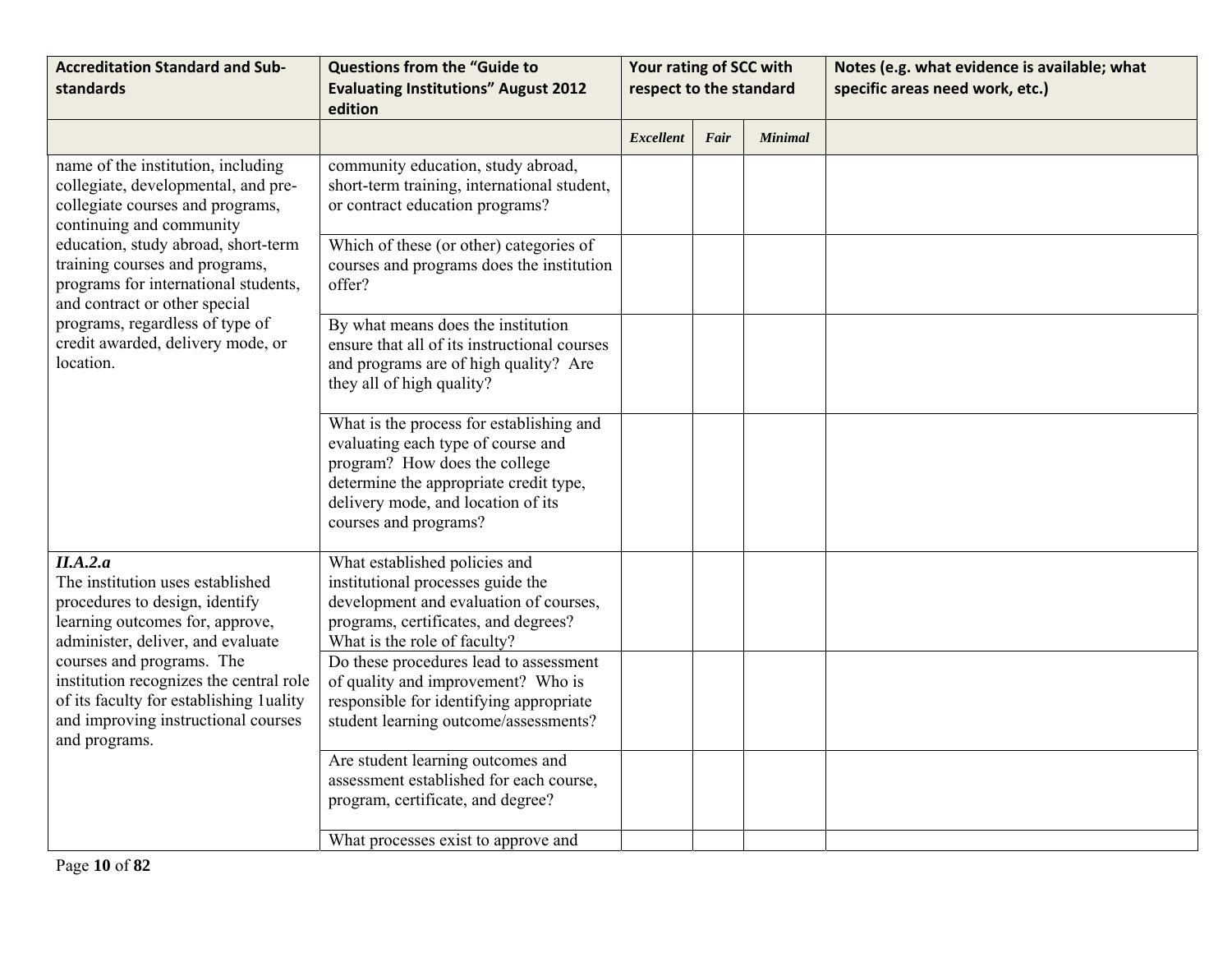| <b>Accreditation Standard and Sub-</b><br>standards                                                                                                                                                                                                  | <b>Questions from the "Guide to</b><br><b>Evaluating Institutions" August 2012</b><br>edition                                                                                                                                                                         | Your rating of SCC with<br>respect to the standard |      |                | Notes (e.g. what evidence is available; what<br>specific areas need work, etc.) |
|------------------------------------------------------------------------------------------------------------------------------------------------------------------------------------------------------------------------------------------------------|-----------------------------------------------------------------------------------------------------------------------------------------------------------------------------------------------------------------------------------------------------------------------|----------------------------------------------------|------|----------------|---------------------------------------------------------------------------------|
|                                                                                                                                                                                                                                                      |                                                                                                                                                                                                                                                                       | <b>Excellent</b>                                   | Fair | <b>Minimal</b> |                                                                                 |
|                                                                                                                                                                                                                                                      | administer courses, programs,<br>certificates, and degrees? Are the<br>processes effective?                                                                                                                                                                           |                                                    |      |                |                                                                                 |
|                                                                                                                                                                                                                                                      | How are courses, programs, certificates,<br>and degrees evaluated? How often?<br>What are the results of the evaluations?                                                                                                                                             |                                                    |      |                |                                                                                 |
|                                                                                                                                                                                                                                                      | What improvements to courses,<br>programs, certificates, and degrees have<br>occurred as a result of evaluation? How<br>does the institution assure that it relies on<br>faculty discipline expertise for<br>establishing the quality of its courses and<br>programs? |                                                    |      |                |                                                                                 |
| II.A.2.b<br>The institution relies on faculty<br>expertise and the assistance of<br>advisory committees when<br>appropriate to identify competency                                                                                                   | How are competency levels and<br>measurable student learning outcomes<br>determined? What is the role of faculty?<br>What is the role of advisory committees?                                                                                                         |                                                    |      |                |                                                                                 |
| levels and measurable student<br>learning outcomes for courses,<br>certificates, programs including<br>general and vocational education,<br>and degrees. The institution<br>regularly assesses student progress<br>towards achieving those outcomes. | How has the institution structured the<br>relationship between student learning out<br>comes, competency levels for degrees,<br>certificates, programs, and courses?                                                                                                  |                                                    |      |                |                                                                                 |
|                                                                                                                                                                                                                                                      | Do students have a clear path to<br>achieving the student learning outcomes<br>required of a course, program, certificate<br>and degree? How well does the<br>institution achieve and evaluate the<br>effectiveness of learning at each level?                        |                                                    |      |                |                                                                                 |
| II.A.2.c<br>High-quality instruction and                                                                                                                                                                                                             | How does the institution demonstrate the<br>quality of its instruction? What evidence                                                                                                                                                                                 |                                                    |      |                |                                                                                 |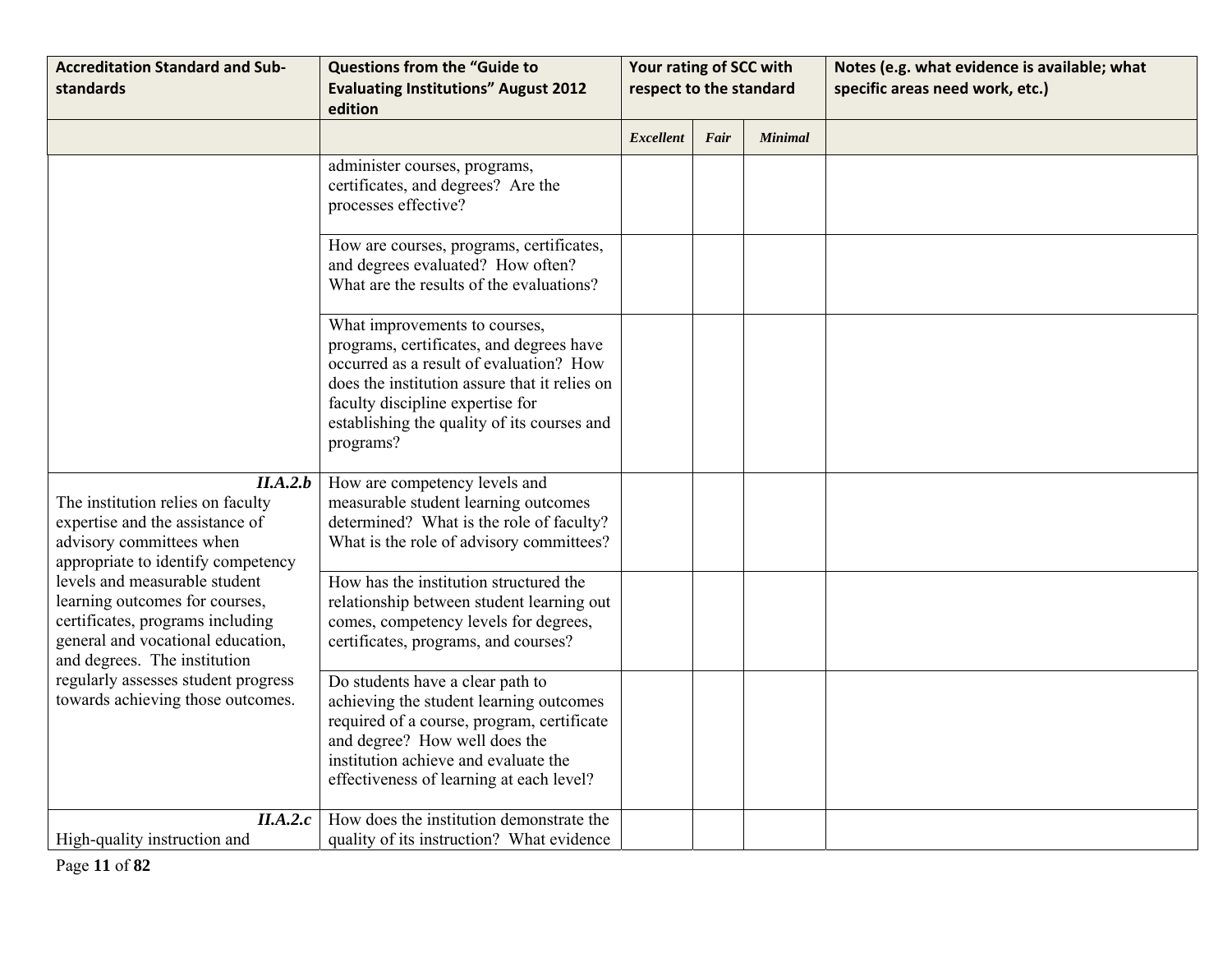| <b>Accreditation Standard and Sub-</b><br>standards                                                                 | <b>Questions from the "Guide to</b><br><b>Evaluating Institutions" August 2012</b><br>edition                                                                                                 | Your rating of SCC with<br>respect to the standard |      |                | Notes (e.g. what evidence is available; what<br>specific areas need work, etc.) |
|---------------------------------------------------------------------------------------------------------------------|-----------------------------------------------------------------------------------------------------------------------------------------------------------------------------------------------|----------------------------------------------------|------|----------------|---------------------------------------------------------------------------------|
|                                                                                                                     |                                                                                                                                                                                               | <b>Excellent</b>                                   | Fair | <b>Minimal</b> |                                                                                 |
| appropriate breadth, depth, rigor,<br>sequencing, time to completion, and<br>synthesis of learning characterize all | exists that all programs are characterized<br>by the variables cited in this standard?                                                                                                        |                                                    |      |                |                                                                                 |
| programs.                                                                                                           | What institutional dialogue has occurred<br>to enhance understanding and agreement<br>about the quality and level of its<br>programs?                                                         |                                                    |      |                |                                                                                 |
|                                                                                                                     | What criteria does the college use to<br>decide the breadth, depth, rigor,<br>sequencing, time to completion, and<br>synthesis of learning breadth of each<br>program it offers?              |                                                    |      |                |                                                                                 |
|                                                                                                                     | What role do faculty play in these<br>decisions? How does the college use<br>these qualities (breadth, depth, etc.) to<br>determine that a program is collegiate or<br>pre-collegiate level?  |                                                    |      |                |                                                                                 |
| II.A.2.d<br>The institution uses delivery modes<br>and teaching methodologies that                                  | What assessment of student learning<br>styles has the college performed?                                                                                                                      |                                                    |      |                |                                                                                 |
| reflect the diverse needs and learning<br>styles of its students.                                                   | How does the institution demonstrate it<br>is meeting the needs and learning styles<br>of its students? What do faculty and<br>staff know about learning needs and<br>pedagogical approaches? |                                                    |      |                |                                                                                 |
|                                                                                                                     | Do courses include multiple ways of<br>assessing student learning? How does<br>the college determine what delivery<br>modes are appropriate for its students?                                 |                                                    |      |                |                                                                                 |
|                                                                                                                     | What teaching methodologies are                                                                                                                                                               |                                                    |      |                |                                                                                 |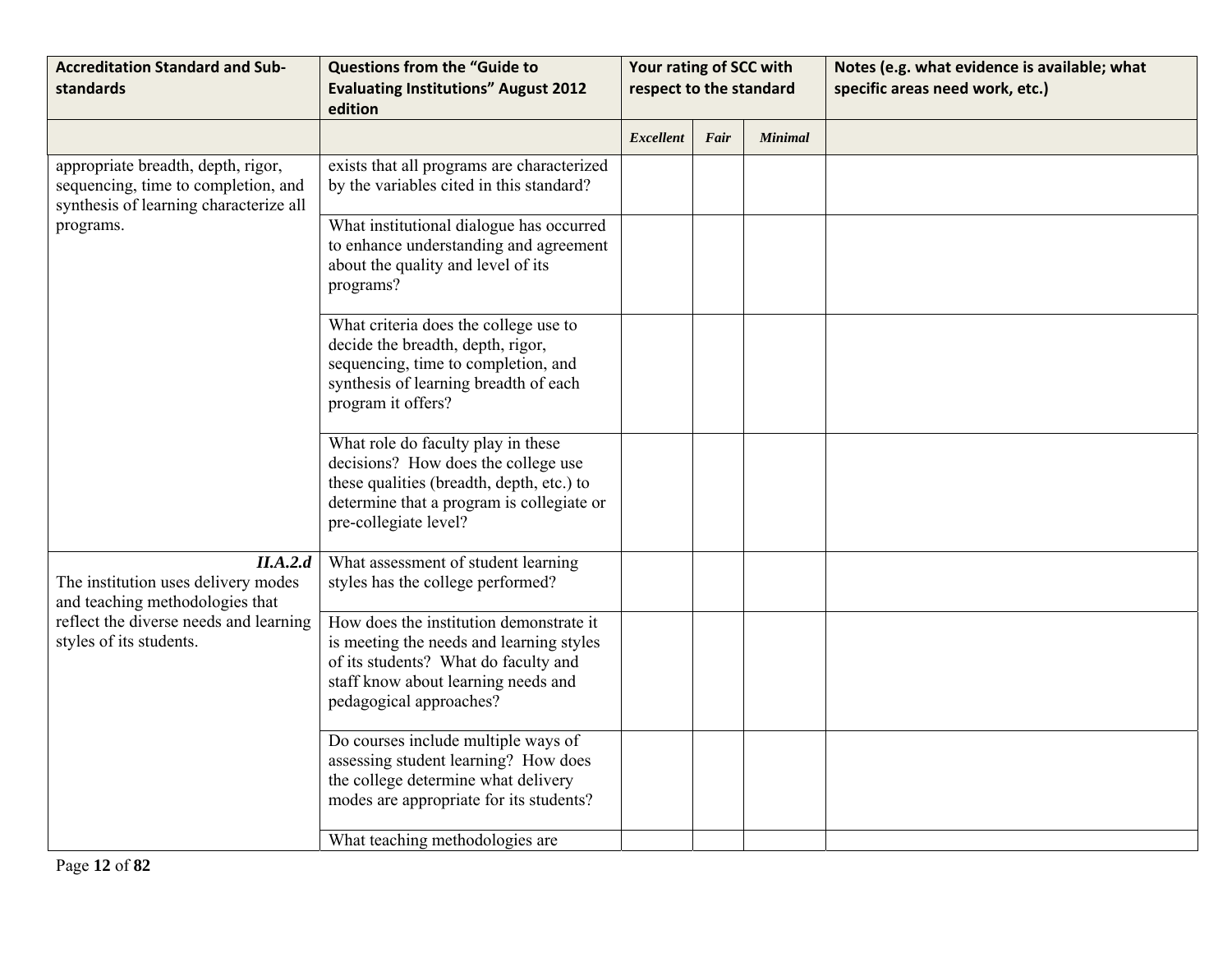| <b>Accreditation Standard and Sub-</b><br>standards                                                                                     | <b>Questions from the "Guide to</b><br><b>Evaluating Institutions" August 2012</b><br>edition                                                                                                                                                                                                                | Your rating of SCC with<br>respect to the standard |      |                | Notes (e.g. what evidence is available; what<br>specific areas need work, etc.) |
|-----------------------------------------------------------------------------------------------------------------------------------------|--------------------------------------------------------------------------------------------------------------------------------------------------------------------------------------------------------------------------------------------------------------------------------------------------------------|----------------------------------------------------|------|----------------|---------------------------------------------------------------------------------|
|                                                                                                                                         |                                                                                                                                                                                                                                                                                                              | <b>Excellent</b>                                   | Fair | <b>Minimal</b> |                                                                                 |
|                                                                                                                                         | commonly used? How are<br>methodologies selected? Have faculty<br>discussed the relationship between<br>teaching methodologies and student<br>performance? What efforts has the<br>college made to match methodologies<br>with particular needs of students'<br>learning styles?                             |                                                    |      |                |                                                                                 |
|                                                                                                                                         | Has the college investigated the<br>effectiveness of its delivery modes?<br>How effective are delivery modes and<br>instructional methodologies that the<br>college uses in producing learning?                                                                                                              |                                                    |      |                |                                                                                 |
| II.A.2.e<br>The institution evaluates all courses<br>and programs through an ongoing                                                    | How does the college evaluate the<br>effectiveness of its courses and<br>programs?                                                                                                                                                                                                                           |                                                    |      |                |                                                                                 |
| systematic review of their relevance,<br>appropriateness, achievement of<br>learning outcomes, currency, and<br>future needs and plans. | Do criteria used in program review<br>include relevancy, appropriateness,<br>achievement of student learning<br>outcomes, currency, planning for the<br>future? Is the process consistently<br>followed for all college programs,<br>regardless of the type of program<br>(collegiate, developmental, etc.)? |                                                    |      |                |                                                                                 |
|                                                                                                                                         | What types of data are available for<br>program evaluation? Does the<br>evaluation include a curricular review?<br>Does the evaluation include a<br>comprehensive review of the program<br>role in the overall college curriculum?                                                                           |                                                    |      |                |                                                                                 |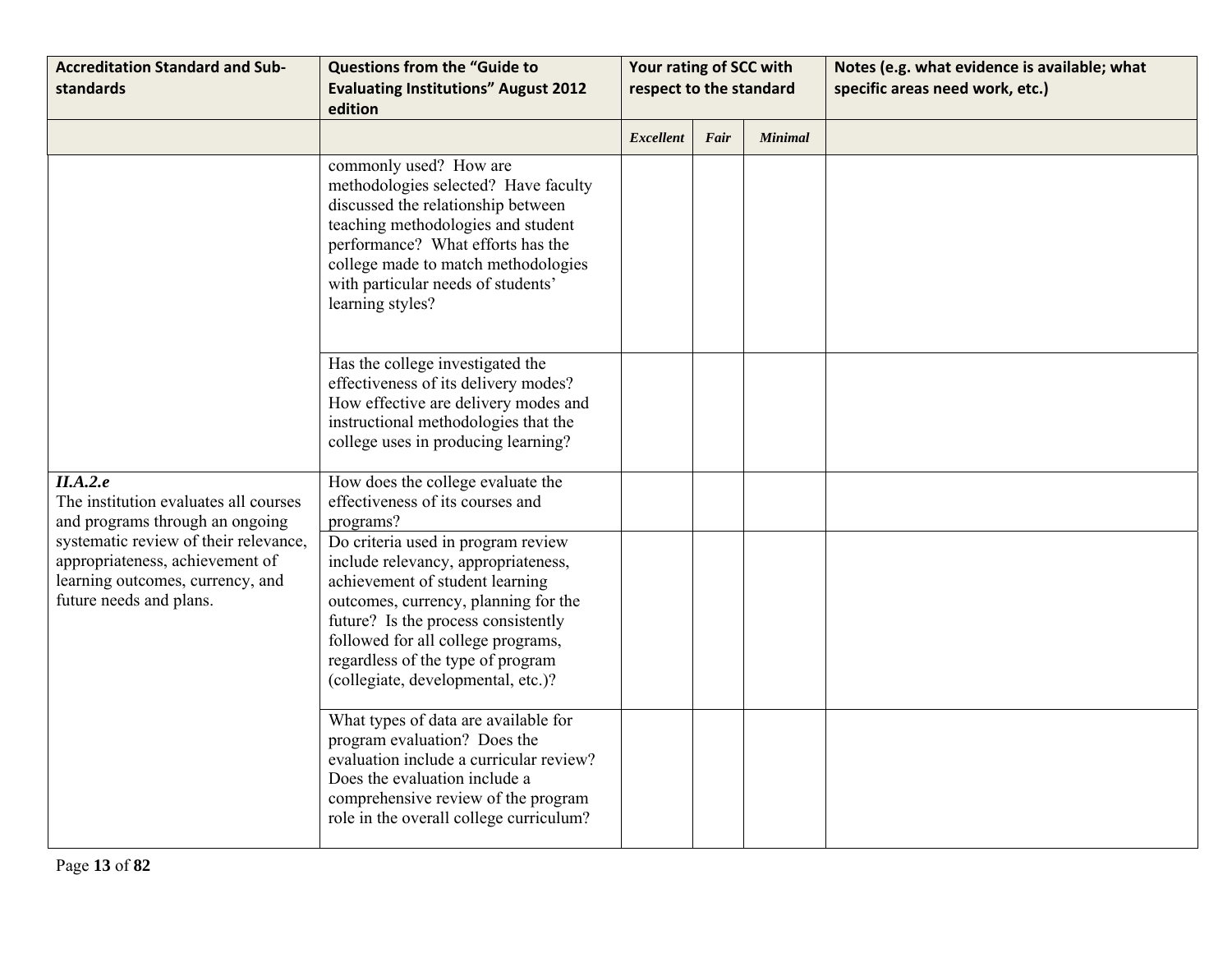| <b>Accreditation Standard and Sub-</b><br>standards                                                                                                                                                                                                                                                                                                                                                                                            | <b>Questions from the "Guide to</b><br><b>Evaluating Institutions" August 2012</b><br>edition                                                                                                                                                                                     | Your rating of SCC with<br>respect to the standard |      |                | Notes (e.g. what evidence is available; what<br>specific areas need work, etc.) |
|------------------------------------------------------------------------------------------------------------------------------------------------------------------------------------------------------------------------------------------------------------------------------------------------------------------------------------------------------------------------------------------------------------------------------------------------|-----------------------------------------------------------------------------------------------------------------------------------------------------------------------------------------------------------------------------------------------------------------------------------|----------------------------------------------------|------|----------------|---------------------------------------------------------------------------------|
|                                                                                                                                                                                                                                                                                                                                                                                                                                                |                                                                                                                                                                                                                                                                                   | <b>Excellent</b>                                   | Fair | <b>Minimal</b> |                                                                                 |
|                                                                                                                                                                                                                                                                                                                                                                                                                                                | How is the relevancy of a program<br>determined? Have student learning<br>outcomes for the program been identified<br>and assessed? How well are student<br>achieving these outcomes?                                                                                             |                                                    |      |                |                                                                                 |
|                                                                                                                                                                                                                                                                                                                                                                                                                                                | How are results of program evaluation<br>used in institutional planning? What<br>changes/improvements in the programs<br>have occurred as a result of the<br>consideration of program evaluations?                                                                                |                                                    |      |                |                                                                                 |
| II.A.2.f<br>The institution engages in ongoing,<br>systematic evaluation and integrated<br>planning to assure currency and<br>measure achievement of its stated<br>student learning outcomes for<br>courses, certificates, programs<br>including general and vocational<br>education, and degrees. The<br>institution systematically strives to<br>improve those outcomes and makes<br>the results available to appropriate<br>constituencies. | To what extent does the institution<br>understand and participate in ongoing<br>and integrated planning?                                                                                                                                                                          |                                                    |      |                |                                                                                 |
|                                                                                                                                                                                                                                                                                                                                                                                                                                                | Does the college have a planning process<br>in place? Is it cyclical, i.e., does it<br>incorporate systematic evaluation of<br>programs and services, improvement<br>planning, implementation, and re-<br>evaluation? How does college budgeting<br>of resources follow planning? |                                                    |      |                |                                                                                 |
|                                                                                                                                                                                                                                                                                                                                                                                                                                                | To what extent are institutional data and<br>evidence available and used for<br>planning? Are data analyzed and<br>interpreted for easy understanding by the<br>college community?                                                                                                |                                                    |      |                |                                                                                 |
| II.A.2.g<br>If an institution used departmental<br>course and/or program examinations,<br>it validates their effectiveness in<br>measuring student learning and                                                                                                                                                                                                                                                                                | How does the institution ensure the use<br>of unbiased, valid measures of student<br>learning?                                                                                                                                                                                    |                                                    |      |                |                                                                                 |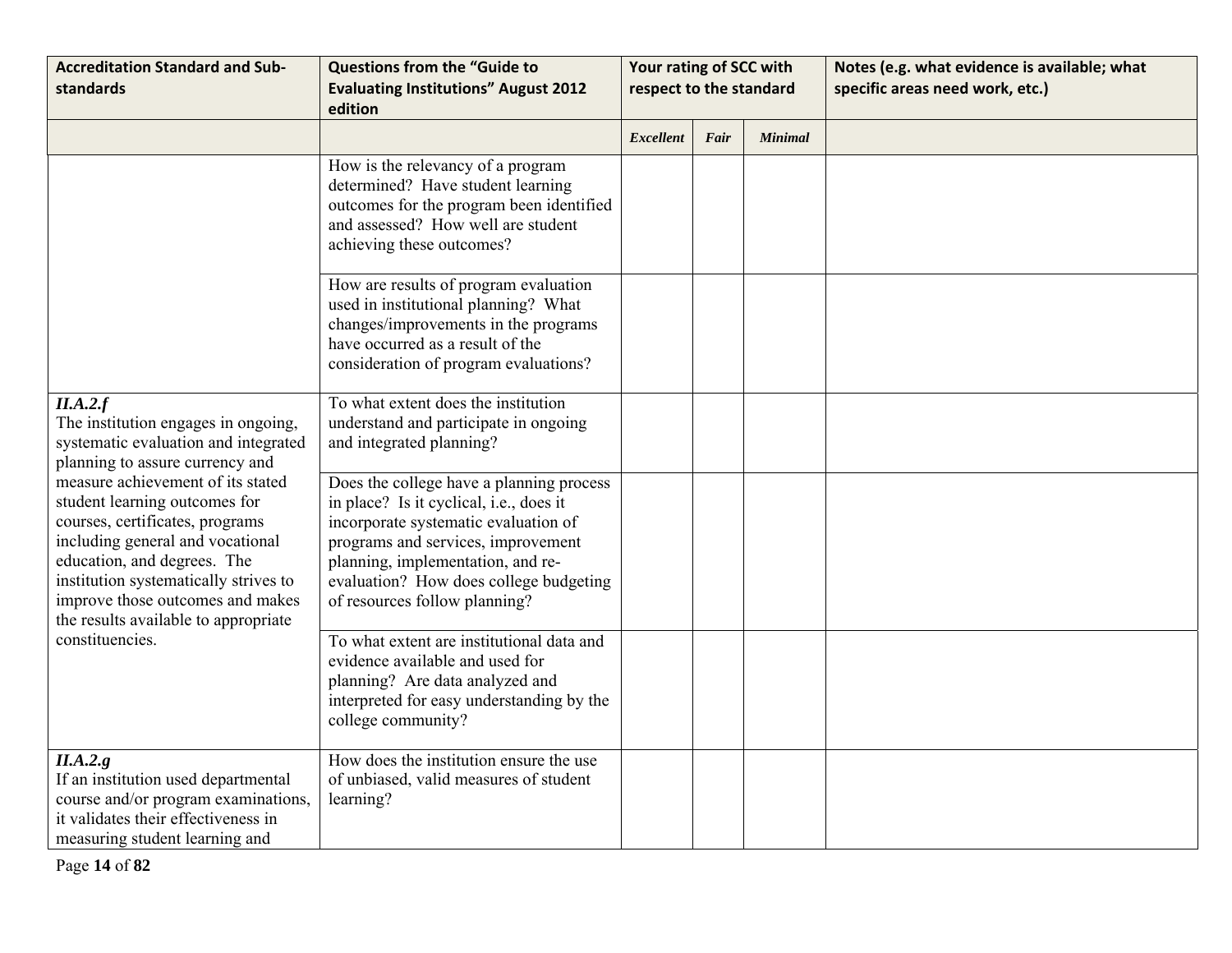| <b>Accreditation Standard and Sub-</b><br>standards                                                                                                                                                                                                                                                                                                                                                                    | <b>Questions from the "Guide to</b><br><b>Evaluating Institutions" August 2012</b><br>edition                                                                                                                                                                                                   | Your rating of SCC with<br>respect to the standard |      |                | Notes (e.g. what evidence is available; what<br>specific areas need work, etc.) |
|------------------------------------------------------------------------------------------------------------------------------------------------------------------------------------------------------------------------------------------------------------------------------------------------------------------------------------------------------------------------------------------------------------------------|-------------------------------------------------------------------------------------------------------------------------------------------------------------------------------------------------------------------------------------------------------------------------------------------------|----------------------------------------------------|------|----------------|---------------------------------------------------------------------------------|
|                                                                                                                                                                                                                                                                                                                                                                                                                        |                                                                                                                                                                                                                                                                                                 | <b>Excellent</b>                                   | Fair | <b>Minimal</b> |                                                                                 |
| minimizing test biases.<br>II.A.2.h<br>The institution awards credit based<br>on student achievement of the<br>course's stated learning outcomes.<br>Units of credit awarded are<br>consistent with institutional policies<br>that reflect generally accepted norms<br>or equivalencies in higher education.                                                                                                           | Are student leaning outcomes the basis<br>for credit awarded for courses? Are<br>credits awarded consistent with accepted<br>norms in higher education.                                                                                                                                         |                                                    |      |                |                                                                                 |
| II.A.2.i<br>The institution awards degrees and<br>certificates based on student<br>achievement of a program's stated<br>learning outcomes.                                                                                                                                                                                                                                                                             | By what means does the institution<br>ensure that achievement of stated<br>programmatic learning outcomes are the<br>basis for awarding degrees and<br>certificates?<br>What institutional dialogue has occurred<br>about the learning expected of students<br>to earn a degree or certificate? |                                                    |      |                |                                                                                 |
|                                                                                                                                                                                                                                                                                                                                                                                                                        | How has the college identified student<br>learning outcomes for its degrees and<br>certificates?                                                                                                                                                                                                |                                                    |      |                |                                                                                 |
| II.A.3<br>The institution requires of all<br>academic and vocational degree<br>programs a component of general<br>education based on a carefully<br>considered philosophy that is clearly<br>stated in its catalogue. The<br>institution, relying on the expertise<br>of its faculty, determines the<br>appropriateness of each course for<br>inclusion in the general education<br>curriculum by examining the stated | What evidence is found in the catalogue<br>of a faculty developed rationale for<br>general education that serves as the basis<br>for inclusion of courses in general<br>educations?                                                                                                             |                                                    |      |                |                                                                                 |
|                                                                                                                                                                                                                                                                                                                                                                                                                        | How are student learning out comes used<br>to analyze courses for inclusion as<br>general education?                                                                                                                                                                                            |                                                    |      |                |                                                                                 |
|                                                                                                                                                                                                                                                                                                                                                                                                                        | How is the rationale for general<br>education communicated to all<br>stakeholders?                                                                                                                                                                                                              |                                                    |      |                |                                                                                 |
| learning out comes for the course.                                                                                                                                                                                                                                                                                                                                                                                     | How is the general education philosophy<br>reflected in the degree requirements?                                                                                                                                                                                                                |                                                    |      |                |                                                                                 |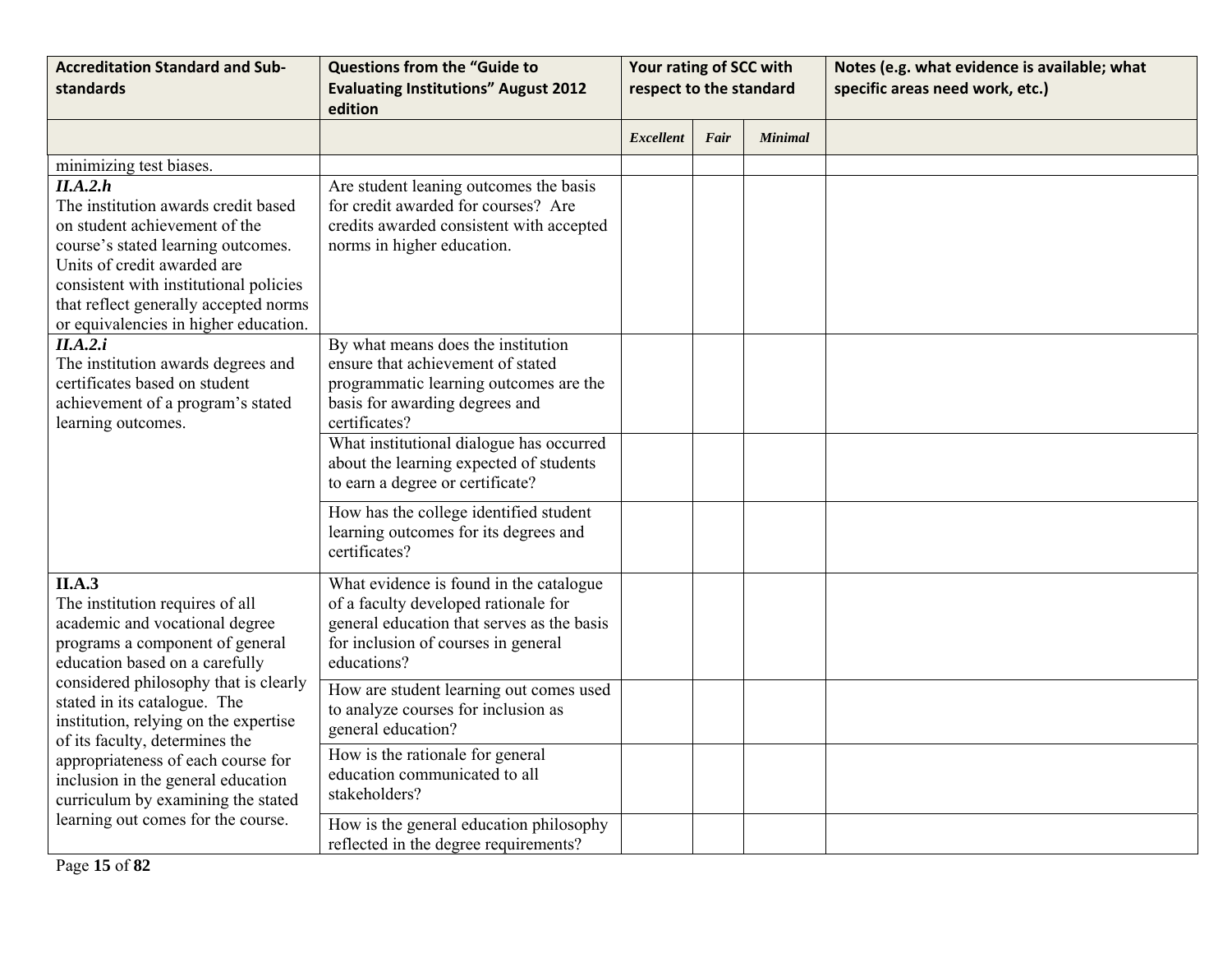| <b>Accreditation Standard and Sub-</b><br>standards                                                                                                                                                                                                     | <b>Questions from the "Guide to</b><br><b>Evaluating Institutions" August 2012</b><br>edition                                                                                                                                                                                                                                     | Your rating of SCC with<br>respect to the standard |      |                | Notes (e.g. what evidence is available; what<br>specific areas need work, etc.) |
|---------------------------------------------------------------------------------------------------------------------------------------------------------------------------------------------------------------------------------------------------------|-----------------------------------------------------------------------------------------------------------------------------------------------------------------------------------------------------------------------------------------------------------------------------------------------------------------------------------|----------------------------------------------------|------|----------------|---------------------------------------------------------------------------------|
|                                                                                                                                                                                                                                                         |                                                                                                                                                                                                                                                                                                                                   | Excellent                                          | Fair | <b>Minimal</b> |                                                                                 |
|                                                                                                                                                                                                                                                         |                                                                                                                                                                                                                                                                                                                                   |                                                    |      |                |                                                                                 |
| <b>II.A.3.</b><br>General education has<br>comprehensive learning outcomes<br>for the students who complete it,<br>including the following:                                                                                                             | How are the basic content and<br>methodology the traditional areas of<br>knowledge in general education<br>determined?<br>What process is used to ensure that<br>general education courses include this                                                                                                                           |                                                    |      |                |                                                                                 |
| a. An understanding of the basic                                                                                                                                                                                                                        | content and methodology?                                                                                                                                                                                                                                                                                                          |                                                    |      |                |                                                                                 |
| content and methodology of the<br>major areas of knowledge: areas<br>include the humanities and fine arts,<br>the natural sciences, and the social<br>sciences.                                                                                         | Do general education courses<br>demonstrate student achievement of<br>comprehensive student learning<br>outcomes?                                                                                                                                                                                                                 |                                                    |      |                |                                                                                 |
|                                                                                                                                                                                                                                                         | Do student learning outcomes for general<br>education courses require students to<br>understand the basic content and<br>methodology in the major areas of<br>knowledge? Is there a consistent process<br>for assuring that the content and<br>methodology are included in course<br>outlines?                                    |                                                    |      |                |                                                                                 |
|                                                                                                                                                                                                                                                         | How well are students able to apply their<br>understanding to subsequent coursework,<br>employment, or other endeavors?                                                                                                                                                                                                           |                                                    |      |                |                                                                                 |
| II.A.3.b<br>b. A capability to be a productive<br>individual and lifelong learning:                                                                                                                                                                     | What criteria have been developed to<br>determine if general education students<br>have attained these capabilities or skills?                                                                                                                                                                                                    |                                                    |      |                |                                                                                 |
| skills include oral and written<br>communication, information<br>competency, computer literacy,<br>scientific and quantitative reasoning,<br>critical analysis/logical thinking, and<br>the ability to acquire knowledge<br>through a variety of means. | What criteria does the college use to<br>assure that the required skill level meets<br>collegiate standards? Is there a<br>consistent process for assuring that<br>expected skill levels are included in<br>course outlines? What measures of<br>student skills are employed? Is the<br>college satisfied that these measures are |                                                    |      |                |                                                                                 |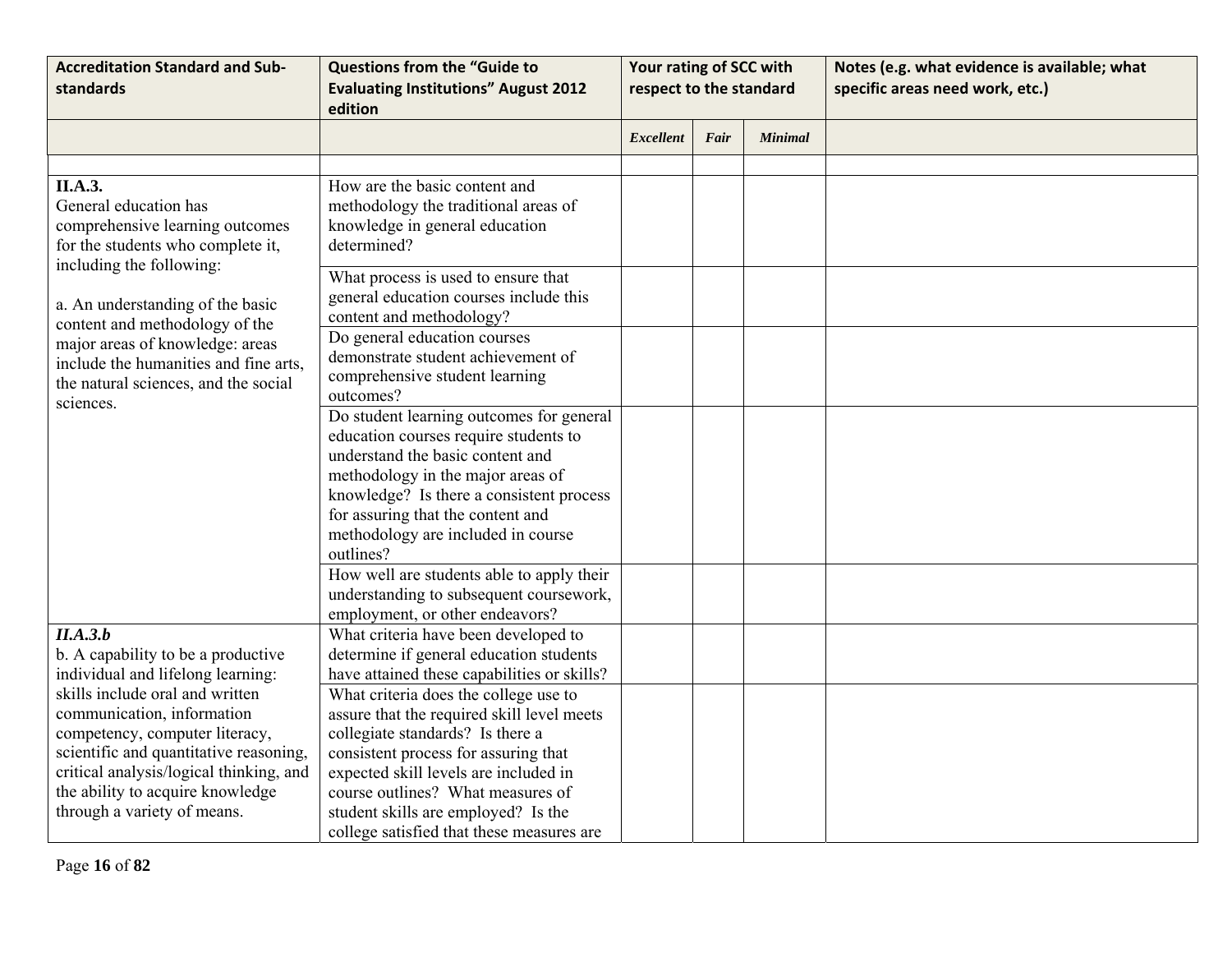| <b>Accreditation Standard and Sub-</b><br>standards                                                                                                                                                                                                                                                                                                                                                           | <b>Questions from the "Guide to</b><br><b>Evaluating Institutions" August 2012</b><br>edition                                                                                                                                      | Your rating of SCC with<br>respect to the standard |      |                | Notes (e.g. what evidence is available; what<br>specific areas need work, etc.) |
|---------------------------------------------------------------------------------------------------------------------------------------------------------------------------------------------------------------------------------------------------------------------------------------------------------------------------------------------------------------------------------------------------------------|------------------------------------------------------------------------------------------------------------------------------------------------------------------------------------------------------------------------------------|----------------------------------------------------|------|----------------|---------------------------------------------------------------------------------|
|                                                                                                                                                                                                                                                                                                                                                                                                               |                                                                                                                                                                                                                                    | <b>Excellent</b>                                   | Fair | <b>Minimal</b> |                                                                                 |
|                                                                                                                                                                                                                                                                                                                                                                                                               | effective?                                                                                                                                                                                                                         |                                                    |      |                |                                                                                 |
|                                                                                                                                                                                                                                                                                                                                                                                                               | How well are students achieving these<br>outcomes? How well are students able<br>to apply these skills to subsequent<br>coursework, employment, or other<br>endeavors?                                                             |                                                    |      |                |                                                                                 |
| II.A.3.c<br>c. A recognition of what it means to<br>be an ethical human being and<br>effective citizen: qualities include an<br>appreciation of ethical principles;<br>civility and interpersonal skills;<br>respect for cultural diversity;<br>historical and aesthetic sensitivity;<br>and the willingness to assume civic,<br>political, and social responsibilities<br>locally, nationally, and globally. | How are student learning outcomes<br>developed to address concern about<br>ethics and effective citizenship? How is<br>it determined where to include student<br>learning to development of these<br>qualities?                    |                                                    |      |                |                                                                                 |
| II.A.4<br>All degree programs include focused<br>study in at least one area of inquiry<br>or in an established interdisciplinary<br>core.                                                                                                                                                                                                                                                                     | Do degree programs include at least one<br>area of focused study or interdisciplinary<br>core?                                                                                                                                     |                                                    |      |                |                                                                                 |
| II.A.5<br>Students completing vocational and<br>occupational certificates and degrees<br>demonstrate technical and<br>professional competencies that meet<br>employment and other applicable<br>standards and are prepared for                                                                                                                                                                                | What evidence exists that students who<br>complete vocational and occupational<br>degrees and certificates meet<br>employment competencies; are prepared<br>for licensure; are prepared for<br>certification by external agencies? |                                                    |      |                |                                                                                 |
| external licensure and certification.                                                                                                                                                                                                                                                                                                                                                                         | How does the college acquire reliable<br>information about its students' ability to<br>meet these requirements?                                                                                                                    |                                                    |      |                |                                                                                 |
| <b>II.A.6</b>                                                                                                                                                                                                                                                                                                                                                                                                 | How does the institution assure that                                                                                                                                                                                               |                                                    |      |                |                                                                                 |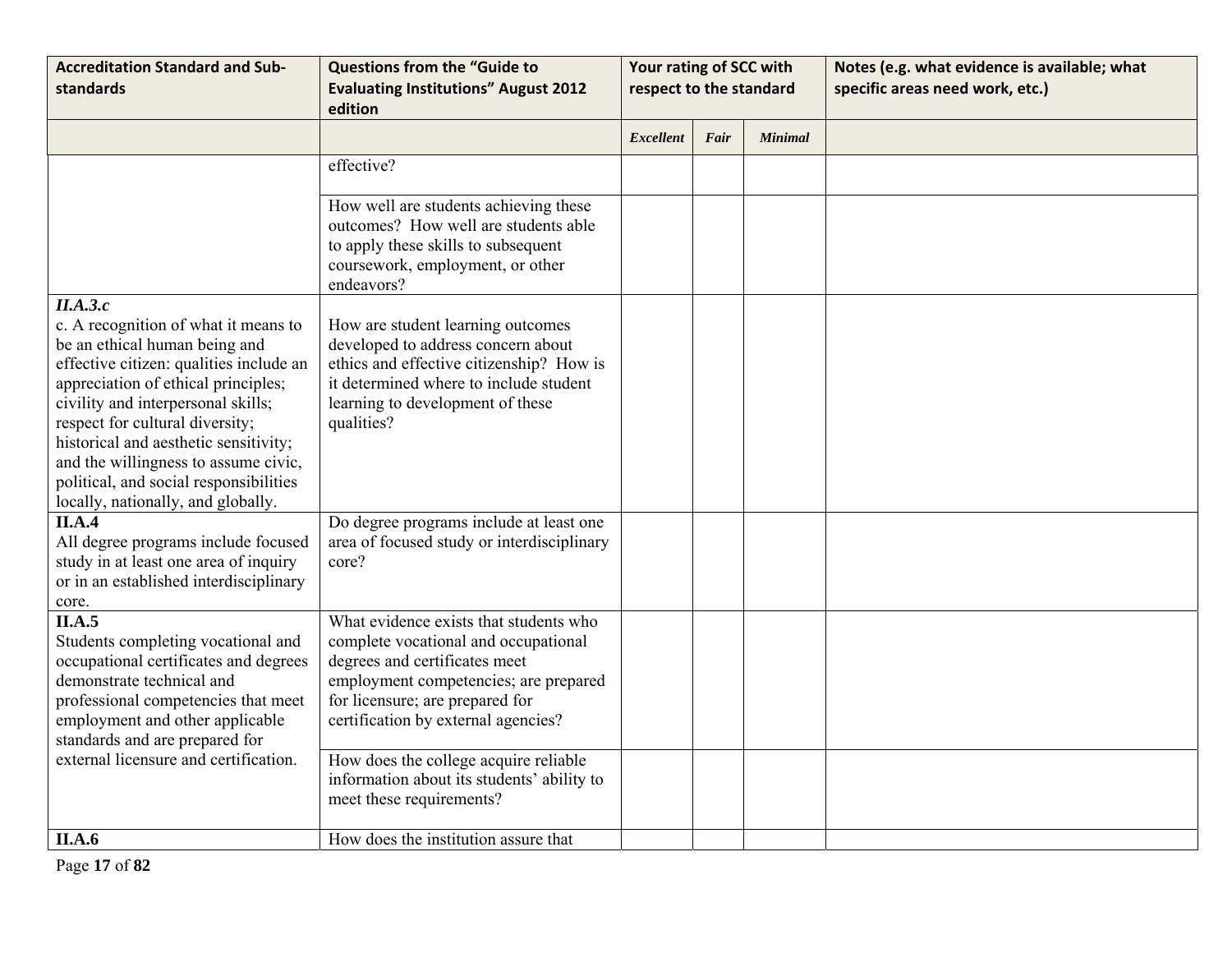| <b>Accreditation Standard and Sub-</b>                                                                                                                                                                                                                                                                                                                                 | <b>Questions from the "Guide to</b>                                                                                                                                                               | Your rating of SCC with |      |                | Notes (e.g. what evidence is available; what |
|------------------------------------------------------------------------------------------------------------------------------------------------------------------------------------------------------------------------------------------------------------------------------------------------------------------------------------------------------------------------|---------------------------------------------------------------------------------------------------------------------------------------------------------------------------------------------------|-------------------------|------|----------------|----------------------------------------------|
| standards                                                                                                                                                                                                                                                                                                                                                              | <b>Evaluating Institutions" August 2012</b><br>edition                                                                                                                                            | respect to the standard |      |                | specific areas need work, etc.)              |
|                                                                                                                                                                                                                                                                                                                                                                        |                                                                                                                                                                                                   | <b>Excellent</b>        | Fair | <b>Minimal</b> |                                              |
| The institution assures that students<br>and prospective students receive<br>clear and accurate information about<br>educational courses and programs<br>and transfer policies. The institution<br>describes its degrees and certificates                                                                                                                              | information about its programs is clear<br>and accurate? Are degrees and<br>certificates clearly described? Are<br>student learning outcomes included in<br>descriptions of courses and programs? |                         |      |                |                                              |
| in terms of their purpose, content,<br>course requirements, and expected<br>student learning outcomes. In every<br>class section students receive a                                                                                                                                                                                                                    | How does the institution verify that<br>students receive a course syllabus that<br>includes student learning outcomes?                                                                            |                         |      |                |                                              |
| course syllabus that specifies<br>learning outcomes consistent with<br>those in the institution's officially<br>approved course outline.                                                                                                                                                                                                                               | How does the college verify that<br>individual sections of courses adhere to<br>the course objectives/learning outcomes?                                                                          |                         |      |                |                                              |
| II.A.6.a<br>The institution makes available to its<br>students clearly stated transfer-of-<br>credit policies in order to facilitate<br>the mobility of students without<br>penalty. In accepting transfer credits                                                                                                                                                     | What policies does the institution have to<br>address transfer of coursework internally<br>and externally and how are they<br>communicated to students? Are these<br>policies regularly reviewed? |                         |      |                |                                              |
| to fulfill degree requirements, the<br>institution certifies that the expected<br>learning outcomes for transferred<br>courses are comparable to the<br>learning outcomes of its own<br>courses. Where patterns of student<br>enrollment between institutions are<br>identified, the institution develops<br>articulation agreements as<br>appropriate to its mission. | How does the institution develop,<br>implement, and evaluate articulation<br>agreements?                                                                                                          |                         |      |                |                                              |
| II.A.6.b<br>When programs are eliminated or<br>program requirements are                                                                                                                                                                                                                                                                                                | What policy does the institution have to<br>address elimination of, or major changes<br>in, programs?                                                                                             |                         |      |                |                                              |
| significantly changed, the institution<br>makes appropriate arrangements so                                                                                                                                                                                                                                                                                            | How are students advised to complete<br>educational requirements when programs                                                                                                                    |                         |      |                |                                              |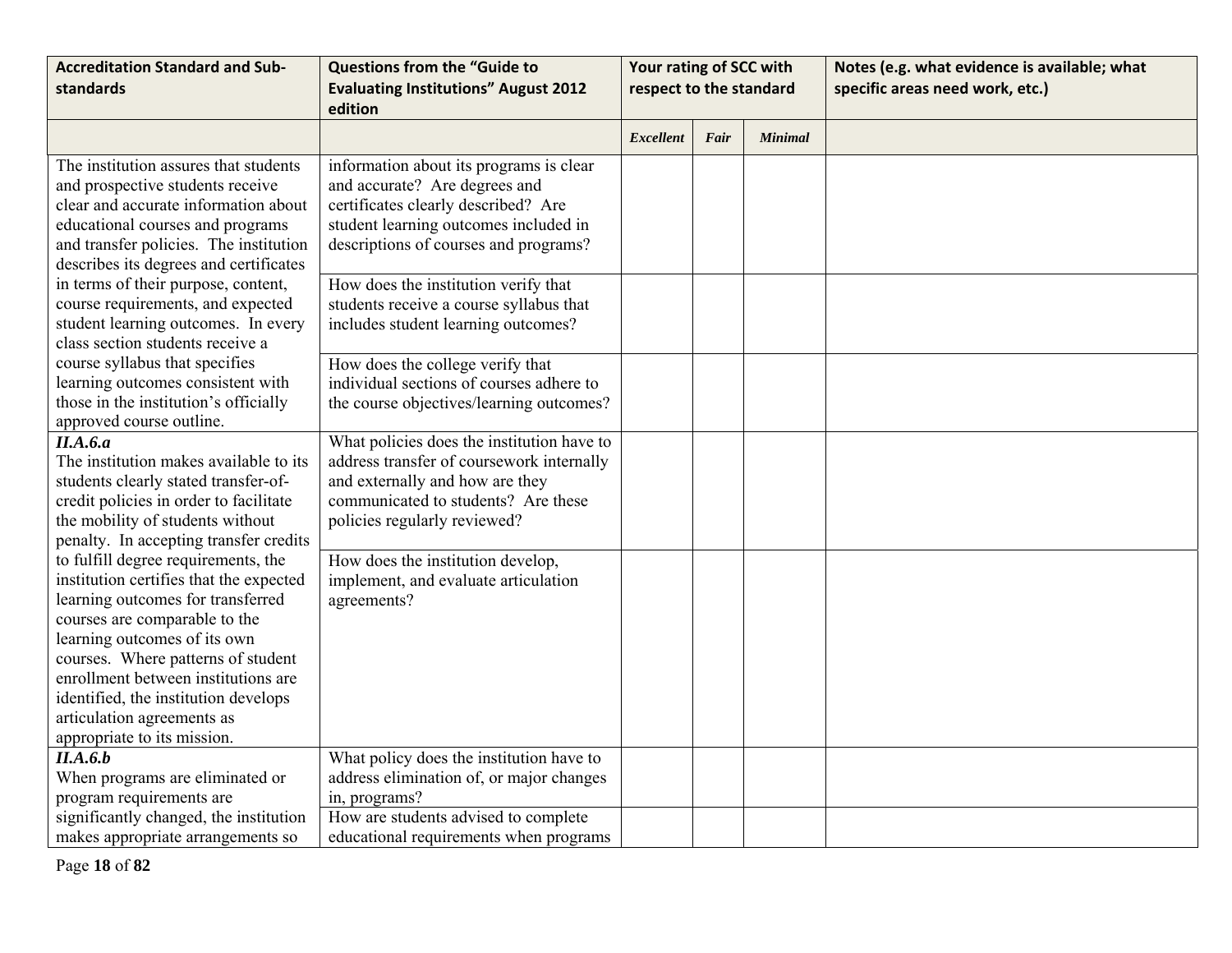| <b>Accreditation Standard and Sub-</b><br>standards                                                                                                                                                                                                                                                                                                                                                                            | <b>Questions from the "Guide to</b><br><b>Evaluating Institutions" August 2012</b><br>edition                                                                                                                      | Your rating of SCC with<br>respect to the standard |      |                | Notes (e.g. what evidence is available; what<br>specific areas need work, etc.) |
|--------------------------------------------------------------------------------------------------------------------------------------------------------------------------------------------------------------------------------------------------------------------------------------------------------------------------------------------------------------------------------------------------------------------------------|--------------------------------------------------------------------------------------------------------------------------------------------------------------------------------------------------------------------|----------------------------------------------------|------|----------------|---------------------------------------------------------------------------------|
|                                                                                                                                                                                                                                                                                                                                                                                                                                |                                                                                                                                                                                                                    | <b>Excellent</b>                                   | Fair | <b>Minimal</b> |                                                                                 |
| that enrolled students may complete<br>their education in a timely manner<br>with a minimum of disruption.                                                                                                                                                                                                                                                                                                                     | are eliminated or modified?                                                                                                                                                                                        |                                                    |      |                |                                                                                 |
| II.A.6.c<br>The institution represents itself<br>clearly, accurately, and consistently<br>to prospective and current students,<br>the public and its personnel, through<br>its catalogs, statements, and                                                                                                                                                                                                                       | How does the institution conduct regular<br>reviews of its policies and practices<br>regarding publications to ensure their<br>integrity? Are electronic representations<br>of the institution regularly reviewed? |                                                    |      |                |                                                                                 |
| publications, including those<br>presented in electronic formats. It<br>regularly reviews institutional<br>policies, procedures, and<br>publications to assure integrity in all<br>representations about its mission,<br>programs, and services.                                                                                                                                                                               | Does the institution provide information<br>on student achievement to the public? Is<br>that information accurate and current?                                                                                     |                                                    |      |                |                                                                                 |
| II.A.7<br>In order to assure the academic<br>integrity of the teaching-learning<br>process, the institution uses and<br>makes public governing board-<br>adopted policies on academic<br>freedom and responsibility, student<br>academic honesty, and specific<br>institutional beliefs or world views.<br>These policies make clear the<br>institution's commitment to the free<br>pursuit and dissemination of<br>knowledge. | Do board-approved policies on academic<br>freedom exist and are they made public?<br>Do board-approved policies on student<br>academic honesty exist and are they<br>made public?                                  |                                                    |      |                |                                                                                 |
| II.A.7.a<br>Faculty distinguishes between<br>personal conviction and<br>professionally accepted views in a                                                                                                                                                                                                                                                                                                                     | What policies demonstrate institutional<br>commitment to the pursuit and<br>dissemination of knowledge?                                                                                                            |                                                    |      |                |                                                                                 |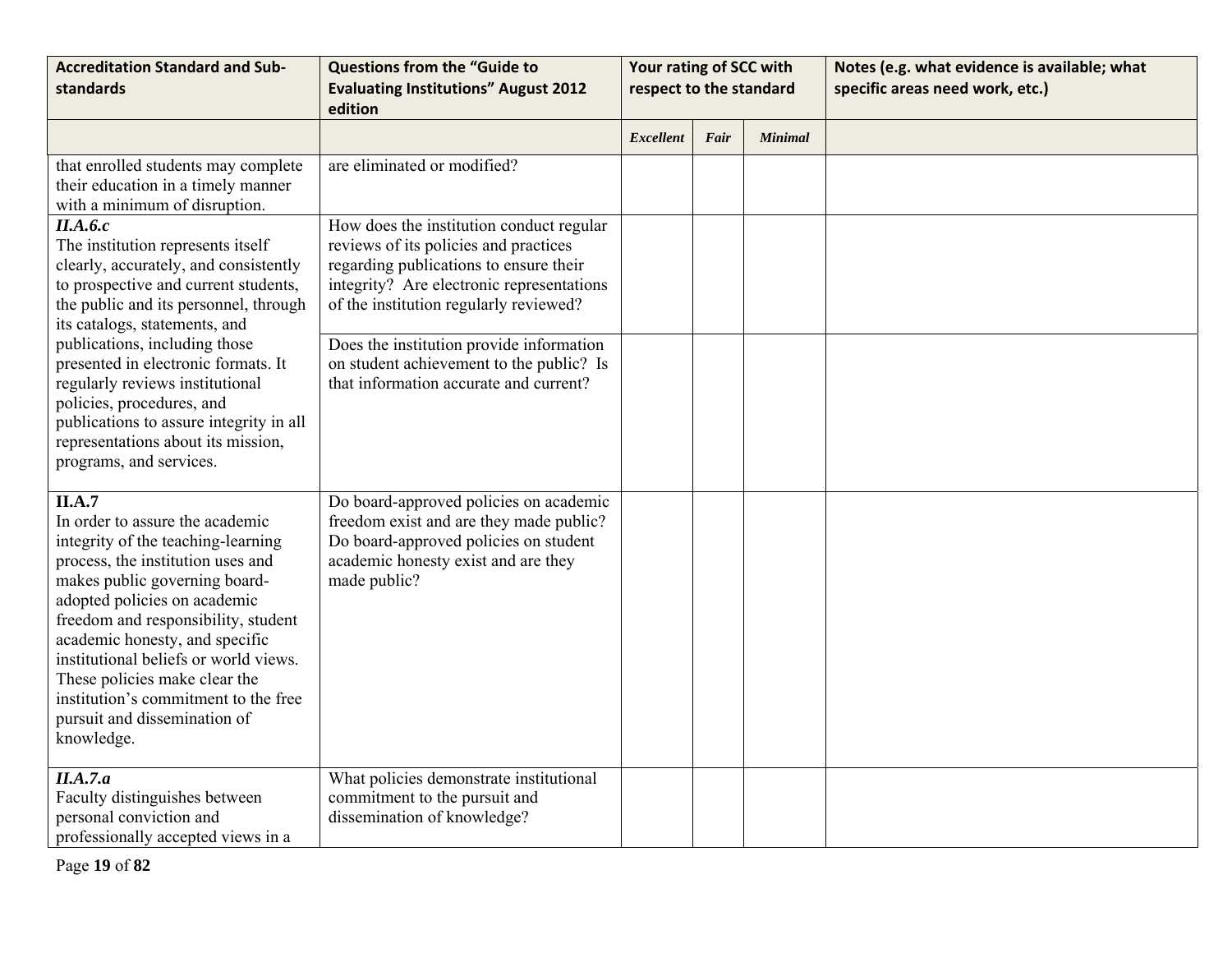| <b>Accreditation Standard and Sub-</b><br>standards                                                                                                                                                                                                                                                             | <b>Questions from the "Guide to</b><br><b>Evaluating Institutions" August 2012</b><br>edition                                                                                                                                                                                                                                                                                                                                                                | Your rating of SCC with<br>respect to the standard |      |                | Notes (e.g. what evidence is available; what<br>specific areas need work, etc.) |
|-----------------------------------------------------------------------------------------------------------------------------------------------------------------------------------------------------------------------------------------------------------------------------------------------------------------|--------------------------------------------------------------------------------------------------------------------------------------------------------------------------------------------------------------------------------------------------------------------------------------------------------------------------------------------------------------------------------------------------------------------------------------------------------------|----------------------------------------------------|------|----------------|---------------------------------------------------------------------------------|
|                                                                                                                                                                                                                                                                                                                 |                                                                                                                                                                                                                                                                                                                                                                                                                                                              | <b>Excellent</b>                                   | Fair | <b>Minimal</b> |                                                                                 |
| discipline. They present data and<br>information fairly and objectively.                                                                                                                                                                                                                                        | How does the college communicate its<br>expectation that faculty distinguish<br>between personal conviction and<br>professionally accepted views in a<br>discipline? In what discussions have<br>faculty engaged to deepen understanding<br>of this expectation? How successfully<br>does the faculty make this distinction in<br>the classroom? What mechanisms does<br>the college have for determining how<br>effectively it is meeting this expectation? |                                                    |      |                |                                                                                 |
| II.A.7.b<br>The institution establishes and<br>publishes clear expectations<br>concerning student academic<br>honesty and consequences for<br>dishonesty.                                                                                                                                                       | What mechanism does the institution<br>have for informing and enforcing its<br>policies on academic honesty for<br>students and faculty?                                                                                                                                                                                                                                                                                                                     |                                                    |      |                |                                                                                 |
| II.A.7.c<br>Institutions that require conformity<br>to specific codes of conduct of staff,<br>faculty, administrators, or students,<br>or that seek to instill specific beliefs<br>or world views, give clear prior<br>notice of such policies, including<br>statements in the catalog and/or<br>rove learning? | How are requirements of conformity to<br>codes of conduct communicated?<br>If a college seeks to instill specific<br>beliefs or world views, what policies<br>does it have in place to detail these<br>goals? How are the policies<br>communicated to appropriate<br>constituencies?                                                                                                                                                                         |                                                    |      |                |                                                                                 |
| What changes have<br>II.A.8<br>Institutions offering curricula in<br>foreign locations to students other<br>than U.S. nationals operate in<br>conformity with standards and<br>applicable Commission policies.                                                                                                  | How well do curricula offered in foreign<br>locations to non-U.S. students conform<br>to the specifications of Commission<br>policy Principles of Good Practice in<br>Overseas International Education<br>Programs for Non-U.S. Nationals?                                                                                                                                                                                                                   |                                                    |      |                |                                                                                 |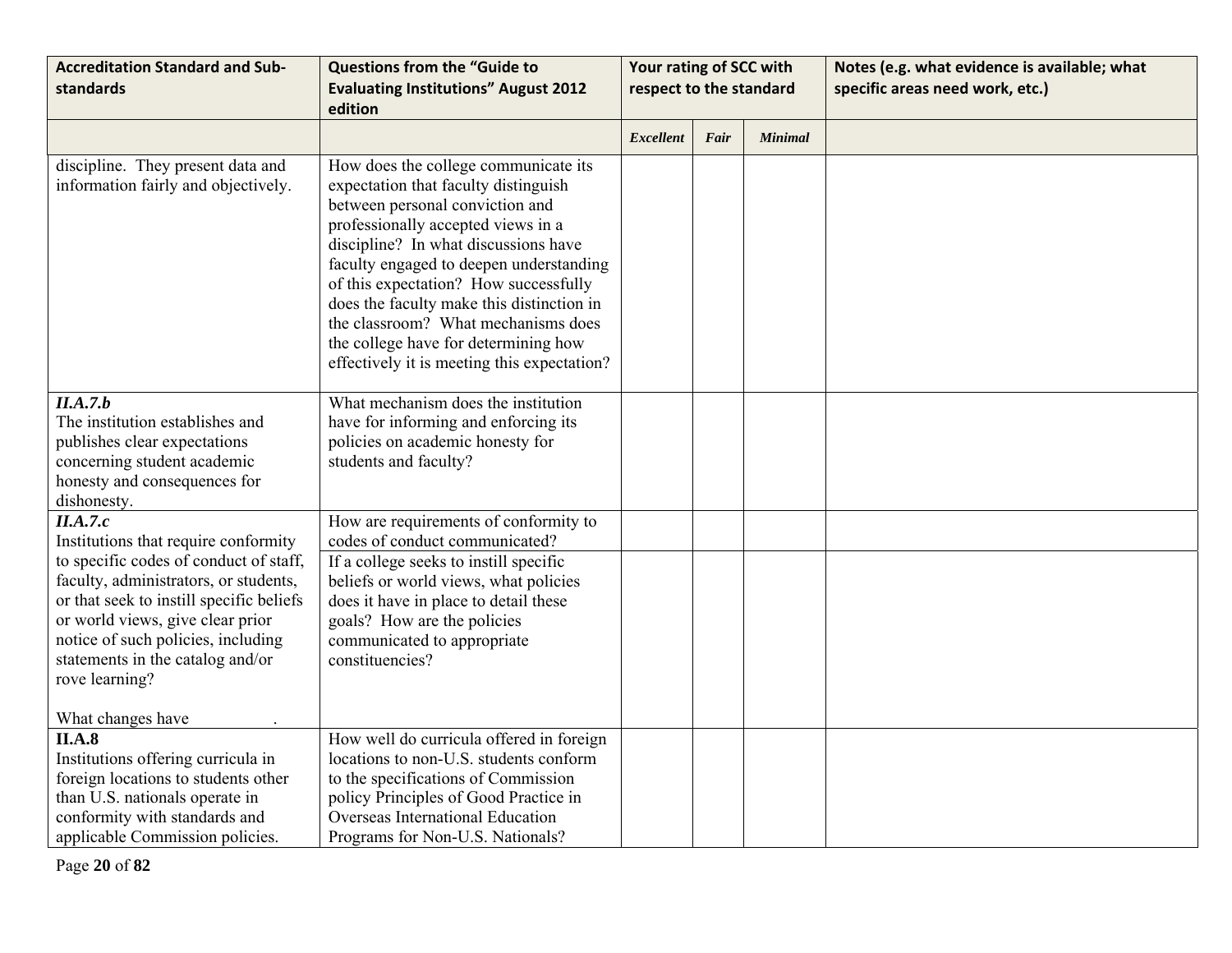| <b>Accreditation Standard and Sub-</b><br>standards | <b>Questions from the "Guide to</b><br><b>Evaluating Institutions" August 2012</b><br>edition | Your rating of SCC with<br>respect to the standard |      |         | Notes (e.g. what evidence is available; what<br>specific areas need work, etc.) |
|-----------------------------------------------------|-----------------------------------------------------------------------------------------------|----------------------------------------------------|------|---------|---------------------------------------------------------------------------------|
|                                                     |                                                                                               | Excellent                                          | Fair | Minimal |                                                                                 |
|                                                     |                                                                                               |                                                    |      |         |                                                                                 |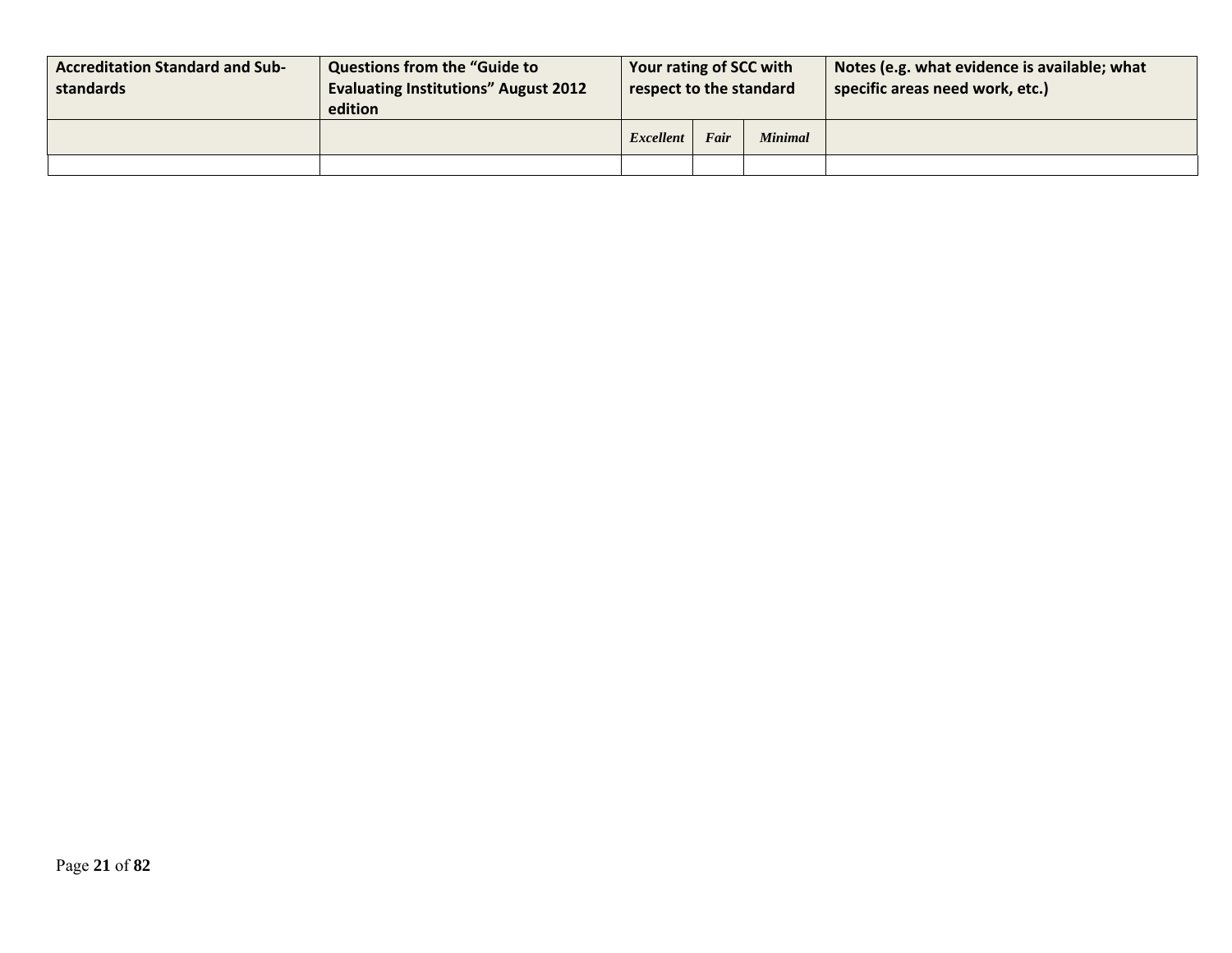| <b>Accreditation Standard and Sub-</b>                                                                                                                                                                                                                                                                                                                                                                                                                                                                                                                                                                                                                                                                                     | <b>Questions from the "Guide to</b>                                                                                                                                                                                                                                                                                                                                             | Your rating of SCC with |      |                | Notes (e.g. what evidence is available; what |
|----------------------------------------------------------------------------------------------------------------------------------------------------------------------------------------------------------------------------------------------------------------------------------------------------------------------------------------------------------------------------------------------------------------------------------------------------------------------------------------------------------------------------------------------------------------------------------------------------------------------------------------------------------------------------------------------------------------------------|---------------------------------------------------------------------------------------------------------------------------------------------------------------------------------------------------------------------------------------------------------------------------------------------------------------------------------------------------------------------------------|-------------------------|------|----------------|----------------------------------------------|
| standards                                                                                                                                                                                                                                                                                                                                                                                                                                                                                                                                                                                                                                                                                                                  | <b>Evaluating Institutions" August 2012</b><br>edition                                                                                                                                                                                                                                                                                                                          | respect to the standard |      |                | specific areas need work, etc.)              |
|                                                                                                                                                                                                                                                                                                                                                                                                                                                                                                                                                                                                                                                                                                                            |                                                                                                                                                                                                                                                                                                                                                                                 | Excellent               | Fair | <b>Minimal</b> |                                              |
| <b>II.B - STUDENT SUPPORT</b><br><b>SERVICES</b><br>The institution recruits and admits<br>diverse students who are able to<br>benefit from its programs, consistent<br>with its mission. Student support<br>services address the identified needs<br>of students and enhance a supportive<br>learning environment. The entire<br>student pathway through the<br>institutional experience is<br>characterized by a concern for<br>student access, progress, learning,<br>and success. The institution<br>systematically assesses student<br>support services using student<br>learning outcomes, faculty and staff<br>input, and other appropriate<br>measures in order to improve the<br>effectiveness of these services. | How does the institution determine that<br>admitted students are able to benefit from<br>its programs? How is this information<br>applied to admissions policies and<br>procedures?<br>What college wide discussions have<br>occurred about how student access,<br>progress, learning, and success are<br>consistently supported?                                               |                         |      |                |                                              |
| II.B.1<br>The institution assures the quality of<br>student support services and<br>demonstrates that these services,<br>regardless of location or means of<br>delivery, support student learning<br>and enhance achievement of the<br>mission of the institution.                                                                                                                                                                                                                                                                                                                                                                                                                                                         | By what means does the institution assure<br>the quality of its student support services?<br>How does the institution demonstrate that<br>these services support student learning?<br>How are distance education and<br>correspondence education (DE/CE)<br>student support services evaluated for<br>comparability to face-to-face<br>course/program student support services? |                         |      |                |                                              |
| II.B.2<br>The institution provides a catalog for<br>its constituencies with precise,                                                                                                                                                                                                                                                                                                                                                                                                                                                                                                                                                                                                                                       |                                                                                                                                                                                                                                                                                                                                                                                 |                         |      |                |                                              |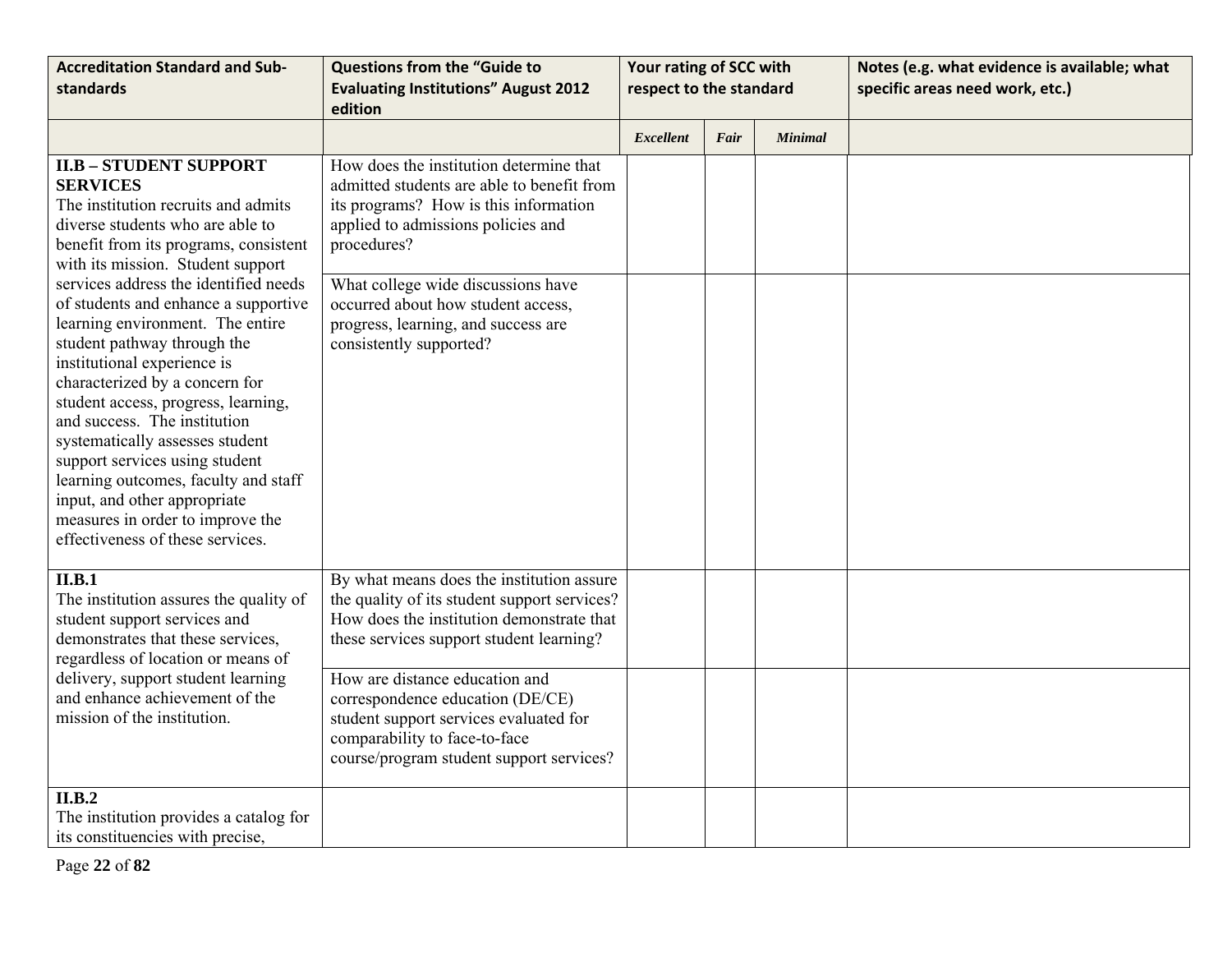| <b>Accreditation Standard and Sub-</b> | <b>Questions from the "Guide to</b>         | Your rating of SCC with |      |                | Notes (e.g. what evidence is available; what |
|----------------------------------------|---------------------------------------------|-------------------------|------|----------------|----------------------------------------------|
| standards                              | <b>Evaluating Institutions" August 2012</b> | respect to the standard |      |                | specific areas need work, etc.)              |
|                                        | edition                                     |                         |      |                |                                              |
|                                        |                                             | <b>Excellent</b>        | Fair | <b>Minimal</b> |                                              |
| accurate, and current information      |                                             |                         |      |                |                                              |
| concerning the following:              |                                             |                         |      |                |                                              |
| II.B.2.a                               |                                             |                         |      |                |                                              |
| General Information                    | Official Name, Address(es), Telephone       |                         |      |                |                                              |
|                                        | Number(s), and Website                      |                         |      |                |                                              |
|                                        | Address of the Institution                  |                         |      |                |                                              |
|                                        | <b>Educational Mission</b>                  |                         |      |                |                                              |
|                                        | Course, Program, and Degree Offerings       |                         |      |                |                                              |
|                                        | Academic Calendar and Program Length        |                         |      |                |                                              |
|                                        | Academic Freedom Statement                  |                         |      |                |                                              |
|                                        | Available Student Financial Aid             |                         |      |                |                                              |
|                                        | <b>Available Learning Resources</b>         |                         |      |                |                                              |
|                                        | Names and Degrees of Administrators         |                         |      |                |                                              |
|                                        | and Faculty                                 |                         |      |                |                                              |
|                                        | Names of Governing Board Members            |                         |      |                |                                              |
| II.B.2.b                               |                                             |                         |      |                |                                              |
| Requirements                           | Admissions                                  |                         |      |                |                                              |
|                                        | <b>Student Fees and Other Financial</b>     |                         |      |                |                                              |
|                                        | Obligations                                 |                         |      |                |                                              |
|                                        | Degree, Certificates, Graduation and        |                         |      |                |                                              |
|                                        | Transfer                                    |                         |      |                |                                              |
| II.B.2.c                               |                                             |                         |      |                |                                              |
| Major Policies Affecting Students      | Academic Regulations, including             |                         |      |                |                                              |
|                                        | Academic Honesty                            |                         |      |                |                                              |
|                                        | Nondiscrimination                           |                         |      |                |                                              |
|                                        | <b>Acceptance of Transfer Credits</b>       |                         |      |                |                                              |
|                                        | <b>Grievance and Compliant Procedures</b>   |                         |      |                |                                              |
|                                        | <b>Sexual Harassment</b>                    |                         |      |                |                                              |
|                                        | Refund of Fees                              |                         |      |                |                                              |
| II.B.2.d                               |                                             |                         |      |                |                                              |
| <b>Locations or Publications Where</b> | Is the catalog current, complete, clear,    |                         |      |                |                                              |
| Other Policies May Be Found            | easy to understand, easy to use, well-      |                         |      |                |                                              |
|                                        | structured?                                 |                         |      |                |                                              |
|                                        |                                             |                         |      |                |                                              |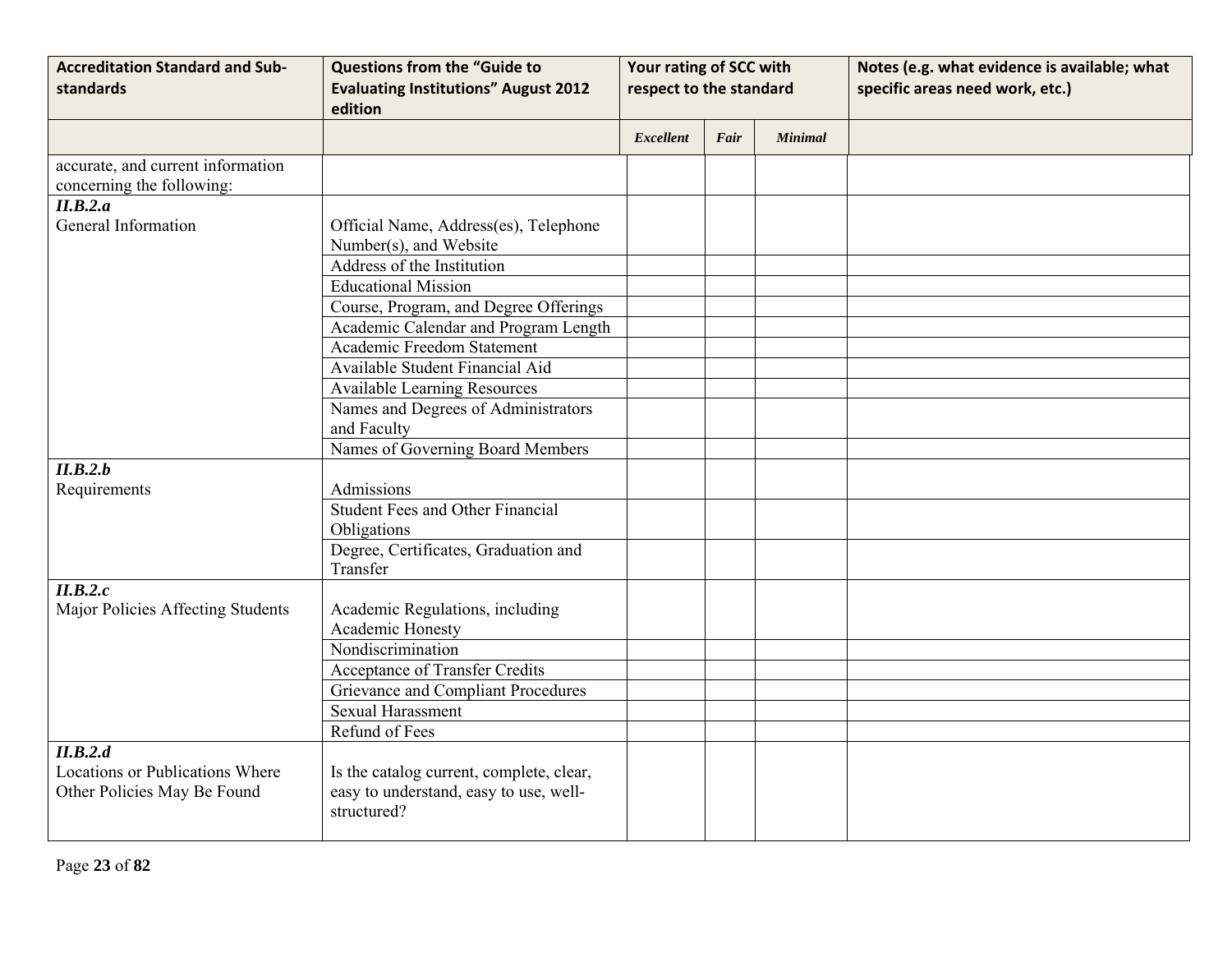| <b>Accreditation Standard and Sub-</b><br>standards                                                                                                                                      | <b>Questions from the "Guide to</b><br><b>Evaluating Institutions" August 2012</b><br>edition                                                                                                                                      | Your rating of SCC with<br>respect to the standard |      |                | Notes (e.g. what evidence is available; what<br>specific areas need work, etc.) |
|------------------------------------------------------------------------------------------------------------------------------------------------------------------------------------------|------------------------------------------------------------------------------------------------------------------------------------------------------------------------------------------------------------------------------------|----------------------------------------------------|------|----------------|---------------------------------------------------------------------------------|
|                                                                                                                                                                                          |                                                                                                                                                                                                                                    | <b>Excellent</b>                                   | Fair | <b>Minimal</b> |                                                                                 |
|                                                                                                                                                                                          | How is the catalog reviewed for accuracy<br>and currency? What process does the<br>college use to ensure that the information<br>in its publications is easily accessible to<br>students, prospective students, and the<br>public? |                                                    |      |                |                                                                                 |
|                                                                                                                                                                                          | When policies are not included in the<br>catalog, are the publications in which<br>they are found easily accessible?                                                                                                               |                                                    |      |                |                                                                                 |
|                                                                                                                                                                                          | Does the institution maintain records of<br>student complaints/grievances and make<br>them available to the team?                                                                                                                  |                                                    |      |                |                                                                                 |
| II.B.3<br>The institution researches and<br>identifies the learning support needs<br>of its student population and<br>provides appropriate services and                                  | By what means does the institution<br>determine the support needs of its<br>students? How well does it address these<br>needs?                                                                                                     |                                                    |      |                |                                                                                 |
| programs to address those needs.                                                                                                                                                         | If courses, programs, certificates or<br>degrees are offered via DE or CE, how<br>does the institution determine and<br>monitor learning support needs?                                                                            |                                                    |      |                |                                                                                 |
| II.B.3.a<br>The institution assures equitable<br>access to all of its students by<br>providing appropriate,<br>comprehensive, and reliable services<br>to students regardless of service | What evidence is provided that the<br>institution assesses student needs for<br>services regardless of location or mode of<br>delivery, and provides for them?                                                                     |                                                    |      |                |                                                                                 |
| location or delivery method.                                                                                                                                                             | How are online and off-site location<br>services evaluated? How well are<br>services meeting the needs of students?                                                                                                                |                                                    |      |                |                                                                                 |
| II.B.3.b                                                                                                                                                                                 | What is the institution doing to provide a                                                                                                                                                                                         |                                                    |      |                |                                                                                 |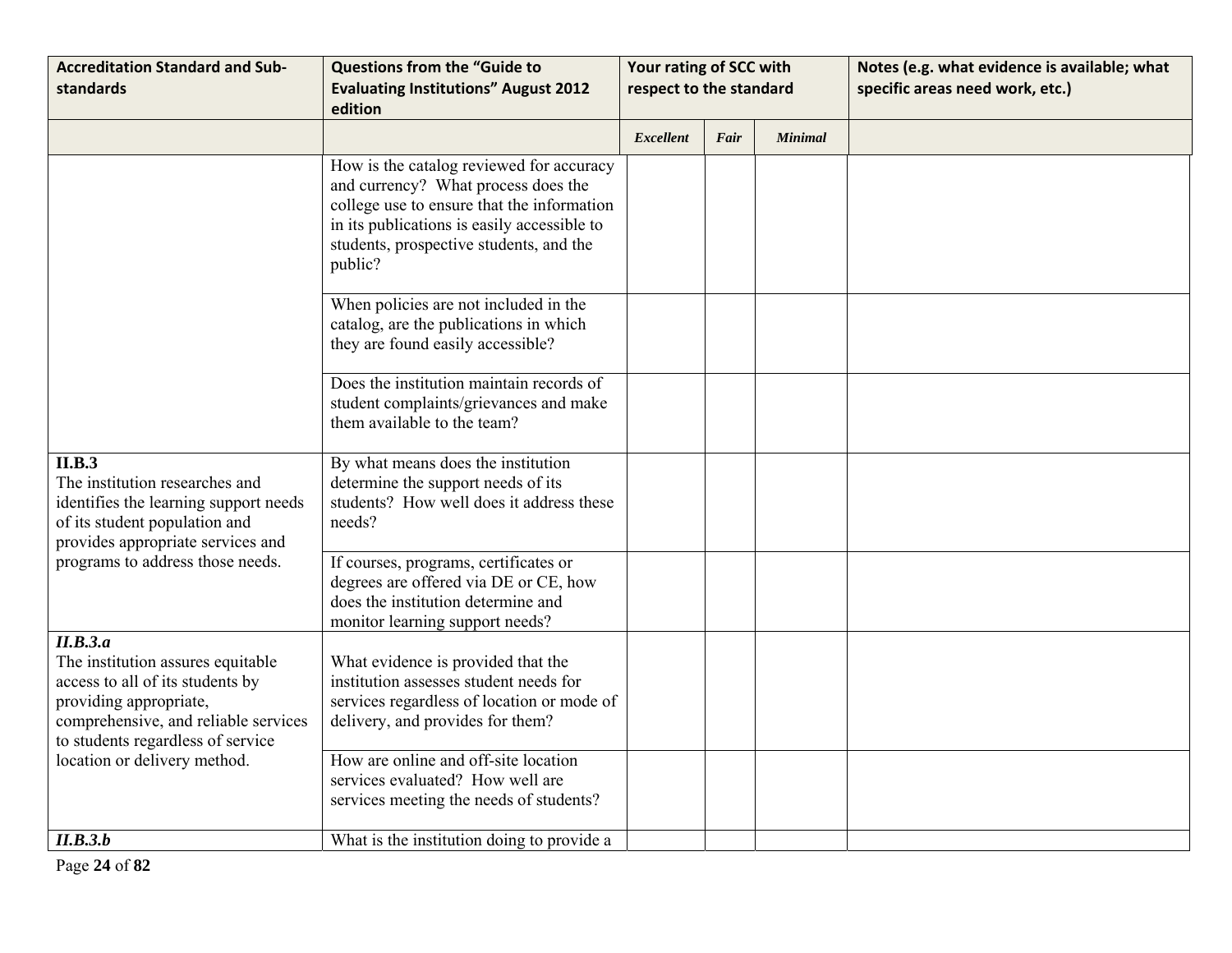| <b>Accreditation Standard and Sub-</b>                                                                                                                                                    | <b>Questions from the "Guide to</b>                                                                                                                                                                                                                                                            | Your rating of SCC with |      |                | Notes (e.g. what evidence is available; what |
|-------------------------------------------------------------------------------------------------------------------------------------------------------------------------------------------|------------------------------------------------------------------------------------------------------------------------------------------------------------------------------------------------------------------------------------------------------------------------------------------------|-------------------------|------|----------------|----------------------------------------------|
| standards                                                                                                                                                                                 | <b>Evaluating Institutions" August 2012</b><br>edition                                                                                                                                                                                                                                         | respect to the standard |      |                | specific areas need work, etc.)              |
|                                                                                                                                                                                           |                                                                                                                                                                                                                                                                                                | <b>Excellent</b>        | Fair | <b>Minimal</b> |                                              |
| The institution provides and<br>environment that encourages<br>personal and civic responsibility, as<br>well as intellectual, aesthetic, and<br>personal development for all of its       | learning environment that promotes these<br>personal attributes? What dialogue has<br>the institution about what constitutes a<br>good learning environment?                                                                                                                                   |                         |      |                |                                              |
| students.                                                                                                                                                                                 | What programs or services has the<br>institution determined contribute to this<br>environment? What areas have been<br>identified for improvement? How does<br>the college evaluate its efforts in this<br>area? How are the results of the<br>evaluations used to improve the<br>environment? |                         |      |                |                                              |
| II.B.3.c<br>The institution designs, maintains,<br>and evaluates counseling and/or<br>academic advising programs to                                                                       | Does the institution develop, implement,<br>and evaluate counseling and/or academic<br>advising?                                                                                                                                                                                               |                         |      |                |                                              |
| support student development and<br>success and prepares faculty and<br>other personnel responsible for the<br>advising function.                                                          | Does the evaluation of counseling and/or<br>academic advising include how it<br>enhances student development and<br>success?                                                                                                                                                                   |                         |      |                |                                              |
|                                                                                                                                                                                           | Are those responsible for<br>counseling/advising trained?                                                                                                                                                                                                                                      |                         |      |                |                                              |
|                                                                                                                                                                                           | Are these or comparable services<br>available to online students?                                                                                                                                                                                                                              |                         |      |                |                                              |
| II.B.3.d<br>The institution designs and maintains<br>appropriate programs, practices, and<br>services that support and enhance<br>student understanding and<br>appreciation of diversity. | What does the institution do to promote<br>student understanding and appreciation of<br>diversity? What measures does the<br>institution use to determine the<br>effectiveness of services?                                                                                                    |                         |      |                |                                              |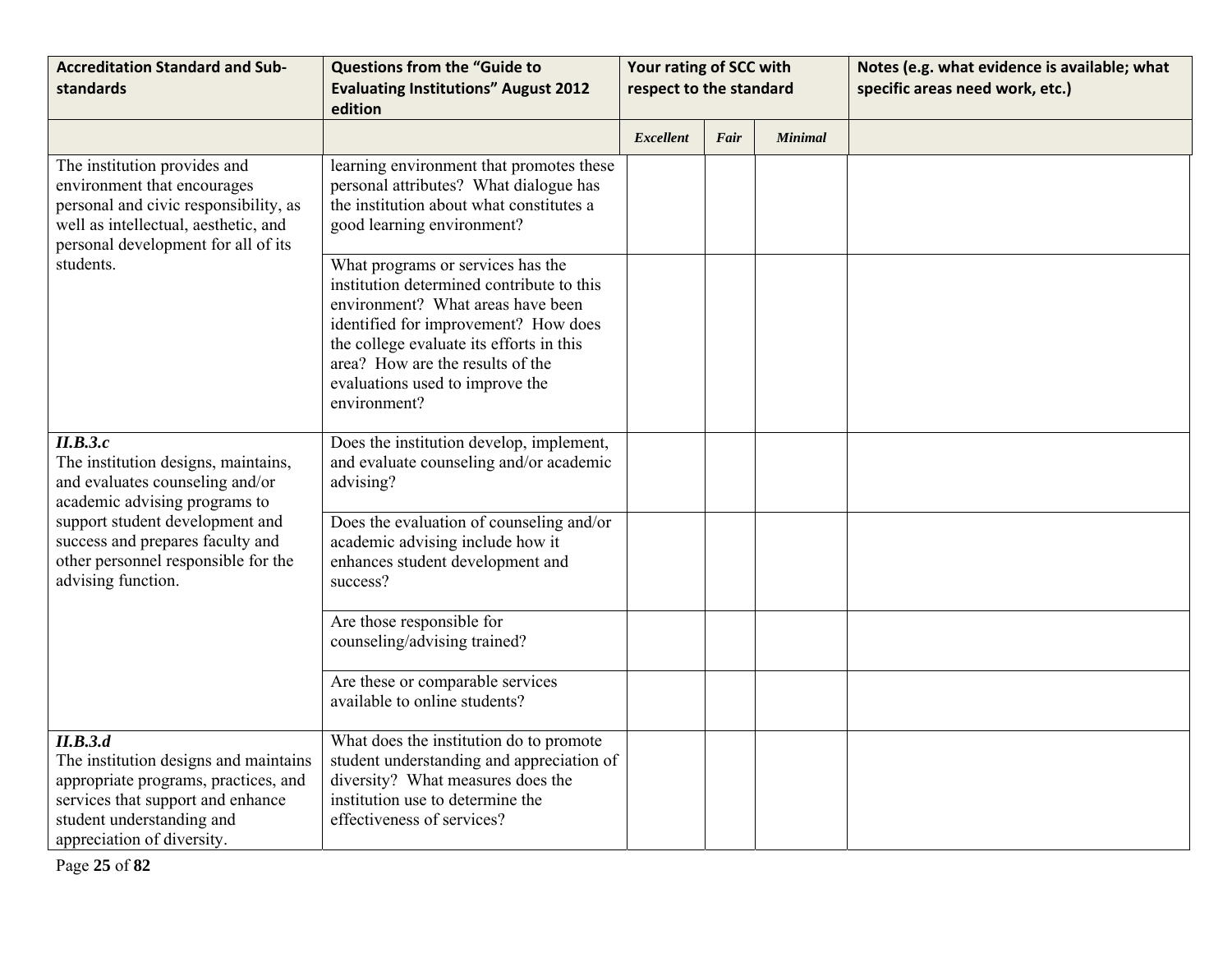| <b>Accreditation Standard and Sub-</b><br>standards                                                                                                                                                                                                                                                                            | <b>Questions from the "Guide to</b><br><b>Evaluating Institutions" August 2012</b><br>edition                                                                                                                                                                                                  | Your rating of SCC with<br>respect to the standard |      |                | Notes (e.g. what evidence is available; what<br>specific areas need work, etc.) |
|--------------------------------------------------------------------------------------------------------------------------------------------------------------------------------------------------------------------------------------------------------------------------------------------------------------------------------|------------------------------------------------------------------------------------------------------------------------------------------------------------------------------------------------------------------------------------------------------------------------------------------------|----------------------------------------------------|------|----------------|---------------------------------------------------------------------------------|
|                                                                                                                                                                                                                                                                                                                                |                                                                                                                                                                                                                                                                                                | <b>Excellent</b>                                   | Fair | <b>Minimal</b> |                                                                                 |
|                                                                                                                                                                                                                                                                                                                                | Are these or comparable services<br>available to online students?                                                                                                                                                                                                                              |                                                    |      |                |                                                                                 |
| II.B.3.e<br>The institution regularly evaluates<br>admissions and placement<br>instruments and practices to validate<br>their effectiveness while minimizing<br>biases.                                                                                                                                                        | What processes are used to evaluate the<br>effectiveness of practices and tools of<br>admissions? What evaluations of<br>placement processes are used to ensure<br>their consistency and effectiveness? How<br>are cultural and linguistic bias in the<br>instruments and processes minimized? |                                                    |      |                |                                                                                 |
| II.B.3.f<br>The institution maintains student<br>records permanently, securely, and<br>confidentially, with provision for<br>secure backup of all files, regardless<br>of the form in which those files are<br>maintained. The institution<br>publishes and follows established<br>policies for release of student<br>records. | What institutional policies govern the<br>maintenance of student records? Are<br>records secure? Does this institution<br>have a policy for release of student<br>records?                                                                                                                     |                                                    |      |                |                                                                                 |
| II.B.4<br>The institution evaluates student<br>support services to assure their<br>adequacy in meeting identified                                                                                                                                                                                                              | How does the institution provide for<br>systematic and regular review of tis<br>student support services? How are the<br>results used?                                                                                                                                                         |                                                    |      |                |                                                                                 |
| student needs. Evaluation of these<br>services provides evidence that they<br>contribute to the achievement of<br>student learning outcomes. The<br>institution used the results of these<br>evaluations as the basis for<br>improvement.                                                                                      | Does the evaluation assess how student<br>support services contribute to the<br>achievement of student learning<br>outcomes? How are evaluation results<br>used to improve services?                                                                                                           |                                                    |      |                |                                                                                 |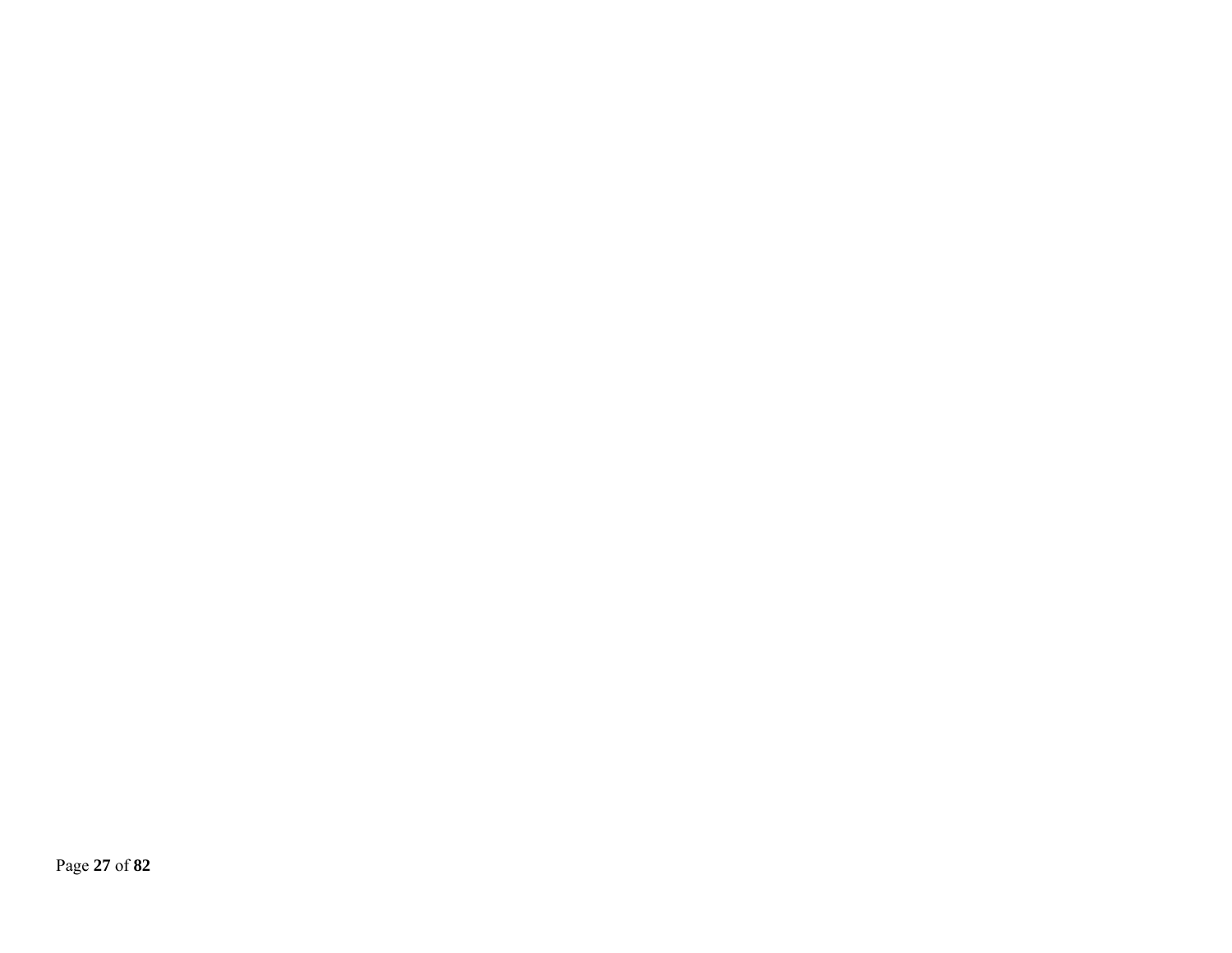| <b>Accreditation Standard and Sub-</b><br>standards | <b>Questions from the "Guide to \</b><br><b>Evaluating Institutions" August</b><br>2012 edition | Your rating of SCC with respect to<br>the standard |      |         | Notes (e.g. what evidence is available;<br>what specific areas need work, etc.) |
|-----------------------------------------------------|-------------------------------------------------------------------------------------------------|----------------------------------------------------|------|---------|---------------------------------------------------------------------------------|
|                                                     |                                                                                                 | <b>Excellent</b>                                   | Fair | Minimal |                                                                                 |

### **II.C – LIBRARY AND LEARNING SUPPORT SERVICES**

**Library and other learning support services for students are sufficient to support the institution's instructional programs and intellectual, aesthetic, and cultural activities in whatever format and wherever they are offered. Such services include library services and collections, tutoring, learning centers, computer laboratories, and learning technology development and training. The institution provides access and training to students so that library and other learning support services may be used effectively and efficiently. The institution systematically assesses these services using student learning outcomes, faculty input, and other appropriate measures in order to improve the effectiveness of the services.** 

| ILC.1<br>The institution supports the quality of<br>its instructional programs by providing<br>library and other learning support<br>services that are sufficient in quantity,<br>currency, depth, and variety to<br>facilitate educational offerings,<br>regardless of location or means of<br>delivery. |                                                                                                                                                                                                                                                                                                                          |  |  |
|-----------------------------------------------------------------------------------------------------------------------------------------------------------------------------------------------------------------------------------------------------------------------------------------------------------|--------------------------------------------------------------------------------------------------------------------------------------------------------------------------------------------------------------------------------------------------------------------------------------------------------------------------|--|--|
| II.C.1.a<br>Relying on appropriate expertise of<br>faculty, including librarians and other<br>learning support services professionals,<br>the institution selects and maintains                                                                                                                           | What information about student<br>learning needs is provided by<br>other instructional faculty and<br>staff to inform selection of<br>library resources?                                                                                                                                                                 |  |  |
| educational equipment and materials to<br>support student learning and enhance<br>the achievement of the mission of the<br>institution.                                                                                                                                                                   | How does the institution assess<br>the effectiveness of its own<br>library collection in terms of<br>quantity, quality, depth and<br>variety?<br>What level of quality is<br>determined by the institution?<br>How does the institution know it<br>has sufficient depth and variety<br>of materials to meet the learning |  |  |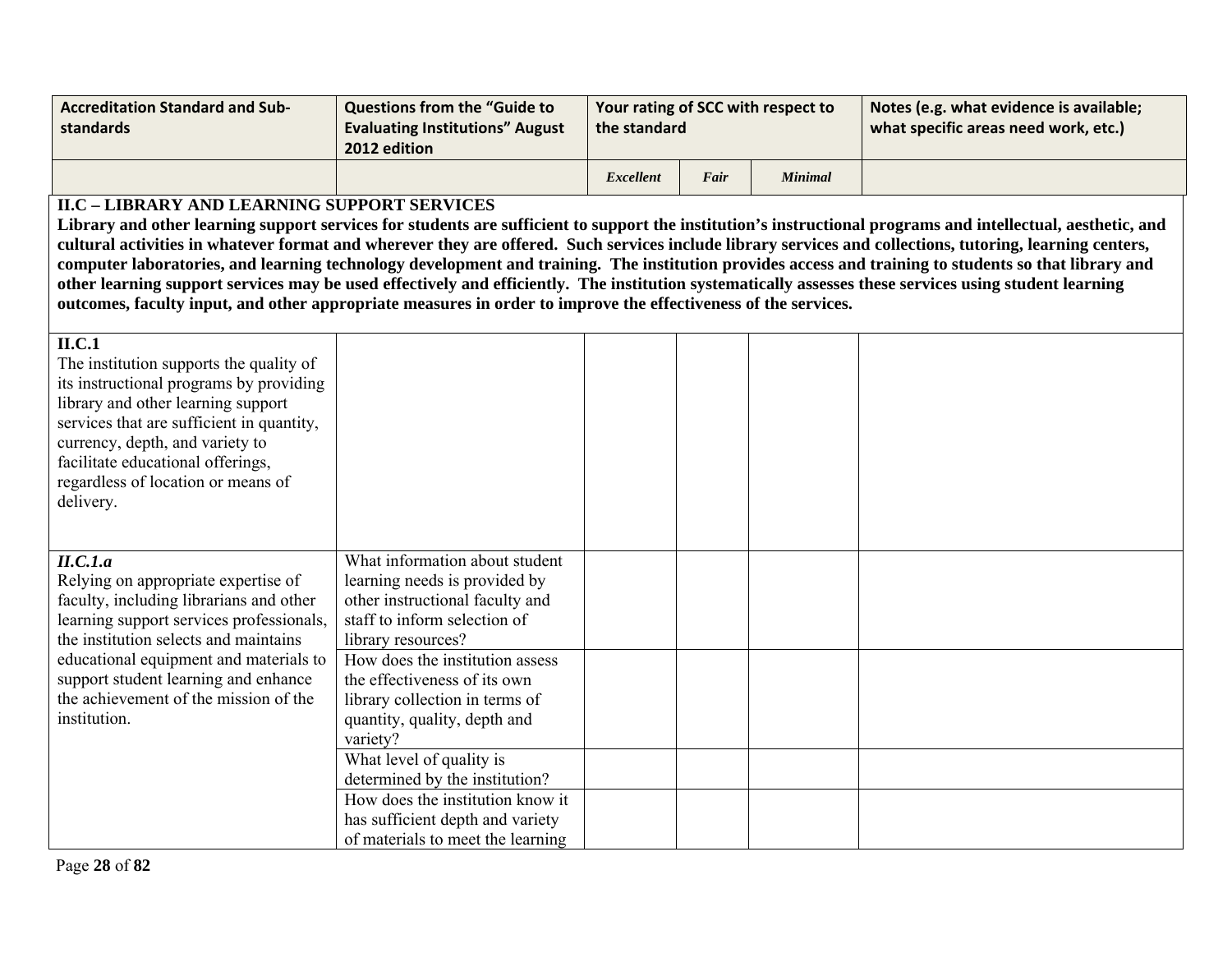| <b>Accreditation Standard and Sub-</b><br>standards                                                                                                                                                  | <b>Questions from the "Guide to</b><br><b>Evaluating Institutions" August</b><br>2012 edition                                                                                                                                                                                                                                                                                                                                                                                                                                                             | the standard     |      | Your rating of SCC with respect to | Notes (e.g. what evidence is available;<br>what specific areas need work, etc.) |
|------------------------------------------------------------------------------------------------------------------------------------------------------------------------------------------------------|-----------------------------------------------------------------------------------------------------------------------------------------------------------------------------------------------------------------------------------------------------------------------------------------------------------------------------------------------------------------------------------------------------------------------------------------------------------------------------------------------------------------------------------------------------------|------------------|------|------------------------------------|---------------------------------------------------------------------------------|
|                                                                                                                                                                                                      |                                                                                                                                                                                                                                                                                                                                                                                                                                                                                                                                                           | <b>Excellent</b> | Fair | <b>Minimal</b>                     |                                                                                 |
|                                                                                                                                                                                                      | needs of its students?                                                                                                                                                                                                                                                                                                                                                                                                                                                                                                                                    |                  |      |                                    |                                                                                 |
|                                                                                                                                                                                                      | What information does the<br>library use to determine whether<br>it is enhancing student<br>achievement of identified<br>learning outcomes?<br>How are comparable services                                                                                                                                                                                                                                                                                                                                                                                |                  |      |                                    |                                                                                 |
|                                                                                                                                                                                                      | provided to DE/CE students and<br>students at off-site locations?                                                                                                                                                                                                                                                                                                                                                                                                                                                                                         |                  |      |                                    |                                                                                 |
| II.C.I.b<br>The institution provides ongoing<br>instruction for users of library and<br>other learning support services so that<br>students are able to develop skills in<br>information competency. | What are the information<br>competencies that the institution<br>purports to teach all students?<br>What is the evidence that the<br>institution acts purposefully to<br>teach these competencies?<br>How does the institution assess<br>the competencies in information<br>retrieval/use that it teaches<br>students? How does the<br>institution evaluate its teaching<br>effectiveness and set goals for<br>improvement?<br>How are comparable information<br>competency skills developed for<br>DE/CD students and students at<br>off-site locations? |                  |      |                                    |                                                                                 |
| $\overline{ILC.1.c}$<br>The institution provides students and<br>personnel responsible for student                                                                                                   | What are the hours of operation<br>of the library?                                                                                                                                                                                                                                                                                                                                                                                                                                                                                                        |                  |      |                                    |                                                                                 |
| learning programs and services<br>adequate access to the library and other<br>learning support services, regardless of<br>their location or means of delivery.                                       | What is the availability of<br>electronic access to library<br>materials?                                                                                                                                                                                                                                                                                                                                                                                                                                                                                 |                  |      |                                    |                                                                                 |
|                                                                                                                                                                                                      | Are all campus location/all types                                                                                                                                                                                                                                                                                                                                                                                                                                                                                                                         |                  |      |                                    |                                                                                 |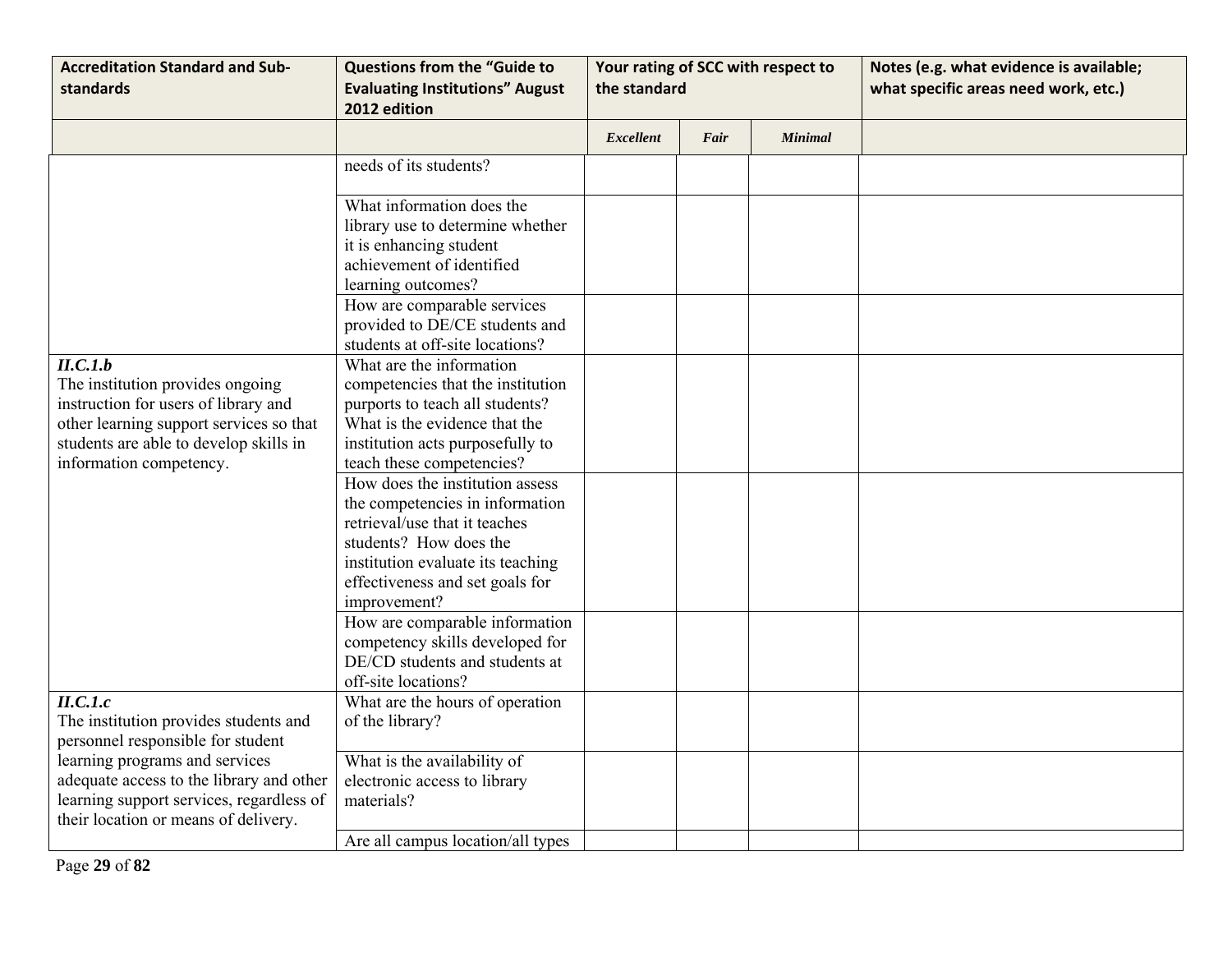| <b>Accreditation Standard and Sub-</b><br>standards                                                                                                                                                                                                                                                                                                                                                                                                                                                                                                                                                                          | <b>Questions from the "Guide to</b><br><b>Evaluating Institutions" August</b><br>2012 edition                                                                                                                                                                                                                                        | the standard     |      | Your rating of SCC with respect to | Notes (e.g. what evidence is available;<br>what specific areas need work, etc.) |
|------------------------------------------------------------------------------------------------------------------------------------------------------------------------------------------------------------------------------------------------------------------------------------------------------------------------------------------------------------------------------------------------------------------------------------------------------------------------------------------------------------------------------------------------------------------------------------------------------------------------------|--------------------------------------------------------------------------------------------------------------------------------------------------------------------------------------------------------------------------------------------------------------------------------------------------------------------------------------|------------------|------|------------------------------------|---------------------------------------------------------------------------------|
|                                                                                                                                                                                                                                                                                                                                                                                                                                                                                                                                                                                                                              |                                                                                                                                                                                                                                                                                                                                      | <b>Excellent</b> | Fair | <b>Minimal</b>                     |                                                                                 |
|                                                                                                                                                                                                                                                                                                                                                                                                                                                                                                                                                                                                                              | of student/all college<br>instructional programs equally<br>supported by library services and<br>accessibility?                                                                                                                                                                                                                      |                  |      |                                    |                                                                                 |
| II.C.I.d<br>The institution<br>Provides effective maintenance and<br>security for its library and other<br>learning support services.                                                                                                                                                                                                                                                                                                                                                                                                                                                                                        |                                                                                                                                                                                                                                                                                                                                      |                  |      |                                    |                                                                                 |
| II.C.I.e<br>When the institution relies on or<br>collaborates with other institutions or<br>other sources for library and other<br>learning support services for its<br>instructional programs, it documents<br>that formal agreements exist and that<br>such resources and services are<br>adequate for the institution's intended<br>purposes, are easily accessible, and<br>utilized. The performance of these<br>services is evaluated on a regular basis.<br>The institution takes responsibility for<br>and assures the reliability of all<br>services provided either directly or<br>through contractual arrangement. | What contracts, if any, exist for<br>the provision of library and<br>learning support services (LSS)?<br>What processes does the<br>institution have for evaluating<br>and ensuring the quality of those<br>contracted services? How does<br>the institution gather information<br>to assess whether the services are<br>being used? |                  |      |                                    |                                                                                 |
| ILC.2<br>The institution evaluates library and<br>other learning support services to<br>assure their adequacy in meeting<br>identified student needs. Evaluation of<br>these services provides evidence that<br>they contribute to the achievement of                                                                                                                                                                                                                                                                                                                                                                        | What methods does the<br>institution use to evaluate its<br>library and other LSS? Does the<br>evaluation assess use, access, and<br>relationship of the services to<br>intended student learning? Does<br>the evaluation include input by                                                                                           |                  |      |                                    |                                                                                 |

Page **30** of **82**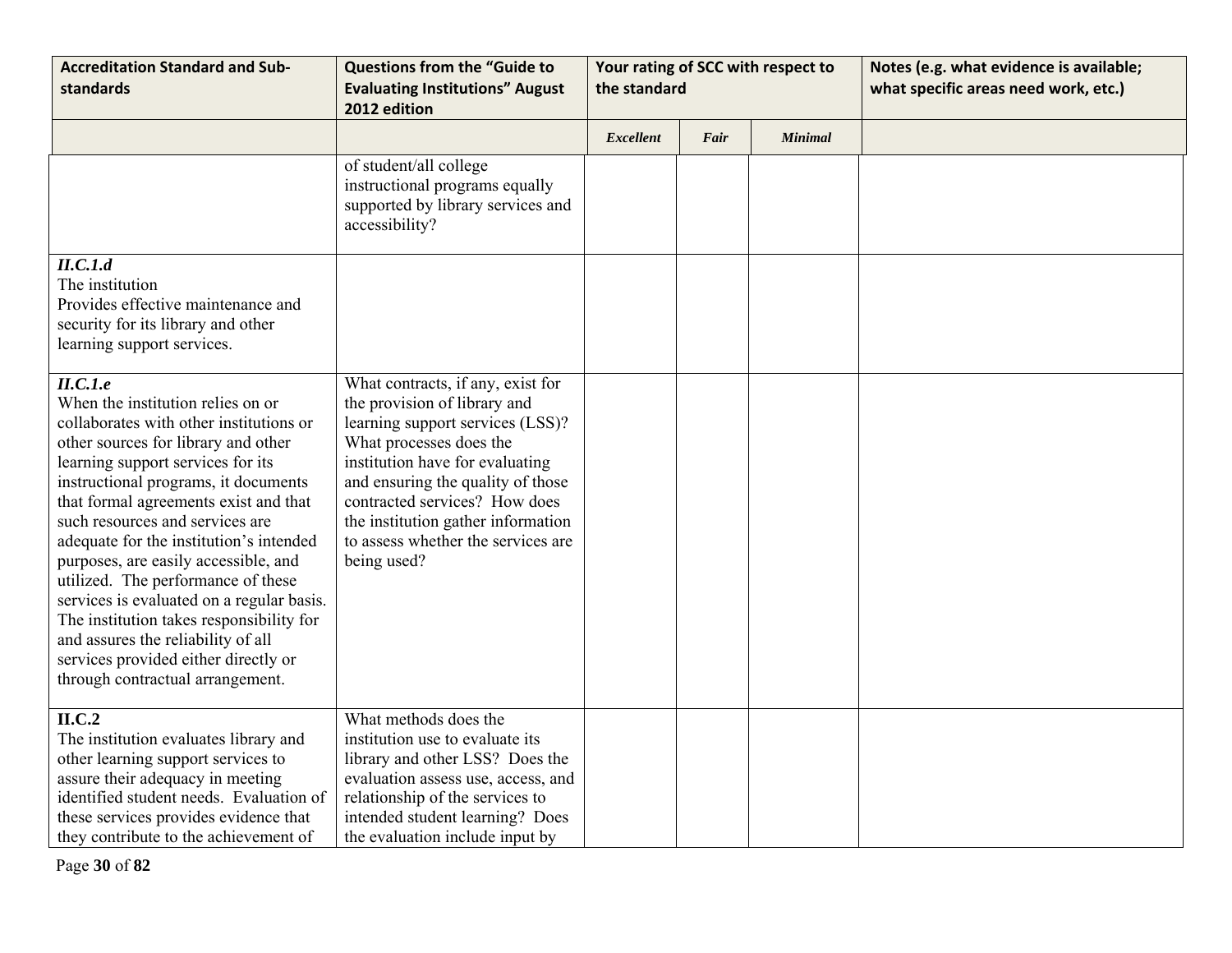| <b>Accreditation Standard and Sub-</b><br>standards                                                                     | <b>Questions from the "Guide to</b><br><b>Evaluating Institutions" August</b><br>2012 edition | the standard     |      | Your rating of SCC with respect to | Notes (e.g. what evidence is available;<br>what specific areas need work, etc.) |
|-------------------------------------------------------------------------------------------------------------------------|-----------------------------------------------------------------------------------------------|------------------|------|------------------------------------|---------------------------------------------------------------------------------|
|                                                                                                                         |                                                                                               | <b>Excellent</b> | Fair | <b>Minimal</b>                     |                                                                                 |
| student learning outcomes. The<br>institution uses the results of these<br>evaluations as the basis for<br>improvement. | faculty, staff and students?                                                                  |                  |      |                                    |                                                                                 |

# **Standard III: RESOURCES**

*The institution effectively uses its human, physical, technology, and financial resources to achieve its broad educational purposes, including stated student learning outcomes, and to improve institutional effectiveness.* (Note: Accredited colleges in multi-college systems may be organized such that responsibility for resources, allocation of resources and planning rests with the system. In such cases, the system is responsible for meeting standards on behalf of the accredited colleges.)

| <b>Accreditation Standard and Sub-</b><br>standards | <b>Questions from the "Guide to</b><br><b>Evaluating Institutions"</b><br><b>August 2012 edition</b> | Your rating of SCC with<br>respect to the standard |      |                | Notes (e.g. what evidence is available; what<br>specific areas need work, etc.) |
|-----------------------------------------------------|------------------------------------------------------------------------------------------------------|----------------------------------------------------|------|----------------|---------------------------------------------------------------------------------|
|                                                     |                                                                                                      | <b>Excellent</b>                                   | Fair | <b>Minimal</b> |                                                                                 |

#### **III.A - HUMAN RESOURCES**

**The institution employs qualified personnel to support student learning programs and services wherever offered and by whatever means delivered, and to improve institutional effectiveness. Personnel are treated equitably, are evaluated regularly and systematically, and are provided opportunities for professional development. Consistent with its mission, the institution demonstrates its commitment to the significant educational role played by persons of diverse backgrounds by making positive efforts to encourage such diversity. Human resource planning is integrated with institutional planning.** 

| <b>III.A.1</b>                            | What methods does the            |  |  |
|-------------------------------------------|----------------------------------|--|--|
| The institution assures the integrity and | institution use to assure that   |  |  |
| quality of its programs and services by   | qualifications for each position |  |  |
| employing personnel who are qualified     | are closely matched to specific  |  |  |
| by appropriate education, training, and   | programmatic needs? What         |  |  |
| experience to provide and support these   | analyses and discussions have    |  |  |
| programs and services.                    | led the institution to agree on  |  |  |
|                                           | those needs?                     |  |  |
|                                           |                                  |  |  |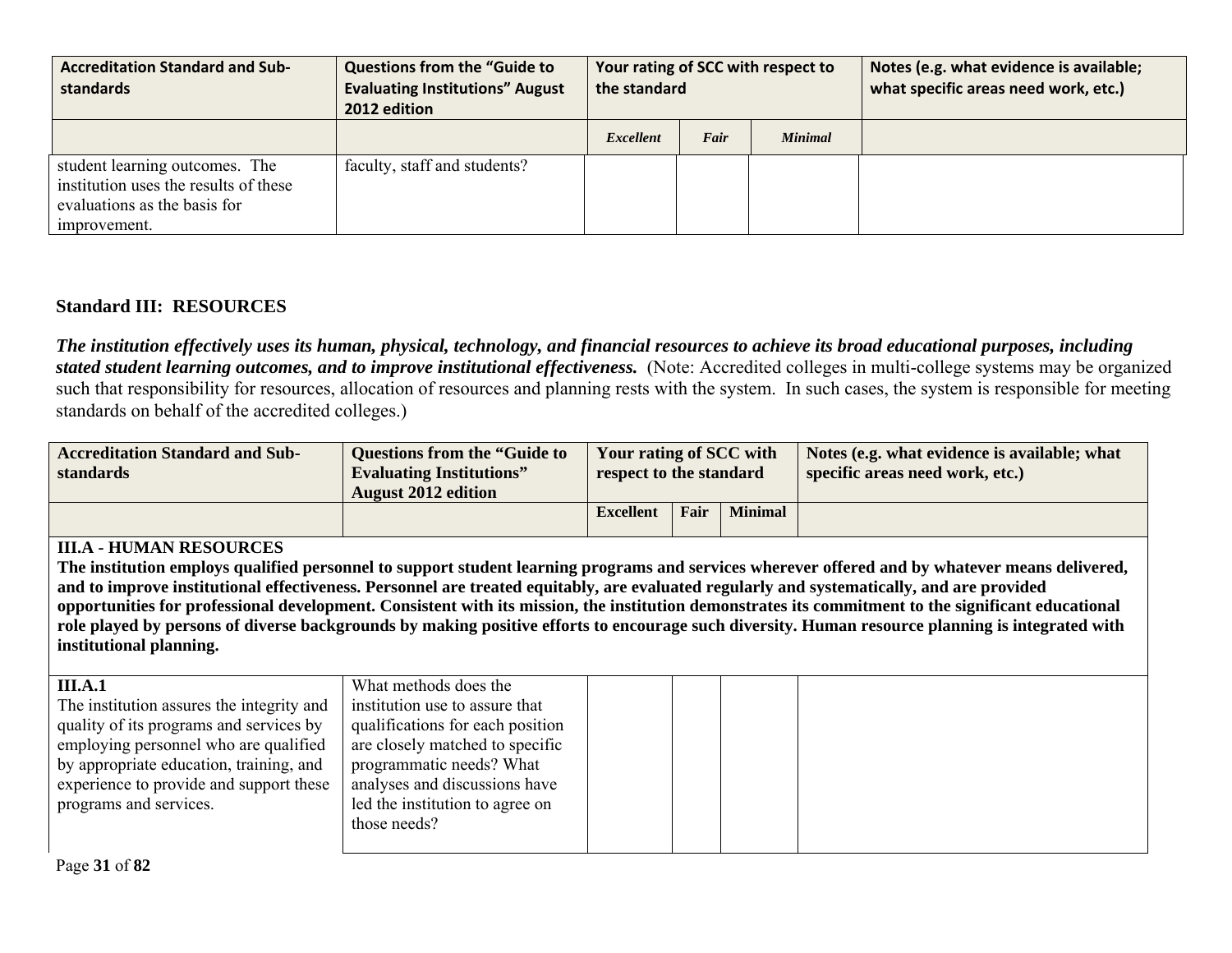| <b>Accreditation Standard and Sub-</b><br>standards                                                                                                                                                                                                | <b>Questions from the "Guide to</b><br><b>Evaluating Institutions"</b><br><b>August 2012 edition</b>                                                              | Your rating of SCC with<br>respect to the standard |      |                | Notes (e.g. what evidence is available; what<br>specific areas need work, etc.) |
|----------------------------------------------------------------------------------------------------------------------------------------------------------------------------------------------------------------------------------------------------|-------------------------------------------------------------------------------------------------------------------------------------------------------------------|----------------------------------------------------|------|----------------|---------------------------------------------------------------------------------|
|                                                                                                                                                                                                                                                    |                                                                                                                                                                   | <b>Excellent</b>                                   | Fair | <b>Minimal</b> |                                                                                 |
|                                                                                                                                                                                                                                                    | Are the institution's personnel<br>sufficiently qualified to<br>guarantee the integrity of<br>programs and services?                                              |                                                    |      |                |                                                                                 |
|                                                                                                                                                                                                                                                    | What analysis and discussions<br>have led the institution to<br>determine the qualifications of<br>faculty and staff involved in<br>offering DE/CE?               |                                                    |      |                |                                                                                 |
| III.A.1.a<br>Criteria, qualifications, and procedures<br>for selection of personnel are clearly                                                                                                                                                    | How does the institution decide<br>on hiring criteria?                                                                                                            |                                                    |      |                |                                                                                 |
| and publicly stated. Job descriptions are<br>directly related to institutional mission<br>and goals and accurately reflect position<br>duties, responsibilities, and authority.<br>Criteria for selection of faculty include                       | Does the institution advertise<br>specifically for personnel with<br>expertise and experience in<br>DE/CE? What is the rationale?                                 |                                                    |      |                |                                                                                 |
| knowledge of the subject matter or<br>service to be performed (as determined<br>by individuals with discipline                                                                                                                                     | How are faculty involved in the<br>selection of new faculty?                                                                                                      |                                                    |      |                |                                                                                 |
| expertise), effective teaching, scholarly,<br>and potential to contribute to the<br>mission of the institution. Institutional                                                                                                                      | How does the college decide an<br>applicant is well qualified?                                                                                                    |                                                    |      |                |                                                                                 |
| faculty play a significant role in<br>selection of new faculty. Degrees held<br>by faculty and administrators are from<br>institutions accredited by recognized<br>U.S. accrediting agencies. Degrees from<br>non-U.S. institutions are recognized | How does the college decide<br>whether an applicant is well<br>qualified in the field of DE/CE?<br>Has the institution formulated<br>specific selection criteria? |                                                    |      |                |                                                                                 |
| only if equivalence has been<br>established.                                                                                                                                                                                                       | How does the college know that<br>the faculty selected have<br>knowledge of their subject                                                                         |                                                    |      |                |                                                                                 |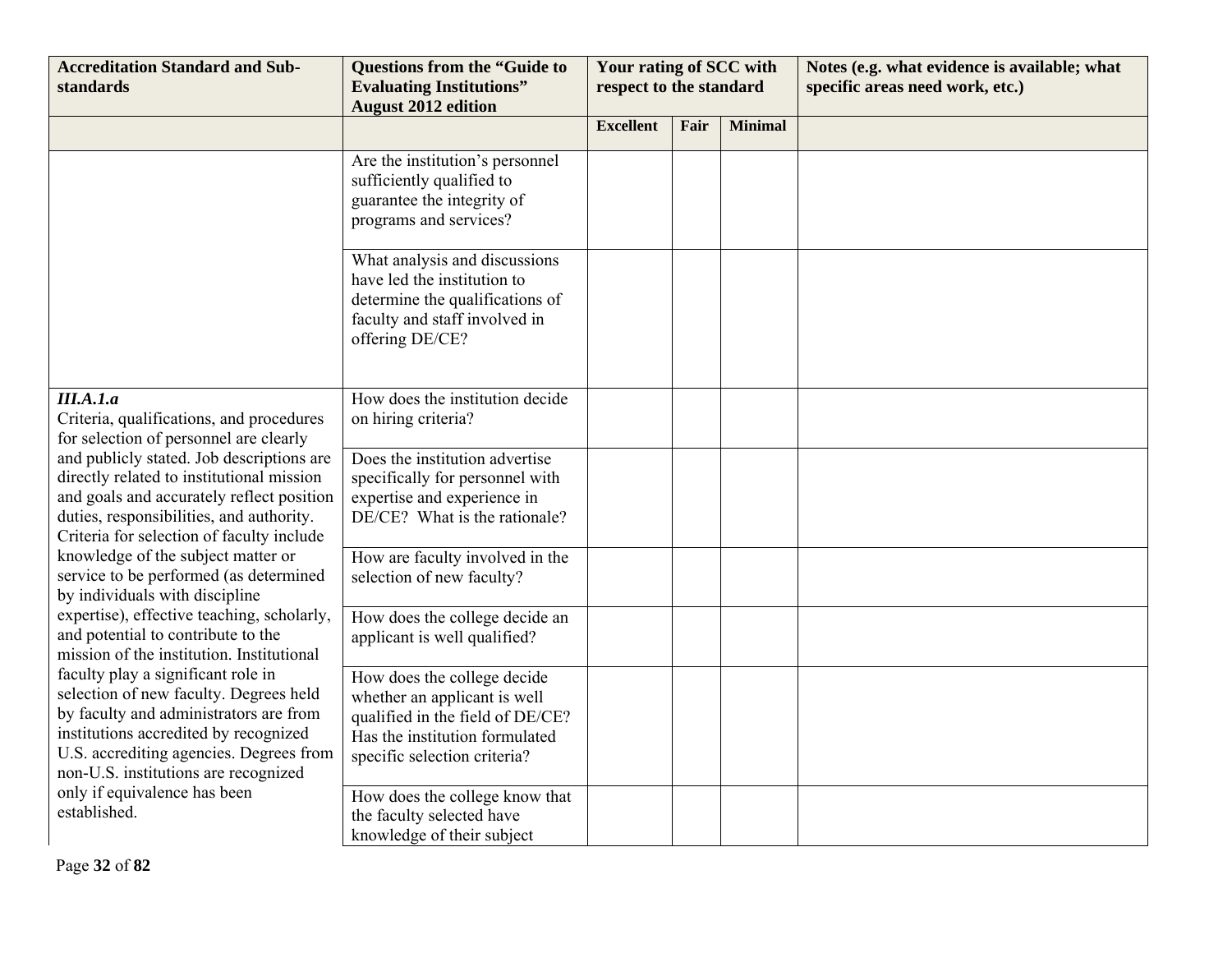| <b>Accreditation Standard and Sub-</b><br>standards | <b>Questions from the "Guide to</b><br><b>Evaluating Institutions"</b><br><b>August 2012 edition</b>                                                                                    | Your rating of SCC with<br>respect to the standard |      |                | Notes (e.g. what evidence is available; what<br>specific areas need work, etc.) |
|-----------------------------------------------------|-----------------------------------------------------------------------------------------------------------------------------------------------------------------------------------------|----------------------------------------------------|------|----------------|---------------------------------------------------------------------------------|
|                                                     |                                                                                                                                                                                         | <b>Excellent</b>                                   | Fair | <b>Minimal</b> |                                                                                 |
|                                                     | matter?                                                                                                                                                                                 |                                                    |      |                |                                                                                 |
|                                                     | To what extent does the<br>institution involve personnel<br>with experience in DE/CE in the<br>recruitment of new personnel?                                                            |                                                    |      |                |                                                                                 |
|                                                     | By what methods does the<br>college define and evaluate<br>"effective teaching" in its hiring<br>processes? How is that<br>effectiveness judged?                                        |                                                    |      |                |                                                                                 |
|                                                     | By what methods does the<br>college define and evaluate<br>"effective teaching" in its hiring<br>processes for faculty to be<br>involved in DE/CE? How is that<br>effectiveness judged? |                                                    |      |                |                                                                                 |
|                                                     | How does the college define and<br>judge scholarship in a candidate,<br>and by what means does it judge<br>a candidate's potential to<br>contribute to a college mission?               |                                                    |      |                |                                                                                 |
|                                                     | How are jobs advertised?                                                                                                                                                                |                                                    |      |                |                                                                                 |
|                                                     | By what means does the<br>institution verify the<br>qualifications of applicants and<br>newly hired personnel?                                                                          |                                                    |      |                |                                                                                 |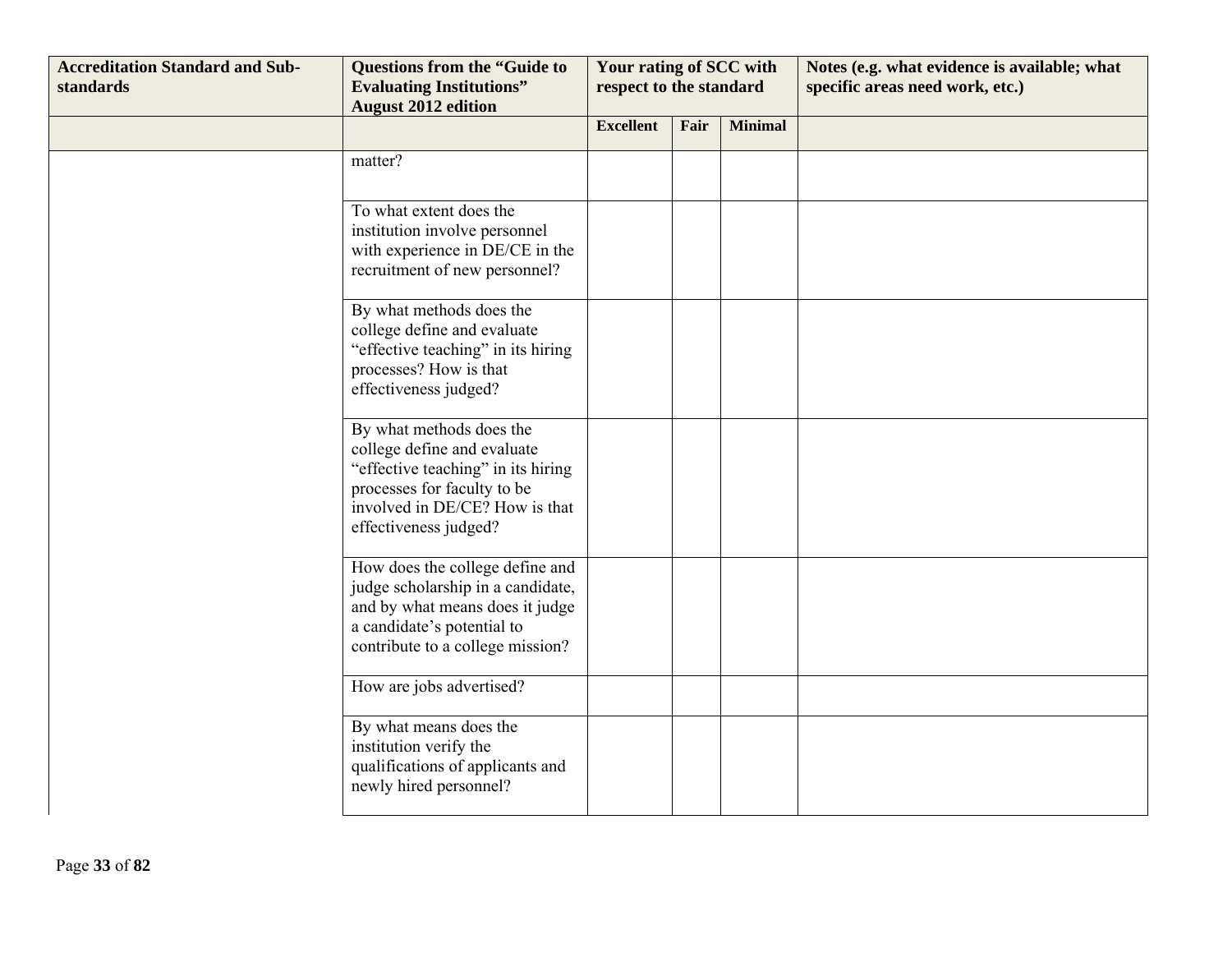| <b>Accreditation Standard and Sub-</b><br>standards                                                                                                                                                                                                                                                                                                                                                                                                                                                                                                                                     | <b>Questions from the "Guide to</b><br><b>Evaluating Institutions"</b><br><b>August 2012 edition</b>                                                                                                                         | Your rating of SCC with<br>respect to the standard |      |                | Notes (e.g. what evidence is available; what<br>specific areas need work, etc.) |
|-----------------------------------------------------------------------------------------------------------------------------------------------------------------------------------------------------------------------------------------------------------------------------------------------------------------------------------------------------------------------------------------------------------------------------------------------------------------------------------------------------------------------------------------------------------------------------------------|------------------------------------------------------------------------------------------------------------------------------------------------------------------------------------------------------------------------------|----------------------------------------------------|------|----------------|---------------------------------------------------------------------------------|
|                                                                                                                                                                                                                                                                                                                                                                                                                                                                                                                                                                                         |                                                                                                                                                                                                                              | <b>Excellent</b>                                   | Fair | <b>Minimal</b> |                                                                                 |
|                                                                                                                                                                                                                                                                                                                                                                                                                                                                                                                                                                                         | How does the college identify<br>faculty expertise in DE/CE<br>instruction?                                                                                                                                                  |                                                    |      |                |                                                                                 |
|                                                                                                                                                                                                                                                                                                                                                                                                                                                                                                                                                                                         | How does the college check the<br>equivalency of degrees from<br>non-U.S. institutions?                                                                                                                                      |                                                    |      |                |                                                                                 |
|                                                                                                                                                                                                                                                                                                                                                                                                                                                                                                                                                                                         | What evidence is there that<br>hiring processes yield highly<br>qualified employees?                                                                                                                                         |                                                    |      |                |                                                                                 |
|                                                                                                                                                                                                                                                                                                                                                                                                                                                                                                                                                                                         | What safeguards are in place to<br>assure that hiring procedures are<br>constantly applied?                                                                                                                                  |                                                    |      |                |                                                                                 |
| III.A.1.b<br>The institution assures the effectiveness<br>of its human resources by evaluating all<br>personnel systematically and at stated<br>intervals. The institution establishes<br>written criteria for evaluating all<br>personnel, including performance of<br>assigned duties and participation in<br>institutional responsibilities and other<br>activities appropriate to their expertise.<br>Evaluation processes seek to assess<br>effectiveness of personnel and<br>encourage improvement. Actions taken<br>following evaluations are formal,<br>timely, and documented. | How does the college decide on<br>appropriate institutional<br>responsibilities for personnel<br>participation? How is<br>participation judged?                                                                              |                                                    |      |                |                                                                                 |
|                                                                                                                                                                                                                                                                                                                                                                                                                                                                                                                                                                                         | What process is in place to<br>assure that evaluations lead to<br>improvement of job<br>performance?                                                                                                                         |                                                    |      |                |                                                                                 |
|                                                                                                                                                                                                                                                                                                                                                                                                                                                                                                                                                                                         | To what extent do the evaluation<br>processes identify areas for<br>improvement of duties related to<br>DE/CE activities, including<br>faculty's interest in future<br>involvement in this field or need<br>for development? |                                                    |      |                |                                                                                 |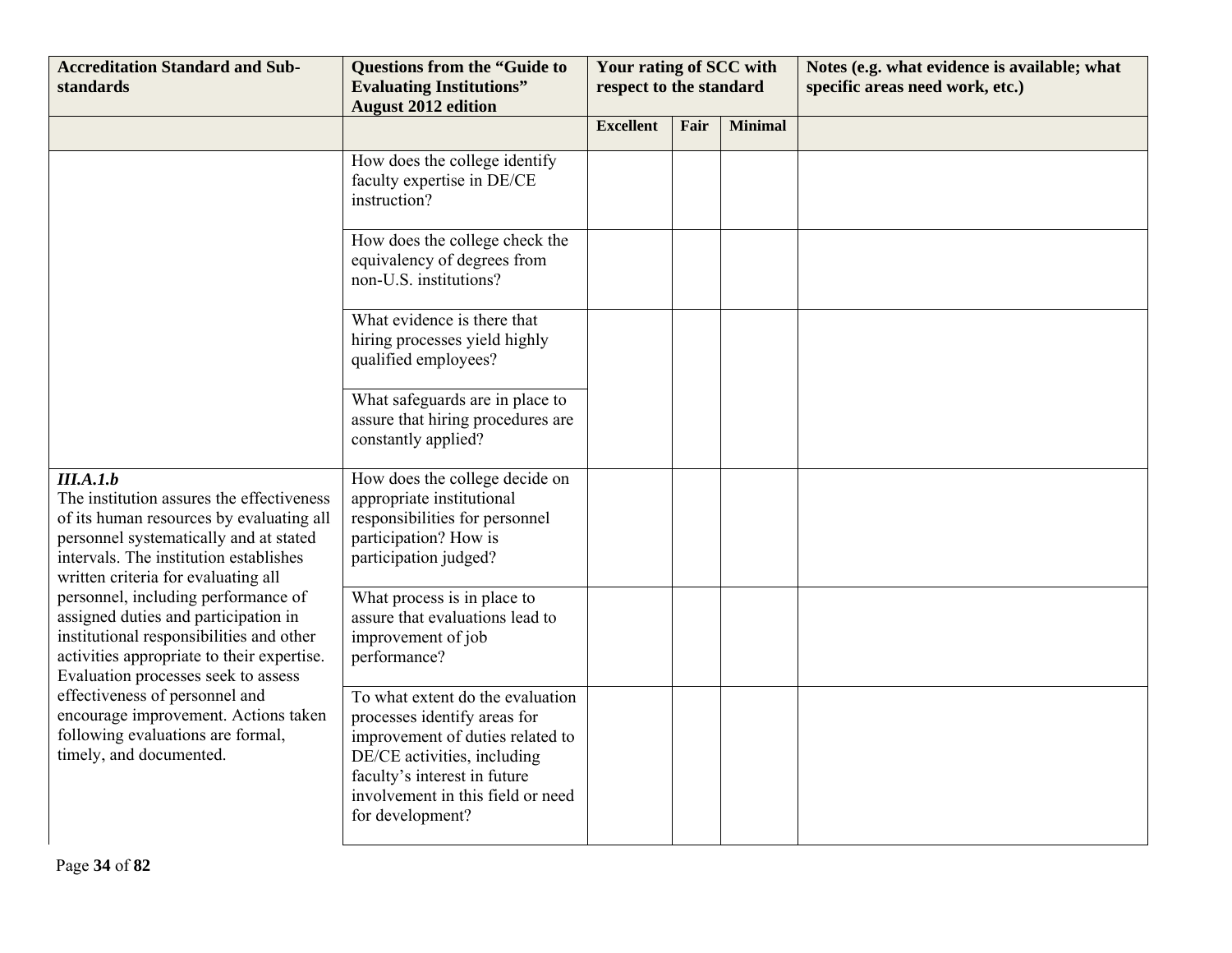| <b>Accreditation Standard and Sub-</b><br>standards                                                                                                                                                                                      | <b>Questions from the "Guide to</b><br><b>Evaluating Institutions"</b><br><b>August 2012 edition</b>                                                                                                                                                                                                                                              | Your rating of SCC with<br>respect to the standard |      |                | Notes (e.g. what evidence is available; what<br>specific areas need work, etc.) |
|------------------------------------------------------------------------------------------------------------------------------------------------------------------------------------------------------------------------------------------|---------------------------------------------------------------------------------------------------------------------------------------------------------------------------------------------------------------------------------------------------------------------------------------------------------------------------------------------------|----------------------------------------------------|------|----------------|---------------------------------------------------------------------------------|
|                                                                                                                                                                                                                                          |                                                                                                                                                                                                                                                                                                                                                   | <b>Excellent</b>                                   | Fair | <b>Minimal</b> |                                                                                 |
|                                                                                                                                                                                                                                          | What is the connection between<br>personnel evaluations and<br>institutional effectiveness and<br>improvement?                                                                                                                                                                                                                                    |                                                    |      |                |                                                                                 |
|                                                                                                                                                                                                                                          | Do evaluation criteria measure<br>the effectiveness of personnel in<br>performing their duties?                                                                                                                                                                                                                                                   |                                                    |      |                |                                                                                 |
|                                                                                                                                                                                                                                          | Do evaluation criteria measure<br>the effectiveness of personnel in<br>performing their duties related to<br>DE/CE activities?                                                                                                                                                                                                                    |                                                    |      |                |                                                                                 |
| III.A.1.c<br>Faculty and others directly responsible<br>for student progress toward achieving<br>stated student learning outcomes have,<br>as a component of their evaluation,<br>effectiveness in producing those<br>learning outcomes. | What are the roles of teachers,<br>tutors, and others in producing<br>student learning outcomes?                                                                                                                                                                                                                                                  |                                                    |      |                |                                                                                 |
|                                                                                                                                                                                                                                          | What in-depth thinking have<br>faculty, as individuals and<br>collectively, engaged in about<br>how well students are learning in<br>their courses and programs?<br>What measures have they, again<br>as individuals and collectively,<br>created or selected to measure<br>that learning? Are these<br>measures different for DE/CE<br>students? |                                                    |      |                |                                                                                 |
|                                                                                                                                                                                                                                          | What discussions have faculty<br>had about how to improve<br>learning? What plans have been<br>made?                                                                                                                                                                                                                                              |                                                    |      |                |                                                                                 |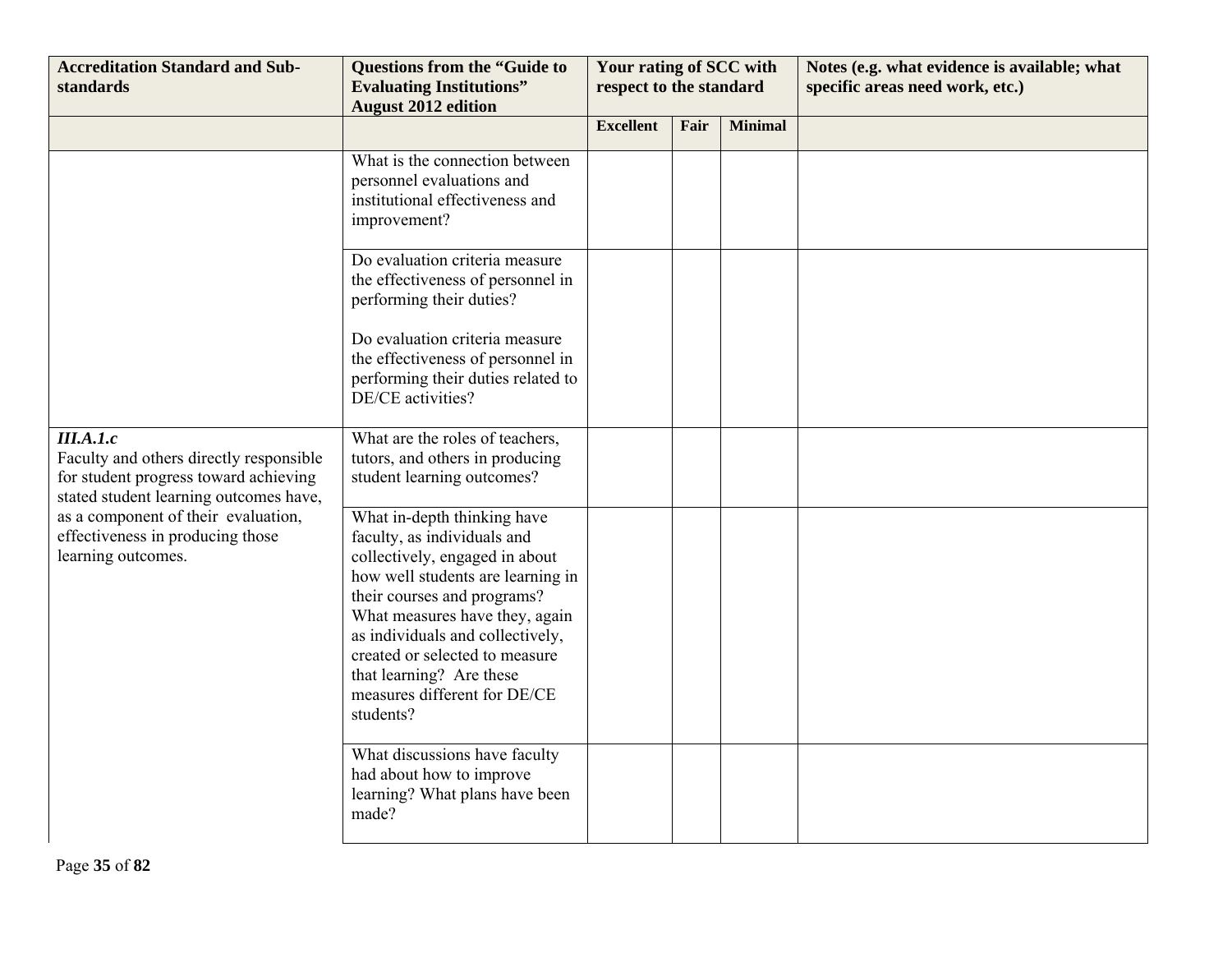| <b>Accreditation Standard and Sub-</b><br>standards | <b>Questions from the "Guide to</b><br><b>Evaluating Institutions"</b><br><b>August 2012 edition</b>                                                                                                                                                                                                                                                        | Your rating of SCC with<br>respect to the standard |      |                | Notes (e.g. what evidence is available; what<br>specific areas need work, etc.) |
|-----------------------------------------------------|-------------------------------------------------------------------------------------------------------------------------------------------------------------------------------------------------------------------------------------------------------------------------------------------------------------------------------------------------------------|----------------------------------------------------|------|----------------|---------------------------------------------------------------------------------|
|                                                     |                                                                                                                                                                                                                                                                                                                                                             | <b>Excellent</b>                                   | Fair | <b>Minimal</b> |                                                                                 |
|                                                     | After analyzing appropriate data,<br>what discussions have faculty<br>had about the need to, and how<br>to improve learning outcomes in<br>DE/CE? What plans have been<br>made?                                                                                                                                                                             |                                                    |      |                |                                                                                 |
|                                                     | What changes have faculty made<br>in teaching methodologies to<br>improve learning?                                                                                                                                                                                                                                                                         |                                                    |      |                |                                                                                 |
|                                                     | What changes have faculty made<br>in teaching methodologies to<br>improve learning in DE/CE<br>mode after evaluation and<br>analysis of evidence of<br>effectiveness?                                                                                                                                                                                       |                                                    |      |                |                                                                                 |
|                                                     | What changes in course content<br>or sequencing have resulted from<br>analyses of how well students<br>are mastering course content in<br>both DE/CE and face-to-face<br>instructional formats?<br>What changes in course content<br>or sequencing of DE/CE courses<br>have resulted from analyses of<br>how well students are mastering<br>course content? |                                                    |      |                |                                                                                 |
|                                                     | What methods has the institution<br>developed to evaluate<br>effectiveness in producing<br>student learning outcomes? Do                                                                                                                                                                                                                                    |                                                    |      |                |                                                                                 |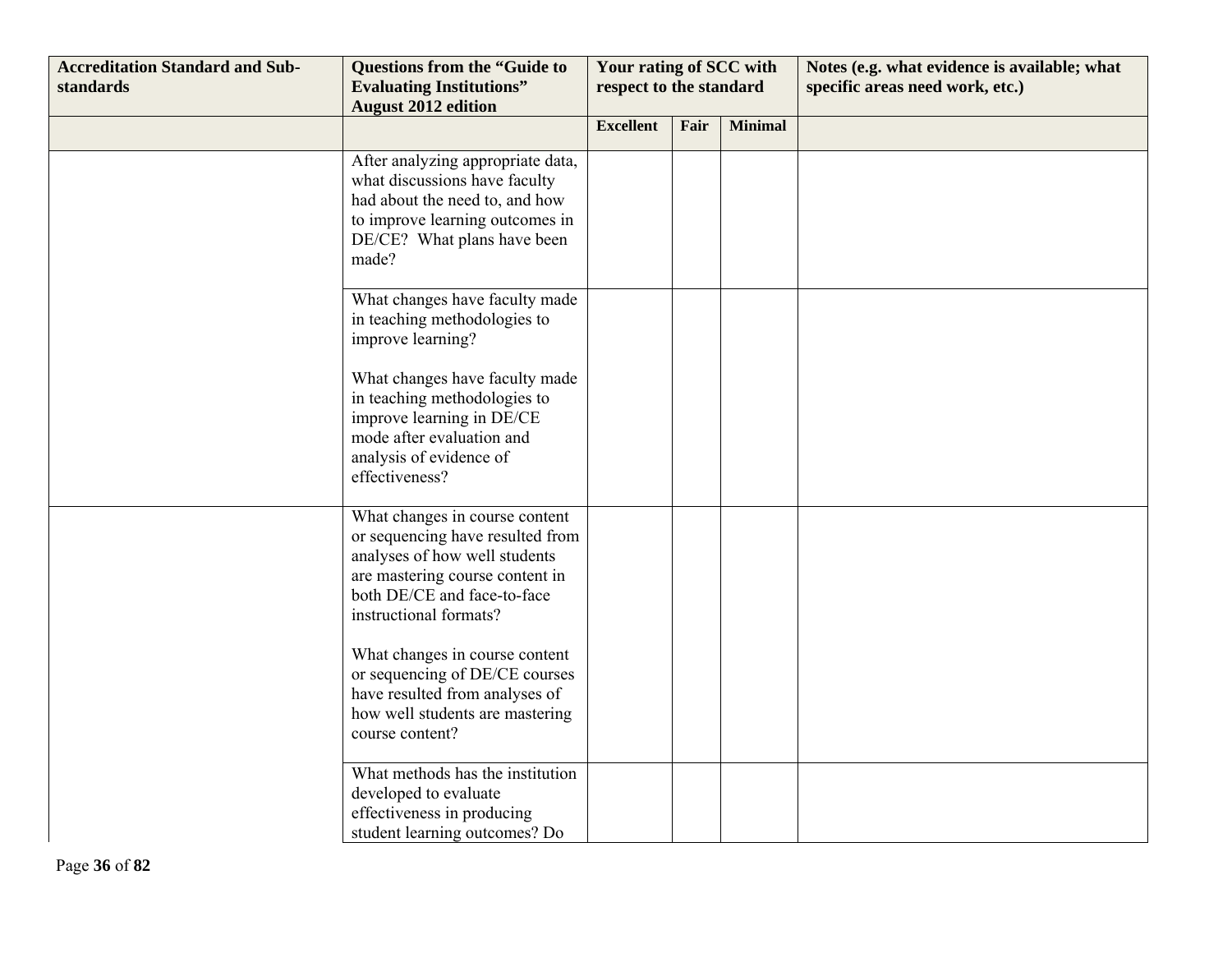| <b>Accreditation Standard and Sub-</b><br>standards                                                        | <b>Questions from the "Guide to</b><br><b>Evaluating Institutions"</b><br><b>August 2012 edition</b>                                                                                                                 | Your rating of SCC with<br>respect to the standard |      |                | Notes (e.g. what evidence is available; what<br>specific areas need work, etc.) |
|------------------------------------------------------------------------------------------------------------|----------------------------------------------------------------------------------------------------------------------------------------------------------------------------------------------------------------------|----------------------------------------------------|------|----------------|---------------------------------------------------------------------------------|
|                                                                                                            |                                                                                                                                                                                                                      | <b>Excellent</b>                                   | Fair | <b>Minimal</b> |                                                                                 |
|                                                                                                            | these methods cover the<br>effectiveness of producing and<br>assessing student learning<br>outcomes in DE/CE mode? Are<br>these methods yielding<br>meaningful and useful results?                                   |                                                    |      |                |                                                                                 |
|                                                                                                            | How does the institution use<br>analysis of the results of<br>assessment to improve student<br>learning outcomes?                                                                                                    |                                                    |      |                |                                                                                 |
|                                                                                                            | How has professional<br>development supported faculty<br>performance in satisfactory<br>development and assessment of<br>student learning outcomes?                                                                  |                                                    |      |                |                                                                                 |
|                                                                                                            | How has professional<br>development supported faculty<br>performance in the achievement<br>and assessment of student<br>learning outcomes in DE/CE<br>courses? What kinds of support<br>have been provided to staff? |                                                    |      |                |                                                                                 |
|                                                                                                            | Is there professional<br>development for faculty using<br>DE/CE modes of instruction?                                                                                                                                |                                                    |      |                |                                                                                 |
| III.A.1.d<br>The institution upholds a written code<br>of professional ethics for all of its<br>personnel. | How does the institution foster<br>ethical behavior in its<br>employees?                                                                                                                                             |                                                    |      |                |                                                                                 |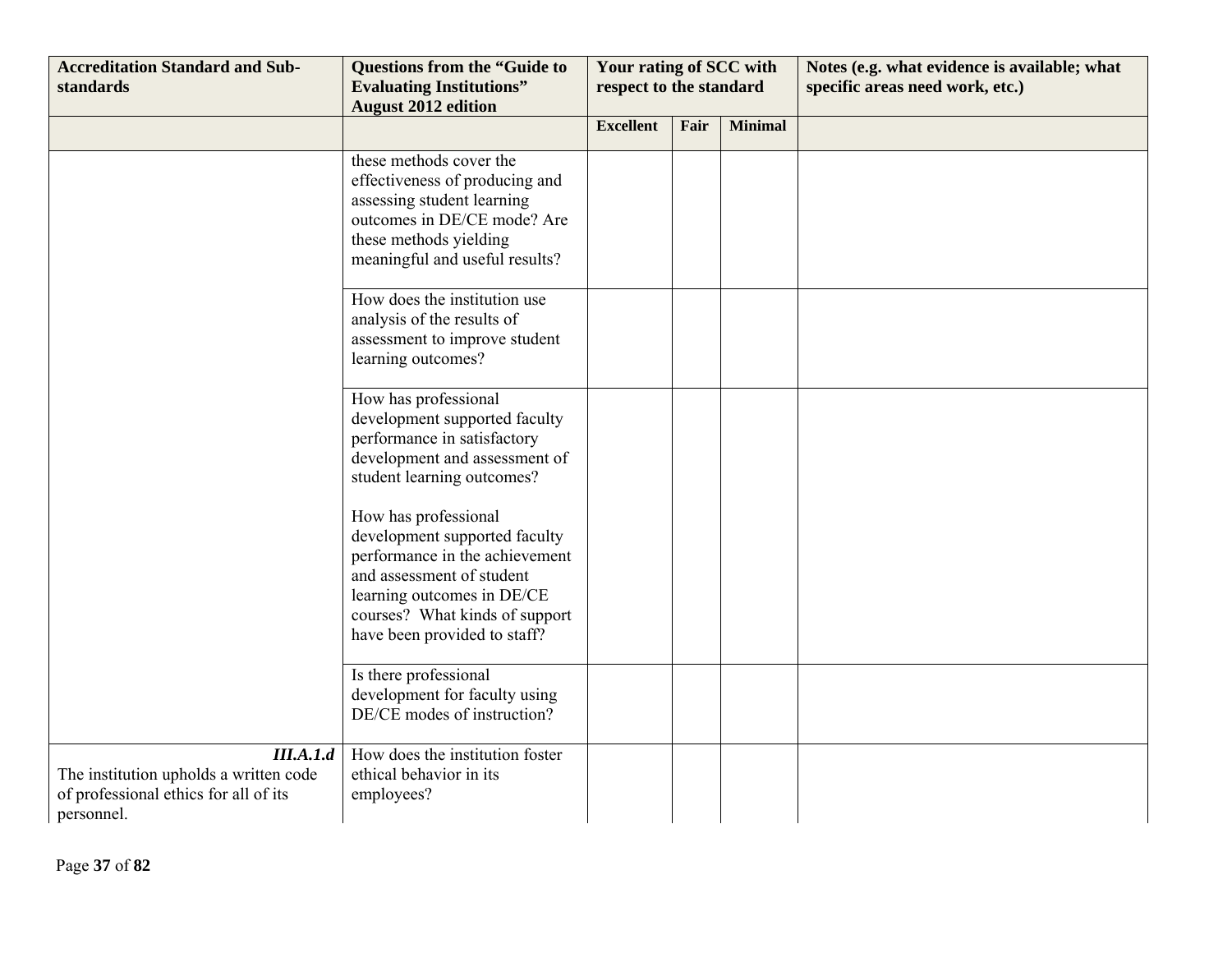| <b>Accreditation Standard and Sub-</b><br>standards                                                                                                                                                                                                                                                                                                                                 | <b>Questions from the "Guide to</b><br><b>Evaluating Institutions"</b><br><b>August 2012 edition</b>                                                                                                                                                                                                    | Your rating of SCC with<br>respect to the standard |      |                | Notes (e.g. what evidence is available; what<br>specific areas need work, etc.) |
|-------------------------------------------------------------------------------------------------------------------------------------------------------------------------------------------------------------------------------------------------------------------------------------------------------------------------------------------------------------------------------------|---------------------------------------------------------------------------------------------------------------------------------------------------------------------------------------------------------------------------------------------------------------------------------------------------------|----------------------------------------------------|------|----------------|---------------------------------------------------------------------------------|
|                                                                                                                                                                                                                                                                                                                                                                                     |                                                                                                                                                                                                                                                                                                         | <b>Excellent</b>                                   | Fair | <b>Minimal</b> |                                                                                 |
|                                                                                                                                                                                                                                                                                                                                                                                     | Does the institution have a<br>written code of professional<br>ethics for all its personnel?                                                                                                                                                                                                            |                                                    |      |                |                                                                                 |
|                                                                                                                                                                                                                                                                                                                                                                                     | How does the institution address<br>issues of professional ethics<br>related to DE/CE and do these<br>efforts foster ethical behavior of<br>employees? Are these issues<br>included in the Code of Ethics?<br>What is the rationale for the<br>approach?                                                |                                                    |      |                |                                                                                 |
| <b>III.A.2</b><br>The institution maintains a sufficient<br>number of qualified faculty with full-<br>time responsibility to the institution.<br>The institution has a sufficient number<br>of staff and administrators with<br>appropriate preparation and experience<br>to provide the administrative services<br>necessary to support the institution's<br>mission and purposes. | By what means does the<br>institution determine appropriate<br>staffing levels for each program<br>and service?<br>By what means does the<br>institution determine appropriate<br>staffing levels for each program<br>and service involved in the<br>offering of programs and courses<br>in DE/CE mode? |                                                    |      |                |                                                                                 |
|                                                                                                                                                                                                                                                                                                                                                                                     | How does the institution decide<br>on the organization of<br>administrative and support<br>staffing?<br>How does the institution decide<br>on the organization of<br>administrative and support<br>staffing for DE/CE mode?                                                                             |                                                    |      |                |                                                                                 |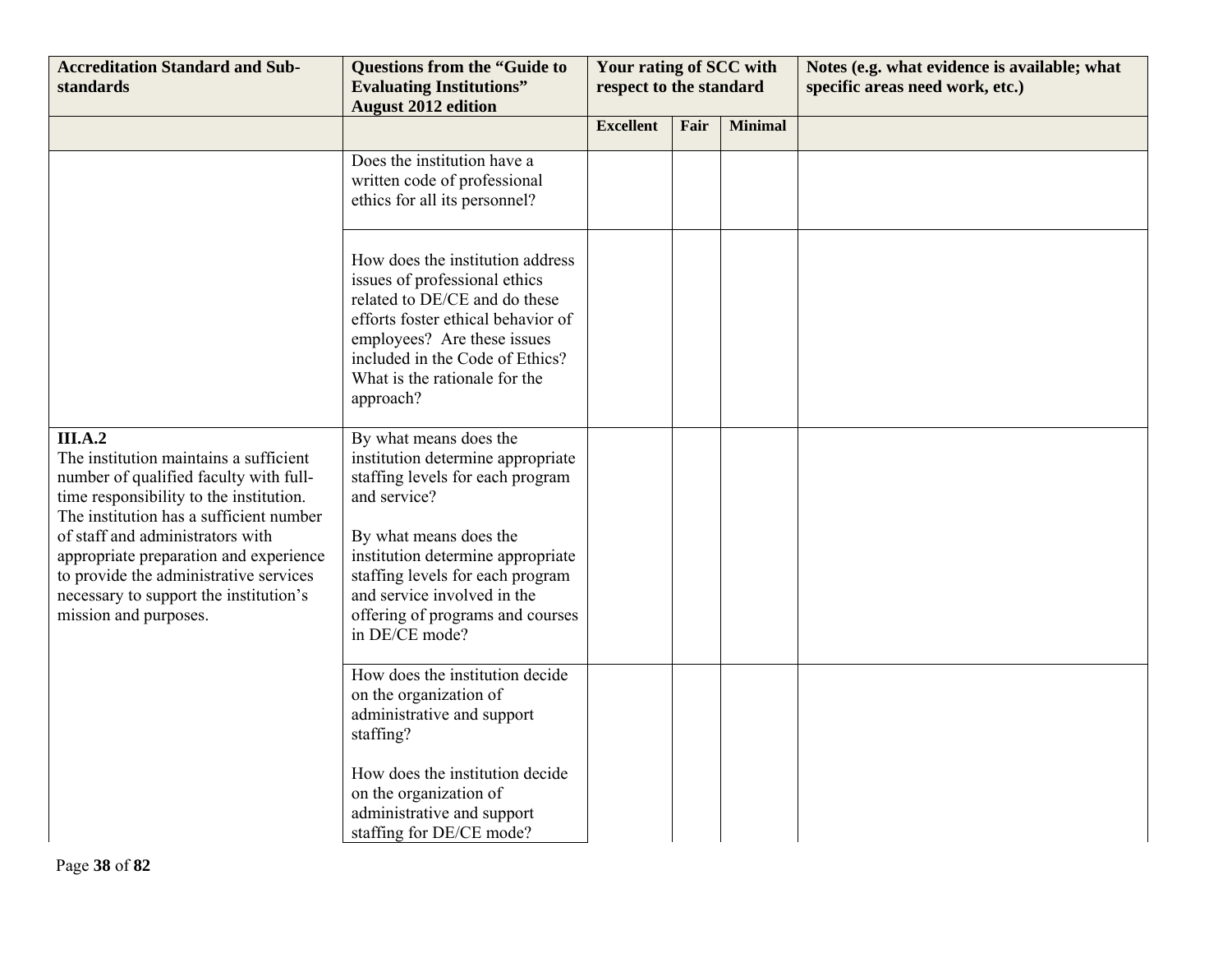| <b>Accreditation Standard and Sub-</b><br>standards                                                                            | <b>Questions from the "Guide to</b><br><b>Evaluating Institutions"</b><br><b>August 2012 edition</b>                                                                                                                                                                                                                                                                                                                                                                        | Your rating of SCC with<br>respect to the standard |      |                | Notes (e.g. what evidence is available; what<br>specific areas need work, etc.) |
|--------------------------------------------------------------------------------------------------------------------------------|-----------------------------------------------------------------------------------------------------------------------------------------------------------------------------------------------------------------------------------------------------------------------------------------------------------------------------------------------------------------------------------------------------------------------------------------------------------------------------|----------------------------------------------------|------|----------------|---------------------------------------------------------------------------------|
|                                                                                                                                |                                                                                                                                                                                                                                                                                                                                                                                                                                                                             | <b>Excellent</b>                                   | Fair | <b>Minimal</b> |                                                                                 |
| <b>III.A.3</b><br>The institution systematically develops                                                                      | How effectively does the number<br>and organization of the<br>institution's personnel work to<br>support its programs and<br>services? How does the<br>institution evaluate this<br>effectiveness?<br>How effectively does the number<br>and organization of the<br>institution's personnel work to<br>support its DE/CE programs and<br>services? How does the<br>institution evaluate this<br>effectiveness?<br>What processes does the<br>institution use to develop and |                                                    |      |                |                                                                                 |
| personnel policies and procedures that<br>are available for information and                                                    | publicize its personnel policies?                                                                                                                                                                                                                                                                                                                                                                                                                                           |                                                    |      |                |                                                                                 |
| review. Such policies and procedures<br>are equitably and consistently<br>administered.                                        | How does the institution ensure<br>that it administers its personnel<br>policies and procedures<br>consistently and equitably? Do<br>these policies and processes<br>result in fair treatment of<br>personnel?                                                                                                                                                                                                                                                              |                                                    |      |                |                                                                                 |
| III.A.3.a<br>The institution establishes and adheres<br>to written policies ensuring fairness in<br>all employment procedures. |                                                                                                                                                                                                                                                                                                                                                                                                                                                                             |                                                    |      |                |                                                                                 |
| III.A.3.b                                                                                                                      | What are the institution's                                                                                                                                                                                                                                                                                                                                                                                                                                                  |                                                    |      |                |                                                                                 |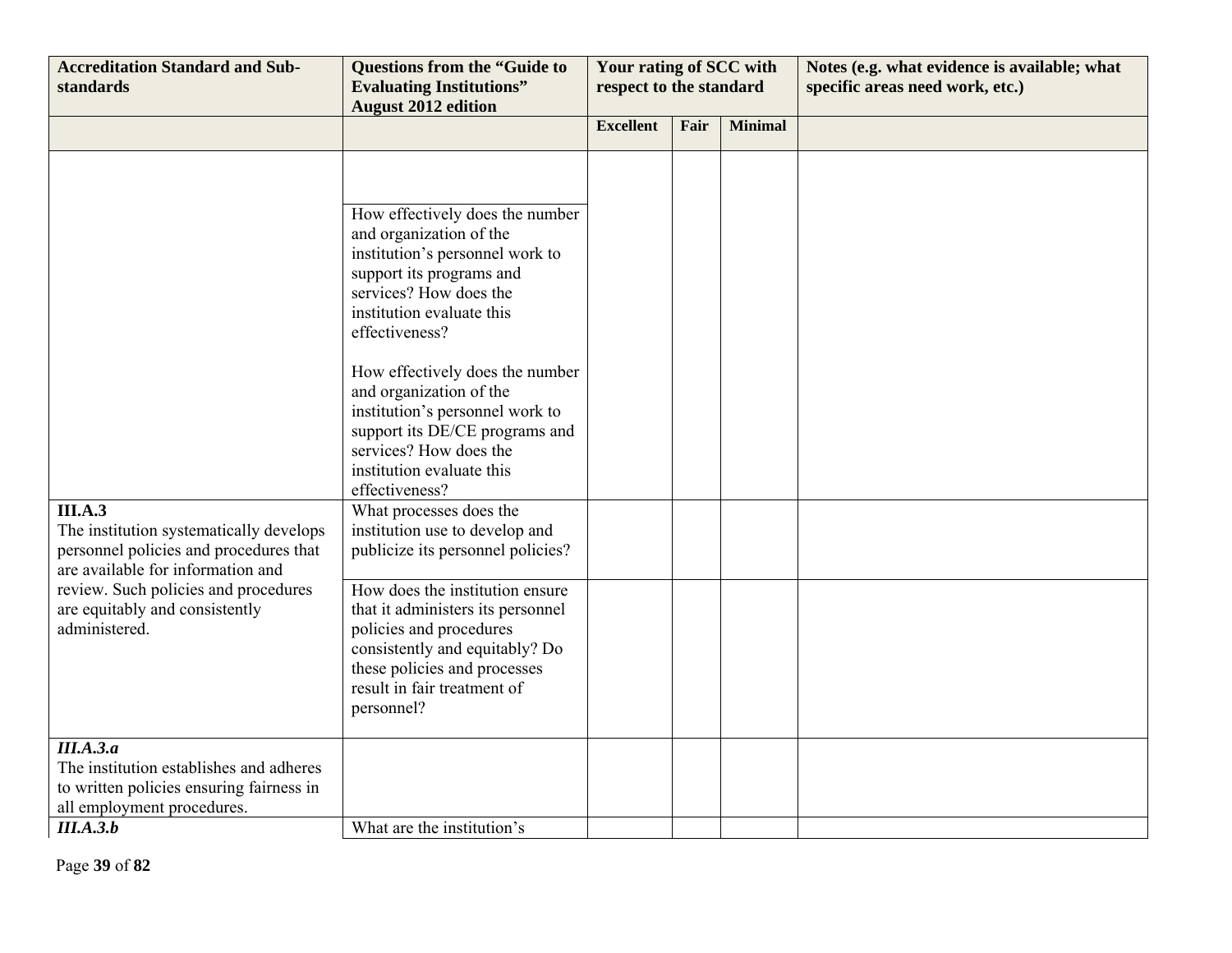| <b>Accreditation Standard and Sub-</b><br>standards                                                                                                                                  | <b>Questions from the "Guide to</b><br><b>Evaluating Institutions"</b><br><b>August 2012 edition</b>                                                                                                              | Your rating of SCC with<br>respect to the standard |      |                | Notes (e.g. what evidence is available; what<br>specific areas need work, etc.) |
|--------------------------------------------------------------------------------------------------------------------------------------------------------------------------------------|-------------------------------------------------------------------------------------------------------------------------------------------------------------------------------------------------------------------|----------------------------------------------------|------|----------------|---------------------------------------------------------------------------------|
|                                                                                                                                                                                      |                                                                                                                                                                                                                   | <b>Excellent</b>                                   | Fair | <b>Minimal</b> |                                                                                 |
| The institution makes provision for the<br>security and confidentiality of personnel<br>records. Each employee has access to<br>his/her personnel records in accordance<br>with law. | provisions for keeping personnel<br>records secure and confidential?<br>How does the institution provide<br>employees access to their<br>records?                                                                 |                                                    |      |                |                                                                                 |
| <b>III.A.4</b><br>The institution demonstrates through<br>policies and practices an appropriate<br>understanding of and concern for issues                                           | In what ways does the institution<br>foster an appreciation for<br>diversity?                                                                                                                                     |                                                    |      |                |                                                                                 |
| of equity and diversity.                                                                                                                                                             | How effective are the<br>institution's policies and<br>practices in promoting<br>understanding of equity and<br>diversity issues? How does the<br>institution know these policies<br>and practices are effective? |                                                    |      |                |                                                                                 |
| III.A.4.a<br>The institution creates and maintains<br>appropriate programs, practices, and<br>services that support its diverse                                                      | How does the institution<br>determine what kinds of support<br>its personnel need?                                                                                                                                |                                                    |      |                |                                                                                 |
| personnel.                                                                                                                                                                           | How does the institution design<br>programs and services that<br>provide for the range of diverse<br>personnel at the institution?                                                                                |                                                    |      |                |                                                                                 |
|                                                                                                                                                                                      | What programs and services<br>does the institution have to<br>support its personnel? How<br>effective are these programs?                                                                                         |                                                    |      |                |                                                                                 |
|                                                                                                                                                                                      | Are the programs, practices and<br>services evaluated on a regular<br>basis?                                                                                                                                      |                                                    |      |                |                                                                                 |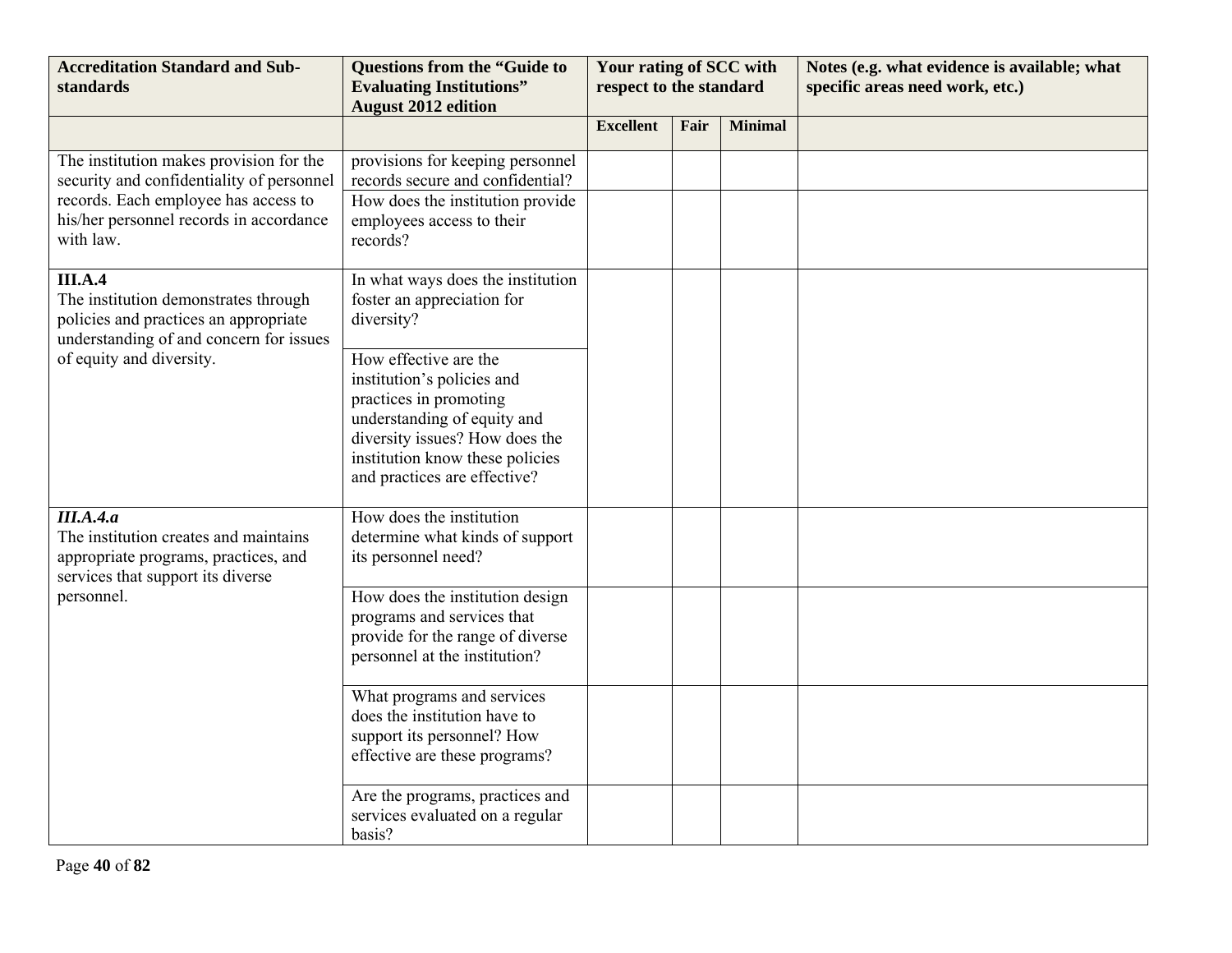| <b>Accreditation Standard and Sub-</b><br>standards                                                                                                                                                                                   | <b>Questions from the "Guide to</b><br><b>Evaluating Institutions"</b><br><b>August 2012 edition</b>                      | Your rating of SCC with<br>respect to the standard |      |                | Notes (e.g. what evidence is available; what<br>specific areas need work, etc.) |
|---------------------------------------------------------------------------------------------------------------------------------------------------------------------------------------------------------------------------------------|---------------------------------------------------------------------------------------------------------------------------|----------------------------------------------------|------|----------------|---------------------------------------------------------------------------------|
|                                                                                                                                                                                                                                       |                                                                                                                           | <b>Excellent</b>                                   | Fair | <b>Minimal</b> |                                                                                 |
|                                                                                                                                                                                                                                       |                                                                                                                           |                                                    |      |                |                                                                                 |
| III.A.4.b<br>The institution regularly assesses that its<br>record in employment equity and<br>diversity is consistent with its mission.                                                                                              | What is the institution's record<br>on employment equity and<br>diversity?                                                |                                                    |      |                |                                                                                 |
|                                                                                                                                                                                                                                       | How does the institution track<br>and analyze its employment<br>equity record? How does it use<br>this information?       |                                                    |      |                |                                                                                 |
| III.A.4.c<br>The institution subscribes to, advocates,<br>and demonstrates integrity in the<br>treatment of its administration, faculty,<br>staff and students.                                                                       | What policies and procedures<br>about the treatment of personnel<br>does the institution have in<br>place?                |                                                    |      |                |                                                                                 |
|                                                                                                                                                                                                                                       | How does the institution ensure<br>that its personnel and students<br>are treated fairly?                                 |                                                    |      |                |                                                                                 |
| III.A.5<br>The institution provides all personnel<br>with appropriate opportunities for<br>continued professional development,<br>consistent with the institutional mission<br>and based on identified teaching and<br>learning needs |                                                                                                                           |                                                    |      |                |                                                                                 |
| III.A.5.a<br>The institution plans professional<br>development activities to meet the<br>needs of its personnel.                                                                                                                      | What professional development<br>programs relevant for DE/CE<br>personnel does the institution<br>support and/or provide? |                                                    |      |                |                                                                                 |
|                                                                                                                                                                                                                                       | How does the institution<br>determine the professional<br>development needs of its                                        |                                                    |      |                |                                                                                 |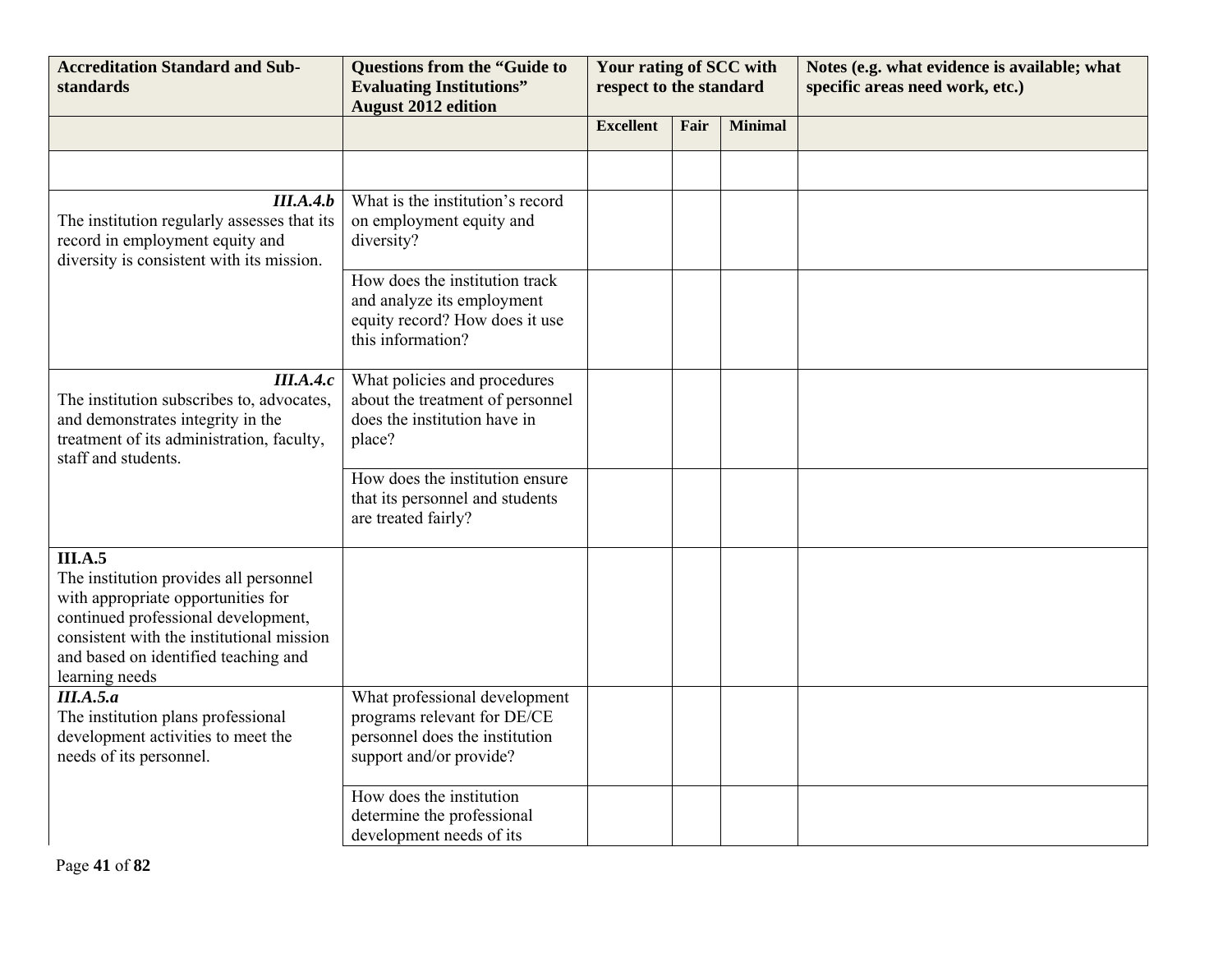| <b>Accreditation Standard and Sub-</b><br>standards                                                                                                                                                                  | <b>Questions from the "Guide to</b><br><b>Evaluating Institutions"</b><br><b>August 2012 edition</b>                                                                                                   | Your rating of SCC with<br>respect to the standard |      |                | Notes (e.g. what evidence is available; what<br>specific areas need work, etc.) |
|----------------------------------------------------------------------------------------------------------------------------------------------------------------------------------------------------------------------|--------------------------------------------------------------------------------------------------------------------------------------------------------------------------------------------------------|----------------------------------------------------|------|----------------|---------------------------------------------------------------------------------|
|                                                                                                                                                                                                                      |                                                                                                                                                                                                        | <b>Excellent</b>                                   | Fair | <b>Minimal</b> |                                                                                 |
|                                                                                                                                                                                                                      | personnel involved in DE/CE?                                                                                                                                                                           |                                                    |      |                |                                                                                 |
|                                                                                                                                                                                                                      | What professional development<br>programs on teaching and<br>learning methodologies in<br>DE/CE does the institution<br>provide?                                                                       |                                                    |      |                |                                                                                 |
| III.A.5.b<br>With the assistance of the participants,<br>the institution systematically evaluates<br>professional development programs and<br>uses the results of these evaluations as<br>the basis for improvement. | What professional development<br>programs does the institution<br>offer and/or support?                                                                                                                |                                                    |      |                |                                                                                 |
|                                                                                                                                                                                                                      | How does the institution identify<br>teaching and learning needs of<br>its faculty and other personnel?                                                                                                |                                                    |      |                |                                                                                 |
|                                                                                                                                                                                                                      | What processes ensure that<br>professional development<br>opportunities address those<br>needs?                                                                                                        |                                                    |      |                |                                                                                 |
|                                                                                                                                                                                                                      | How does the college ensure<br>meaningful evaluation of<br>professional development<br>activities?                                                                                                     |                                                    |      |                |                                                                                 |
|                                                                                                                                                                                                                      | What impact do professional<br>development activities have on<br>the improvement of teaching and<br>learning? How does the<br>institution evaluate that<br>improvement?<br>What impact do professional |                                                    |      |                |                                                                                 |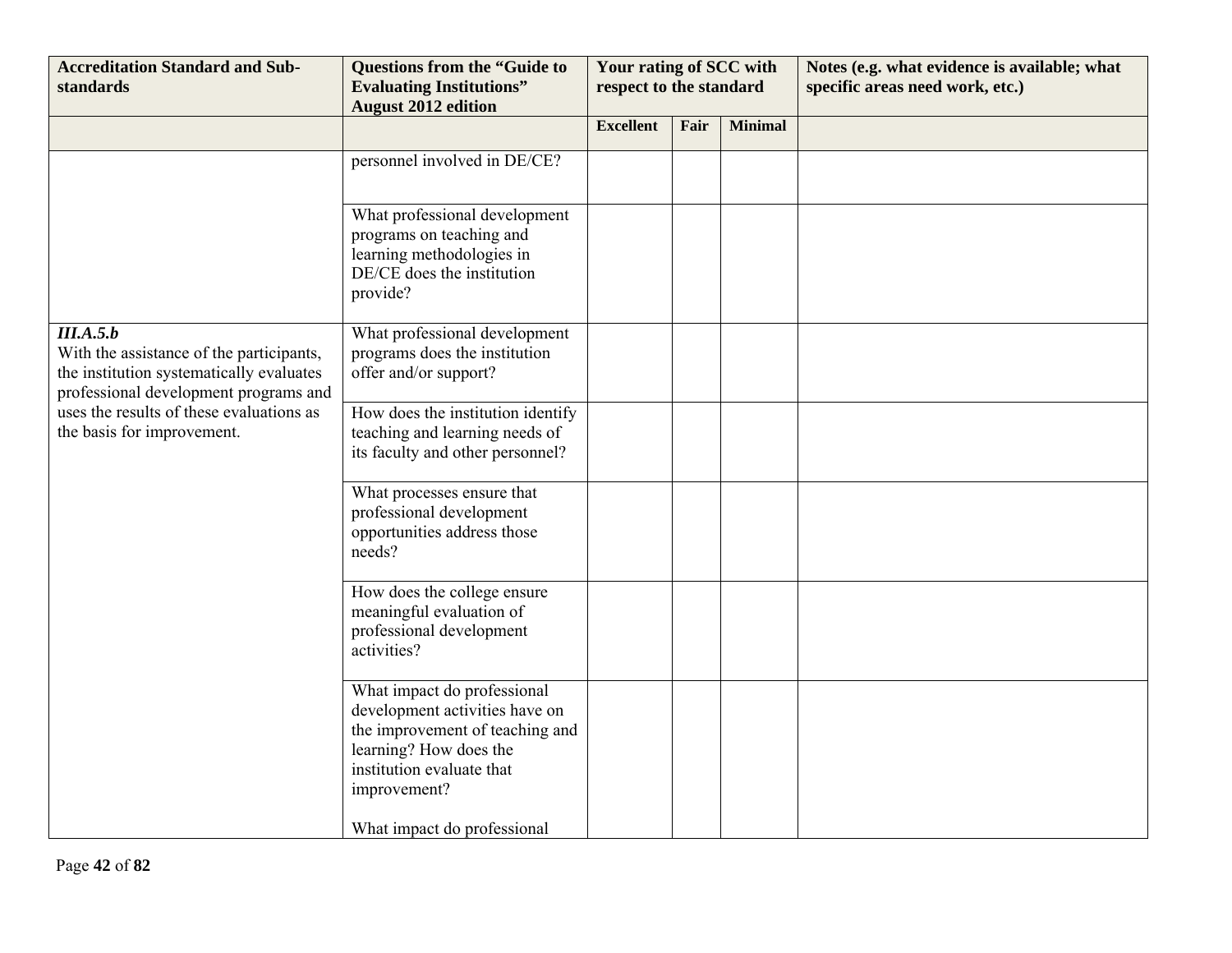| <b>Accreditation Standard and Sub-</b><br>standards                                                                                                                            | <b>Questions from the "Guide to</b><br><b>Evaluating Institutions"</b><br><b>August 2012 edition</b>                                                                                                                                                                                                                                         | Your rating of SCC with<br>respect to the standard |      |                | Notes (e.g. what evidence is available; what<br>specific areas need work, etc.) |
|--------------------------------------------------------------------------------------------------------------------------------------------------------------------------------|----------------------------------------------------------------------------------------------------------------------------------------------------------------------------------------------------------------------------------------------------------------------------------------------------------------------------------------------|----------------------------------------------------|------|----------------|---------------------------------------------------------------------------------|
|                                                                                                                                                                                |                                                                                                                                                                                                                                                                                                                                              | <b>Excellent</b>                                   | Fair | <b>Minimal</b> |                                                                                 |
|                                                                                                                                                                                | development activities related to<br>DE/CE have on the improvement<br>of teaching and learning? How<br>does the institution evaluate that<br>improvement?                                                                                                                                                                                    |                                                    |      |                |                                                                                 |
| <b>III.A.6</b><br>Human resource planning is integrated<br>with institutional planning. The<br>institution systematically assesses the<br>effective use of human resources and | What process does the institution<br>use to assess the effectiveness of<br>human resources in meeting the<br>stated college mission and goals?                                                                                                                                                                                               |                                                    |      |                |                                                                                 |
| uses the results of the evaluation as the<br>basis for improvement.                                                                                                            | How does the institution ensure<br>that human resource decisions<br>are developed from program<br>review results, institutional<br>needs and plans for<br>improvement? What evidence is<br>there that demonstrates the<br>institution bases its human<br>resource decisions on the results<br>of evaluation of program and<br>service needs? |                                                    |      |                |                                                                                 |
|                                                                                                                                                                                | How does the institution<br>determine that human resource<br>needs in program and service<br>areas are met effectively?                                                                                                                                                                                                                      |                                                    |      |                |                                                                                 |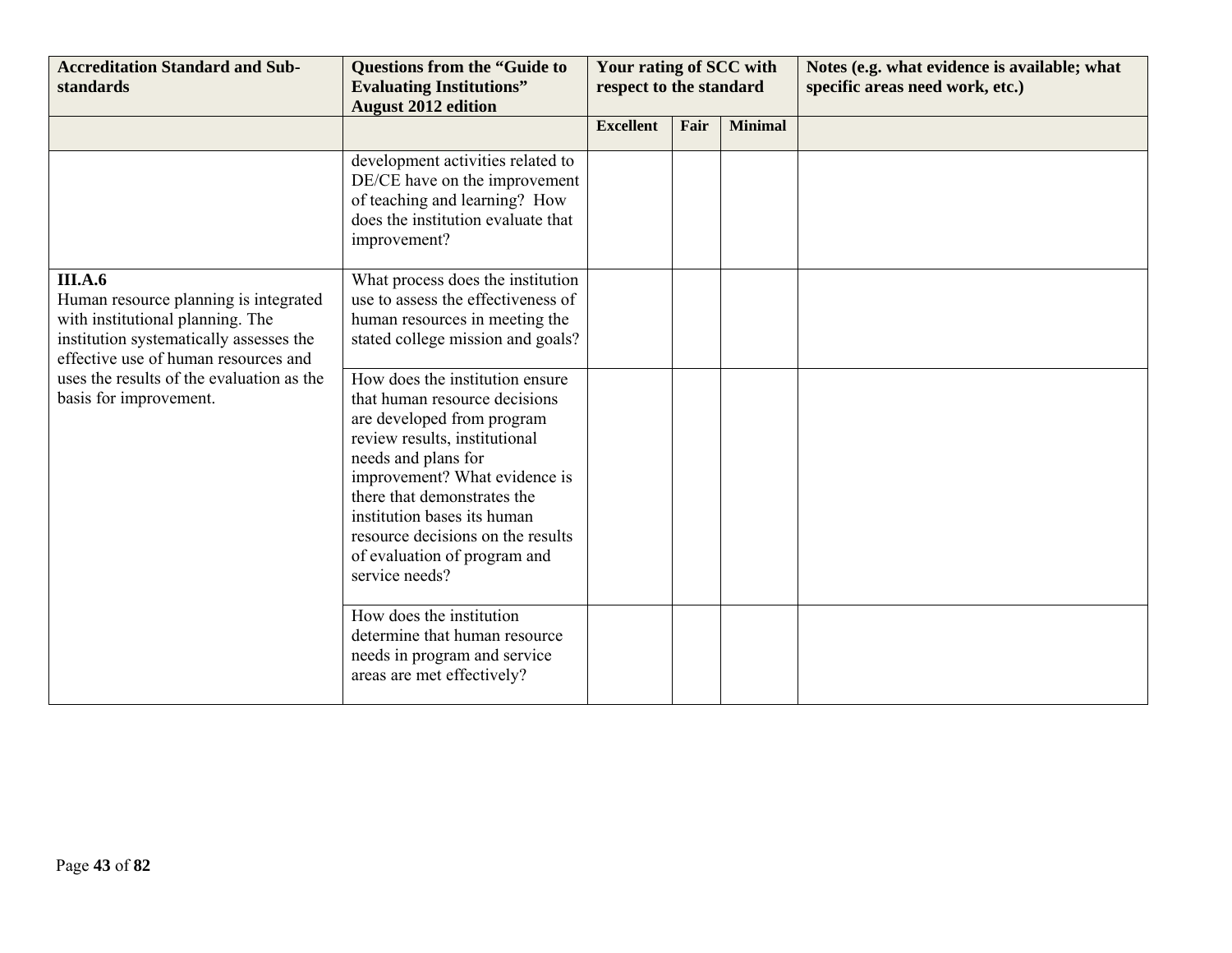| <b>Accreditation Standard and Sub-</b><br>standards                                                                                                                                                                                                                                    | <b>Questions from the "Guide to</b><br><b>Evaluating Institutions"</b><br><b>August 2012 edition</b>                                                                                                                                                                                               | Your rating of SCC with<br>respect to the standard |      |                | Notes (e.g. what evidence is available; what<br>specific areas need work, etc.) |
|----------------------------------------------------------------------------------------------------------------------------------------------------------------------------------------------------------------------------------------------------------------------------------------|----------------------------------------------------------------------------------------------------------------------------------------------------------------------------------------------------------------------------------------------------------------------------------------------------|----------------------------------------------------|------|----------------|---------------------------------------------------------------------------------|
|                                                                                                                                                                                                                                                                                        |                                                                                                                                                                                                                                                                                                    | <b>Excellent</b>                                   | Fair | <b>Minimal</b> |                                                                                 |
| <b>III.B - PHYSICAL RESOURCES</b><br>Physical resources, which include facilities, equipment, land, and other assets, support student learning programs and services and improve<br>institutional effectiveness. Physical resource planning is integrated with institutional planning. |                                                                                                                                                                                                                                                                                                    |                                                    |      |                |                                                                                 |
| III.B.1<br>The institution provides safe and<br>sufficient physical resources that<br>support and assure the integrity and<br>quality of its programs and services,                                                                                                                    | Against what criteria and by<br>what processes does the<br>institution evaluate the safety of<br>its facilities?                                                                                                                                                                                   |                                                    |      |                |                                                                                 |
| regardless of location or means of<br>delivery.                                                                                                                                                                                                                                        | What evidence and/or data does<br>the institution use to determine<br>the sufficiency of its classrooms,<br>lecture halls, laboratories, and<br>other facilities? What<br>mechanisms does the college use<br>to evaluate how effectively<br>facilities meet the needs of<br>programs and services? |                                                    |      |                |                                                                                 |
|                                                                                                                                                                                                                                                                                        | How well does the institution<br>meet its facilities needs? Does<br>the institution use the same<br>criteria and processes for<br>determining safety and<br>sufficiency of facilities at off-<br>campus sites? To what extent<br>are off-campus sites safe and<br>sufficient?                      |                                                    |      |                |                                                                                 |
|                                                                                                                                                                                                                                                                                        | How does the college use the<br>results of facilities evaluations to<br>improve them? Does the college<br>use similar processes to assure<br>the safety and sufficiency of its<br>equipment?                                                                                                       |                                                    |      |                |                                                                                 |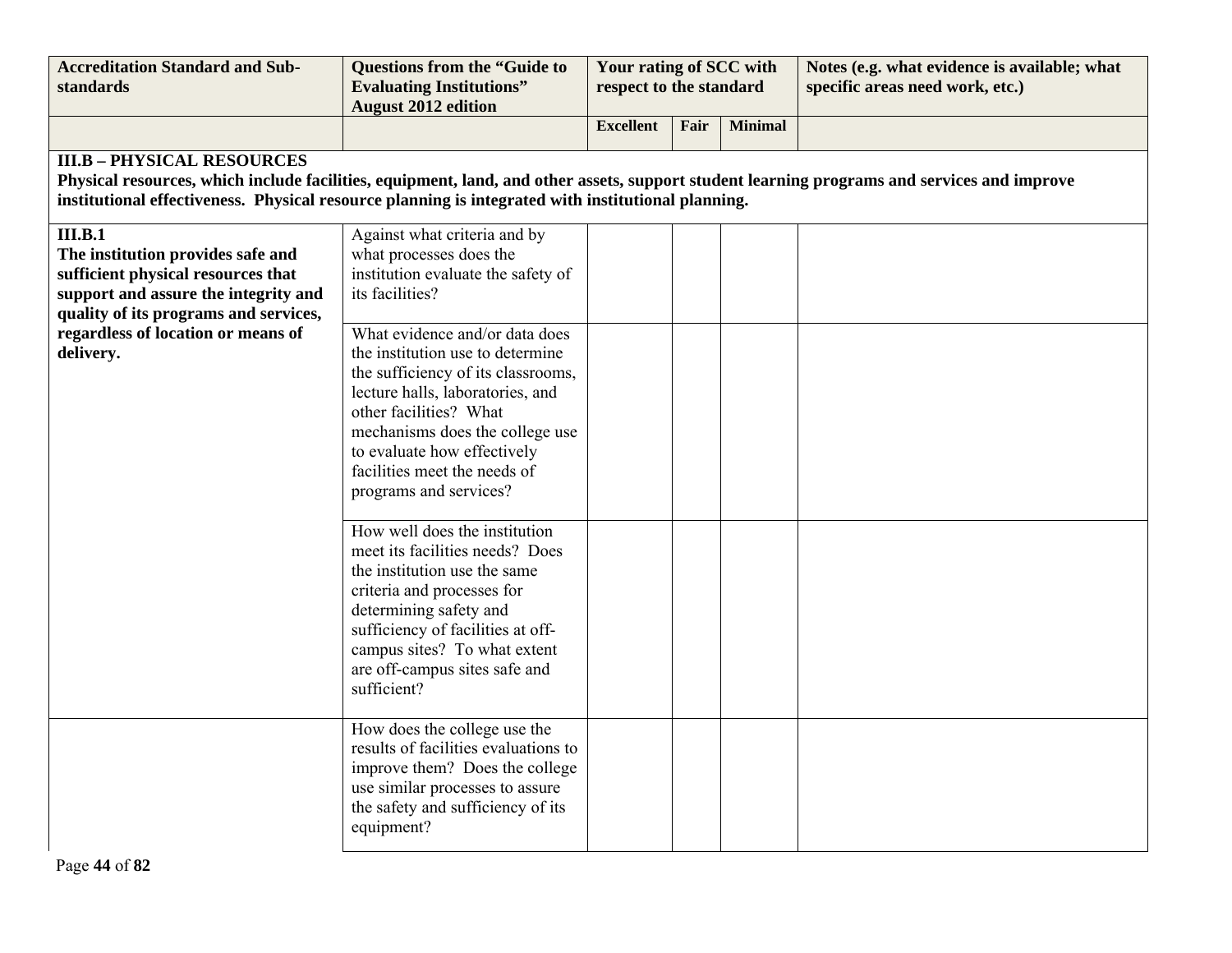| <b>Accreditation Standard and Sub-</b><br>standards                                                                                                                                                                                                               | <b>Questions from the "Guide to</b><br><b>Evaluating Institutions"</b><br><b>August 2012 edition</b>                                                  | Your rating of SCC with<br>respect to the standard |      |                | Notes (e.g. what evidence is available; what<br>specific areas need work, etc.) |
|-------------------------------------------------------------------------------------------------------------------------------------------------------------------------------------------------------------------------------------------------------------------|-------------------------------------------------------------------------------------------------------------------------------------------------------|----------------------------------------------------|------|----------------|---------------------------------------------------------------------------------|
|                                                                                                                                                                                                                                                                   |                                                                                                                                                       | <b>Excellent</b>                                   | Fair | <b>Minimal</b> |                                                                                 |
|                                                                                                                                                                                                                                                                   | How does the institution support<br>the equipment needs of the<br>distance delivery modes it<br>offers? Are institutional needs<br>for equipment met? |                                                    |      |                |                                                                                 |
| III.B.1.a<br>The institution plans, builds, maintains,<br>and upgrades or replaces its physical<br>resources in a manner that assures<br>effective utilization and the continuing<br>quality necessary to support its<br>programs and services.                   | How does the institution<br>consider the needs of programs<br>and services when planning its<br>buildings?                                            |                                                    |      |                |                                                                                 |
|                                                                                                                                                                                                                                                                   | What processes ensure that<br>program and service needs<br>determine equipment<br>replacement and maintenance?                                        |                                                    |      |                |                                                                                 |
|                                                                                                                                                                                                                                                                   | How does the institution<br>evaluate effectiveness of<br>facilities and equipment in<br>meeting the needs of programs<br>and services?                |                                                    |      |                |                                                                                 |
|                                                                                                                                                                                                                                                                   | How effectively does the<br>institution use its physical<br>resources?                                                                                |                                                    |      |                |                                                                                 |
| III.B.1.b<br>The institution assures that physical<br>resources at all locations where it offers<br>courses, programs, and services are<br>constructed and maintained to assure<br>access, safety, security, and a healthful<br>learning and working environment. | How does the institution assure<br>access to its facilities?                                                                                          |                                                    |      |                |                                                                                 |
|                                                                                                                                                                                                                                                                   | How does the institution ensure<br>it maintains sufficient control<br>over off-site facilities to ensure<br>their quality?                            |                                                    |      |                |                                                                                 |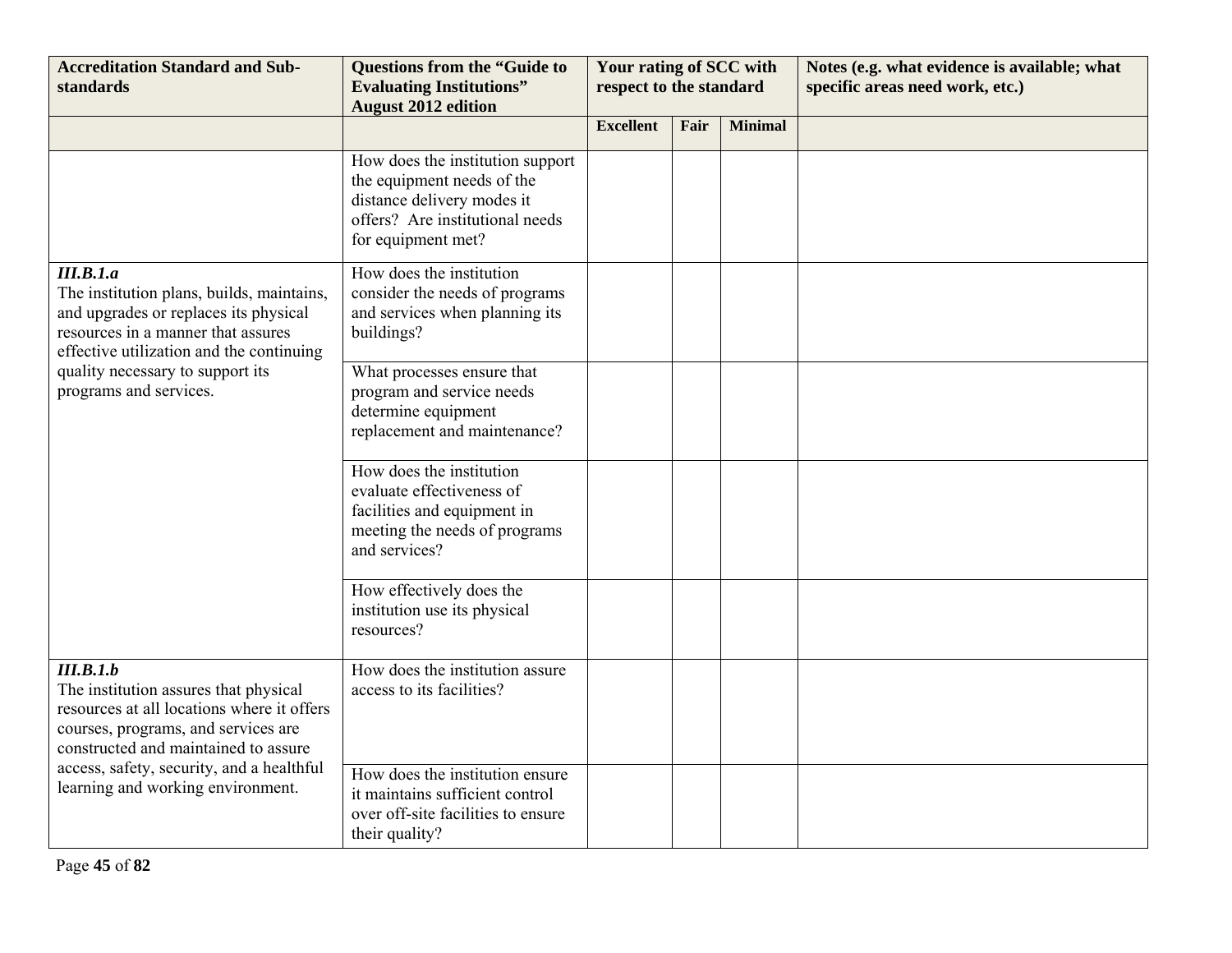| <b>Accreditation Standard and Sub-</b><br>standards                                                                                                                                                                                                                                             | <b>Questions from the "Guide to</b><br><b>Evaluating Institutions"</b><br><b>August 2012 edition</b>                                                                                  | Your rating of SCC with<br>respect to the standard |      |                | Notes (e.g. what evidence is available; what<br>specific areas need work, etc.) |
|-------------------------------------------------------------------------------------------------------------------------------------------------------------------------------------------------------------------------------------------------------------------------------------------------|---------------------------------------------------------------------------------------------------------------------------------------------------------------------------------------|----------------------------------------------------|------|----------------|---------------------------------------------------------------------------------|
|                                                                                                                                                                                                                                                                                                 |                                                                                                                                                                                       | <b>Excellent</b>                                   | Fair | <b>Minimal</b> |                                                                                 |
|                                                                                                                                                                                                                                                                                                 |                                                                                                                                                                                       |                                                    |      |                |                                                                                 |
| III.B.2<br>To assure the feasibility and<br>effectiveness of physical resources in<br>supporting institutional programs and<br>services, the institution plans and<br>evaluates its facilities and equipment on<br>a regular basis, taking utilization and<br>other relevant data into account. | What process does the institution<br>use to assess the use of its<br>facilities? How often does the<br>evaluation occur?                                                              |                                                    |      |                |                                                                                 |
|                                                                                                                                                                                                                                                                                                 | How does the college use the<br>results of the evaluation to<br>improve facilities or equipment?                                                                                      |                                                    |      |                |                                                                                 |
| III.B.2.a<br>Long-range capital plans support<br>institutional improvement goals and<br>reflect projections of the total cost of<br>ownership of new facilities and<br>equipment.                                                                                                               | What process does the institution<br>follow to develop capital plans?<br>How are long-range capital<br>projects linked to institutional<br>planning?                                  |                                                    |      |                |                                                                                 |
|                                                                                                                                                                                                                                                                                                 | What elements comprise the<br>definition of "total cost of<br>ownership" that the institution<br>uses when making decisions<br>about facilities and equipment?                        |                                                    |      |                |                                                                                 |
|                                                                                                                                                                                                                                                                                                 | How do planning processes<br>ensure that capital projects<br>support college goals? How<br>effective is long-range capital<br>planning in advancing the<br>college improvement goals? |                                                    |      |                |                                                                                 |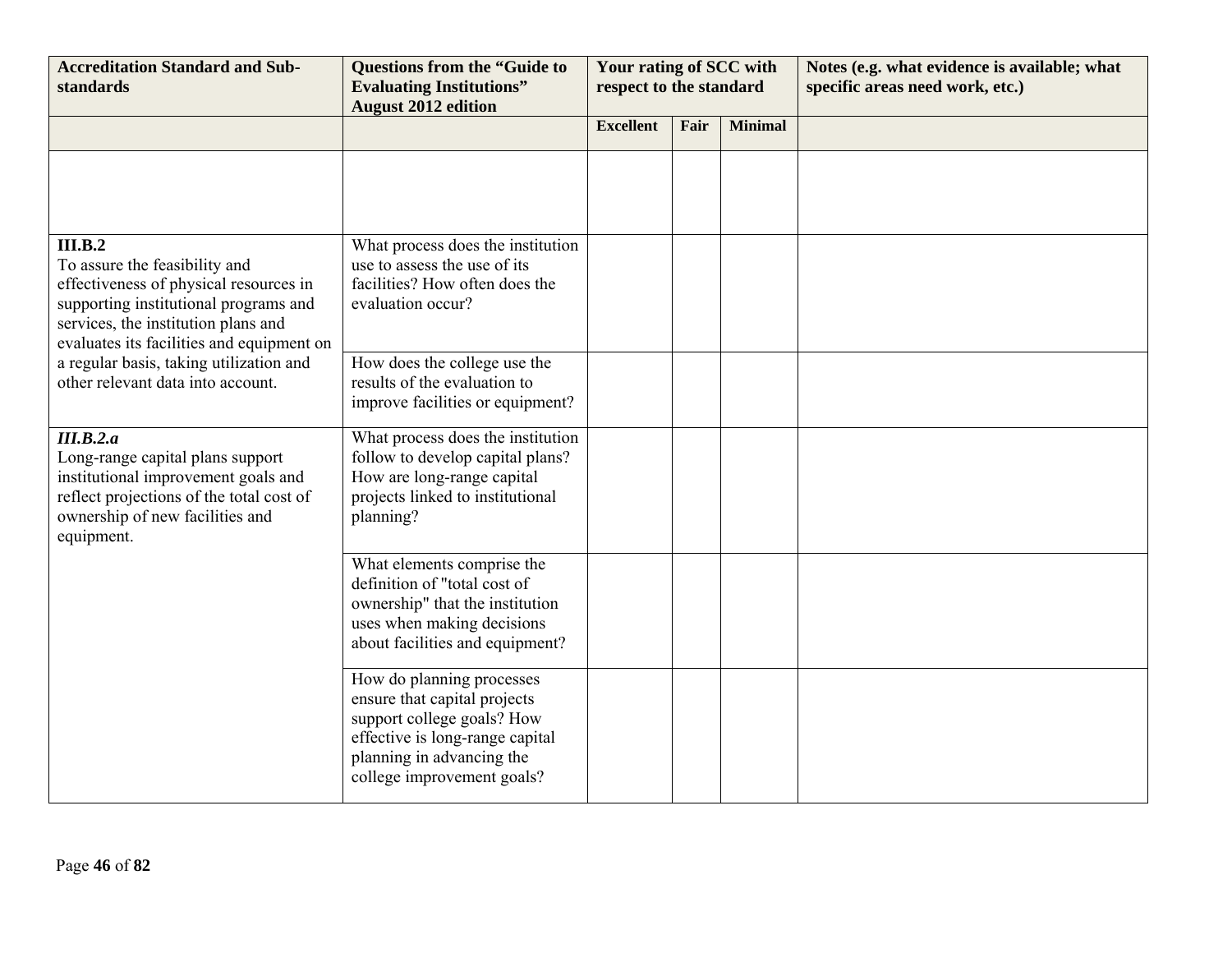| <b>Accreditation Standard and Sub-</b><br>standards                                                                                                                                                                                                    | <b>Questions from the "Guide to</b><br><b>Evaluating Institutions"</b><br><b>August 2012 edition</b>                                                                                                                                                         | Your rating of SCC with<br>respect to the standard |      |                | Notes (e.g. what evidence is available; what<br>specific areas need work, etc.) |
|--------------------------------------------------------------------------------------------------------------------------------------------------------------------------------------------------------------------------------------------------------|--------------------------------------------------------------------------------------------------------------------------------------------------------------------------------------------------------------------------------------------------------------|----------------------------------------------------|------|----------------|---------------------------------------------------------------------------------|
|                                                                                                                                                                                                                                                        |                                                                                                                                                                                                                                                              | <b>Excellent</b>                                   | Fair | <b>Minimal</b> |                                                                                 |
| III.B.2.b<br>Physical resource planning is integrated<br>with institutional planning. The<br>institution systematically assesses the<br>effective use of physical resources and<br>uses the results of the evaluation as the<br>basis for improvement. | How does the institution ensure<br>that facilities decisions are<br>developed from program review<br>results, institutional needs, and<br>plans for improvement?                                                                                             |                                                    |      |                |                                                                                 |
|                                                                                                                                                                                                                                                        | What evidence is there that the<br>institution bases its physical<br>resource decisions on the results<br>of evaluation of program and<br>service needs? How does the<br>institution prioritize needs when<br>making decisions about<br>equipment purchases? |                                                    |      |                |                                                                                 |
|                                                                                                                                                                                                                                                        | How does the institution<br>determine that physical resource<br>needs in program and service<br>areas are met effectively? How<br>effectively are those needs met?                                                                                           |                                                    |      |                |                                                                                 |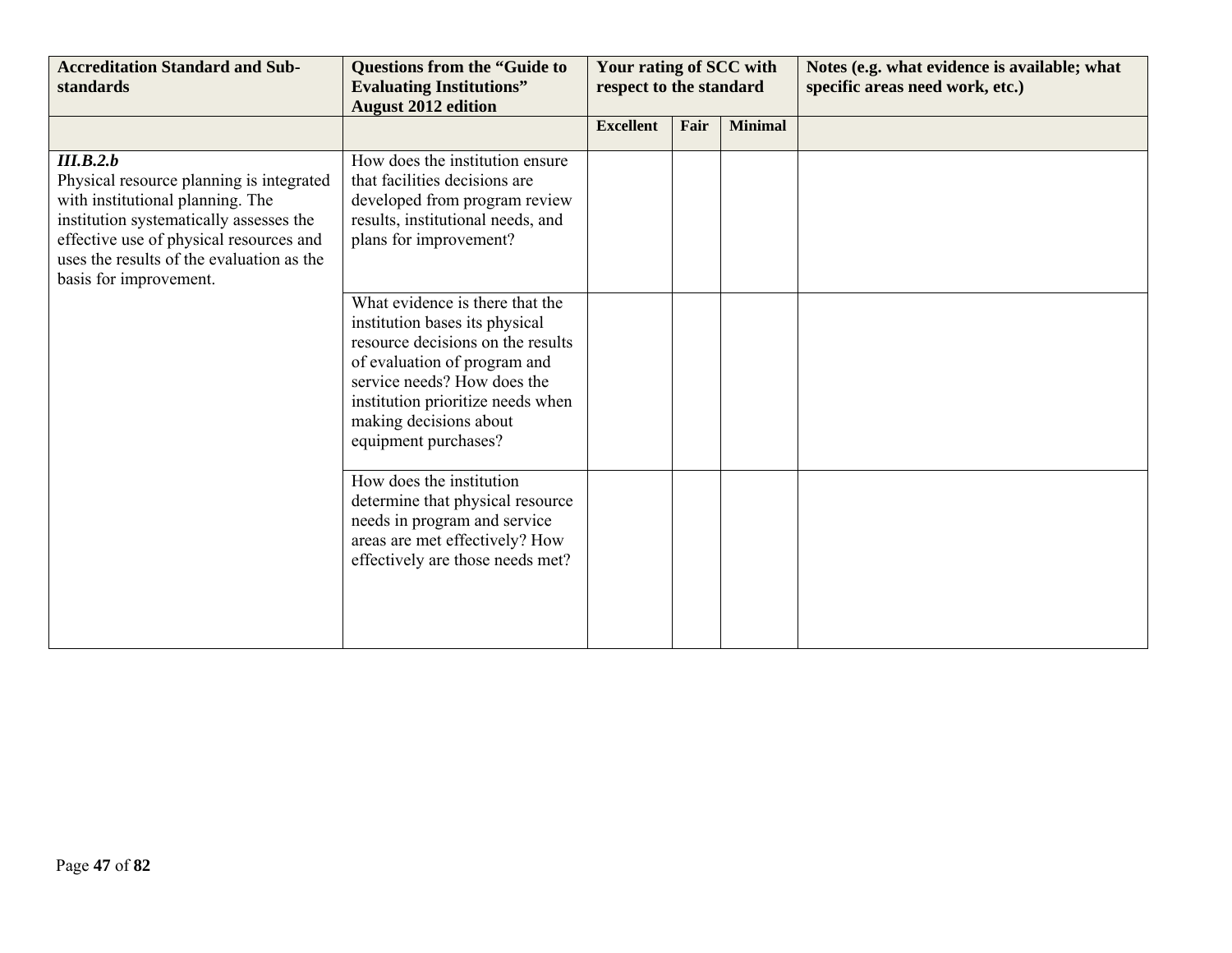| <b>Accreditation Standard and Sub-</b><br>standards                                                                                                                                                                | <b>Questions from the "Guide to</b><br><b>Evaluating Institutions"</b><br><b>August 2012 edition</b>                                                  | Your rating of SCC with<br>respect to the standard |      |                | Notes (e.g. what evidence is available; what<br>specific areas need work, etc.)                                                                    |
|--------------------------------------------------------------------------------------------------------------------------------------------------------------------------------------------------------------------|-------------------------------------------------------------------------------------------------------------------------------------------------------|----------------------------------------------------|------|----------------|----------------------------------------------------------------------------------------------------------------------------------------------------|
|                                                                                                                                                                                                                    |                                                                                                                                                       | <b>Excellent</b>                                   | Fair | <b>Minimal</b> |                                                                                                                                                    |
| <b>III.C - TECHNOLOGY RESOURCES</b><br>integrated with institutional planning.                                                                                                                                     |                                                                                                                                                       |                                                    |      |                | Technology resources are used to support student learning programs and services and to improve institutional effectiveness. Technology planning is |
| <b>III.C.1</b><br>The institution assures that any<br>technology support it provides is<br>designed to meet the needs of learning,<br>teaching, college-wide communications,<br>research, and operational systems. | How does the institution ensure<br>that its various types of<br>technology needs are identified?                                                      |                                                    |      |                |                                                                                                                                                    |
|                                                                                                                                                                                                                    | If the college is not supported by<br>technology, how did the college<br>make that decision?                                                          |                                                    |      |                |                                                                                                                                                    |
|                                                                                                                                                                                                                    | How does the institution<br>evaluate the effectiveness of its<br>technology in meeting its range<br>of needs? How effectively are<br>those needs met? |                                                    |      |                |                                                                                                                                                    |
| III.C.1.a<br>Technology services, professional<br>support, facilities, hardware, and<br>software are designed to enhance the<br>operation and effectiveness of the<br>institution.                                 | How does the institution make<br>decisions about technology<br>services, facilities, hardware, and<br>software?                                       |                                                    |      |                |                                                                                                                                                    |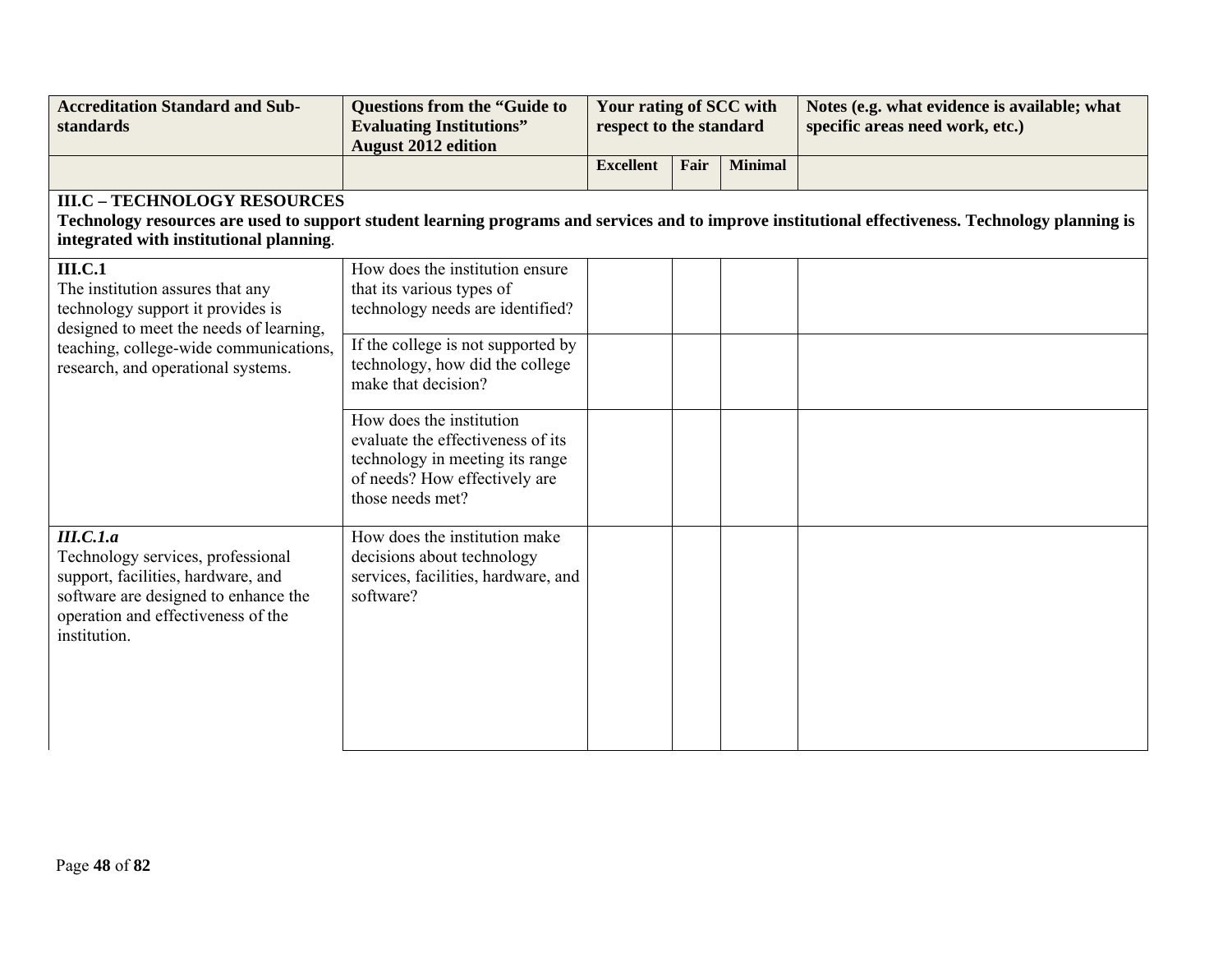| <b>Accreditation Standard and Sub-</b><br>standards                                                                                                                            | <b>Questions from the "Guide to</b><br><b>Evaluating Institutions"</b><br><b>August 2012 edition</b>                                                                                                                                                                                                                             | Your rating of SCC with<br>respect to the standard |      |                | Notes (e.g. what evidence is available; what<br>specific areas need work, etc.) |
|--------------------------------------------------------------------------------------------------------------------------------------------------------------------------------|----------------------------------------------------------------------------------------------------------------------------------------------------------------------------------------------------------------------------------------------------------------------------------------------------------------------------------|----------------------------------------------------|------|----------------|---------------------------------------------------------------------------------|
|                                                                                                                                                                                |                                                                                                                                                                                                                                                                                                                                  | <b>Excellent</b>                                   | Fair | <b>Minimal</b> |                                                                                 |
|                                                                                                                                                                                | How well does technology<br>accommodate the college's<br>curricular commitments for<br>distance learning programs and<br>courses? Whether technology is<br>provided directly by the<br>institution or through contractual<br>arrangements, are there<br>provisions for reliability, disaster<br>recovery, privacy, and security? |                                                    |      |                |                                                                                 |
| III.C.1.b<br>The institution provides quality training<br>in the effective application of its<br>information technology to students and<br>personnel.                          | How does the institution assess<br>the need for information<br>technology training for students<br>and personnel?                                                                                                                                                                                                                |                                                    |      |                |                                                                                 |
|                                                                                                                                                                                | What technology training does<br>the institution provide to<br>students and personnel? How<br>does the institution ensure that<br>the training and technical<br>support it provides for faculty<br>and staff are appropriate and<br>effective? How effective is the<br>training provided? How is the<br>training evaluated?      |                                                    |      |                |                                                                                 |
| III.C.I.c<br>The institution systematically plans,<br>acquires, maintains, and upgrades or<br>replaces technology infrastructure and<br>equipment to meet institutional needs. | How has the institution provided<br>for the management,<br>maintenance, and operation of its<br>technological infrastructure and<br>equipment?                                                                                                                                                                                   |                                                    |      |                |                                                                                 |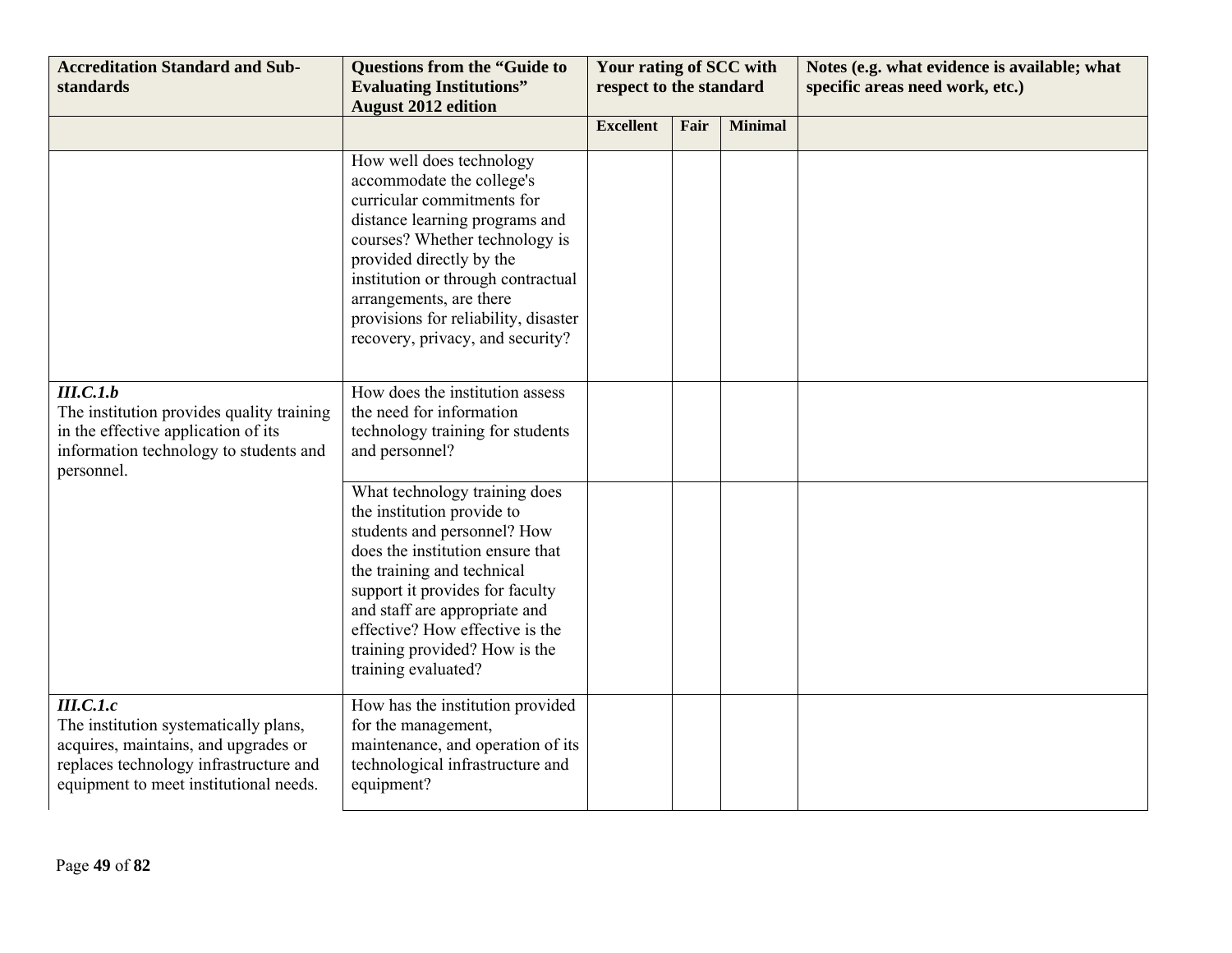| <b>Accreditation Standard and Sub-</b><br>standards                                                                                                                                                                                                | <b>Questions from the "Guide to</b><br><b>Evaluating Institutions"</b><br><b>August 2012 edition</b>                                                                       | Your rating of SCC with<br>respect to the standard |      |                | Notes (e.g. what evidence is available; what<br>specific areas need work, etc.) |
|----------------------------------------------------------------------------------------------------------------------------------------------------------------------------------------------------------------------------------------------------|----------------------------------------------------------------------------------------------------------------------------------------------------------------------------|----------------------------------------------------|------|----------------|---------------------------------------------------------------------------------|
|                                                                                                                                                                                                                                                    |                                                                                                                                                                            | <b>Excellent</b>                                   | Fair | <b>Minimal</b> |                                                                                 |
|                                                                                                                                                                                                                                                    | Does the college provide an<br>appropriate system for reliability<br>and emergency backup?                                                                                 |                                                    |      |                |                                                                                 |
| III.C.1.d<br>The distribution and utilization of<br>technology resources support the<br>development, maintenance, and<br>enhancement of its programs and<br>services.                                                                              | How does the institution make<br>decisions about use and<br>distribution of its technology<br>resources?                                                                   |                                                    |      |                |                                                                                 |
|                                                                                                                                                                                                                                                    | What provisions has the<br>institution made to assure a<br>robust and secure technical<br>infrastructure that provides<br>maximum reliability for students<br>and faculty? |                                                    |      |                |                                                                                 |
|                                                                                                                                                                                                                                                    | What policies or procedures does<br>the institution have in place to<br>keep the infrastructure<br>reasonably current and<br>sustainable?                                  |                                                    |      |                |                                                                                 |
|                                                                                                                                                                                                                                                    | Does the institution give<br>sufficient consideration to<br>equipment selected for DE<br>programs? How effectively is<br>technology distributed and used?                  |                                                    |      |                |                                                                                 |
| <b>III.C.2</b><br>Technology planning is integrated with<br>institutional planning. The institution<br>systematically assesses the effective use<br>of technology resources and uses the<br>results of evaluation as the basis for<br>improvement. | How does the institution ensure<br>that facilities decisions are<br>developed from program review<br>results, institutional needs, and<br>plans for improvement?           |                                                    |      |                |                                                                                 |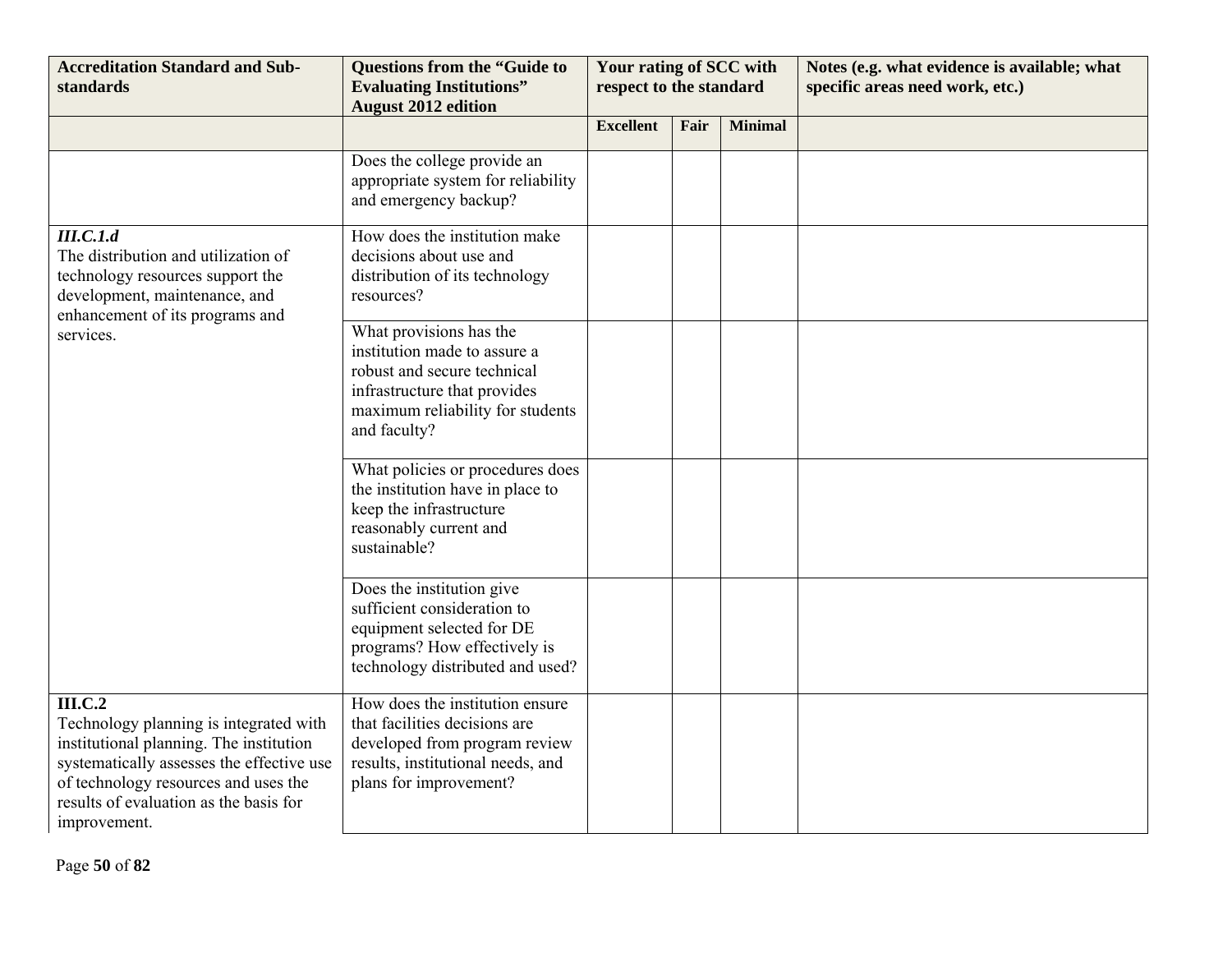| <b>Accreditation Standard and Sub-</b><br>standards | <b>Questions from the "Guide to</b><br><b>Evaluating Institutions"</b><br><b>August 2012 edition</b>                                              | Your rating of SCC with<br>respect to the standard |      |                | Notes (e.g. what evidence is available; what<br>specific areas need work, etc.) |
|-----------------------------------------------------|---------------------------------------------------------------------------------------------------------------------------------------------------|----------------------------------------------------|------|----------------|---------------------------------------------------------------------------------|
|                                                     |                                                                                                                                                   | <b>Excellent</b>                                   | Fair | <b>Minimal</b> |                                                                                 |
|                                                     | What evidence is there that the<br>institution bases its technology<br>decisions on the results of<br>evaluation of program and<br>service needs? |                                                    |      |                |                                                                                 |
|                                                     | How does the institution<br>determine that technology needs<br>in program and service areas are<br>met effectively?                               |                                                    |      |                |                                                                                 |
|                                                     | How does the institution<br>prioritize needs when making<br>decisions about technology<br>purchases? How effectively are<br>those needs met?      |                                                    |      |                |                                                                                 |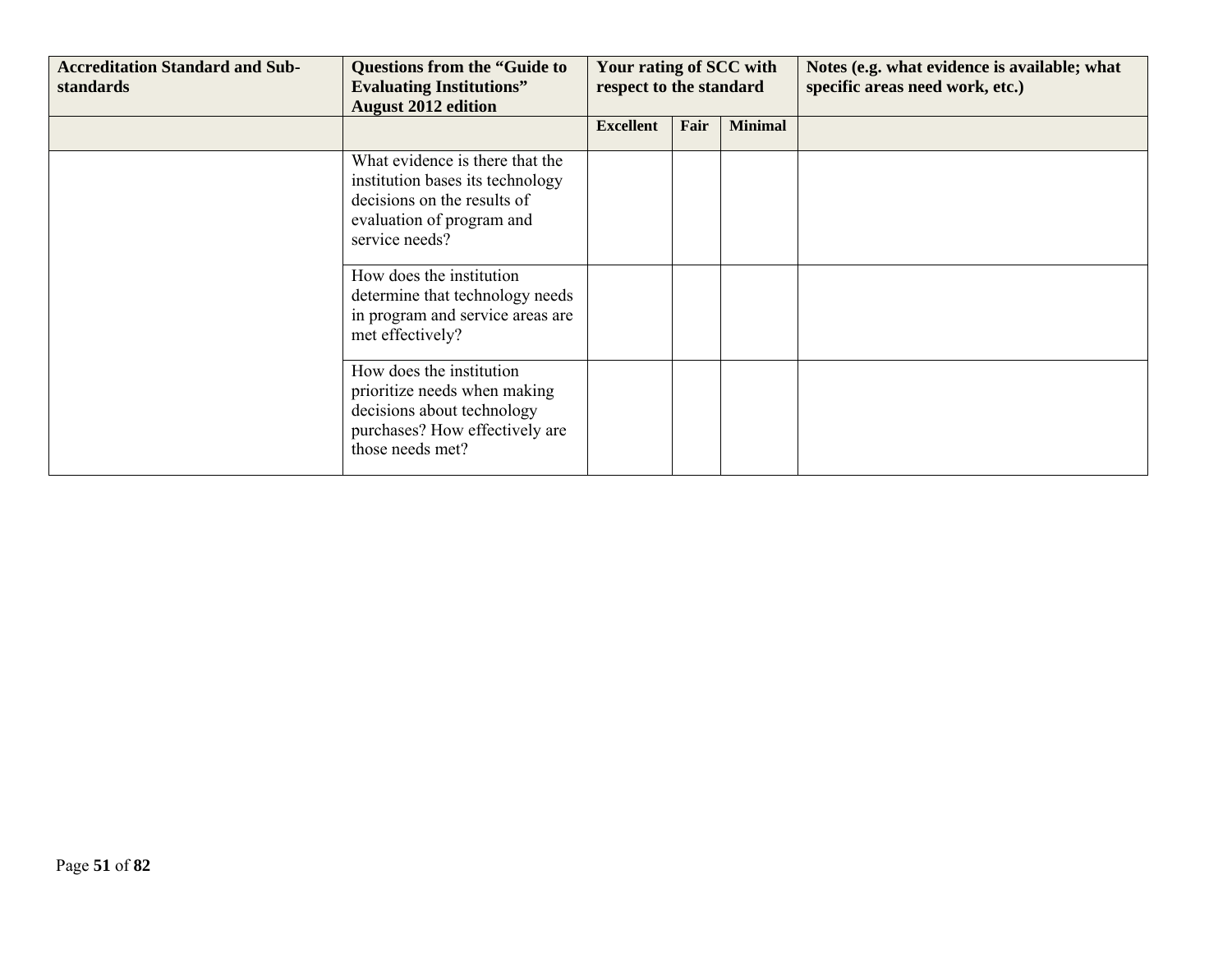| <b>Accreditation Standard and Sub-</b><br>standards | Questions from the "Guide to<br><b>Evaluating Institutions"</b><br><b>August 2012 edition</b> | Your rating of SCC with<br>respect to the standard |      |                | Notes (e.g. what evidence is available; what<br>specific areas need work, etc. |
|-----------------------------------------------------|-----------------------------------------------------------------------------------------------|----------------------------------------------------|------|----------------|--------------------------------------------------------------------------------|
|                                                     |                                                                                               | <b>Excellent</b>                                   | Fair | <b>Minimal</b> |                                                                                |

## **III.D – FINANCIAL RESOURCES**

**Financial resources are sufficient to support student learning programs and services and to improve institutional effectiveness. The distribution of resources supports the development, maintenance, and enhancement of programs and services. The institution plans and manages its financial affairs with integrity and in a manner that ensures financial stability. The level of financial resources provides a reasonable expectation of both short-term and long-term financial solvency. Financial resources planning is integrated with institutional planning at both college and district/system levels in multi-college systems.** 

| <b>III.D - FINANCIAL RESOURCES</b>        | What is the institution's overall |  |  |
|-------------------------------------------|-----------------------------------|--|--|
| Financial resources are sufficient to     | budget?                           |  |  |
| support student learning programs and     |                                   |  |  |
| services and to improve institutional     | Does it have sufficient revenues  |  |  |
| effectiveness. The distribution of        | to support educational            |  |  |
| resources supports the development,       | improvements?                     |  |  |
| maintenance, and enhancement of           |                                   |  |  |
| programs and services. The institution    |                                   |  |  |
| plans and manages its financial affairs   |                                   |  |  |
| with integrity and in a manner that       |                                   |  |  |
| ensures financial stability. The level of |                                   |  |  |
| financial resources provides a            |                                   |  |  |
| reasonable expectation of both short-     | Are the institution's finances    |  |  |
| term and long-term financial solvency.    | managed with integrity in a       |  |  |
| Financial resources planning is           | manner that ensures financial     |  |  |
| integrated with institutional planning at | stability?                        |  |  |
| both college and district/system levels   |                                   |  |  |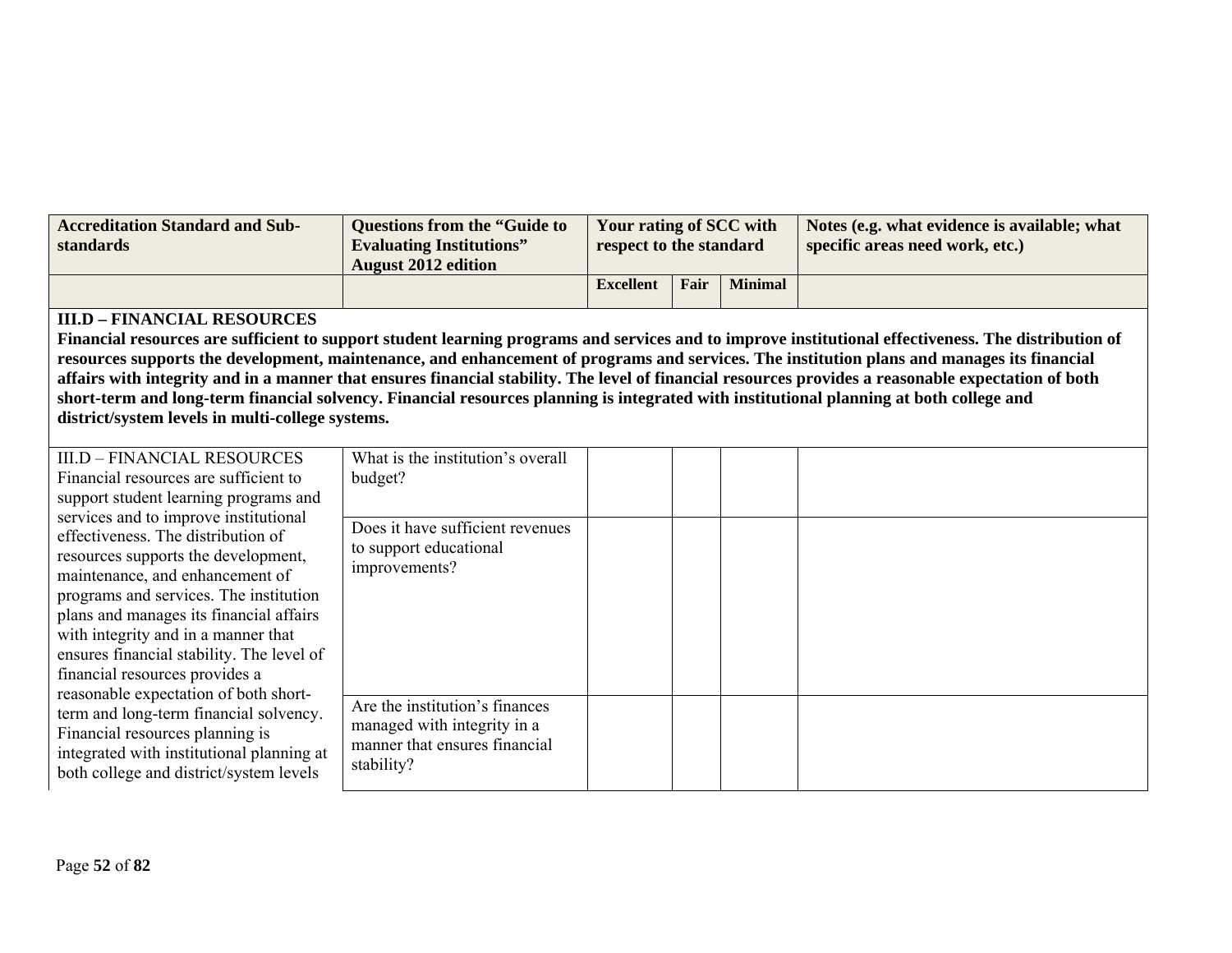| <b>Accreditation Standard and Sub-</b><br>standards                                                   | <b>Questions from the "Guide to</b><br><b>Evaluating Institutions"</b><br><b>August 2012 edition</b>                                                                                                                                    | Your rating of SCC with<br>respect to the standard |      |                | Notes (e.g. what evidence is available; what<br>specific areas need work, etc.) |
|-------------------------------------------------------------------------------------------------------|-----------------------------------------------------------------------------------------------------------------------------------------------------------------------------------------------------------------------------------------|----------------------------------------------------|------|----------------|---------------------------------------------------------------------------------|
|                                                                                                       |                                                                                                                                                                                                                                         | <b>Excellent</b>                                   | Fair | <b>Minimal</b> |                                                                                 |
| in multi-college systems.                                                                             | Does the resource allocation<br>process provide a means for<br>setting priorities for funding<br>institutional improvements?                                                                                                            |                                                    |      |                |                                                                                 |
|                                                                                                       | Are institutional resources<br>sufficient to ensure financial<br>solvency?                                                                                                                                                              |                                                    |      |                |                                                                                 |
| III.D.1<br>The institution's mission and goals are<br>the foundation for financial planning.          |                                                                                                                                                                                                                                         |                                                    |      |                |                                                                                 |
| <b>III.D.1.a</b><br>Financial planning is integrated with<br>and supports all institutional planning. | Does institution review its<br>mission and goals as part of the<br>annual fiscal planning process?                                                                                                                                      |                                                    |      |                |                                                                                 |
|                                                                                                       | Does the institution identify<br>goals for achievement in any<br>given budget cycle?                                                                                                                                                    |                                                    |      |                |                                                                                 |
|                                                                                                       | Does the institution establish<br>priorities among competing<br>needs so that it can predict future<br>funding? Do institutional plans<br>exist, and are they linked clearly<br>to financial plans, both short-<br>term and long-range? |                                                    |      |                |                                                                                 |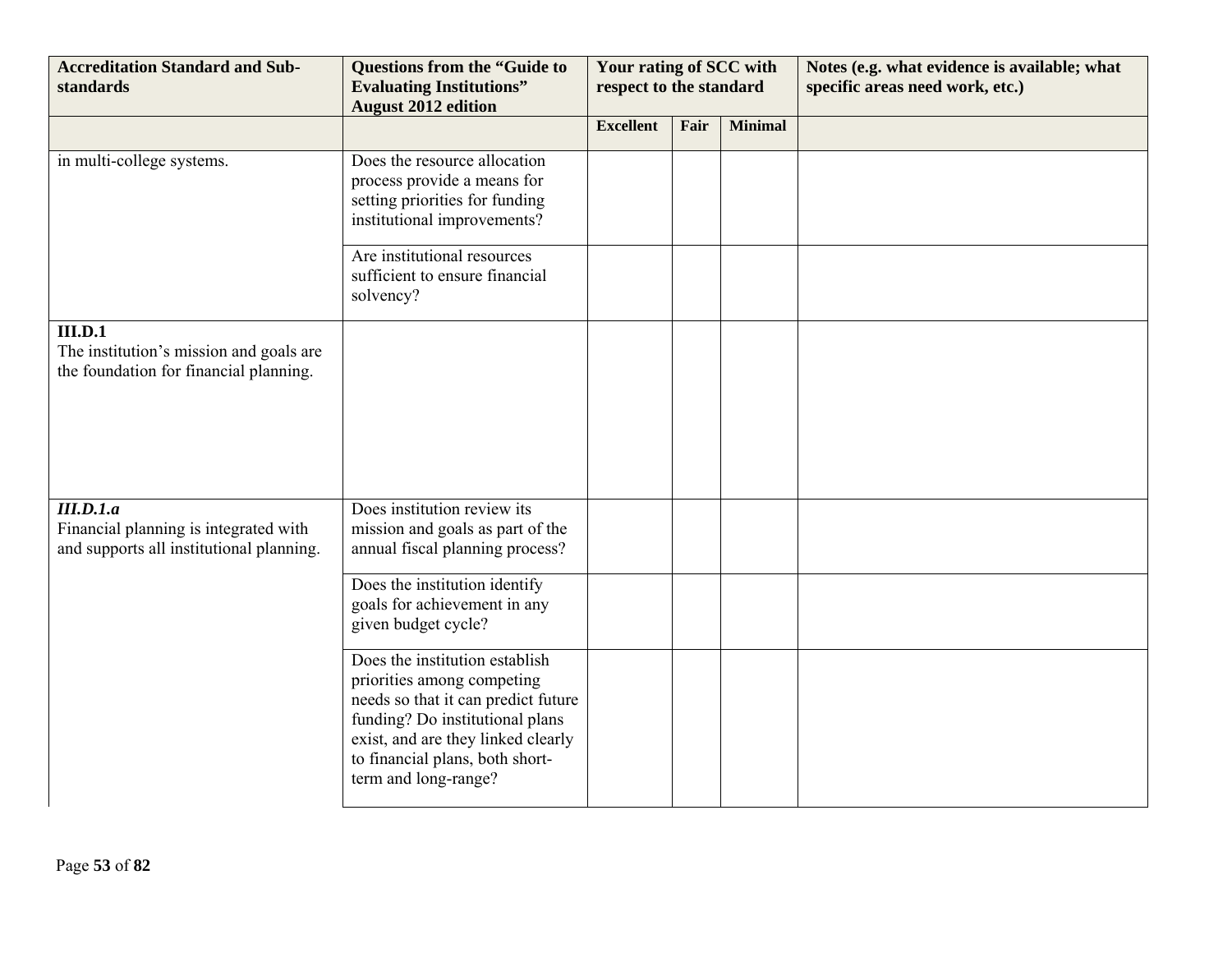| <b>Accreditation Standard and Sub-</b><br>standards                                                                                                                                               | <b>Questions from the "Guide to</b><br><b>Evaluating Institutions"</b><br><b>August 2012 edition</b>                                                                                                                                                                    | Your rating of SCC with<br>respect to the standard |      |                | Notes (e.g. what evidence is available; what<br>specific areas need work, etc.) |
|---------------------------------------------------------------------------------------------------------------------------------------------------------------------------------------------------|-------------------------------------------------------------------------------------------------------------------------------------------------------------------------------------------------------------------------------------------------------------------------|----------------------------------------------------|------|----------------|---------------------------------------------------------------------------------|
|                                                                                                                                                                                                   |                                                                                                                                                                                                                                                                         | <b>Excellent</b>                                   | Fair | <b>Minimal</b> |                                                                                 |
|                                                                                                                                                                                                   | Does the financial planning<br>process rely primarily on<br>institutional plans for content<br>and timelines?                                                                                                                                                           |                                                    |      |                |                                                                                 |
|                                                                                                                                                                                                   | Can the institution provide<br>evidence that past fiscal<br>expenditures have supported<br>achievement of institutional<br>plans?                                                                                                                                       |                                                    |      |                |                                                                                 |
|                                                                                                                                                                                                   | Does the governing board and<br>other institutional leadership<br>receive information about fiscal<br>planning that demonstrates its<br>links to institutional planning?                                                                                                |                                                    |      |                |                                                                                 |
| III.D.1.b<br>Institutional planning reflects realistic<br>assessment of financial resource<br>availability, development of financial<br>resources, partnerships, and expenditure<br>requirements. | Do individuals involved in<br>institutional planning receive<br>accurate information about<br>available funds, including the<br>annual budget showing ongoing<br>and anticipated fiscal<br>commitments?                                                                 |                                                    |      |                |                                                                                 |
|                                                                                                                                                                                                   | Does the institution establish<br>funding priorities in a manner<br>that helps the institution achieve<br>its mission and goals? Are items<br>focused on student learning<br>given appropriate priority? What<br>other documents are used in<br>institutional planning? |                                                    |      |                |                                                                                 |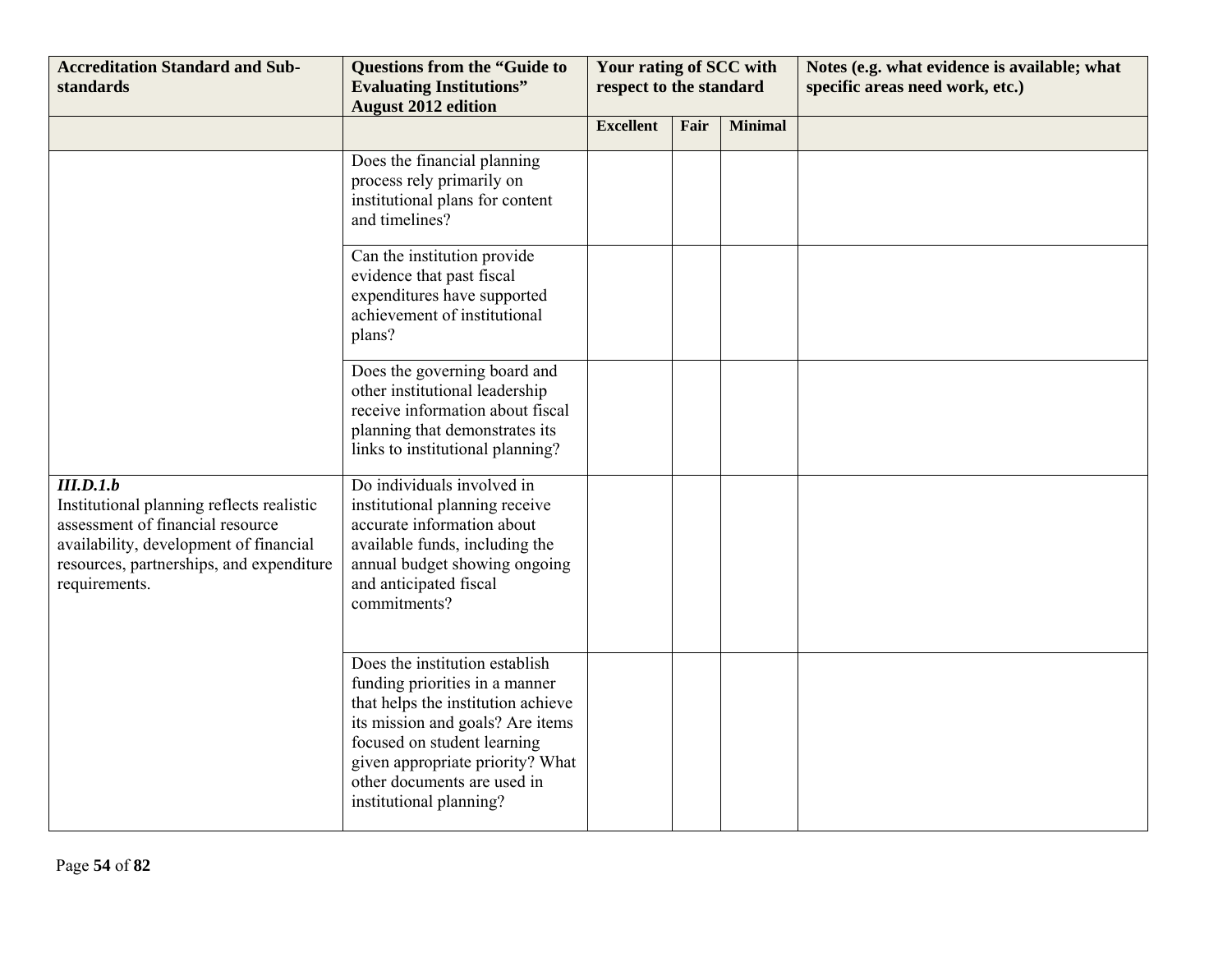| <b>Accreditation Standard and Sub-</b><br>standards                                                                                                                                                                                                                                   | <b>Questions from the "Guide to</b><br><b>Evaluating Institutions"</b><br><b>August 2012 edition</b>                                                                                                                                                                                  | Your rating of SCC with<br>respect to the standard |      |                | Notes (e.g. what evidence is available; what<br>specific areas need work, etc.) |
|---------------------------------------------------------------------------------------------------------------------------------------------------------------------------------------------------------------------------------------------------------------------------------------|---------------------------------------------------------------------------------------------------------------------------------------------------------------------------------------------------------------------------------------------------------------------------------------|----------------------------------------------------|------|----------------|---------------------------------------------------------------------------------|
|                                                                                                                                                                                                                                                                                       |                                                                                                                                                                                                                                                                                       | <b>Excellent</b>                                   | Fair | <b>Minimal</b> |                                                                                 |
| III.D.1.c<br>When making short-range financial<br>plans, the institution considers its long-<br>range financial priorities to assure                                                                                                                                                  | What evidence of long-term<br>fiscal planning and priorities<br>exits?                                                                                                                                                                                                                |                                                    |      |                |                                                                                 |
| financial stability. The institution<br>clearly identifies, plans, and allocates<br>resources for payment of liabilities and<br>future obligations.                                                                                                                                   | Does the institution have plans<br>for payments of long-term<br>liabilities and obligations,<br>including debt, health benefits,<br>insurance costs, building<br>maintenance costs, etc.? Is this<br>information used in short-term or<br>annual budget and other fiscal<br>planning? |                                                    |      |                |                                                                                 |
|                                                                                                                                                                                                                                                                                       | Does the Institution allocate<br>resources to the payment of its<br>liabilities and funds/reserves to<br>address long-term obligations?<br>Are resources directed to<br>actuarially developed plans for<br>Other Post-Employment<br>Retirement Benefit (OPEB)<br>obligations?         |                                                    |      |                |                                                                                 |
| III.D.1.d<br>The institution clearly defines and<br>follows its guidelines and processes for<br>financial planning and budget<br>development, with all constituencies<br>having appropriate opportunities to<br>participate in the development of<br>institutional plans and budgets. | Where or how are the processes<br>for financial planning and budget<br>recorded and made known to<br>college constituents?                                                                                                                                                            |                                                    |      |                |                                                                                 |
|                                                                                                                                                                                                                                                                                       | What mechanisms or processes<br>are used to ensure constituent<br>participation in financial<br>planning and budget<br>development?                                                                                                                                                   |                                                    |      |                |                                                                                 |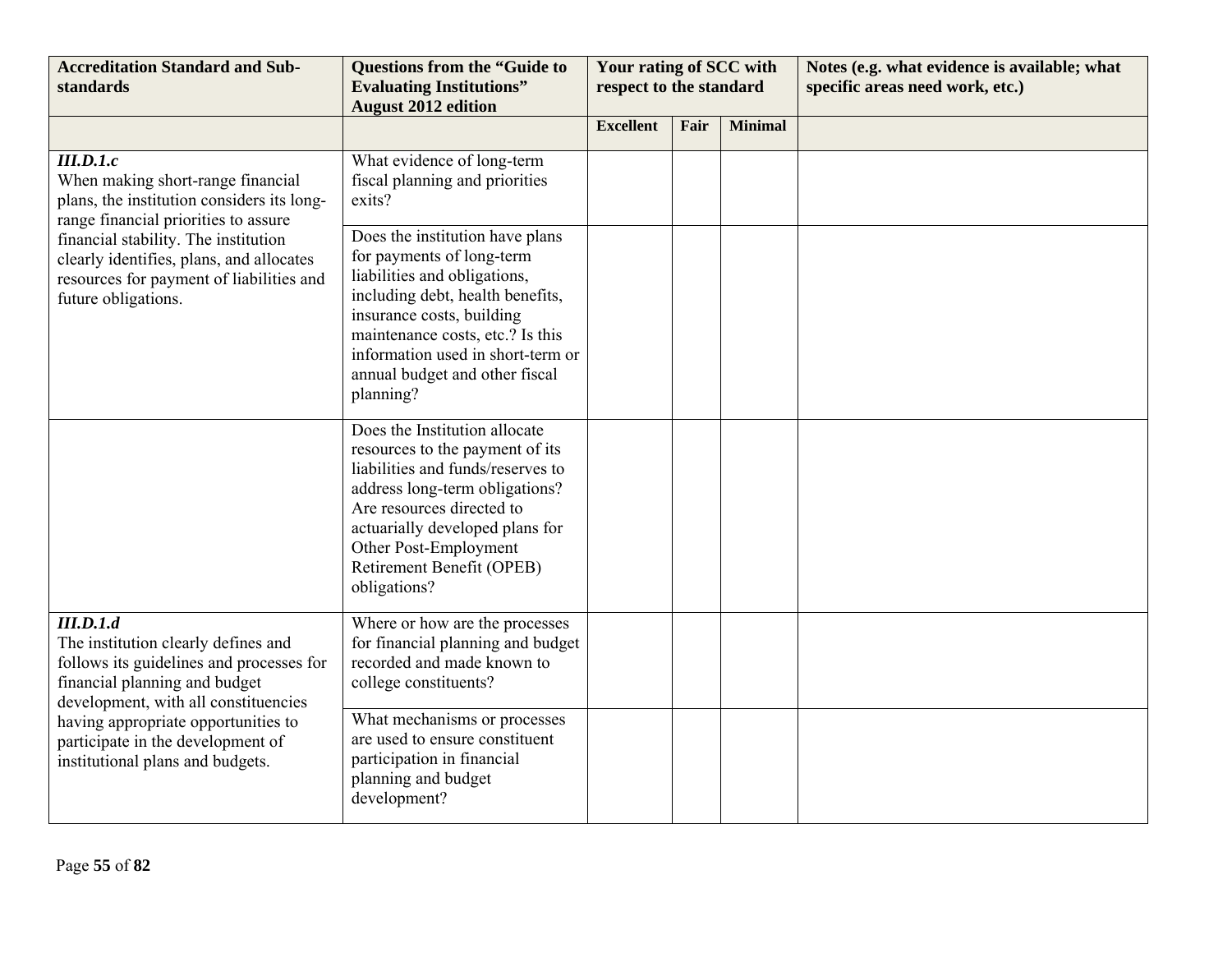| <b>Accreditation Standard and Sub-</b><br>standards                                                                                                                                                                                                                                                                                                                                                                                                                                    | <b>Questions from the "Guide to</b><br><b>Evaluating Institutions"</b><br><b>August 2012 edition</b>                                                      | Your rating of SCC with<br>respect to the standard |      |                | Notes (e.g. what evidence is available; what<br>specific areas need work, etc.) |
|----------------------------------------------------------------------------------------------------------------------------------------------------------------------------------------------------------------------------------------------------------------------------------------------------------------------------------------------------------------------------------------------------------------------------------------------------------------------------------------|-----------------------------------------------------------------------------------------------------------------------------------------------------------|----------------------------------------------------|------|----------------|---------------------------------------------------------------------------------|
|                                                                                                                                                                                                                                                                                                                                                                                                                                                                                        |                                                                                                                                                           | <b>Excellent</b>                                   | Fair | <b>Minimal</b> |                                                                                 |
| <b>III.D.2</b><br>To assure the financial integrity of the<br>institution and responsible use of<br>financial resources, the internal control<br>structure has appropriate control<br>mechanisms and widely disseminates<br>dependable and timely information for<br>sound financial decision making.<br>III.D.2.a<br>Financial documents, including the<br>budget and independent audit, have a<br>high degree of credibility and accuracy,<br>and reflect appropriate allocation and | Are funds allocated, as shown in<br>the budget, in a manner that will<br>realistically achieve the<br>institution's stated goals for<br>student learning? |                                                    |      |                |                                                                                 |
| use of financial resources to support<br>student learning programs and services.                                                                                                                                                                                                                                                                                                                                                                                                       |                                                                                                                                                           |                                                    |      |                |                                                                                 |
|                                                                                                                                                                                                                                                                                                                                                                                                                                                                                        | What do the audit statements say<br>about financial management?                                                                                           |                                                    |      |                |                                                                                 |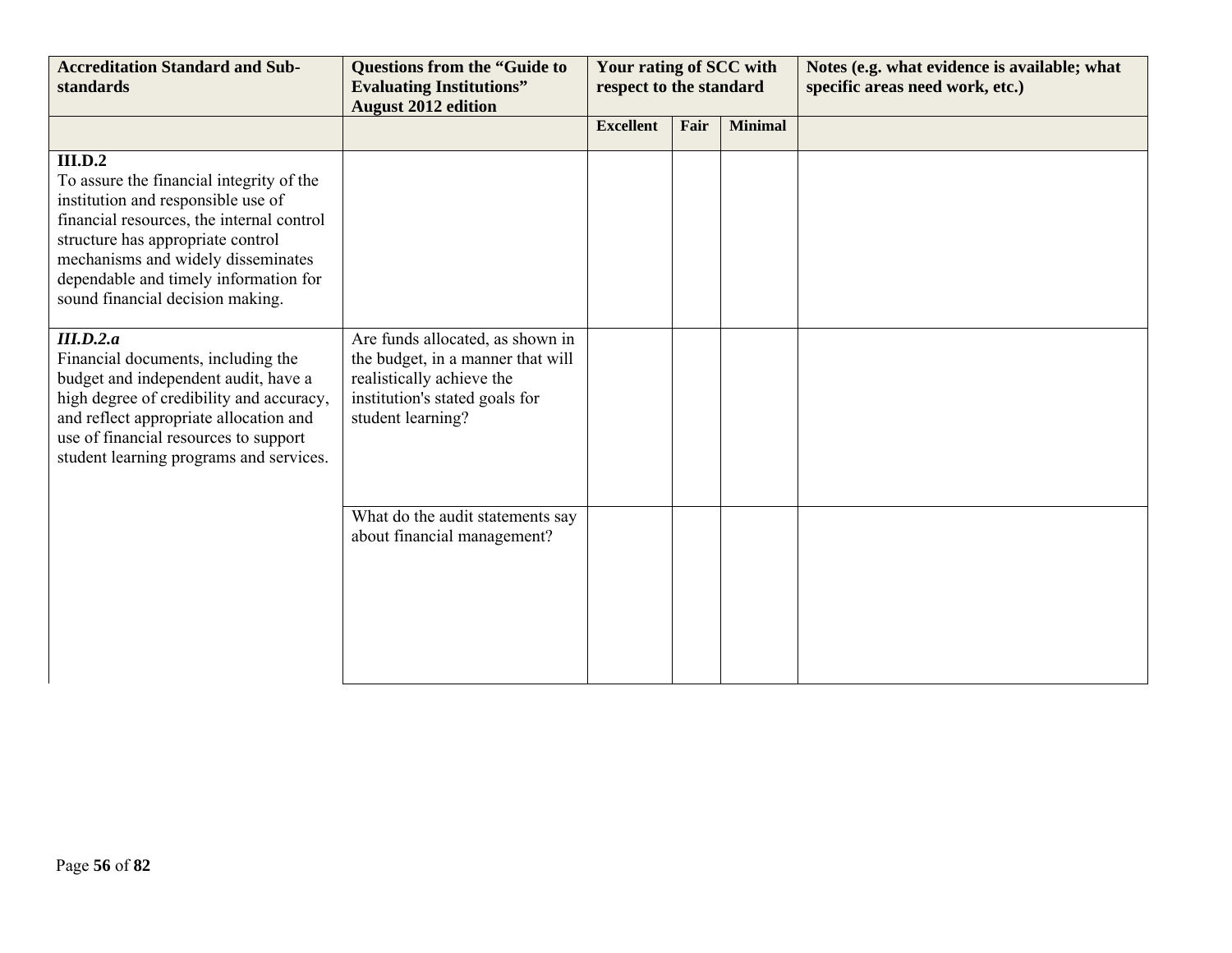| <b>Accreditation Standard and Sub-</b><br>standards | <b>Questions from the "Guide to</b><br><b>Evaluating Institutions"</b><br><b>August 2012 edition</b>                                     | Your rating of SCC with<br>respect to the standard |      |                | Notes (e.g. what evidence is available; what<br>specific areas need work, etc.) |
|-----------------------------------------------------|------------------------------------------------------------------------------------------------------------------------------------------|----------------------------------------------------|------|----------------|---------------------------------------------------------------------------------|
|                                                     |                                                                                                                                          | <b>Excellent</b>                                   | Fair | <b>Minimal</b> |                                                                                 |
|                                                     | Does the institution provide<br>timely corrections to audit<br>exceptions and management<br>advice?                                      |                                                    |      |                |                                                                                 |
|                                                     | Is the institutional budget an<br>accurate reflection of<br>institutional spending and does it<br>have credibility with<br>constituents? |                                                    |      |                |                                                                                 |
|                                                     | Are audit findings<br>communicated to appropriate<br>institutional leadership and<br>constituents?                                       |                                                    |      |                |                                                                                 |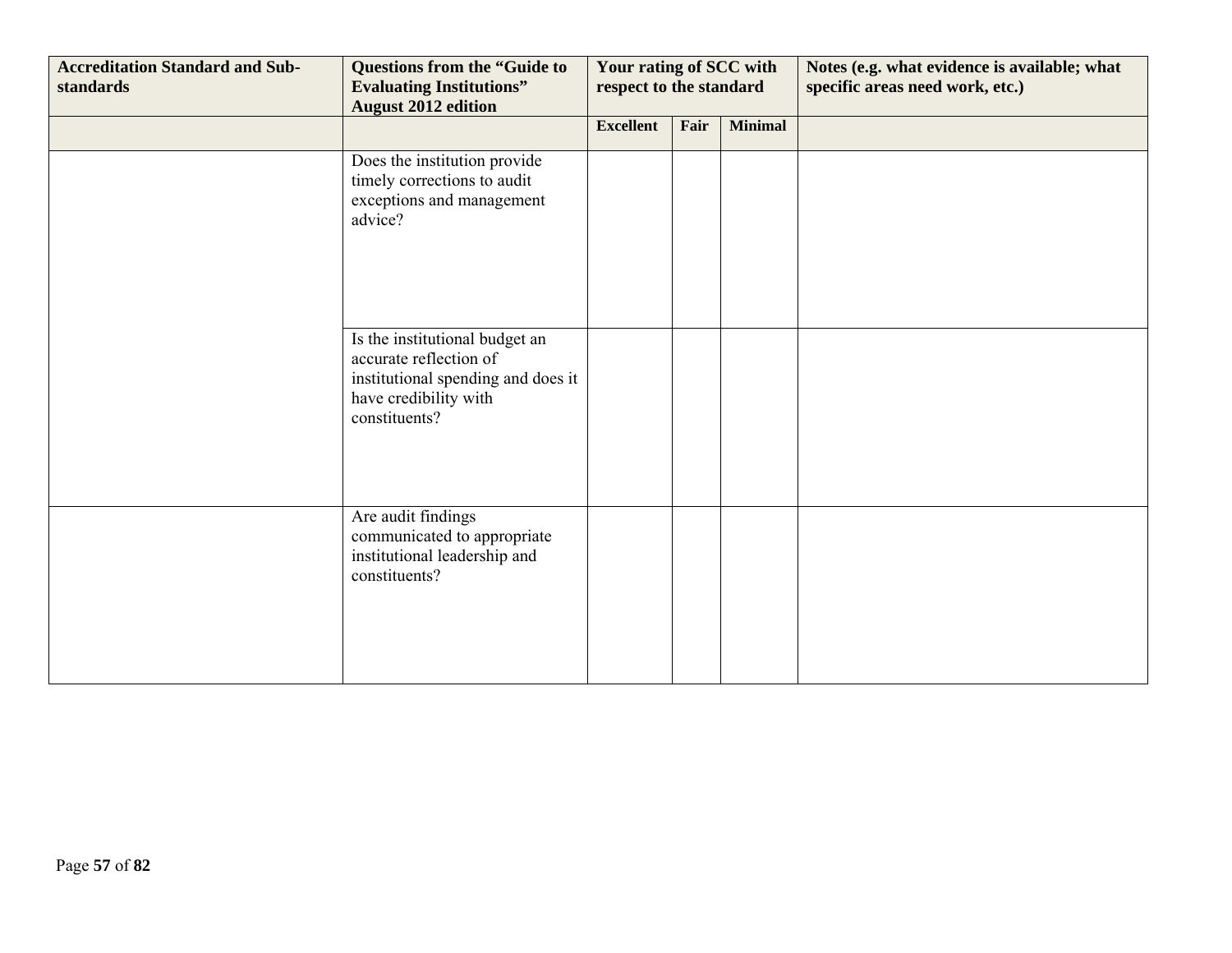| <b>Accreditation Standard and Sub-</b><br>standards                                                                              | <b>Questions from the "Guide to</b><br><b>Evaluating Institutions"</b><br><b>August 2012 edition</b>                                                                                                                                                                               | Your rating of SCC with<br>respect to the standard |      |                | Notes (e.g. what evidence is available; what<br>specific areas need work, etc.) |
|----------------------------------------------------------------------------------------------------------------------------------|------------------------------------------------------------------------------------------------------------------------------------------------------------------------------------------------------------------------------------------------------------------------------------|----------------------------------------------------|------|----------------|---------------------------------------------------------------------------------|
|                                                                                                                                  |                                                                                                                                                                                                                                                                                    | <b>Excellent</b>                                   | Fair | <b>Minimal</b> |                                                                                 |
| III.D.2.b<br>Institutional responses to external audit<br>findings are comprehensive, timely, and<br>communicated appropriately. | What information about budget,<br>fiscal conditions, financial<br>planning, and audit results is<br>provided throughout the college?<br>Is this information sufficient in<br>content and timing to support<br>institutional and financial<br>planning and financial<br>management? |                                                    |      |                |                                                                                 |
| III.D.2.c<br>Appropriate financial information is<br>provided throughout the institution, in a<br>timely manner.                 | What is the ending balance of<br>unrestricted funds for the<br>institution's immediate past three<br>years? Is this amount sufficient<br>to maintain a reserve needed for<br>emergencies?                                                                                          |                                                    |      |                |                                                                                 |
|                                                                                                                                  | Does the institution have any<br>other access to cash should the<br>need arise?                                                                                                                                                                                                    |                                                    |      |                |                                                                                 |
|                                                                                                                                  | How does the institution receive<br>its revenues? Does this receipt<br>pose cashflow difficulties for the<br>college? If so, how does the<br>college address cashflow<br>difficulties? (e.g., Certificates of<br>Participation (COPS), loans)?                                     |                                                    |      |                |                                                                                 |
|                                                                                                                                  | Has the institution sufficient<br>insurance to cover its needs? Is<br>the institution self-funded in any<br>insurance categories? If so, does<br>it have sufficient reserves to<br>handle financial emergencies?                                                                   |                                                    |      |                |                                                                                 |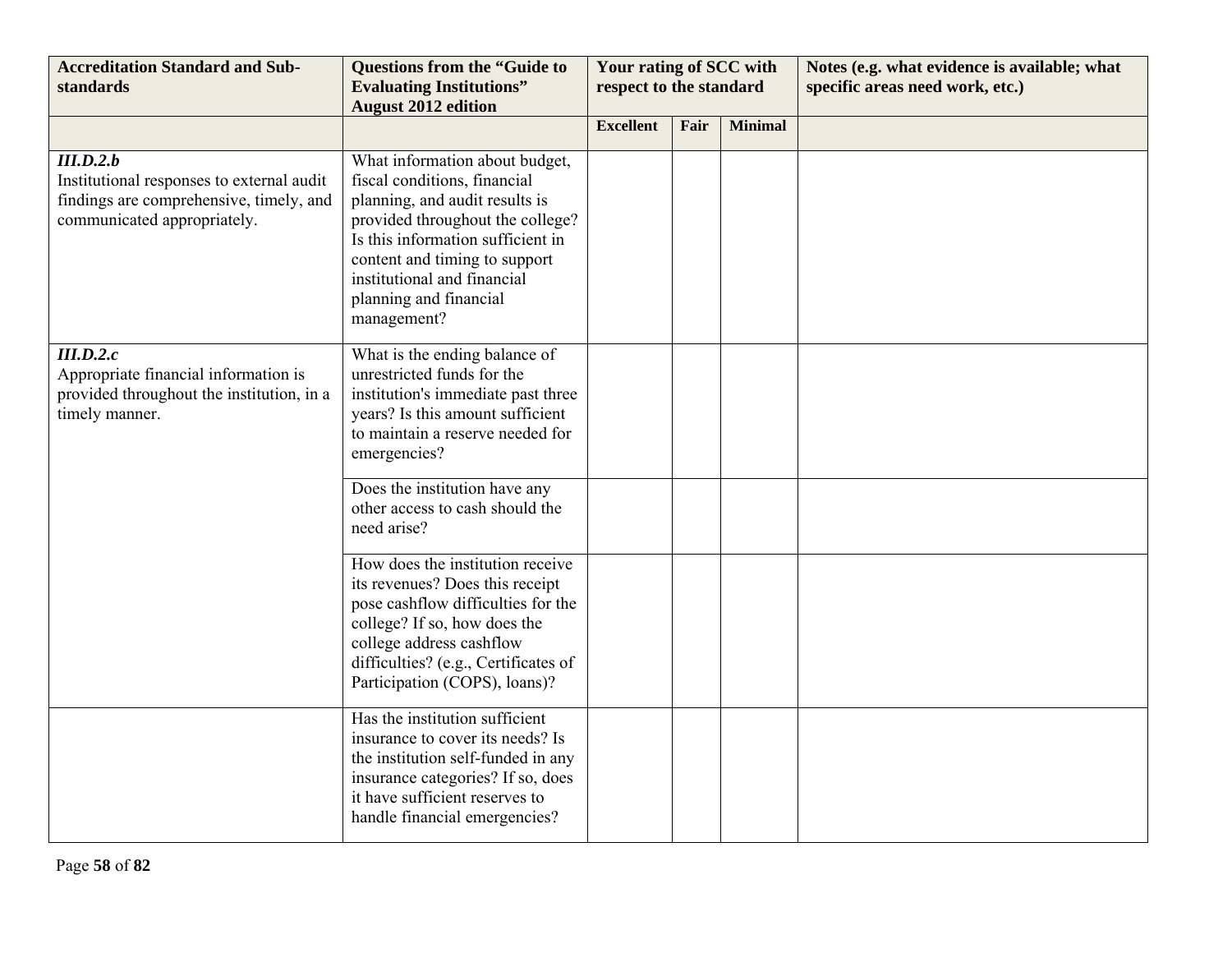| <b>Accreditation Standard and Sub-</b><br>standards                                                                                                                                           | <b>Questions from the "Guide to</b><br><b>Evaluating Institutions"</b><br><b>August 2012 edition</b>                                                                                                            | Your rating of SCC with<br>respect to the standard |      |                | Notes (e.g. what evidence is available; what<br>specific areas need work, etc.) |
|-----------------------------------------------------------------------------------------------------------------------------------------------------------------------------------------------|-----------------------------------------------------------------------------------------------------------------------------------------------------------------------------------------------------------------|----------------------------------------------------|------|----------------|---------------------------------------------------------------------------------|
|                                                                                                                                                                                               |                                                                                                                                                                                                                 | <b>Excellent</b>                                   | Fair | <b>Minimal</b> |                                                                                 |
| III.D.2.d<br>All financial resources, including short-<br>and long-term debt instruments (such as<br>bonds and Certificates of Participation),<br>auxiliary activities, fund-raising efforts, | What are the institution's<br>procedures for reviewing fiscal<br>management? Are they regularly<br>implemented?                                                                                                 |                                                    |      |                |                                                                                 |
| and grants, are used with integrity in a<br>manner consistent with the intended<br>purpose of the funding source.                                                                             | What evidence about fiscal<br>management is provided by<br>external audits and financial<br>program reviews?                                                                                                    |                                                    |      |                |                                                                                 |
|                                                                                                                                                                                               | Does the institution review its<br>internal control systems on a<br>regular basis? Does the<br>institution respond to internal<br>control deficiencies identified in<br>the annual audit in a timely<br>manner? |                                                    |      |                |                                                                                 |
|                                                                                                                                                                                               | Is there an annual assessment of<br>debt repayment obligations, and<br>are resources allocated in a<br>manner that ensures stable<br>finances?                                                                  |                                                    |      |                |                                                                                 |
|                                                                                                                                                                                               | Are student loan default rates,<br>revenues, and related matters<br>monitored and assessed to ensure<br>compliance with federal<br>regulations?                                                                 |                                                    |      |                |                                                                                 |
|                                                                                                                                                                                               | Has the institution received any<br>audit findings or negative<br>reviews during the last six years?<br>Have these been addressed in a<br>timely manner?                                                        |                                                    |      |                |                                                                                 |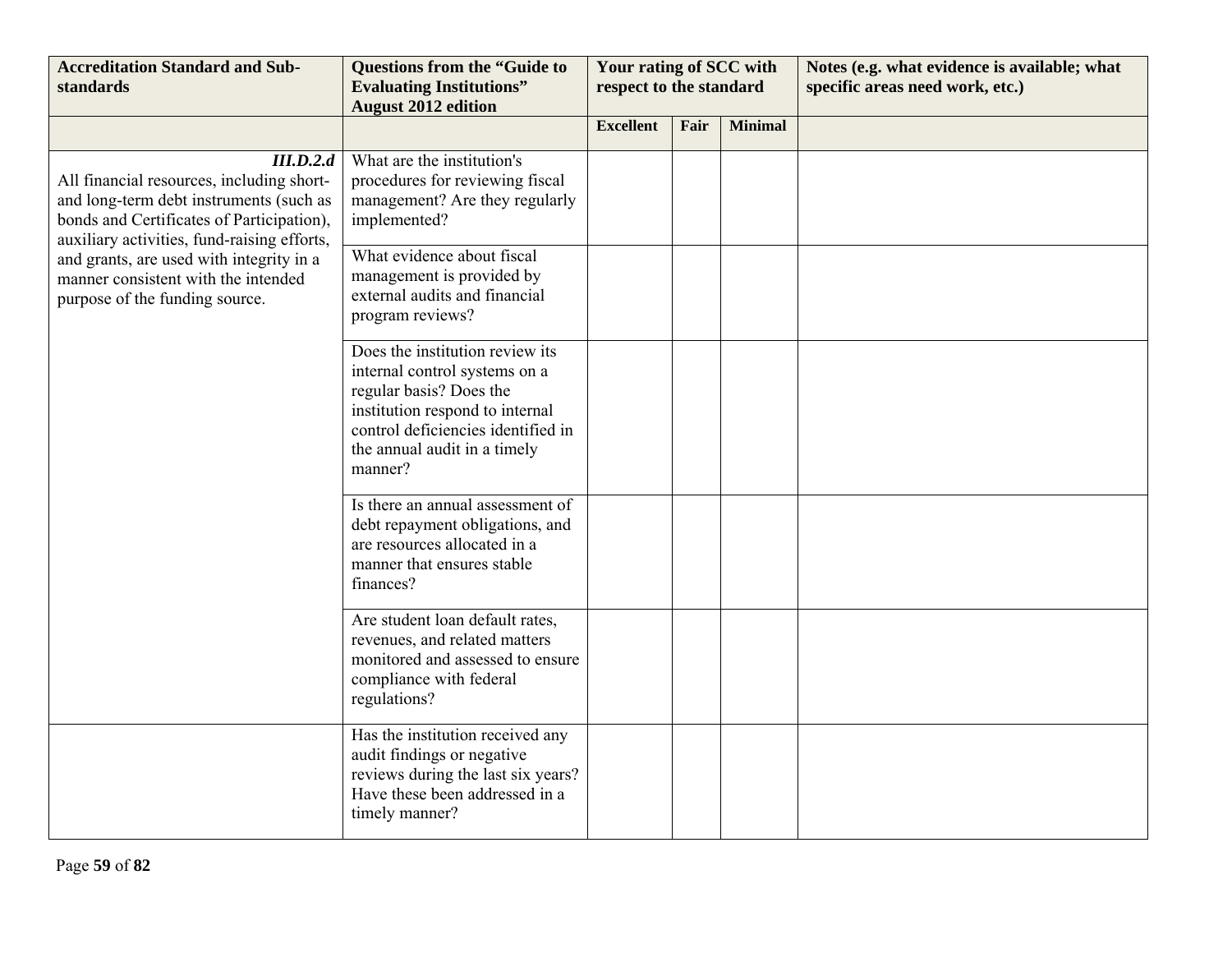| <b>Accreditation Standard and Sub-</b><br>standards                                                                                                                                                                                           | <b>Questions from the "Guide to</b><br><b>Evaluating Institutions"</b>                                                                                                                                             | Your rating of SCC with<br>respect to the standard |      |                | Notes (e.g. what evidence is available; what<br>specific areas need work, etc.) |
|-----------------------------------------------------------------------------------------------------------------------------------------------------------------------------------------------------------------------------------------------|--------------------------------------------------------------------------------------------------------------------------------------------------------------------------------------------------------------------|----------------------------------------------------|------|----------------|---------------------------------------------------------------------------------|
|                                                                                                                                                                                                                                               | <b>August 2012 edition</b>                                                                                                                                                                                         | <b>Excellent</b>                                   | Fair | <b>Minimal</b> |                                                                                 |
| III.D.2.e<br>The institution's internal control<br>systems are evaluated and assessed for<br>validity and effectiveness and the<br>results of this assessment are used for<br>improvement.                                                    | Are the institution's special<br>funds audited or reviewed by<br>funding agencies regularly?<br>Do the audits demonstrate the<br>integrity of financial<br>management practices?                                   |                                                    |      |                |                                                                                 |
|                                                                                                                                                                                                                                               | Are expenditures from special<br>funds made in a manner<br>consistent with the intent and<br>requirements of the funding<br>source? Are bond expenditures<br>consistent with regulatory and<br>legal restrictions? |                                                    |      |                |                                                                                 |
| III.D.3<br>The institution has policies and<br>procedures to ensure sound financial<br>practices and financial stability.                                                                                                                     |                                                                                                                                                                                                                    |                                                    |      |                |                                                                                 |
| III.D.3.a<br>The institution has sufficient cash flow<br>and reserves to maintain stability,<br>strategies for appropriate risk<br>management, and develops contingency<br>plans to meet financial emergencies and<br>unforeseen occurrences. | What is the level of the<br>institution's fiscal reserve?                                                                                                                                                          |                                                    |      |                |                                                                                 |
| III.D.3.b<br>The institution practices effective<br>oversight of finances, including<br>management of financial aid, grants,                                                                                                                  | What processes does the<br>institution use to assess its use of<br>financial resources?                                                                                                                            |                                                    |      |                |                                                                                 |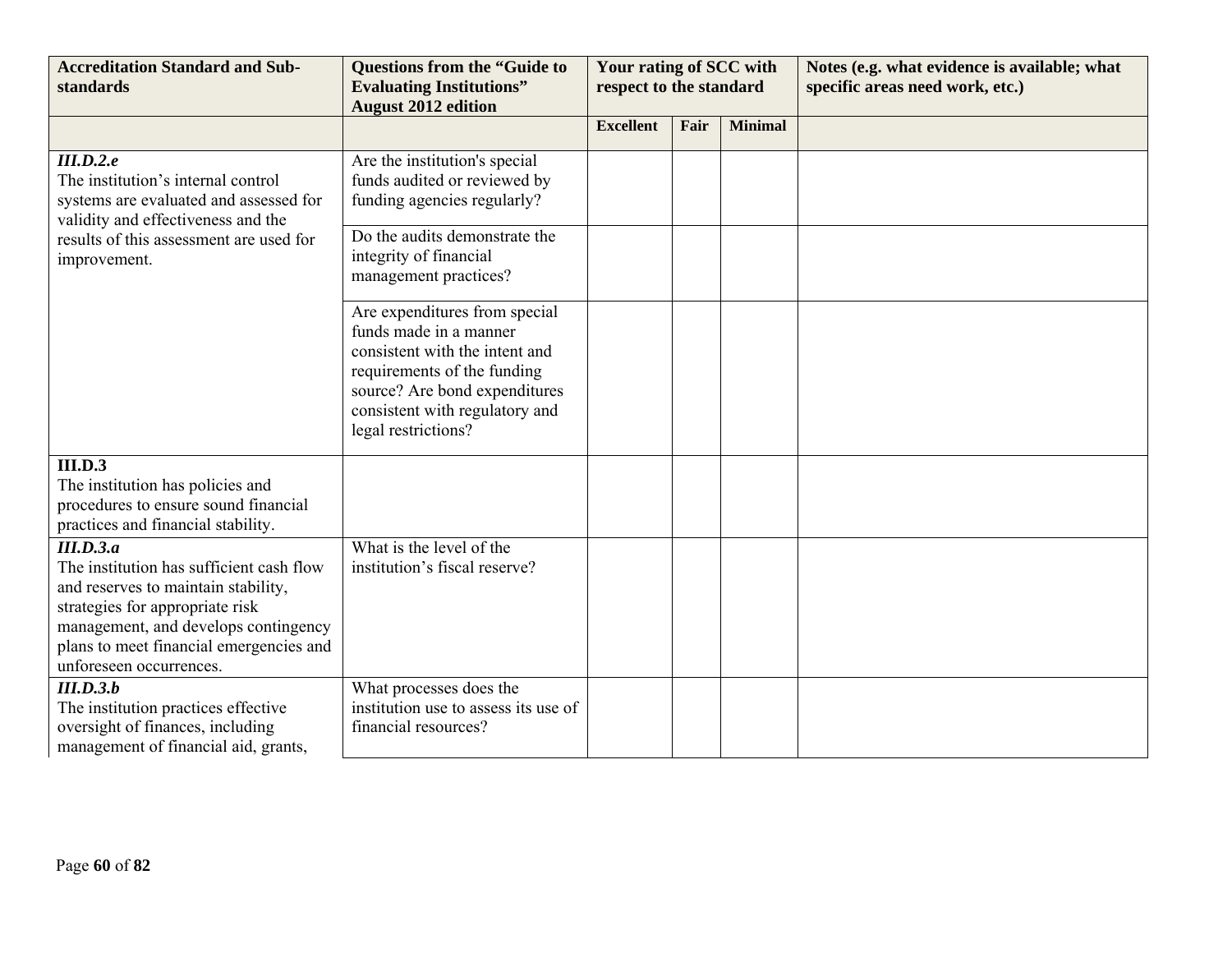| <b>Accreditation Standard and Sub-</b><br>standards                                                                                                                                                                                                                | <b>Questions from the "Guide to</b><br><b>Evaluating Institutions"</b><br><b>August 2012 edition</b>                                                          | Your rating of SCC with<br>respect to the standard |      |                | Notes (e.g. what evidence is available; what<br>specific areas need work, etc.) |
|--------------------------------------------------------------------------------------------------------------------------------------------------------------------------------------------------------------------------------------------------------------------|---------------------------------------------------------------------------------------------------------------------------------------------------------------|----------------------------------------------------|------|----------------|---------------------------------------------------------------------------------|
|                                                                                                                                                                                                                                                                    |                                                                                                                                                               | <b>Excellent</b>                                   | Fair | <b>Minimal</b> |                                                                                 |
| externally funded programs, contractual<br>relationships, auxiliary organizations or<br>foundations, and institutional<br>investments and assets.                                                                                                                  | How does the institution ensure<br>that it assesses its use of<br>financial resources<br>systematically and effectively?                                      |                                                    |      |                |                                                                                 |
|                                                                                                                                                                                                                                                                    | How does the institution use<br>results of the evaluation as the<br>basis for improvement?                                                                    |                                                    |      |                |                                                                                 |
| III.D.3.c<br>The institution plans for and allocates<br>appropriate resources for the payment<br>of liabilities and future obligations,<br>including Other Post-Employment<br>Benefits (OPEB), compensated<br>absences, and other employee related<br>obligations. | Is the institution fully funding its<br>annual OPEB obligation (Annual<br>required contribution (ARC))?<br>At what level is the contribution<br>being funded? |                                                    |      |                |                                                                                 |
| III.D.3.d<br>The actual plan to determine Other<br>Post-Employment Benefits (OPEB) is<br>prepared, as required by appropriate<br>accounting standards.                                                                                                             |                                                                                                                                                               |                                                    |      |                |                                                                                 |
| III.D.3.e<br>On an annual basis, the institution                                                                                                                                                                                                                   | What is the level of locally<br>incurred debt?                                                                                                                |                                                    |      |                |                                                                                 |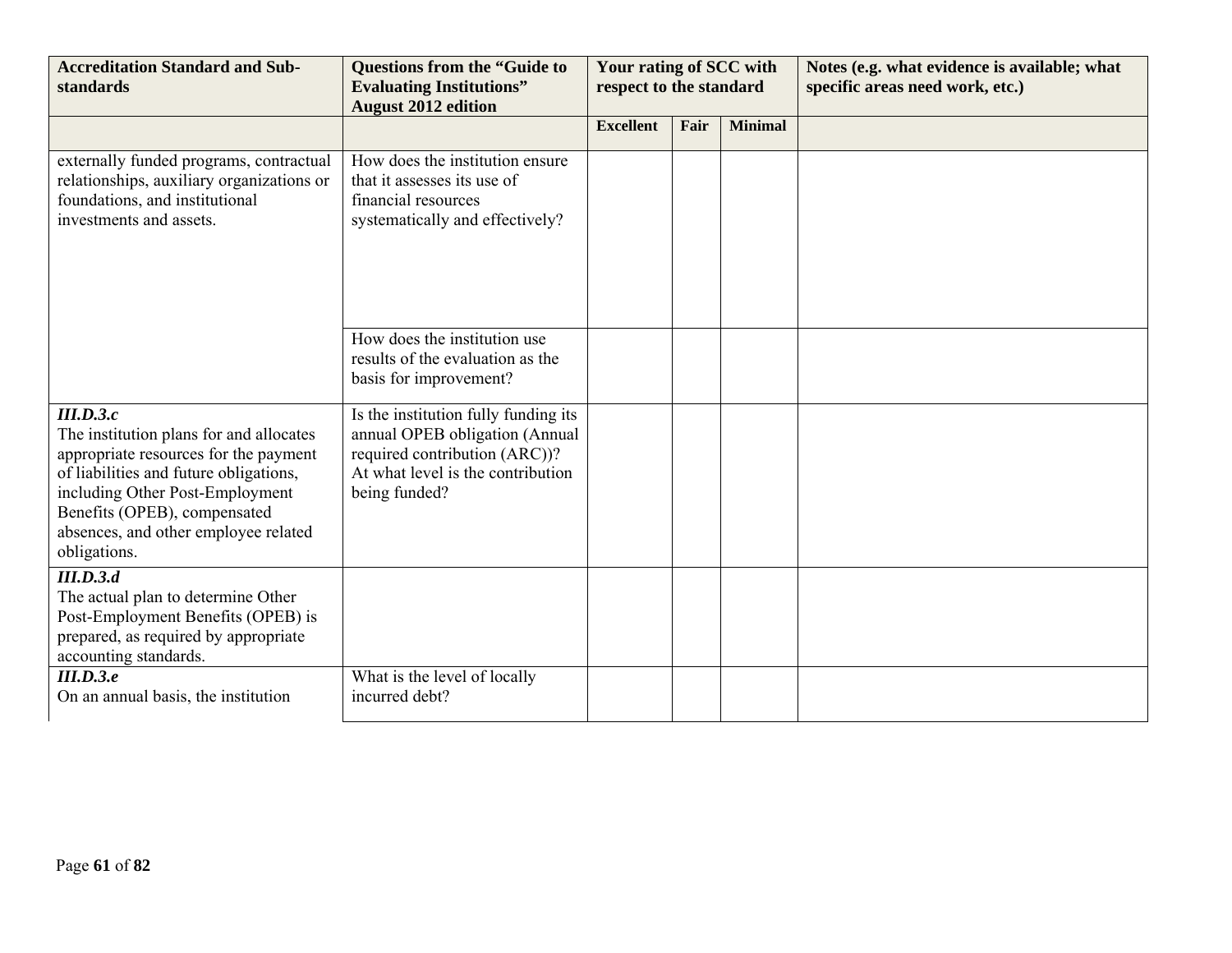| <b>Accreditation Standard and Sub-</b><br>standards                                                                                                              | <b>Questions from the "Guide to</b><br><b>Evaluating Institutions"</b><br><b>August 2012 edition</b>                    | Your rating of SCC with<br>respect to the standard |      |                | Notes (e.g. what evidence is available; what<br>specific areas need work, etc.) |
|------------------------------------------------------------------------------------------------------------------------------------------------------------------|-------------------------------------------------------------------------------------------------------------------------|----------------------------------------------------|------|----------------|---------------------------------------------------------------------------------|
|                                                                                                                                                                  |                                                                                                                         | <b>Excellent</b>                                   | Fair | <b>Minimal</b> |                                                                                 |
| assesses and allocates resources for the<br>repayment of any locally incurred debt<br>instruments that can affect the financial<br>condition of the institution. | What percentage of the budget is<br>used to repay this debt?                                                            |                                                    |      |                |                                                                                 |
|                                                                                                                                                                  | Does the locally incurred debt<br>repayment schedule have an<br>adverse impact on institutional<br>financial stability? |                                                    |      |                |                                                                                 |
| III.D.3.f<br>Institutions monitor and manage student<br>loan default rates, revenue streams, and<br>assets to ensure compliance with federal<br>requirements.    | What is the default rate for the<br>past three years?                                                                   |                                                    |      |                |                                                                                 |
|                                                                                                                                                                  | Is the default rate within federal<br>guidelines?                                                                       |                                                    |      |                |                                                                                 |
|                                                                                                                                                                  | Does the institution have a plan<br>to reduce the default rate if it<br>exceeds federal guidelines?                     |                                                    |      |                |                                                                                 |
| III.D.3.g.<br>Contractual agreements with external<br>entities are consistent with the mission<br>and goals of the institution, governed by                      | What contractual agreements<br>exist, and are they consistent<br>with institutional mission and<br>goals?               |                                                    |      |                |                                                                                 |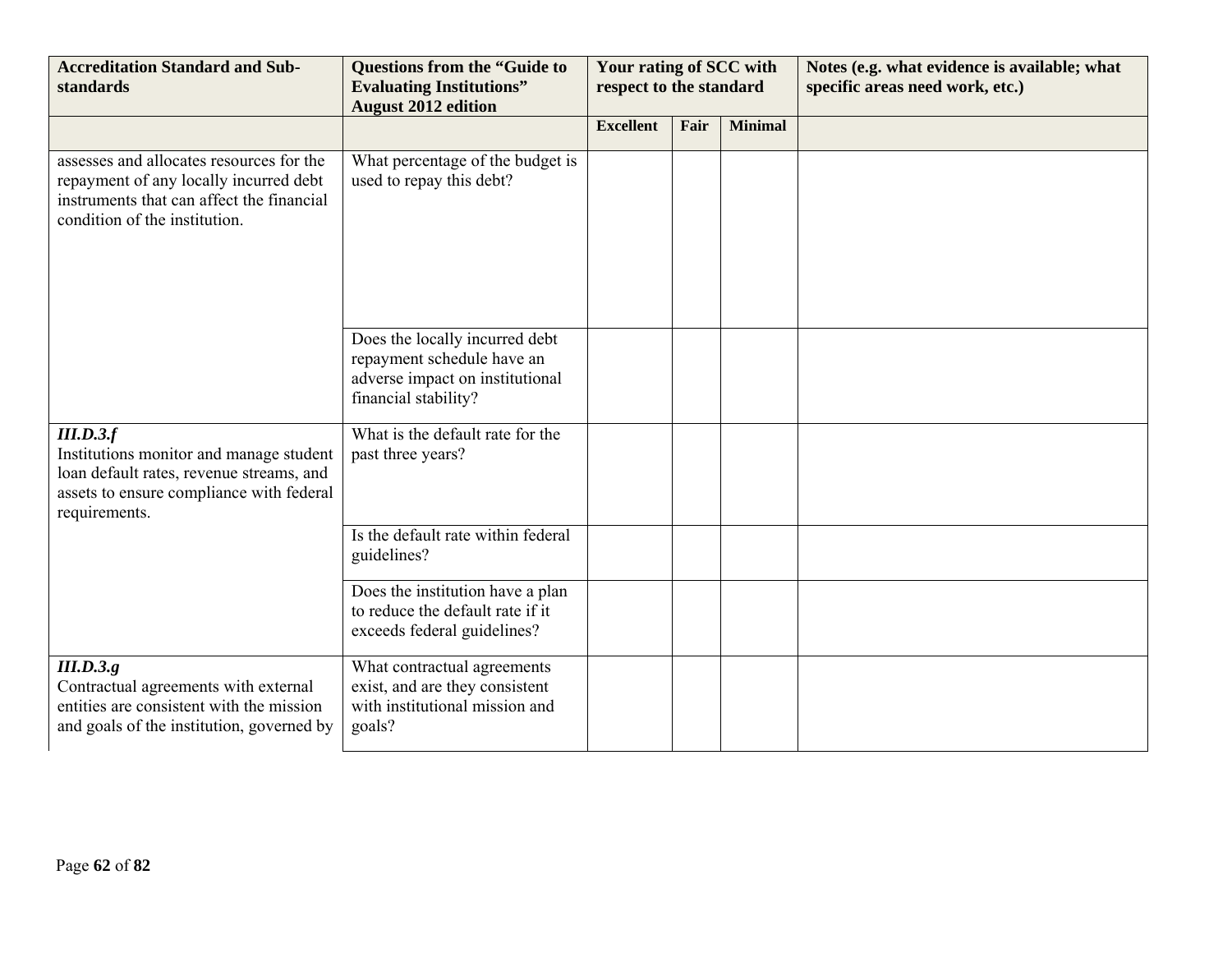| <b>Accreditation Standard and Sub-</b><br>standards                                                                                                                                                                             | <b>Questions from the "Guide to</b><br><b>Evaluating Institutions"</b><br><b>August 2012 edition</b>                                                                       | Your rating of SCC with<br>respect to the standard |      |                | Notes (e.g. what evidence is available; what<br>specific areas need work, etc.) |
|---------------------------------------------------------------------------------------------------------------------------------------------------------------------------------------------------------------------------------|----------------------------------------------------------------------------------------------------------------------------------------------------------------------------|----------------------------------------------------|------|----------------|---------------------------------------------------------------------------------|
|                                                                                                                                                                                                                                 |                                                                                                                                                                            | <b>Excellent</b>                                   | Fair | <b>Minimal</b> |                                                                                 |
| institutional policies, and contain<br>appropriate provisions to maintain the<br>integrity of the institution.                                                                                                                  | Does the institution have<br>appropriate control over these<br>contracts? Can it change or<br>terminate contracts that don't<br>meet its required standards of<br>quality? |                                                    |      |                |                                                                                 |
|                                                                                                                                                                                                                                 | Are external contracts managed<br>in a manner to ensure that<br>federal guidelines are met?                                                                                |                                                    |      |                |                                                                                 |
| III.D.3.h<br>The institution regularly evaluates its<br>financial management practices and the<br>results of the evaluation are used to                                                                                         | Does the institution have an<br>annual external audit to provide<br>feedback on its processes?                                                                             |                                                    |      |                |                                                                                 |
| improve internal control structures.                                                                                                                                                                                            | Does the institution review the<br>effectiveness of its past fiscal<br>planning as part of planning for<br>current and future fiscal needs?                                |                                                    |      |                |                                                                                 |
| <b>III.D.4</b><br>Financial resource planning is<br>integrated with institutional planning.<br>The institution systematically assesses<br>the effective use of financial resources<br>and uses the results of the evaluation as | How does the institution ensure<br>that financial decisions are<br>developed from program review<br>results, institutional needs, and<br>plans for improvement?            |                                                    |      |                |                                                                                 |
| the basis for improvement of the<br>institution.                                                                                                                                                                                | What evidence is there that the<br>institution bases its financial<br>decisions on the results of<br>evaluation of program and<br>service needs?                           |                                                    |      |                |                                                                                 |
|                                                                                                                                                                                                                                 | How does the institution<br>determine that financial needs in                                                                                                              |                                                    |      |                |                                                                                 |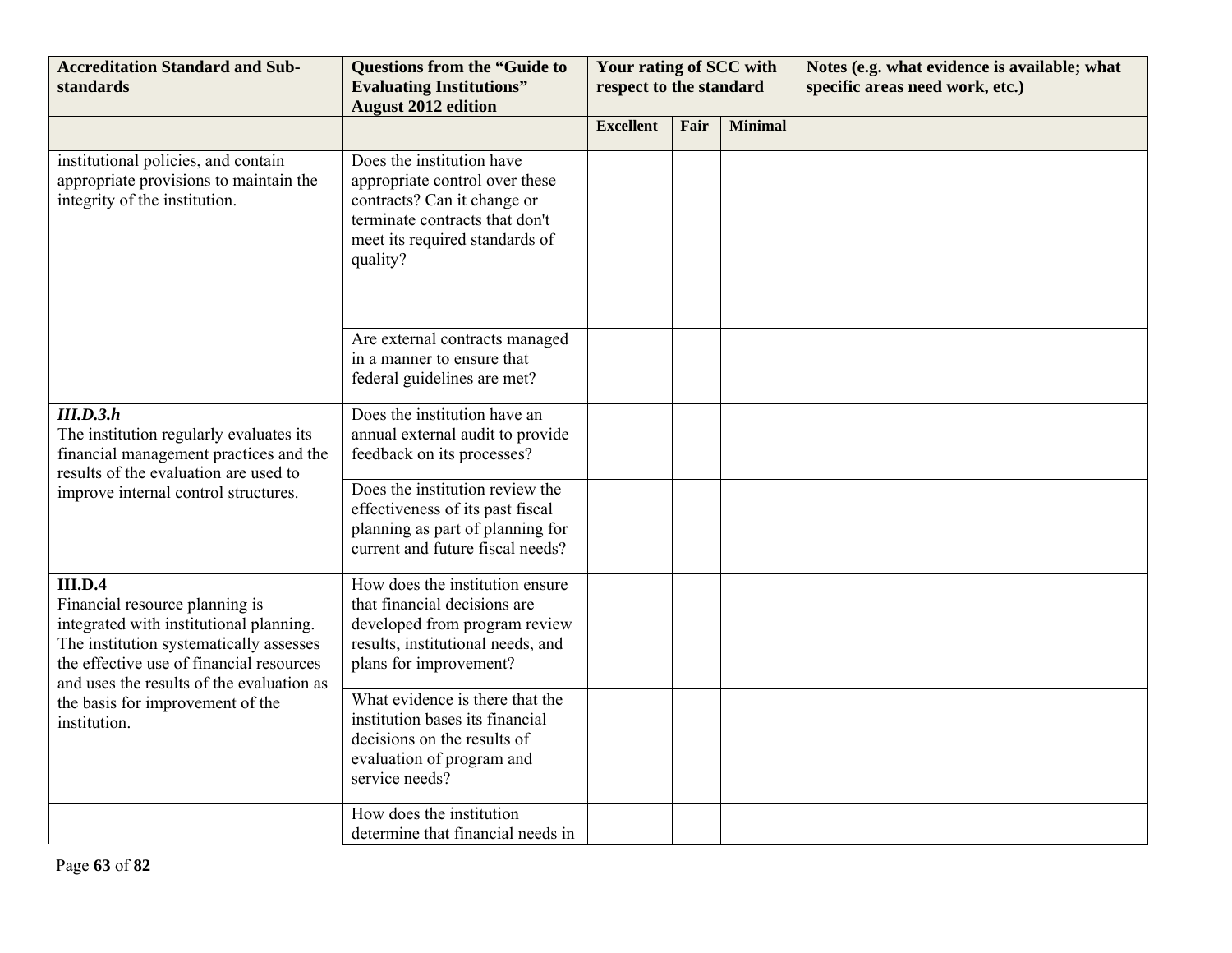| <b>Accreditation Standard and Sub-</b><br>standards | <b>Questions from the "Guide to</b><br><b>Evaluating Institutions"</b><br><b>August 2012 edition</b>                     | Your rating of SCC with<br>respect to the standard |      |                | Notes (e.g. what evidence is available; what<br>specific areas need work, etc.) |
|-----------------------------------------------------|--------------------------------------------------------------------------------------------------------------------------|----------------------------------------------------|------|----------------|---------------------------------------------------------------------------------|
|                                                     |                                                                                                                          | <b>Excellent</b>                                   | Fair | <b>Minimal</b> |                                                                                 |
|                                                     | program and service areas are<br>met effectively?                                                                        |                                                    |      |                |                                                                                 |
|                                                     | How does the institution<br>prioritize needs when making<br>financial decisions? How<br>effectively are those needs met? |                                                    |      |                |                                                                                 |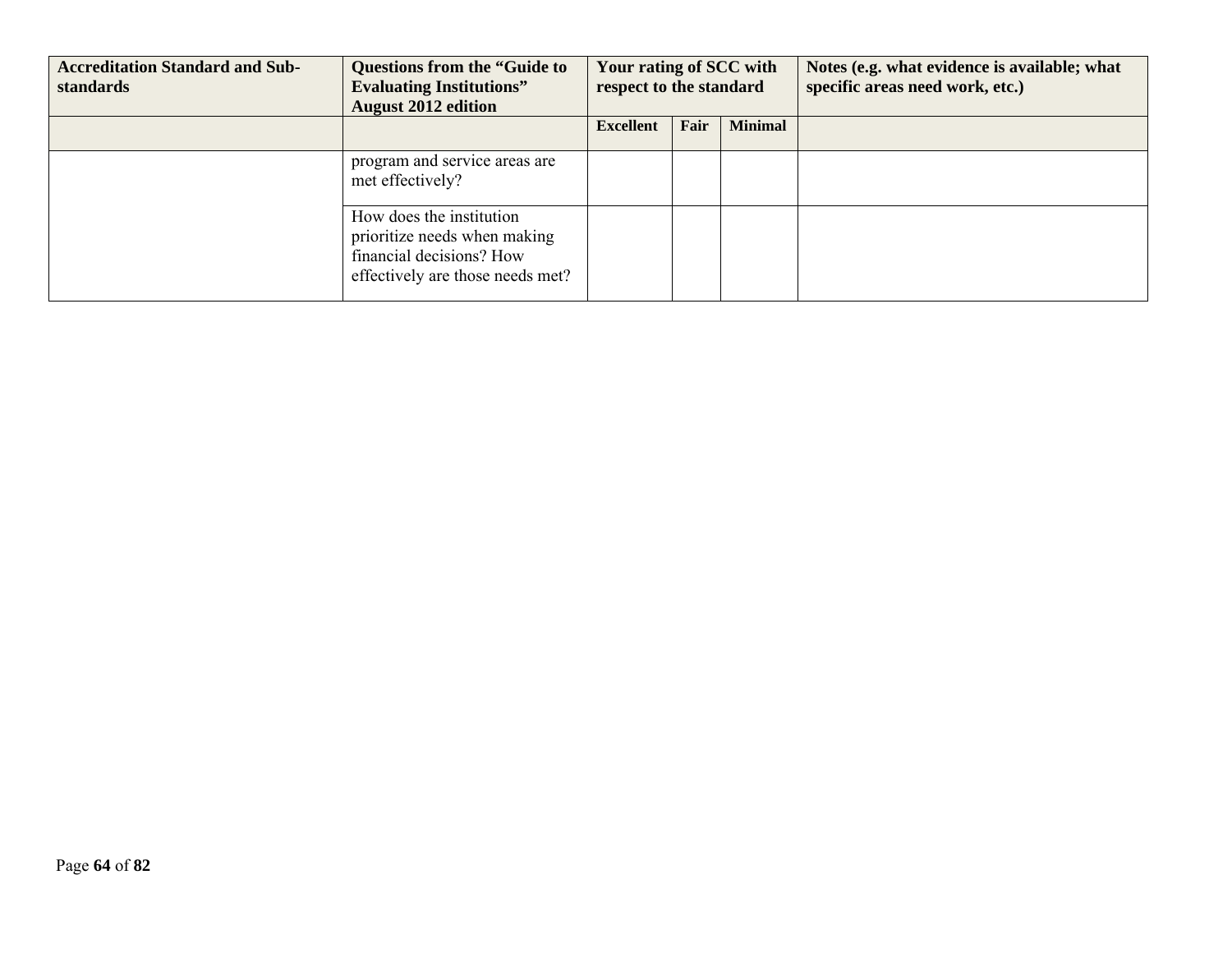## **Standard IV: LEADERSHIP AND GOVERNANCE**

The institution recognizes and utilizes the contributions of leadership throughout the organization for continuous improvement of the institution. Governance roles are designed to facilitate decisions that support student learning programs and services and improve institutional effectiveness, while acknowledging the designated responsibilities of the governing board and the chief administrator.

| <b>Accreditation Standard and Sub-</b><br>standards                                                                                                                                                                                                                                                                                                                                                                                                                                                                                                          | <b>Questions from the "Guide to</b><br><b>Evaluating Institutions"</b><br><b>August 2012 edition</b>                                                                                                                                                                                                                       | Your rating of SCC with<br>respect to the standard |      |                | Notes (e.g. what evidence is available;<br>what specific areas need work, etc.) |
|--------------------------------------------------------------------------------------------------------------------------------------------------------------------------------------------------------------------------------------------------------------------------------------------------------------------------------------------------------------------------------------------------------------------------------------------------------------------------------------------------------------------------------------------------------------|----------------------------------------------------------------------------------------------------------------------------------------------------------------------------------------------------------------------------------------------------------------------------------------------------------------------------|----------------------------------------------------|------|----------------|---------------------------------------------------------------------------------|
|                                                                                                                                                                                                                                                                                                                                                                                                                                                                                                                                                              |                                                                                                                                                                                                                                                                                                                            | <b>Excellent</b>                                   | Fair | <b>Minimal</b> |                                                                                 |
| <b>IV.A - DECISION-MAKING PROCESS</b><br>The institution recognizes that ethical and effective leadership throughout the organization enables the institution to identify institutional values, set and<br>achieve goals, learn, and improve.                                                                                                                                                                                                                                                                                                                |                                                                                                                                                                                                                                                                                                                            |                                                    |      |                |                                                                                 |
| <b>IV.A.1</b><br>Institutional leaders create an environment<br>for empowerment, innovation, and<br>institutional excellence. They encourage<br>staff, faculty, administrators, and students,<br>no matter what their official titles, to take<br>initiative in improving the practices,<br>programs, and services in which they are<br>involved. When ideas for improvement<br>have policy or significant institution-wide<br>implications, systematic participative<br>processes are used to assure effective<br>discussion, planning, and implementation. | What do the statements about<br>institutional mission and goals<br>reveal about the institution's<br>commitment to student success<br>and educational excellence?<br>Are the institution's goals and<br>values clearly articulated and<br>understood by all? Can college<br>staff list what those goals and<br>values are? |                                                    |      |                |                                                                                 |
|                                                                                                                                                                                                                                                                                                                                                                                                                                                                                                                                                              | Can staff describe their roles in<br>assisting the institution to<br>achieve its goals?                                                                                                                                                                                                                                    |                                                    |      |                |                                                                                 |
|                                                                                                                                                                                                                                                                                                                                                                                                                                                                                                                                                              | What information about<br>institutional performance is<br>circulating and available to staff<br>and students? How is the<br>information kept current? Is it<br>easily accessed, is it<br>understandable? Is it regularly<br>used in institutional dialogue and                                                             |                                                    |      |                |                                                                                 |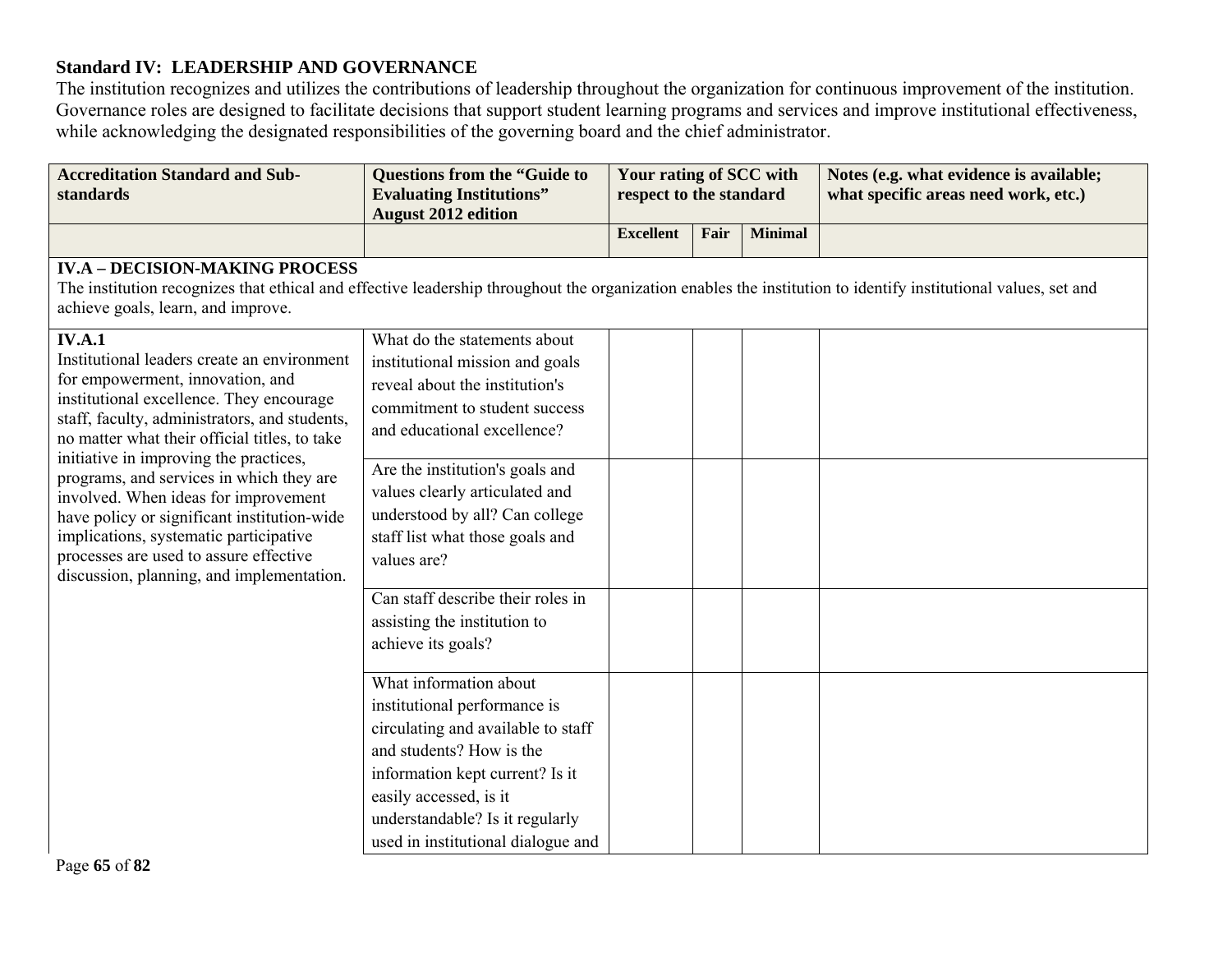| <b>Accreditation Standard and Sub-</b><br>standards | <b>Questions from the "Guide to</b><br><b>Evaluating Institutions"</b><br><b>August 2012 edition</b>                                                                                                                            | Your rating of SCC with<br>respect to the standard |      |                | Notes (e.g. what evidence is available;<br>what specific areas need work, etc.) |
|-----------------------------------------------------|---------------------------------------------------------------------------------------------------------------------------------------------------------------------------------------------------------------------------------|----------------------------------------------------|------|----------------|---------------------------------------------------------------------------------|
|                                                     |                                                                                                                                                                                                                                 | <b>Excellent</b>                                   | Fair | <b>Minimal</b> |                                                                                 |
|                                                     | decision making sessions?                                                                                                                                                                                                       |                                                    |      |                |                                                                                 |
|                                                     |                                                                                                                                                                                                                                 |                                                    |      |                |                                                                                 |
|                                                     | Do the institution's processes for<br>institutional evaluation and<br>review, and planning for<br>improvements, provide venues<br>where the evaluations of the<br>institution's performance are<br>made available to all staff? |                                                    |      |                |                                                                                 |
|                                                     | Do institutional planning efforts<br>provide opportunity for<br>appropriate staff participation?                                                                                                                                |                                                    |      |                |                                                                                 |
|                                                     | How do individuals bring<br>forward ideas for institutional<br>improvement?                                                                                                                                                     |                                                    |      |                |                                                                                 |
|                                                     | How does the institution<br>articulate the responsibilities of<br>individuals to develop ideas for<br>improvements in their areas of<br>responsibility?                                                                         |                                                    |      |                |                                                                                 |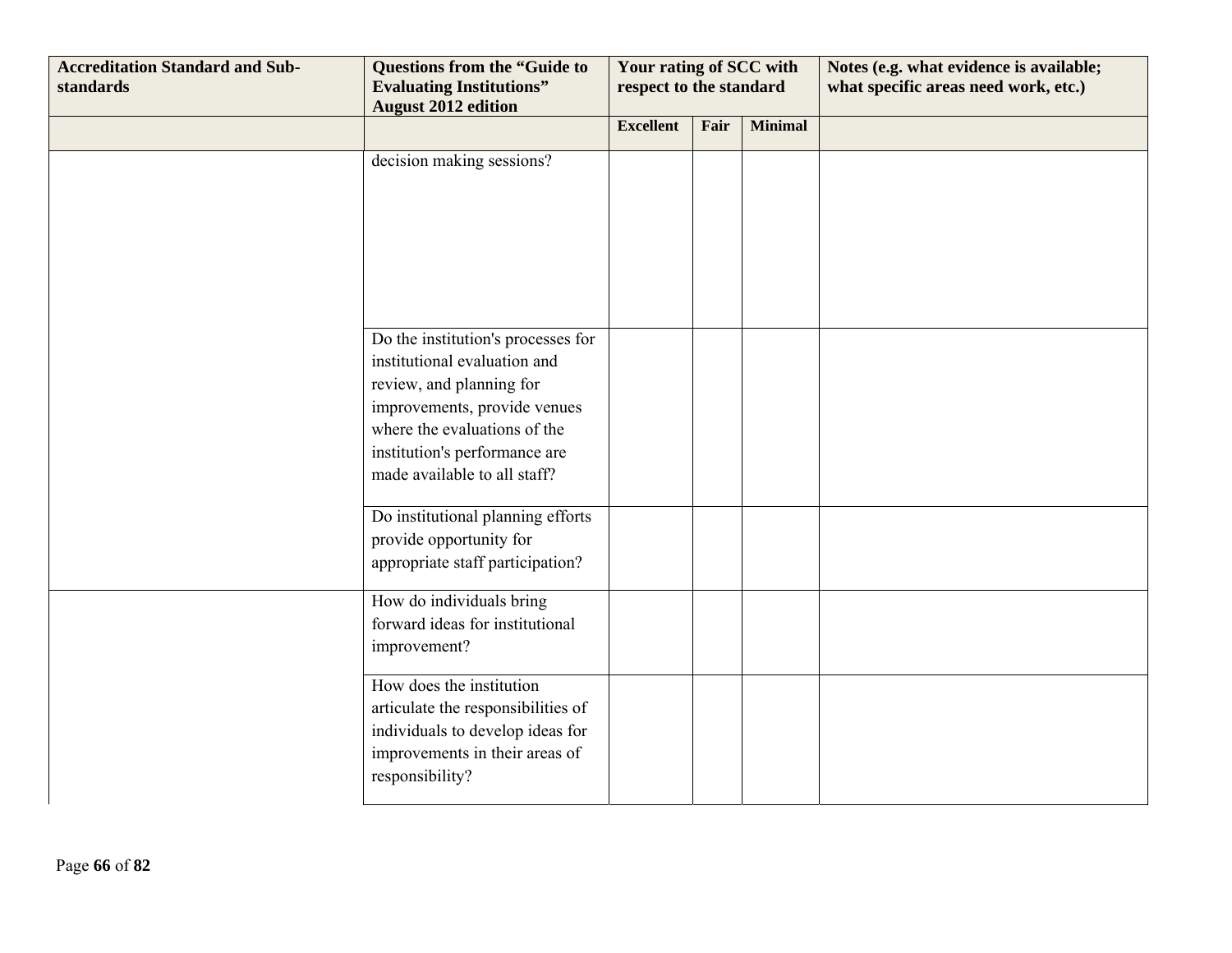| <b>Accreditation Standard and Sub-</b><br>standards                                                                                                                                                                                                                                                                                                                                         | <b>Questions from the "Guide to</b><br><b>Evaluating Institutions"</b><br><b>August 2012 edition</b>                                                                                                                             | Your rating of SCC with<br>respect to the standard |      |                | Notes (e.g. what evidence is available;<br>what specific areas need work, etc.) |
|---------------------------------------------------------------------------------------------------------------------------------------------------------------------------------------------------------------------------------------------------------------------------------------------------------------------------------------------------------------------------------------------|----------------------------------------------------------------------------------------------------------------------------------------------------------------------------------------------------------------------------------|----------------------------------------------------|------|----------------|---------------------------------------------------------------------------------|
|                                                                                                                                                                                                                                                                                                                                                                                             |                                                                                                                                                                                                                                  | <b>Excellent</b>                                   | Fair | <b>Minimal</b> |                                                                                 |
|                                                                                                                                                                                                                                                                                                                                                                                             | How do individuals and groups<br>at the institution use the<br>governance process to enhance<br>student learning?                                                                                                                |                                                    |      |                |                                                                                 |
| <b>IV.A.2</b><br>The institution establishes and implements<br>a written policy providing for faculty,<br>staff, administrator, and student<br>participation in decision-making processes.<br>The policy specifies the manner in which<br>individuals bring forward ideas from their<br>constituencies and work together on<br>appropriate policy, planning, and special<br>purpose bodies. |                                                                                                                                                                                                                                  |                                                    |      |                |                                                                                 |
| IV.A.2.a<br>Faculty and administrators have a<br>substantive and clearly defined role in<br>institutional governance and exercise a<br>substantial voice in institutional policies,<br>planning, and budget that relate to their<br>areas of responsibility and expertise.<br>Students and staff also have established<br>mechanisms or organizations for providing                         | What do institutional policies<br>and procedures describe as the<br>roles for each group in<br>governance, including planning<br>and budget development?<br>What evidence demonstrates that<br>these policies and procedures are |                                                    |      |                |                                                                                 |
| input into institutional decisions.                                                                                                                                                                                                                                                                                                                                                         | functioning effectively?                                                                                                                                                                                                         |                                                    |      |                |                                                                                 |
| IV.A.2.b<br>The institution relies on faculty, its<br>academic senate or other appropriate<br>faculty structures, the curriculum<br>committee, and academic administrators<br>for recommendations about student<br>learning programs and services.                                                                                                                                          | What documents describe the<br>official responsibilities and<br>authority of the faculty and of<br>academic administrators in<br>curricular and other educational<br>matters?                                                    |                                                    |      |                |                                                                                 |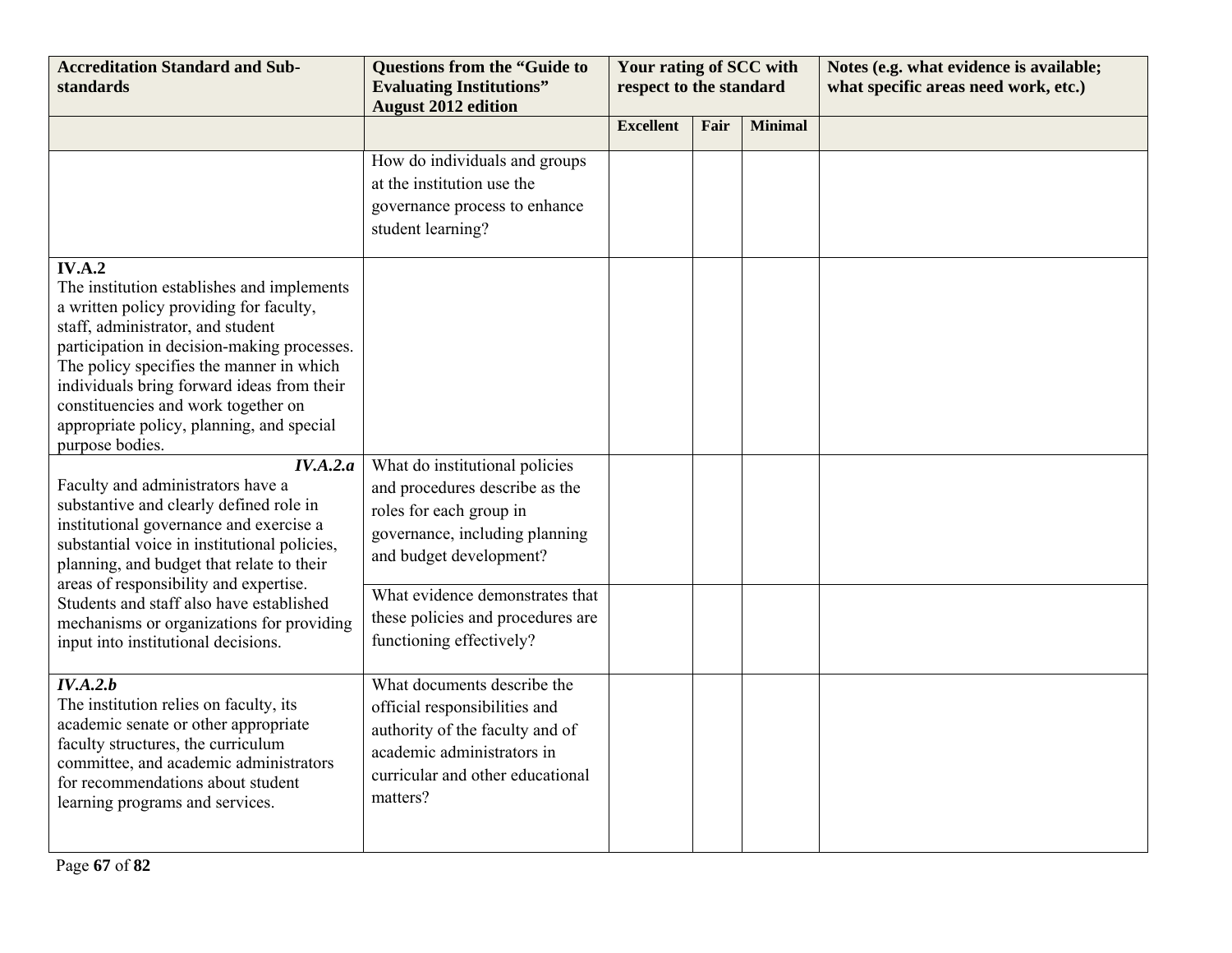| <b>Accreditation Standard and Sub-</b><br><b>standards</b>                                                                                                                                                                                                                                                                              | <b>Questions from the "Guide to</b><br><b>Evaluating Institutions"</b><br><b>August 2012 edition</b>                                                                                                                                                | Your rating of SCC with<br>respect to the standard |      |                | Notes (e.g. what evidence is available;<br>what specific areas need work, etc.) |
|-----------------------------------------------------------------------------------------------------------------------------------------------------------------------------------------------------------------------------------------------------------------------------------------------------------------------------------------|-----------------------------------------------------------------------------------------------------------------------------------------------------------------------------------------------------------------------------------------------------|----------------------------------------------------|------|----------------|---------------------------------------------------------------------------------|
|                                                                                                                                                                                                                                                                                                                                         |                                                                                                                                                                                                                                                     | <b>Excellent</b>                                   | Fair | <b>Minimal</b> |                                                                                 |
| IV.A.3<br>Through established governance<br>structures, processes, and practices, the<br>governing board, administrators, faculty,<br>staff, and students work together for the<br>good of the institution. These processes<br>facilitate discussion of ideas and effective<br>communication among the institution's<br>constituencies. | Do the written policies on<br>governance procedures specify<br>appropriate roles for all staff and<br>students? Do these policies<br>specify the academic roles of<br>faculty in areas of student<br>educational programs and<br>services planning? |                                                    |      |                |                                                                                 |
|                                                                                                                                                                                                                                                                                                                                         | Are staff and students well<br>informed of their respective<br>roles. Do staff participate as<br>encouraged by these policies?<br>Do the various groups work in<br>collaborative effort on behalf of<br>institutional improvements?                 |                                                    |      |                |                                                                                 |
|                                                                                                                                                                                                                                                                                                                                         | Is the result of this effort actual<br>institutional improvement? Is<br>there effective communication at<br>the college - clear, understood,<br>widely available, current<br>communication?                                                         |                                                    |      |                |                                                                                 |
|                                                                                                                                                                                                                                                                                                                                         | Do staff at the college know<br>essential information about<br>institutional efforts to achieve<br>goals and improve learning?                                                                                                                      |                                                    |      |                |                                                                                 |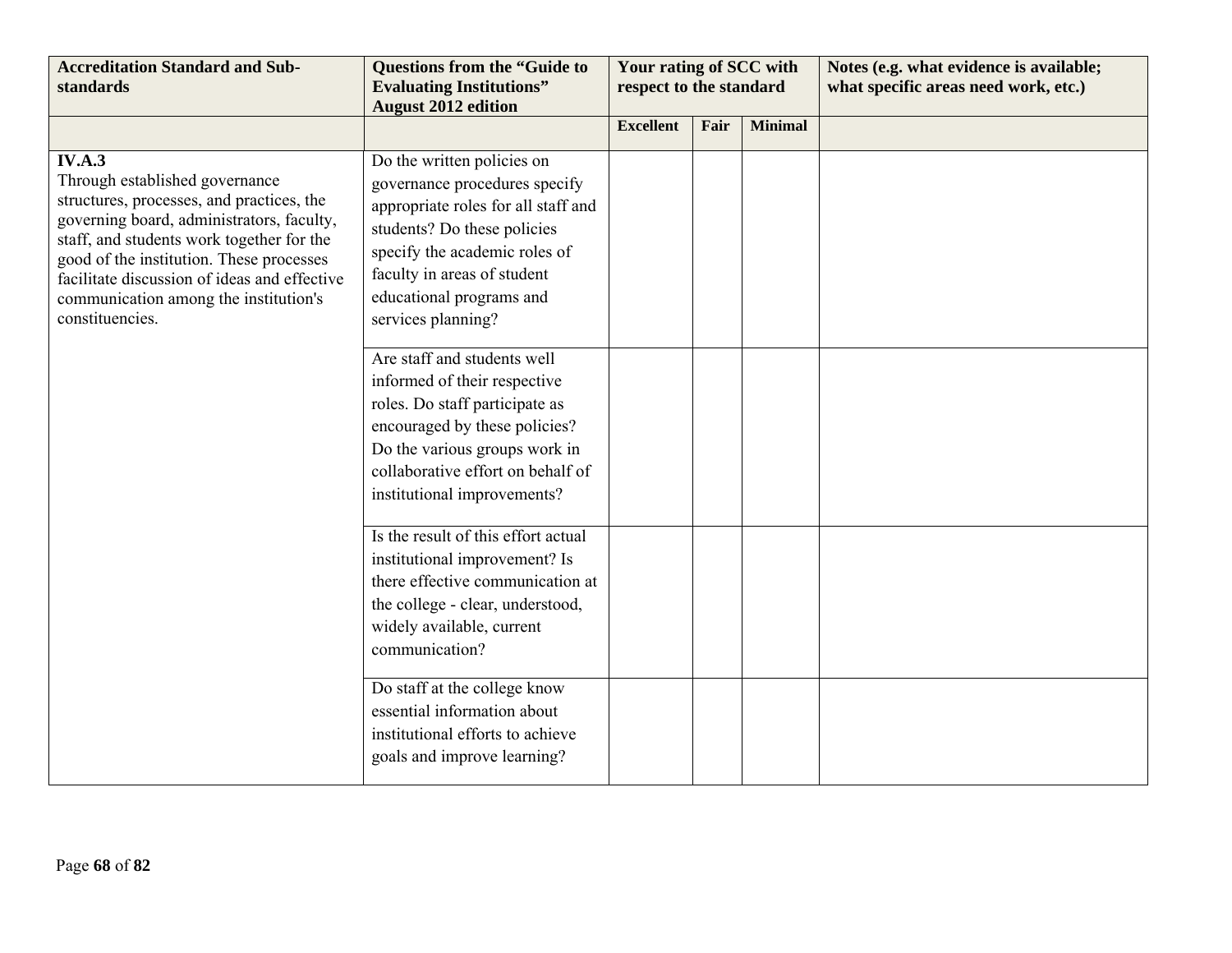| <b>Accreditation Standard and Sub-</b><br>standards                                                                                                                                                                                                                                                                                                                                                                                                                  | <b>Questions from the "Guide to</b><br><b>Evaluating Institutions"</b><br><b>August 2012 edition</b>                                                                                                                                                                                   | Your rating of SCC with<br>respect to the standard |      |                | Notes (e.g. what evidence is available;<br>what specific areas need work, etc.) |
|----------------------------------------------------------------------------------------------------------------------------------------------------------------------------------------------------------------------------------------------------------------------------------------------------------------------------------------------------------------------------------------------------------------------------------------------------------------------|----------------------------------------------------------------------------------------------------------------------------------------------------------------------------------------------------------------------------------------------------------------------------------------|----------------------------------------------------|------|----------------|---------------------------------------------------------------------------------|
|                                                                                                                                                                                                                                                                                                                                                                                                                                                                      |                                                                                                                                                                                                                                                                                        | <b>Excellent</b>                                   | Fair | <b>Minimal</b> |                                                                                 |
| IV.A.4<br>The institution advocates and demonstrates<br>honesty and integrity in its relationships<br>with external agencies. It agrees to comply<br>with Accrediting Commission standards,<br>policies, and guidelines, and Commission<br>requirements for public disclosure, self<br>evaluation, and other reports, team visits,<br>and prior approval of substantive changes.<br>The institution moves expeditiously to<br>respond to recommendations made by the | What does documentation of the<br>institution's past accreditation<br>history demonstrate about<br>integrity in its relationship with<br>the Commission - has it<br>responded expeditiously and<br>honestly to recommendations,<br>are there citations indicating<br>difficulty, etc.? |                                                    |      |                |                                                                                 |
| Commission.                                                                                                                                                                                                                                                                                                                                                                                                                                                          | Are the institution's<br>communications of education<br>quality and institutional<br>effectiveness to the public<br>accurate?                                                                                                                                                          |                                                    |      |                |                                                                                 |
|                                                                                                                                                                                                                                                                                                                                                                                                                                                                      | What is the institution's evidence<br>of compliance with the U.S.<br>Department of Education<br>(USDE) regulations?                                                                                                                                                                    |                                                    |      |                |                                                                                 |
| <b>IV.A.5</b><br>The role of leadership and the institution's<br>governance and decision-making structures<br>and processes are regularly evaluated to<br>assure their integrity and effectiveness.<br>The institution widely communicates the<br>results of these evaluations and uses them<br>as the basis for improvement.                                                                                                                                        | What process does the institution<br>use to evaluate its governance<br>and decision-making structures?<br>Are the results communicated<br>within the campus community?                                                                                                                 |                                                    |      |                |                                                                                 |
|                                                                                                                                                                                                                                                                                                                                                                                                                                                                      | How does the institution use<br>identified weaknesses to make<br>needed improvements?                                                                                                                                                                                                  |                                                    |      |                |                                                                                 |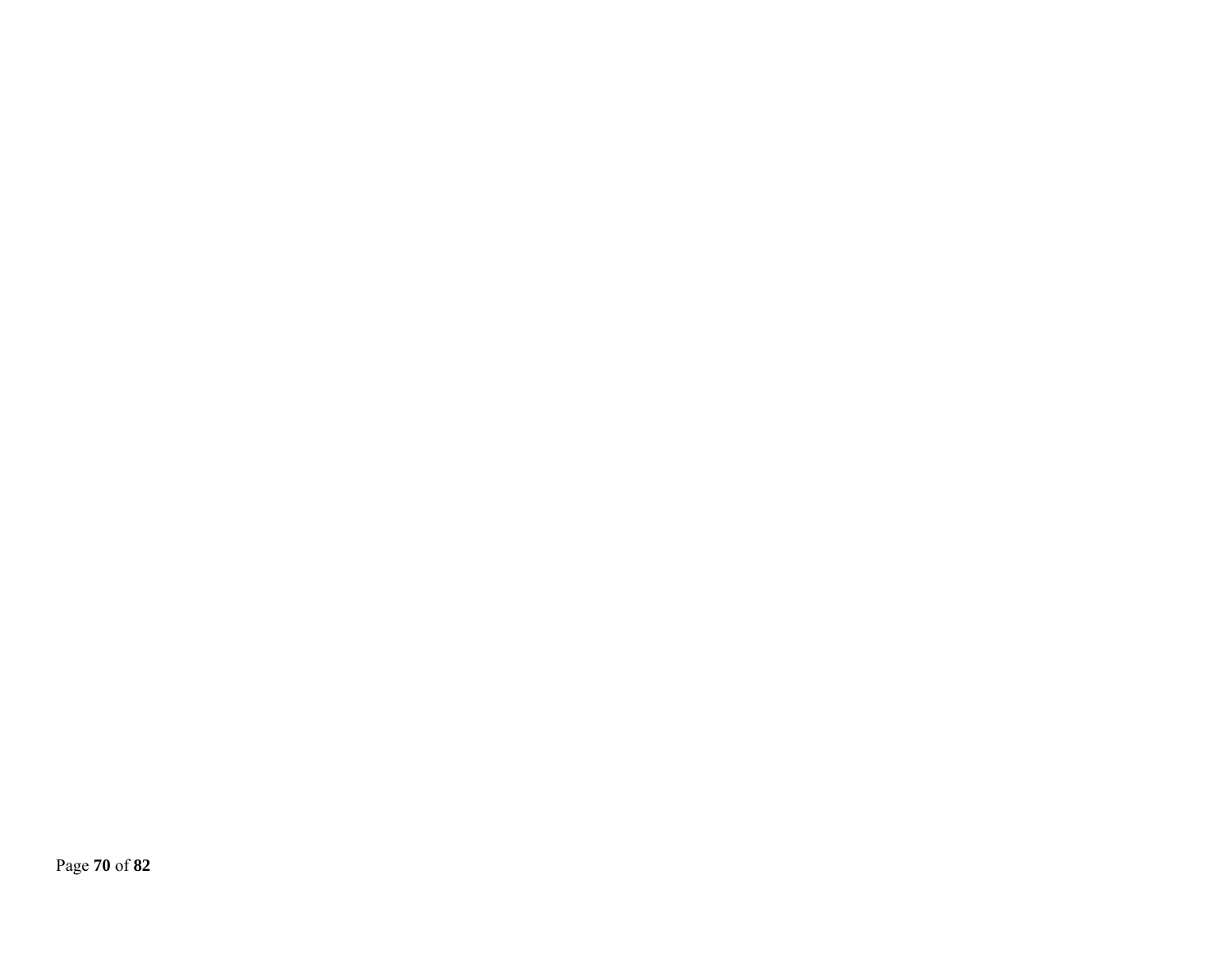| <b>Accreditation Standard and Sub-</b><br>standards                                                                                                                                                                                                                                                                                                                                                                                                                                                                                                                                                                                                                                                                                                                                                                                         | <b>Questions from the "Guide to</b><br><b>Evaluating Institutions" August</b><br>2012 edition                                                                                                                                                                                                                                                         | Your rating of SCC with<br>respect to the standard |      |                | Notes (e.g. what evidence is available; what<br>specific areas need work, etc.) |
|---------------------------------------------------------------------------------------------------------------------------------------------------------------------------------------------------------------------------------------------------------------------------------------------------------------------------------------------------------------------------------------------------------------------------------------------------------------------------------------------------------------------------------------------------------------------------------------------------------------------------------------------------------------------------------------------------------------------------------------------------------------------------------------------------------------------------------------------|-------------------------------------------------------------------------------------------------------------------------------------------------------------------------------------------------------------------------------------------------------------------------------------------------------------------------------------------------------|----------------------------------------------------|------|----------------|---------------------------------------------------------------------------------|
|                                                                                                                                                                                                                                                                                                                                                                                                                                                                                                                                                                                                                                                                                                                                                                                                                                             |                                                                                                                                                                                                                                                                                                                                                       | <b>Excellent</b>                                   | Fair | <b>Minimal</b> |                                                                                 |
| <b>IV.B - BOARD AND</b><br><b>ADMINISTRATIVE ORGANIZATION</b><br>In addition to the leadership of individuals<br>and constituencies, institutions recognize<br>the designated responsibilities of the<br>governing board for setting policies and of<br>the chief administrator for the effective<br>operation of the institution. Multi-college<br>districts/ systems clearly define the<br>organizational roles of the district/system<br>and the colleges.<br><b>IV.B.1</b><br>The institution has a governing board that<br>is responsible for establishing policies to<br>assure the quality, integrity, and<br>effectiveness of the student learning<br>programs and services and the financial<br>stability of the institution. The governing<br>board adheres to a clearly defined policy<br>for selecting and evaluating the chief | Does the institution have a policy<br>manual or other compilation of<br>policy documents that demonstrate<br>that the governing board's role in<br>establishing a policy for selecting<br>and evaluating the chief<br>administrator for the college or<br>district/system and reviewing it on<br>a regular basis?                                     |                                                    |      |                |                                                                                 |
| administrator for the college or the<br>district/system.                                                                                                                                                                                                                                                                                                                                                                                                                                                                                                                                                                                                                                                                                                                                                                                    | What statements about quality of<br>programs, integrity of institutional<br>actions, and about effectiveness of<br>student learning programs and<br>services are to be found in the<br>institution's board-established<br>policies, mission statement, vision<br>or philosophy statement, planning<br>documents, or other statements of<br>direction? |                                                    |      |                |                                                                                 |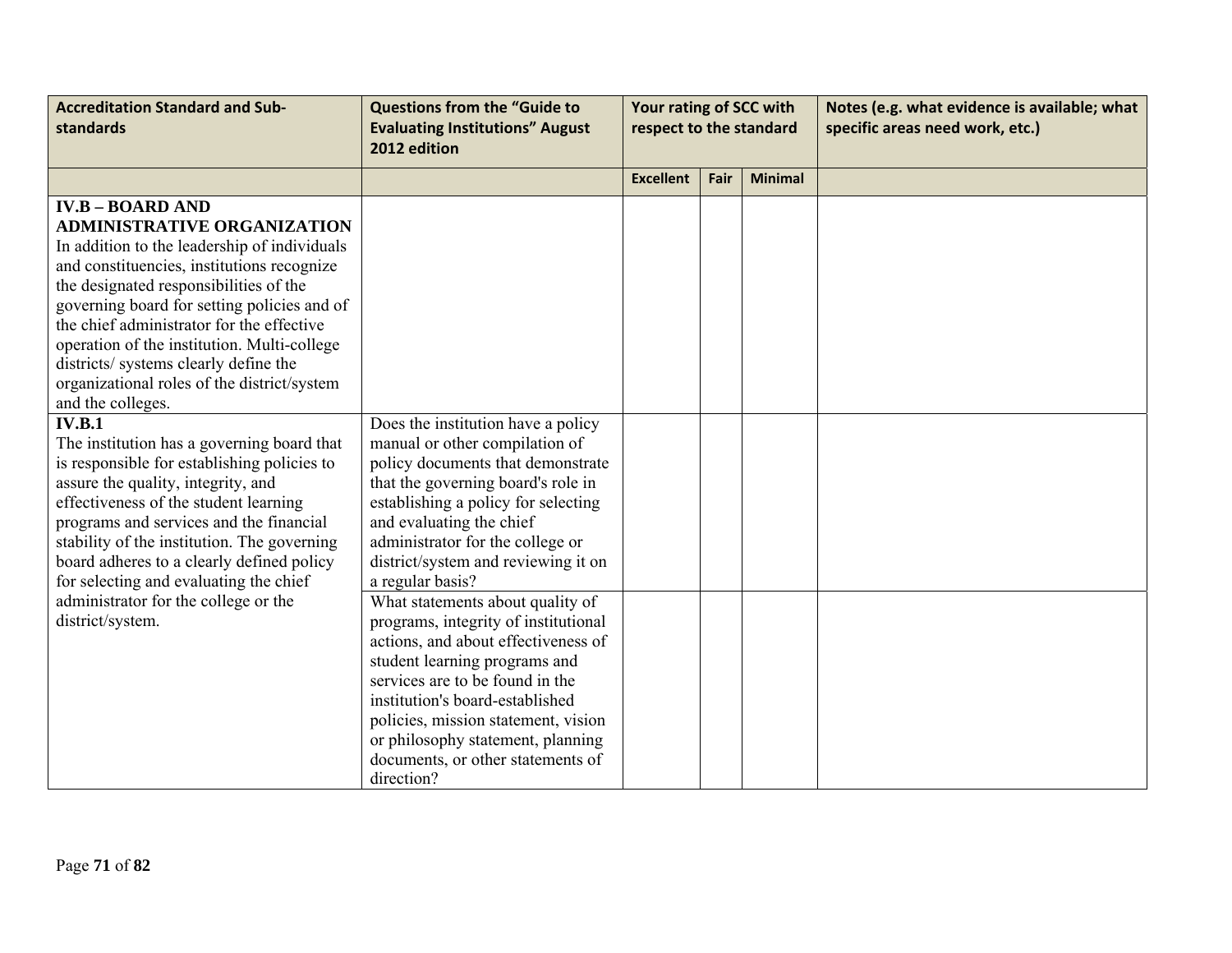| <b>Accreditation Standard and Sub-</b><br>standards                                                                                                                                                                                                                                                               | <b>Questions from the "Guide to</b><br><b>Evaluating Institutions" August</b><br>2012 edition                                                                                                                       | Your rating of SCC with<br>respect to the standard |      |                | Notes (e.g. what evidence is available; what<br>specific areas need work, etc.) |
|-------------------------------------------------------------------------------------------------------------------------------------------------------------------------------------------------------------------------------------------------------------------------------------------------------------------|---------------------------------------------------------------------------------------------------------------------------------------------------------------------------------------------------------------------|----------------------------------------------------|------|----------------|---------------------------------------------------------------------------------|
|                                                                                                                                                                                                                                                                                                                   |                                                                                                                                                                                                                     | <b>Excellent</b>                                   | Fair | <b>Minimal</b> |                                                                                 |
|                                                                                                                                                                                                                                                                                                                   | What is the written policy<br>describing selection and evaluation<br>of the chief administrator? Has the<br>board followed it?                                                                                      |                                                    |      |                |                                                                                 |
| IV.B.1.a<br>The governing board is an independent<br>policy-making body that reflects the public<br>interest in board activities and decisions.<br>Once the board reaches a decision, it acts<br>as a whole. It advocates for and defends<br>the institution and protects it from undue<br>influence or pressure. | Is the governing board<br>appropriately representative of the<br>public interest and lacking conflict<br>of interest? Does the composition<br>of the governing board reflect<br>public interest in the institution? |                                                    |      |                |                                                                                 |
|                                                                                                                                                                                                                                                                                                                   | Are less than half of the board<br>members owners of the institution?<br>Are a majority of governing board<br>members non-owners of the<br>institution?                                                             |                                                    |      |                |                                                                                 |
| IV.B.1.b<br>The governing board establishes policies<br>consistent with the mission statement to<br>ensure the quality, integrity, and<br>improvement of student learning programs<br>and services and the resources necessary to<br>support them.                                                                | What policies, institutional goals or<br>other formal statements exist that<br>describe governing board<br>expectations for quality, integrity<br>and improvement of student<br>learning programs and services?     |                                                    |      |                |                                                                                 |
| IV.B.1.c<br>The governing board has ultimate<br>responsibility for educational quality, legal<br>matters, and financial integrity.                                                                                                                                                                                | Is the governing board<br>independent; are its actions final<br>and not subject to the actions of<br>any other entity?                                                                                              |                                                    |      |                |                                                                                 |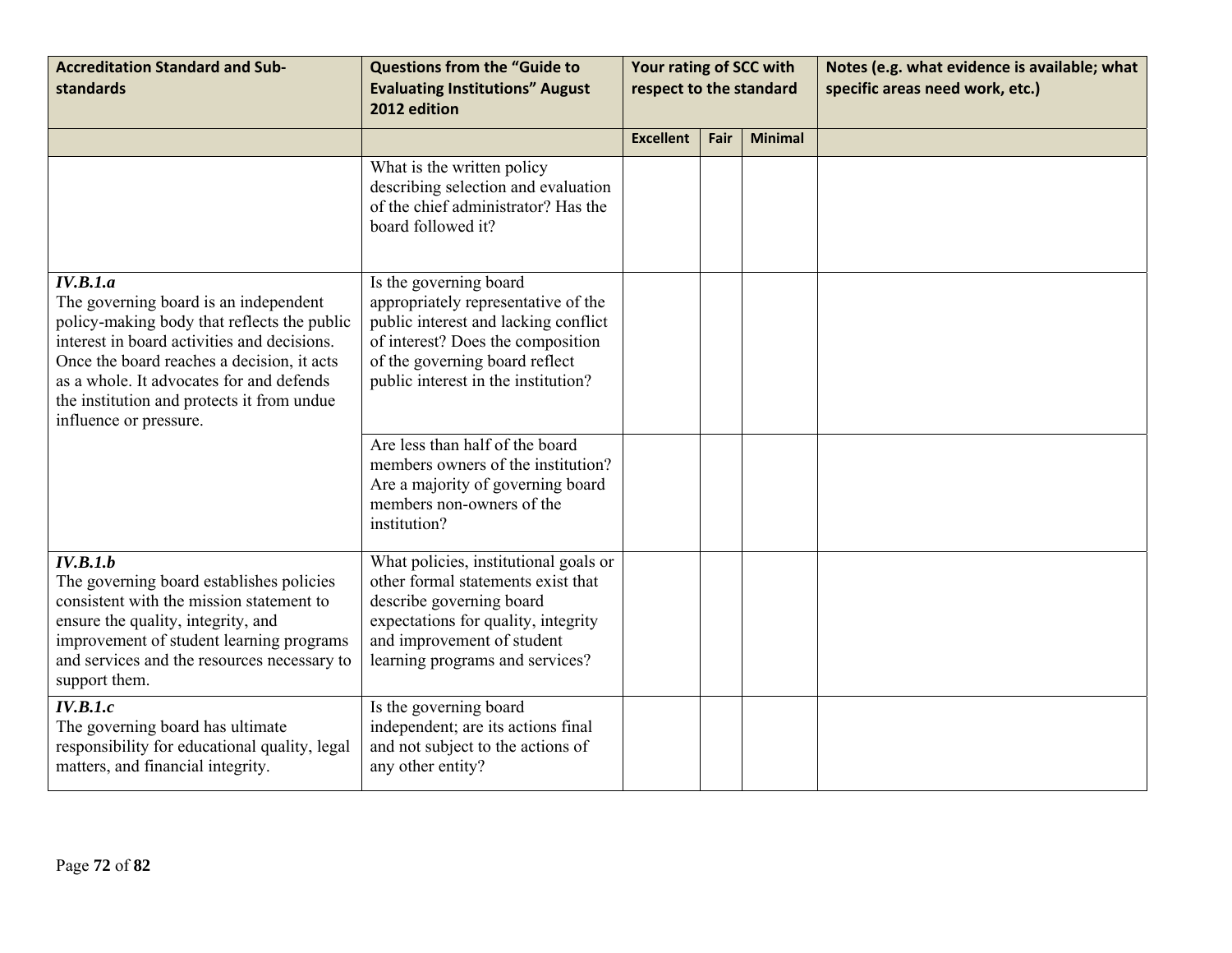| <b>Accreditation Standard and Sub-</b><br>standards                                                                                                                                                            | <b>Questions from the "Guide to</b><br><b>Evaluating Institutions" August</b><br>2012 edition                                                       | Your rating of SCC with<br>respect to the standard |      |                | Notes (e.g. what evidence is available; what<br>specific areas need work, etc.) |
|----------------------------------------------------------------------------------------------------------------------------------------------------------------------------------------------------------------|-----------------------------------------------------------------------------------------------------------------------------------------------------|----------------------------------------------------|------|----------------|---------------------------------------------------------------------------------|
|                                                                                                                                                                                                                |                                                                                                                                                     | <b>Excellent</b>                                   | Fair | <b>Minimal</b> |                                                                                 |
| IV.B.1.d<br>The institution or the governing board<br>publishes the board bylaws and policies<br>specifying the board's size, duties,<br>responsibilities, structure, and operating<br>procedures.             |                                                                                                                                                     |                                                    |      |                |                                                                                 |
| IV.B.1.e<br>The governing board acts in a manner<br>consistent with its policies and bylaws.<br>The board regularly evaluates its policies<br>and practices and revises them as<br>necessary.                  | Do the records of governing board<br>actions (minutes, resolutions)<br>indicate that its actions are<br>consistent with its policies and<br>bylaws? |                                                    |      |                |                                                                                 |
|                                                                                                                                                                                                                | Does the governing board have a<br>system for evaluating and revising<br>its policies on a regular basis? Is<br>this system implemented?            |                                                    |      |                |                                                                                 |
| IV.B.1.f<br>The governing board has a program for<br>board development and new member<br>orientation. It has a mechanism for<br>providing for continuity of board<br>membership and staggered terms of office. | What is the governing board's<br>program for development and<br>orientation?                                                                        |                                                    |      |                |                                                                                 |
|                                                                                                                                                                                                                | Does the governing board<br>development program address the<br>need to learn about Accreditation<br>Standards and expectations?                     |                                                    |      |                |                                                                                 |
|                                                                                                                                                                                                                | Does the board have a formal,<br>written method of providing for<br>continuing membership and<br>staggered terms of office?                         |                                                    |      |                |                                                                                 |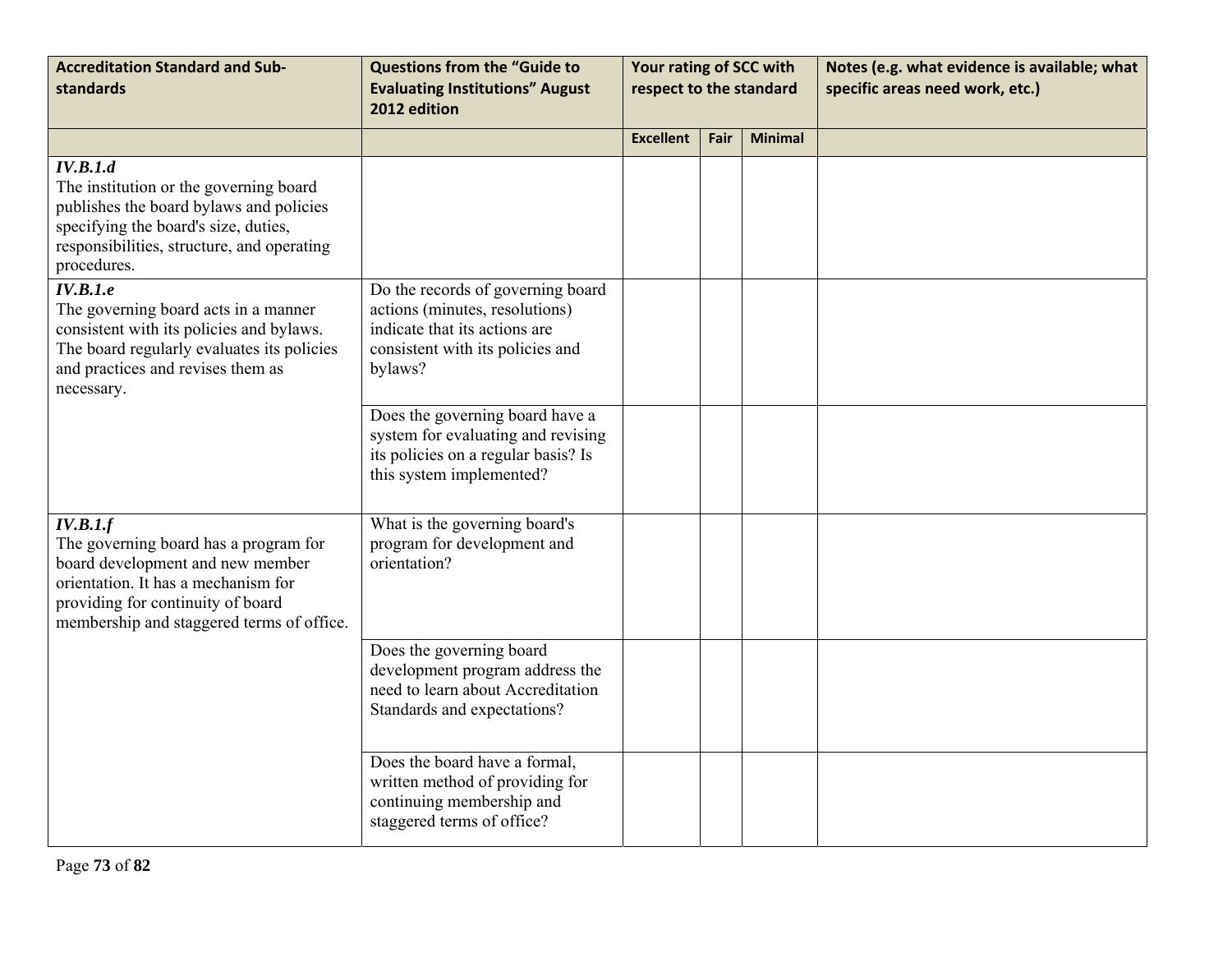| <b>Accreditation Standard and Sub-</b><br>standards                                                                                                                             | <b>Questions from the "Guide to</b><br><b>Evaluating Institutions" August</b><br>2012 edition                                                                                       | Your rating of SCC with<br>respect to the standard |      |                | Notes (e.g. what evidence is available; what<br>specific areas need work, etc.) |
|---------------------------------------------------------------------------------------------------------------------------------------------------------------------------------|-------------------------------------------------------------------------------------------------------------------------------------------------------------------------------------|----------------------------------------------------|------|----------------|---------------------------------------------------------------------------------|
|                                                                                                                                                                                 |                                                                                                                                                                                     | <b>Excellent</b>                                   | Fair | <b>Minimal</b> |                                                                                 |
| IV.B.1.g<br>The governing board's self-evaluation<br>processes for assessing board performance<br>are clearly defined, implemented, and<br>published in its policies or bylaws. | What is the board self-evaluation<br>process as defined in its policies?<br>Does the process as described<br>present as an effective review?                                        |                                                    |      |                |                                                                                 |
|                                                                                                                                                                                 | Does the governing board policy<br>call for regular self-evaluation?<br>Does the institution's board<br>regularly evaluate its own<br>performance?                                  |                                                    |      |                |                                                                                 |
| IV.B.1.h<br>The governing board has a code of ethics<br>that includes a clearly defined policy for<br>dealing with behavior that violates its<br>code.                          | What is the board's stated process<br>for dealing with board behavior<br>that is unethical? Does the<br>governing board implement this<br>process? Is there evidence of<br>results? |                                                    |      |                |                                                                                 |
| IV.B.1.i<br>The governing board is informed about<br>and involved in the accreditation process.                                                                                 | What training is provided to the<br>board about the accreditation<br>process and Accreditation<br>Standards?                                                                        |                                                    |      |                |                                                                                 |
|                                                                                                                                                                                 | How does the board participate<br>appropriately in institutional self-<br>evaluation and planning efforts?                                                                          |                                                    |      |                |                                                                                 |
|                                                                                                                                                                                 | How do board actions indicate a<br>commitment to improvements<br>planned as part of institutional self-<br>evaluation and accreditation<br>processes?                               |                                                    |      |                |                                                                                 |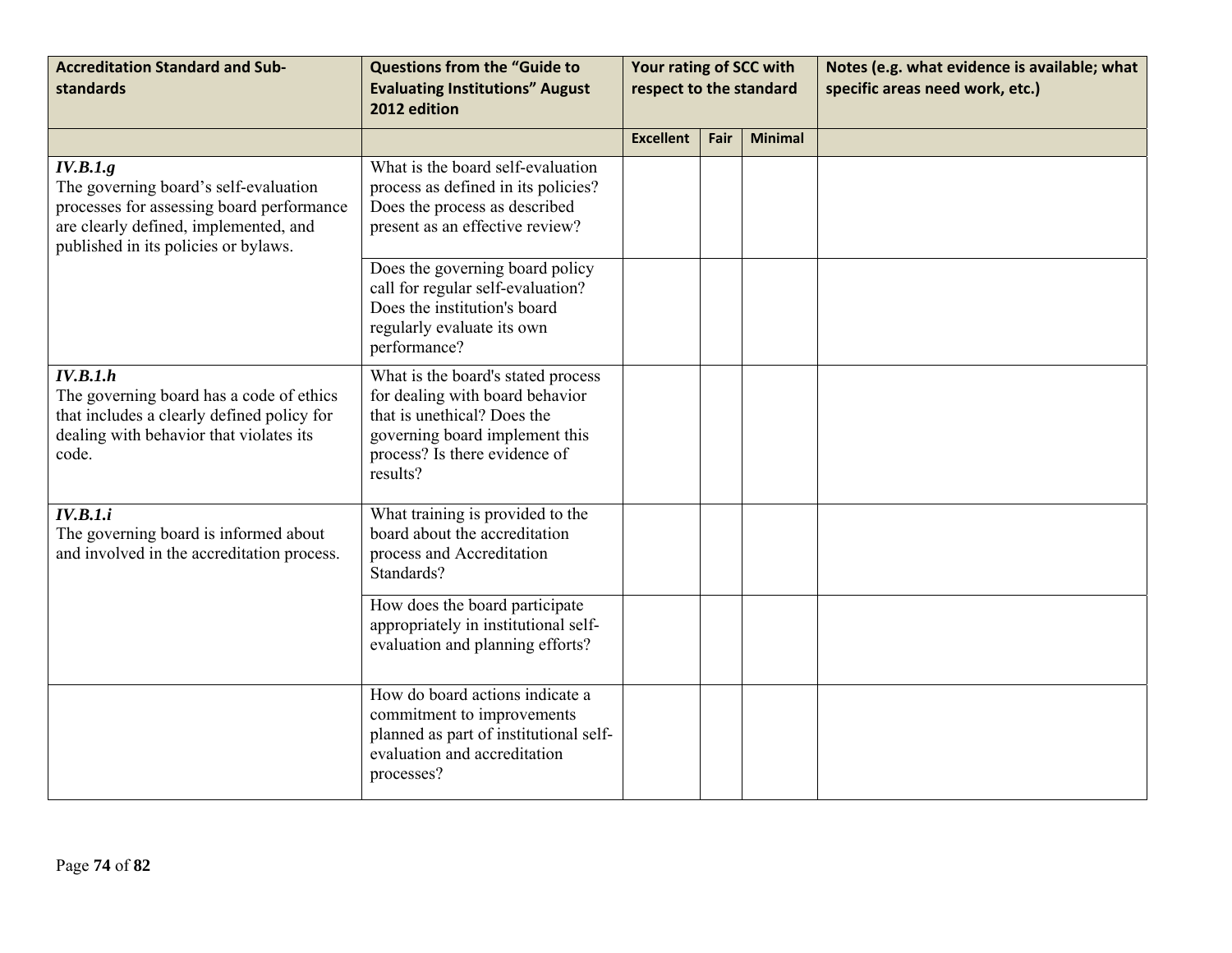| <b>Accreditation Standard and Sub-</b><br>standards                                                                                                                                                                                   | <b>Questions from the "Guide to</b><br><b>Evaluating Institutions" August</b><br>2012 edition                                                                                                                          | Your rating of SCC with<br>respect to the standard |      |                | Notes (e.g. what evidence is available; what<br>specific areas need work, etc.) |
|---------------------------------------------------------------------------------------------------------------------------------------------------------------------------------------------------------------------------------------|------------------------------------------------------------------------------------------------------------------------------------------------------------------------------------------------------------------------|----------------------------------------------------|------|----------------|---------------------------------------------------------------------------------|
|                                                                                                                                                                                                                                       |                                                                                                                                                                                                                        | <b>Excellent</b>                                   | Fair | <b>Minimal</b> |                                                                                 |
|                                                                                                                                                                                                                                       | How do board actions reflect the<br>commitment to supporting and<br>improving student learning<br>outcomes as reflected in the<br><b>Accreditation Standards and</b><br>expectations for institutional<br>improvement? |                                                    |      |                |                                                                                 |
|                                                                                                                                                                                                                                       | Is the board informed of<br>institutional reports due to the<br>Commission, and of Commission<br>recommendations to the<br>institution?                                                                                |                                                    |      |                |                                                                                 |
|                                                                                                                                                                                                                                       | Is the board knowledgeable about<br>Accreditation Standards, including<br>those that apply to the board?                                                                                                               |                                                    |      |                |                                                                                 |
|                                                                                                                                                                                                                                       | Does the board assess its own<br>performance using Accreditation<br>Standards?                                                                                                                                         |                                                    |      |                |                                                                                 |
| IV.B.1.j<br>The governing board has the responsibility<br>for selecting and evaluating the<br>district/system chief administrator (most<br>often known as the chancellor) in a multi-<br>college district/system or the college chief | What is the established board<br>process for conducting search and<br>selection processes for the chief<br>administrator? Are those processes<br>documented?                                                           |                                                    |      |                |                                                                                 |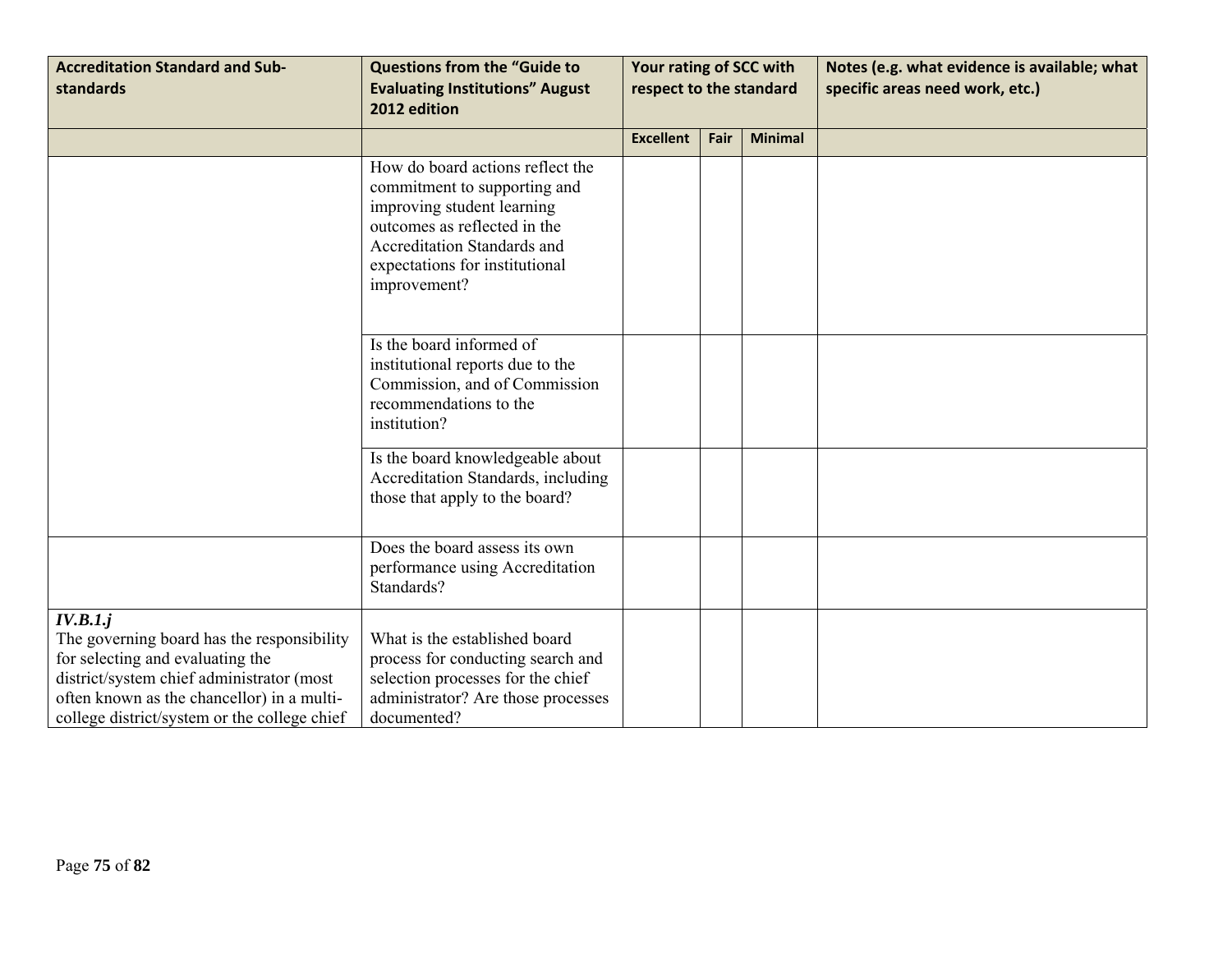| <b>Accreditation Standard and Sub-</b><br>standards                                                                                                                                                                                                                                                                                                                                                                                                                                                                             | <b>Questions from the "Guide to</b><br><b>Evaluating Institutions" August</b><br>2012 edition                                                                                            | Your rating of SCC with<br>respect to the standard |      |                | Notes (e.g. what evidence is available; what<br>specific areas need work, etc.) |
|---------------------------------------------------------------------------------------------------------------------------------------------------------------------------------------------------------------------------------------------------------------------------------------------------------------------------------------------------------------------------------------------------------------------------------------------------------------------------------------------------------------------------------|------------------------------------------------------------------------------------------------------------------------------------------------------------------------------------------|----------------------------------------------------|------|----------------|---------------------------------------------------------------------------------|
|                                                                                                                                                                                                                                                                                                                                                                                                                                                                                                                                 |                                                                                                                                                                                          | <b>Excellent</b>                                   | Fair | <b>Minimal</b> |                                                                                 |
| administrator (most often known as the<br>president) in the case of a single college.<br>The governing board delegates full<br>responsibility and authority to him/her to<br>implement and administer board policies<br>without board interference and holds<br>him/her accountable for the operation of<br>the district/system or college, respectively.<br>In multi-college districts/systems, the<br>governing board establishes a clearly<br>defined policy for selecting and evaluating<br>the presidents of the colleges. | Has the board used these processes<br>in its most recent chief<br>administrator searches?                                                                                                |                                                    |      |                |                                                                                 |
|                                                                                                                                                                                                                                                                                                                                                                                                                                                                                                                                 | How is the board delegation of<br>administrative authority to the<br>chief administrator defined? (In<br>policy documents? In a contract<br>with the chief administrator?)               |                                                    |      |                |                                                                                 |
|                                                                                                                                                                                                                                                                                                                                                                                                                                                                                                                                 | Is this delegation clear to all<br>parties?                                                                                                                                              |                                                    |      |                |                                                                                 |
|                                                                                                                                                                                                                                                                                                                                                                                                                                                                                                                                 | How effective is the governing<br>board in focusing at the policy<br>level?                                                                                                              |                                                    |      |                |                                                                                 |
|                                                                                                                                                                                                                                                                                                                                                                                                                                                                                                                                 | What mechanisms does the board<br>use in its evaluation of the chief<br>administrator's performance on<br>implementation of board policies<br>and achievement of institutional<br>goals? |                                                    |      |                |                                                                                 |
|                                                                                                                                                                                                                                                                                                                                                                                                                                                                                                                                 | How does the board set clear<br>expectations for regular reports on<br>institutional performance from the<br>chief administrator?                                                        |                                                    |      |                |                                                                                 |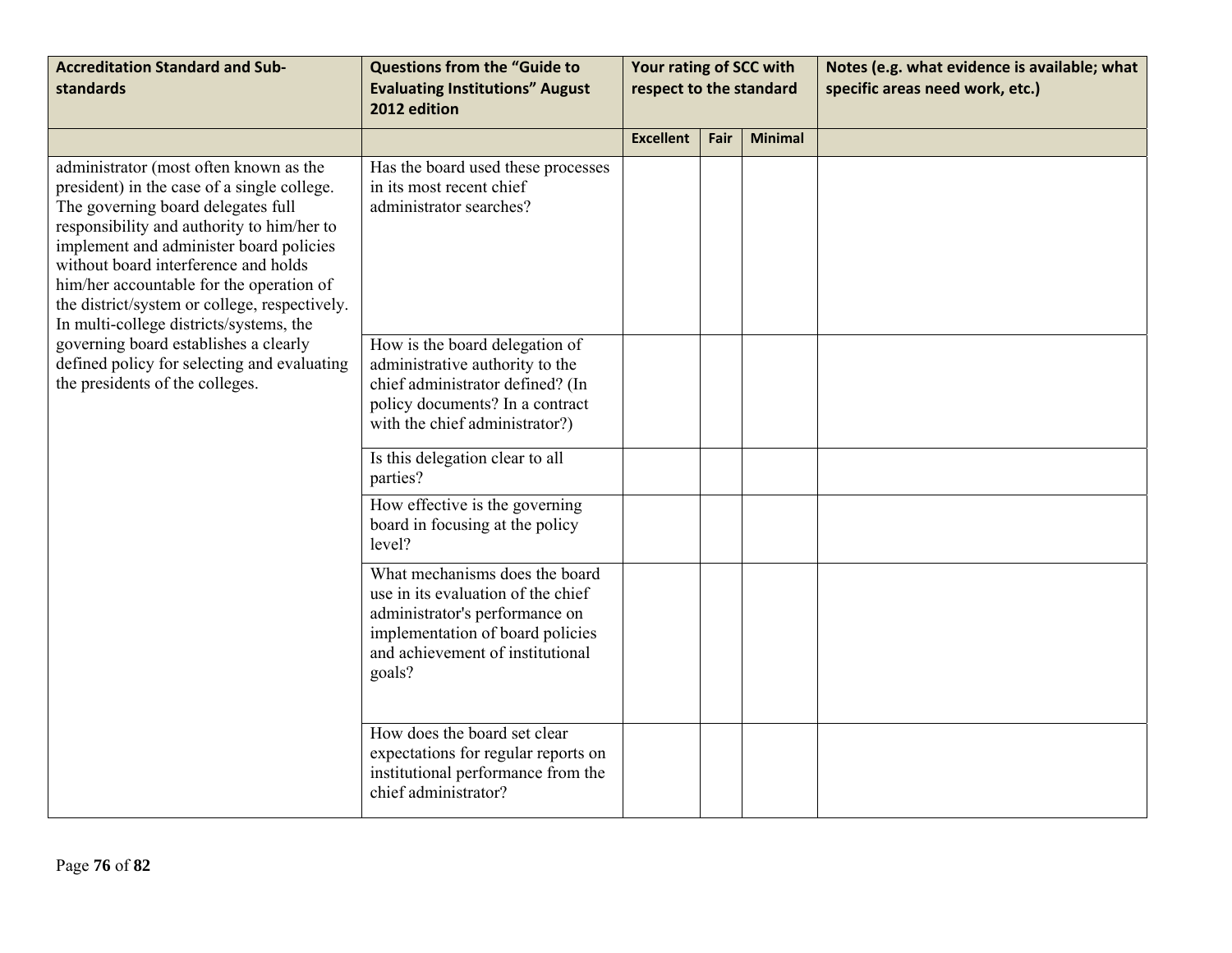| <b>Accreditation Standard and Sub-</b><br><b>standards</b>                                                                                                                                                                                                                                                | <b>Questions from the "Guide to</b><br><b>Evaluating Institutions" August</b><br>2012 edition                                                                                                                                   | Your rating of SCC with<br>respect to the standard |      |                | Notes (e.g. what evidence is available; what<br>specific areas need work, etc.) |
|-----------------------------------------------------------------------------------------------------------------------------------------------------------------------------------------------------------------------------------------------------------------------------------------------------------|---------------------------------------------------------------------------------------------------------------------------------------------------------------------------------------------------------------------------------|----------------------------------------------------|------|----------------|---------------------------------------------------------------------------------|
|                                                                                                                                                                                                                                                                                                           |                                                                                                                                                                                                                                 | <b>Excellent</b>                                   | Fair | <b>Minimal</b> |                                                                                 |
|                                                                                                                                                                                                                                                                                                           | How does the board set<br>expectations for sufficient<br>information on institutional<br>performance to ensure that it can<br>fulfill its responsibility for<br>educational quality, legal matters,<br>and financial integrity? |                                                    |      |                |                                                                                 |
| IV.B.2<br>The president has primary responsibility<br>for the quality of the institution he/she<br>leads. He/she provides effective leadership<br>in planning, organizing, budgeting,<br>selecting and developing personnel, and<br>assessing institutional effectiveness.                                |                                                                                                                                                                                                                                 |                                                    |      |                |                                                                                 |
| IV.B.2.a<br>The president plans, oversees, and<br>evaluates an administrative structure<br>organized and staffed to reflect the<br>institution's purposes, size, and<br>complexity. He/she delegates authority to<br>administrators and others consistent with<br>their responsibilities, as appropriate. |                                                                                                                                                                                                                                 |                                                    |      |                |                                                                                 |
| IV.B.2.b<br>The president guides institutional<br>improvement of the teaching and learning<br>environment by the following:<br>1. establishing a collegial process that sets<br>values, goals, and priorities;                                                                                            | What does the president do to<br>communicate institutional values,<br>goals and direction?<br>How familiar is the president with<br>data and analyses of institutional<br>performance?                                          |                                                    |      |                |                                                                                 |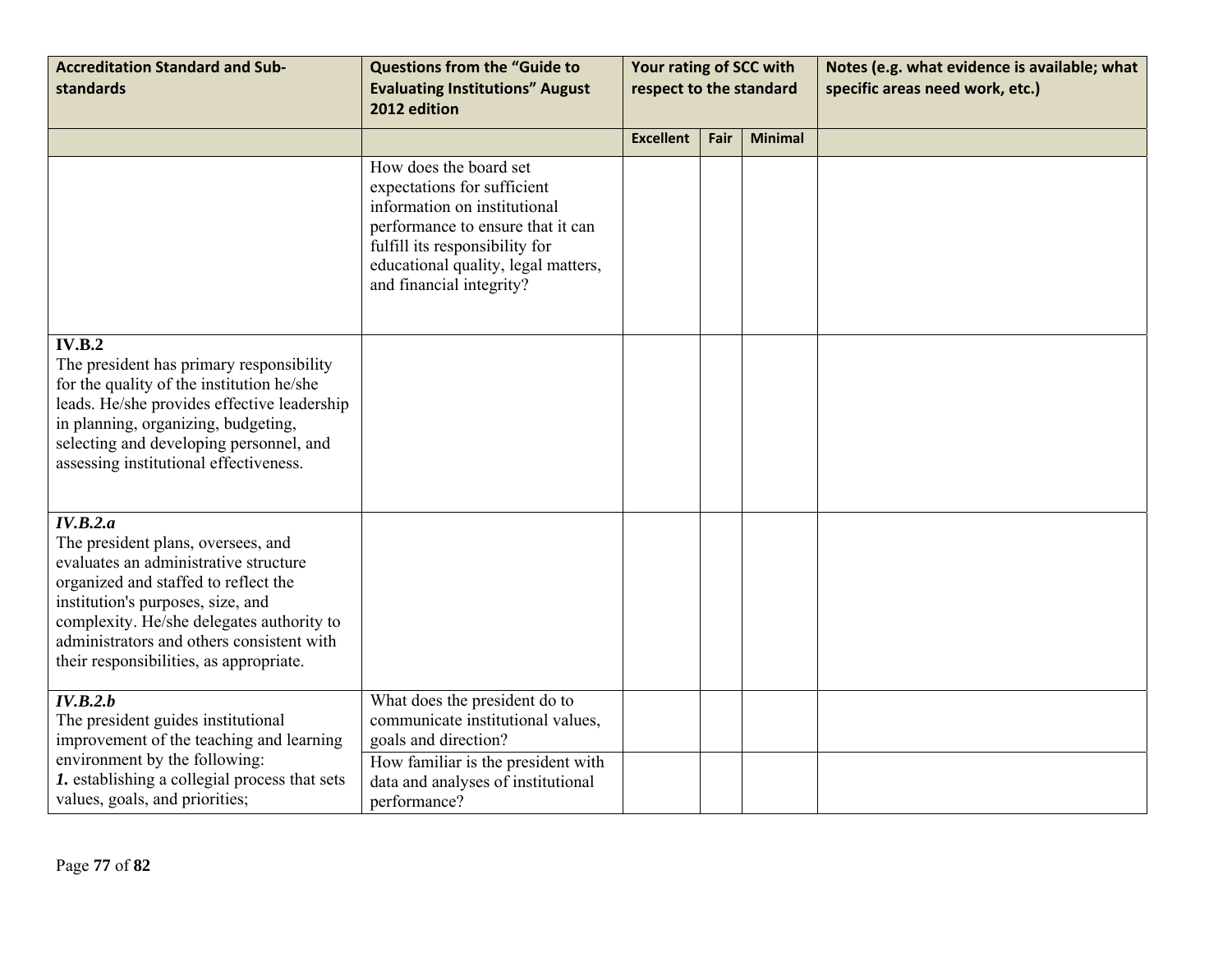| <b>Accreditation Standard and Sub-</b><br>standards                                                                                                                                                                                                                                                                                                                                         | <b>Questions from the "Guide to</b><br><b>Evaluating Institutions" August</b><br>2012 edition                                                                                                                                                                                                                                                                                  | Your rating of SCC with<br>respect to the standard |      |                | Notes (e.g. what evidence is available; what<br>specific areas need work, etc.) |
|---------------------------------------------------------------------------------------------------------------------------------------------------------------------------------------------------------------------------------------------------------------------------------------------------------------------------------------------------------------------------------------------|--------------------------------------------------------------------------------------------------------------------------------------------------------------------------------------------------------------------------------------------------------------------------------------------------------------------------------------------------------------------------------|----------------------------------------------------|------|----------------|---------------------------------------------------------------------------------|
|                                                                                                                                                                                                                                                                                                                                                                                             |                                                                                                                                                                                                                                                                                                                                                                                | <b>Excellent</b>                                   | Fair | <b>Minimal</b> |                                                                                 |
| 2. ensuring that evaluation and planning<br>rely on high quality research and analysis<br>on external and internal conditions;<br>3. ensuring that educational planning is<br>integrated with resource planning and<br>distribution to achieve student learning<br>outcomes;<br>4. and establishing procedures to evaluate<br>overall institutional planning and<br>implementation efforts. | How does the president<br>communicate the importance of a<br>culture of evidence and a focus on<br>student learning?                                                                                                                                                                                                                                                           |                                                    |      |                |                                                                                 |
|                                                                                                                                                                                                                                                                                                                                                                                             | Where does the research office<br>report in the institution; does it<br>have easy access to the president's<br>office?                                                                                                                                                                                                                                                         |                                                    |      |                |                                                                                 |
|                                                                                                                                                                                                                                                                                                                                                                                             | What mechanisms has the<br>president put in place to link<br>institutional research, particularly<br>research on student learning,<br>institutional planning processes,<br>and resource allocation processes?<br>How does the district chief<br>executive officer follow the<br>component parts of this Standard in<br>the role of providing effective<br>district leadership? |                                                    |      |                |                                                                                 |
| IV.B.2.c<br>The president assures the implementation<br>of statutes, regulations, and governing<br>board policies and assures that institutional<br>practices are consistent with institutional<br>mission and policies.                                                                                                                                                                    |                                                                                                                                                                                                                                                                                                                                                                                |                                                    |      |                |                                                                                 |
| IV.B.2.d<br>The president effectively controls budget<br>and expenditures.                                                                                                                                                                                                                                                                                                                  |                                                                                                                                                                                                                                                                                                                                                                                |                                                    |      |                |                                                                                 |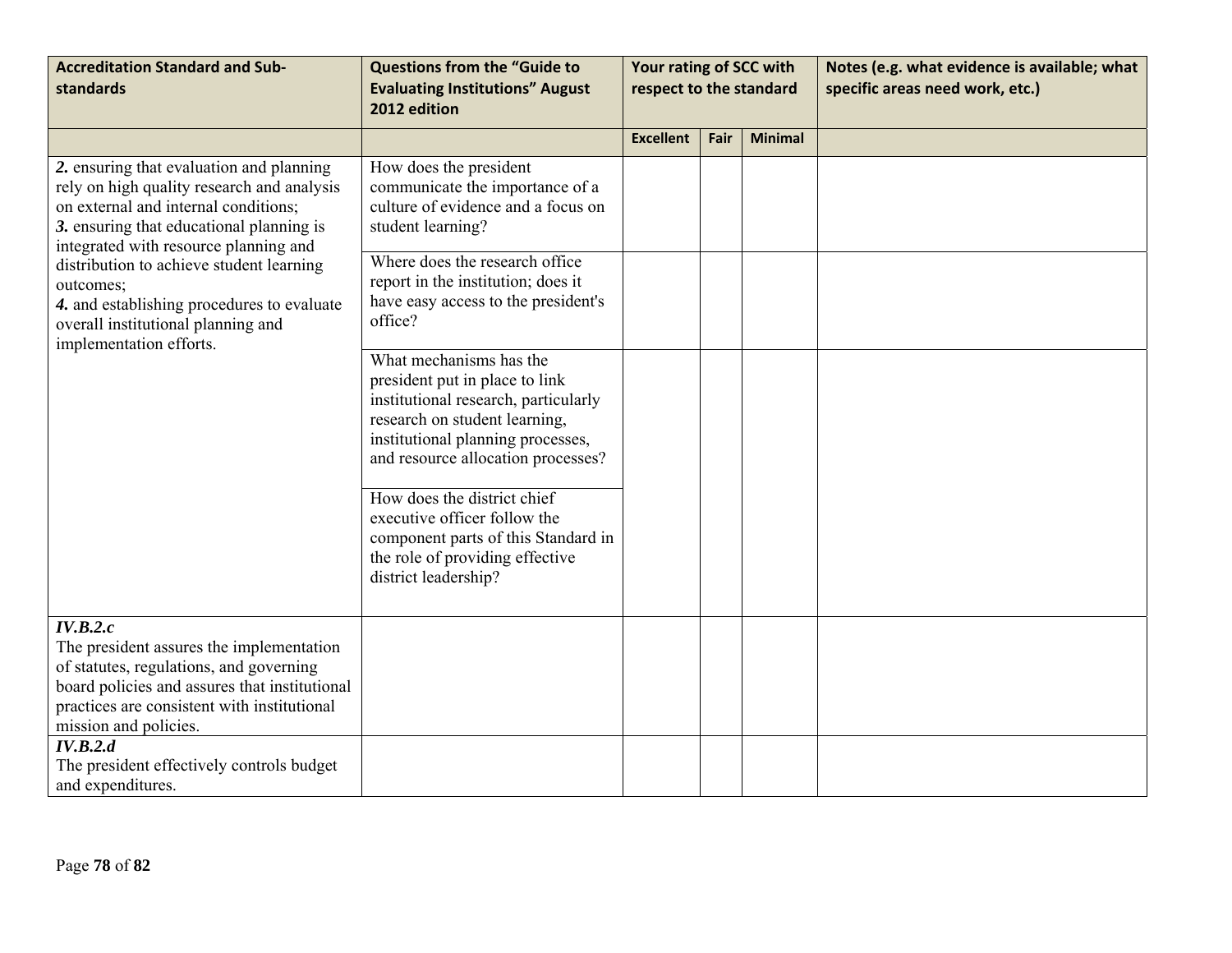| <b>Accreditation Standard and Sub-</b><br>standards                                                                                                                                                                                                                                                                                                                                                                                                                                               | <b>Questions from the "Guide to</b><br><b>Evaluating Institutions" August</b><br>2012 edition                                                                       | Your rating of SCC with<br>respect to the standard |      |                | Notes (e.g. what evidence is available; what<br>specific areas need work, etc.) |
|---------------------------------------------------------------------------------------------------------------------------------------------------------------------------------------------------------------------------------------------------------------------------------------------------------------------------------------------------------------------------------------------------------------------------------------------------------------------------------------------------|---------------------------------------------------------------------------------------------------------------------------------------------------------------------|----------------------------------------------------|------|----------------|---------------------------------------------------------------------------------|
|                                                                                                                                                                                                                                                                                                                                                                                                                                                                                                   |                                                                                                                                                                     | <b>Excellent</b>                                   | Fair | <b>Minimal</b> |                                                                                 |
| IV.B.2.e<br>The president works and communicates<br>effectively with the communities served by<br>the institution.<br>IV.B.3                                                                                                                                                                                                                                                                                                                                                                      |                                                                                                                                                                     |                                                    |      |                |                                                                                 |
| In multi-college districts or systems, the<br>district/system provides primary leadership<br>in setting and communicating expectations<br>of educational excellence and integrity<br>throughout the district/system and assures<br>support for the effective operation of the<br>colleges. It establishes clearly defined<br>roles of authority and responsibility<br>between the colleges and the<br>district/system and acts as the liaison<br>between the colleges and the governing<br>board. |                                                                                                                                                                     |                                                    |      |                |                                                                                 |
| IV.B.3.a<br>The district /system clearly delineates and<br>communicates the operational<br>responsibilities and functions of the<br>district/system from those of the colleges<br>and consistently adheres to this delineation<br>in practice.                                                                                                                                                                                                                                                    | Does the district/system have a<br>written delineation of<br>responsibilities? Are institutional<br>and district/system staff<br>knowledgeable of this delineation? |                                                    |      |                |                                                                                 |
|                                                                                                                                                                                                                                                                                                                                                                                                                                                                                                   | Is the delineation of responsibilities<br>evaluated for effectiveness?                                                                                              |                                                    |      |                |                                                                                 |
| IV.B.3.b<br>The district/system provides effective<br>services that support the colleges in their<br>missions and functions.                                                                                                                                                                                                                                                                                                                                                                      | What feedback mechanisms does<br>the district/system have in place to<br>provide assessment of the<br>effectiveness of district/system<br>services?                 |                                                    |      |                |                                                                                 |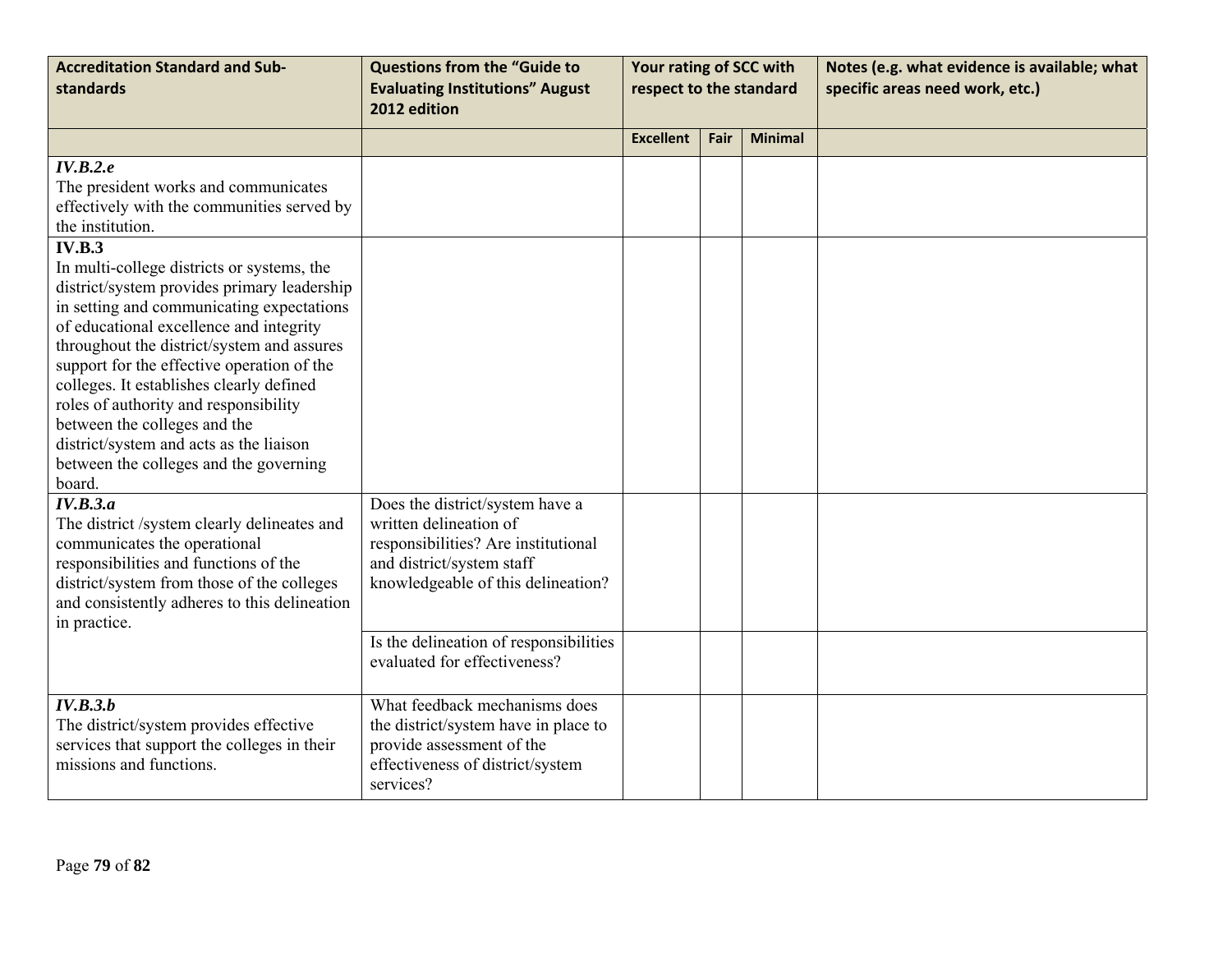| <b>Accreditation Standard and Sub-</b><br>standards                                                                                                     | <b>Questions from the "Guide to</b><br><b>Evaluating Institutions" August</b><br>2012 edition                                                                                                                 | Your rating of SCC with<br>respect to the standard |      |                | Notes (e.g. what evidence is available; what<br>specific areas need work, etc.) |
|---------------------------------------------------------------------------------------------------------------------------------------------------------|---------------------------------------------------------------------------------------------------------------------------------------------------------------------------------------------------------------|----------------------------------------------------|------|----------------|---------------------------------------------------------------------------------|
|                                                                                                                                                         |                                                                                                                                                                                                               | <b>Excellent</b>                                   | Fair | <b>Minimal</b> |                                                                                 |
|                                                                                                                                                         | Is the assessment of district/system<br>services data driven? Does it<br>reflect the needs and priorities of<br>the institutions?                                                                             |                                                    |      |                |                                                                                 |
|                                                                                                                                                         | Are district/system services<br>regularly evaluated with regard to<br>their support for institutional<br>missions and functions?                                                                              |                                                    |      |                |                                                                                 |
| IV.B.3.c<br>The district/system provides fair<br>distribution of resources that are adequate<br>to support the effective operations of the<br>colleges. | What is the district/system's<br>method of distributing resources to<br>its institutions? Is the<br>district/system based in a realistic<br>assessment of needs of each<br>institution? Is it a fair process? |                                                    |      |                |                                                                                 |
|                                                                                                                                                         | Is the district/system's resource<br>distribution method data-driven?<br>Does it reflect the needs and<br>priorities of the institutions?                                                                     |                                                    |      |                |                                                                                 |
| IV.B.3.d<br>The district/system effectively controls its<br>expenditures.                                                                               | What are the institution's financial<br>control mechanisms? Does the<br>institution follow standard good<br>practice in fiscal management?                                                                    |                                                    |      |                |                                                                                 |
|                                                                                                                                                         | Does the institution consistently<br>end the fiscal year with an positive<br>ending balance?                                                                                                                  |                                                    |      |                |                                                                                 |
|                                                                                                                                                         | What do the institution's most<br>recent annual independent audit<br>reports and audited financial<br>statements reveal about control of<br>expenditures?                                                     |                                                    |      |                |                                                                                 |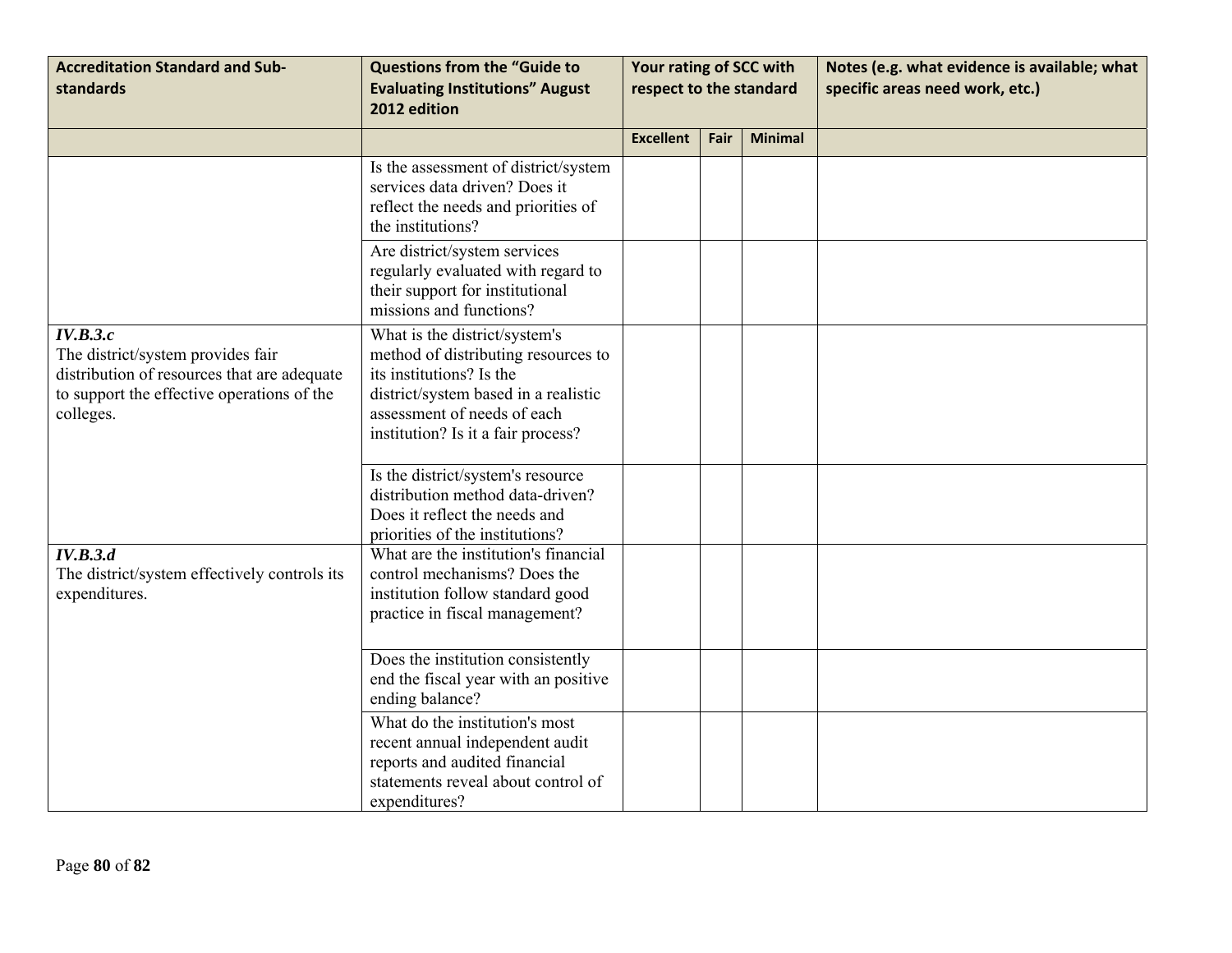| <b>Accreditation Standard and Sub-</b><br>standards                                                                                                                                                                                                                           | <b>Questions from the "Guide to</b><br><b>Evaluating Institutions" August</b><br>2012 edition                                                                                                                                            | Your rating of SCC with<br>respect to the standard |      |                | Notes (e.g. what evidence is available; what<br>specific areas need work, etc.) |
|-------------------------------------------------------------------------------------------------------------------------------------------------------------------------------------------------------------------------------------------------------------------------------|------------------------------------------------------------------------------------------------------------------------------------------------------------------------------------------------------------------------------------------|----------------------------------------------------|------|----------------|---------------------------------------------------------------------------------|
|                                                                                                                                                                                                                                                                               |                                                                                                                                                                                                                                          | <b>Excellent</b>                                   | Fair | <b>Minimal</b> |                                                                                 |
| IV.B.3.e<br>The chancellor gives full responsibility and<br>authority to the presidents of the colleges<br>to implement and administer delegated<br>district/system policies without his/her<br>interference and holds them accountable<br>for the operation of the colleges. |                                                                                                                                                                                                                                          |                                                    |      |                |                                                                                 |
| IV.B.3.f<br>The district/system acts as the liaison<br>between the colleges and the governing                                                                                                                                                                                 | What methods of working jointly<br>do the district/system and<br>institutions use?                                                                                                                                                       |                                                    |      |                |                                                                                 |
| board. The district/system and the colleges<br>use effective methods of communication,<br>and they exchange information in a timely<br>manner.                                                                                                                                | Do these methods result in clear<br>and timely communications in all<br>directions?                                                                                                                                                      |                                                    |      |                |                                                                                 |
|                                                                                                                                                                                                                                                                               | Are the institutions well informed<br>about district/system issues,<br>governing board actions and<br>interests that have an impact on<br>operations, educational quality,<br>stability or ability to provide high<br>quality education? |                                                    |      |                |                                                                                 |
| IV.B.3.g.<br>The district/system regularly evaluates<br>district/system role delineation and                                                                                                                                                                                  | What are the district/system's<br>methods for evaluating its<br>effectiveness?                                                                                                                                                           |                                                    |      |                |                                                                                 |